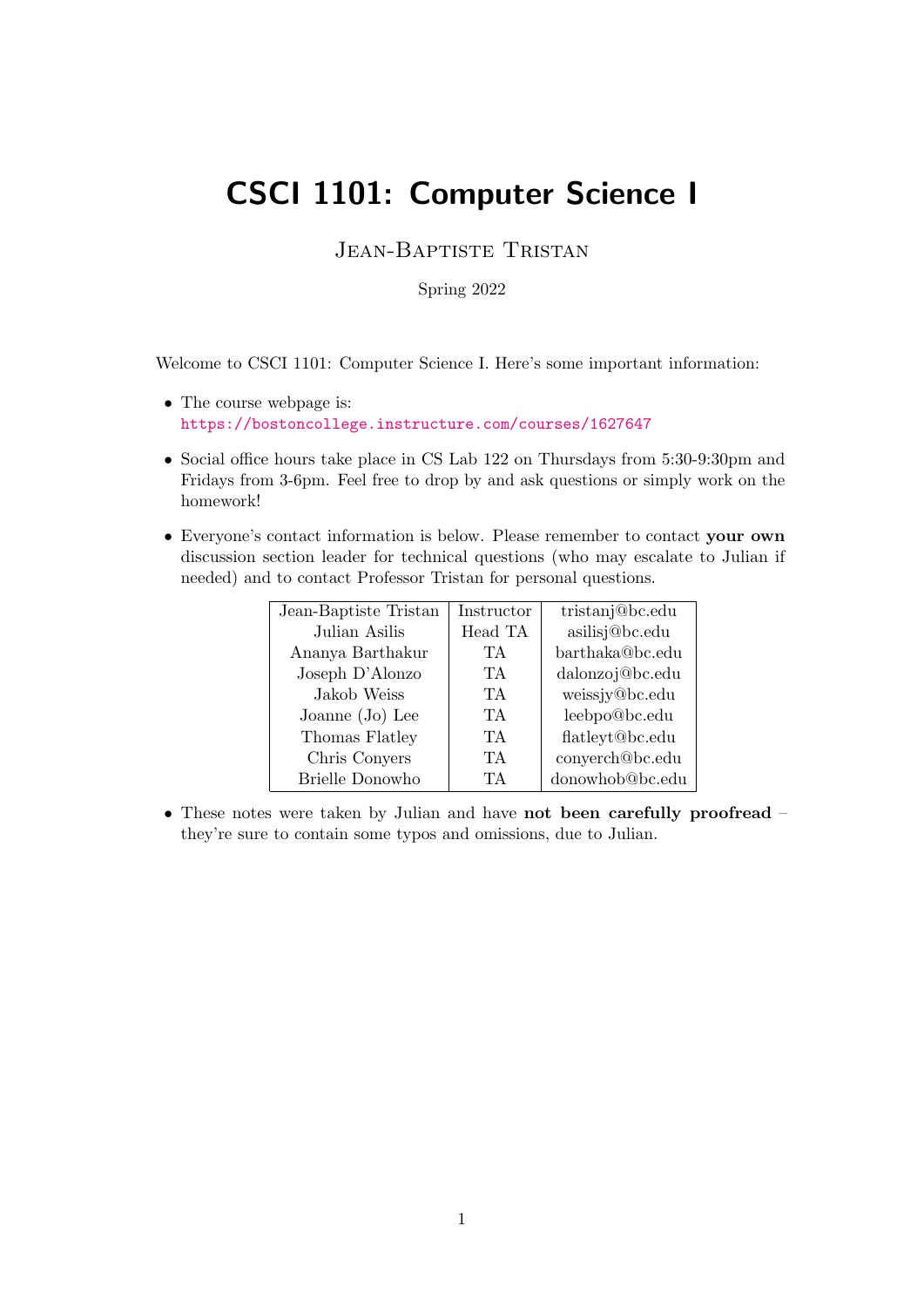# **Contents**

| 1              | 5<br><b>Wednesday, January 19</b>                                                                          |
|----------------|------------------------------------------------------------------------------------------------------------|
|                | $\overline{5}$<br>1.1                                                                                      |
|                | $\bf 5$<br>1.2                                                                                             |
|                | 6<br>1.3                                                                                                   |
| $\overline{2}$ | 8                                                                                                          |
|                | <b>Friday, January 21</b><br>8<br>2.1                                                                      |
|                | 9<br>2.2                                                                                                   |
|                | 2.3<br>9                                                                                                   |
|                |                                                                                                            |
| 3              | 10<br><b>Monday, January 24</b>                                                                            |
|                | 10<br>3.1                                                                                                  |
|                | Running Python from the terminal $\dots \dots \dots \dots \dots \dots \dots \dots$<br>12<br>3.2            |
| 4              | 13<br><b>Wednesday, January 26</b>                                                                         |
|                | 13<br>4.1                                                                                                  |
|                |                                                                                                            |
| 5              | 16<br>Friday, January 28                                                                                   |
|                | 16<br>5.1                                                                                                  |
|                | 17<br>5.2                                                                                                  |
|                | 17                                                                                                         |
|                | 5.3<br>18                                                                                                  |
| 6              | 19<br><b>Monday, January 31</b>                                                                            |
|                | 19<br>6.1                                                                                                  |
|                | 20<br>6.2                                                                                                  |
|                | 22<br>6.3                                                                                                  |
| 7              | 23<br><b>Wednesday, February 2</b>                                                                         |
|                | 23<br>Type checking $\dots \dots \dots \dots \dots \dots \dots \dots \dots \dots \dots \dots \dots$<br>7.1 |
|                | 25<br>7.2                                                                                                  |
|                | 27<br>7.3                                                                                                  |
| 8              | <b>Friday, February 4</b><br>28                                                                            |
|                | 8.1 Problem: maximum of 3 integers (continued)<br>$28\,$                                                   |
|                |                                                                                                            |
| 9              | 30<br><b>Monday, February 7</b>                                                                            |
|                | 31<br>9.1                                                                                                  |
|                | 32<br>9.2                                                                                                  |
|                | 33<br>10 Wednesday, February 9                                                                             |
|                | 33                                                                                                         |
|                | 34                                                                                                         |
|                | 35                                                                                                         |
|                | 11 Friday, February 11<br>36                                                                               |
|                | 36                                                                                                         |
|                |                                                                                                            |
|                | 12 Monday, February 14<br>39                                                                               |
|                | 39                                                                                                         |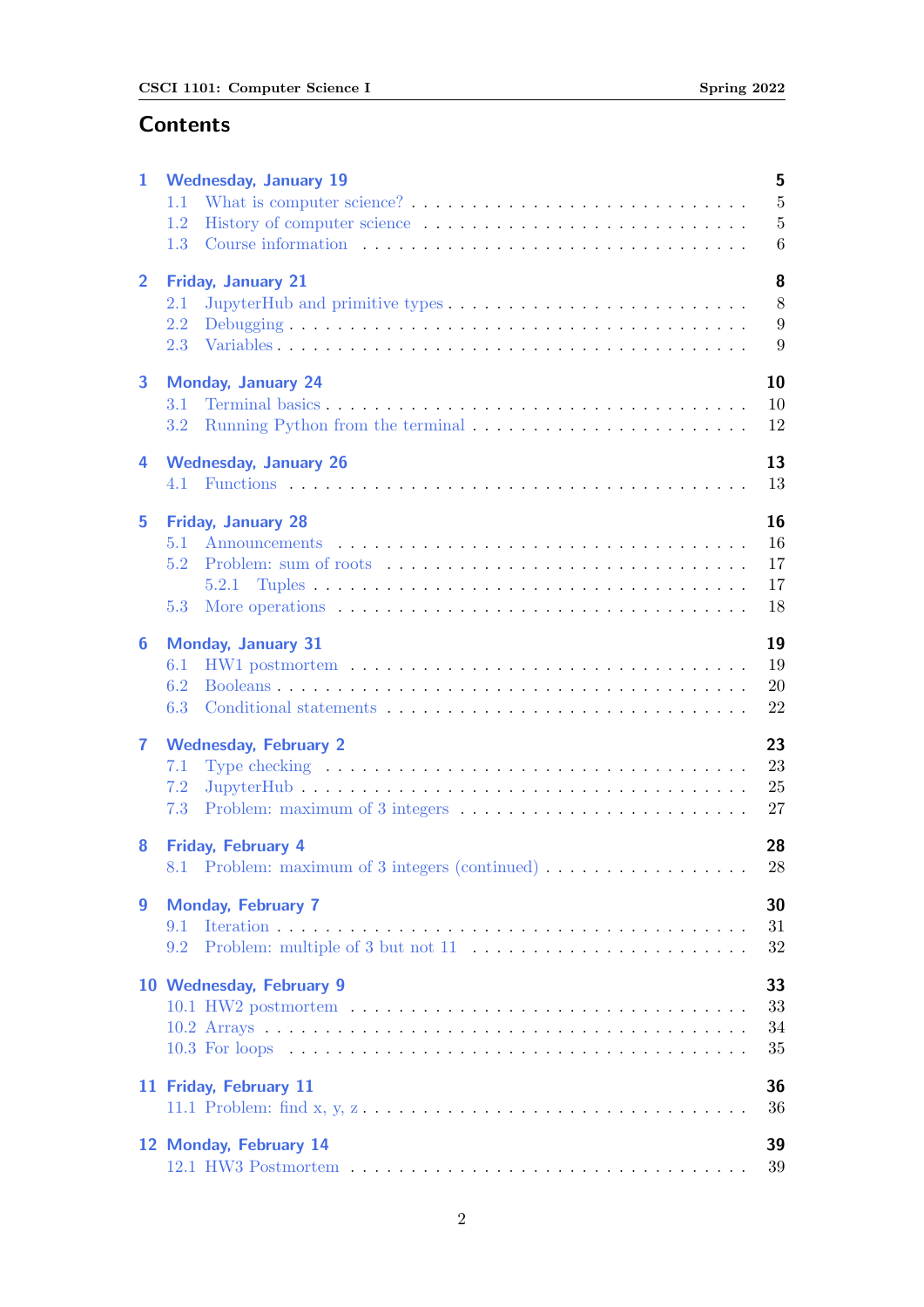# CSCI 1101: Computer Science I Spring 2022

|                                                                                                                                         | 39<br>40                                           |
|-----------------------------------------------------------------------------------------------------------------------------------------|----------------------------------------------------|
|                                                                                                                                         | 40                                                 |
| 13 Wednesday, February 16                                                                                                               | 41<br>41                                           |
| 14 Friday, February 18<br>14.1 Problem: pairwise sum (continued)                                                                        | 43<br>43                                           |
| 15 Monday, February 21                                                                                                                  | 46<br>46                                           |
| 16 Wedneday, February 23                                                                                                                | 49<br>49                                           |
| 17 Monday, February 28                                                                                                                  | 53<br>53                                           |
| 18 Monday, March 14                                                                                                                     | 55<br>55<br>56<br>57<br>57<br>58                   |
|                                                                                                                                         |                                                    |
| 19 Wednesday, March 16                                                                                                                  |                                                    |
| 20 Friday, March 18                                                                                                                     |                                                    |
| 21 Monday, March 21                                                                                                                     |                                                    |
| 66<br>22 Wednesday, March 23<br>22.1 The stack data type $\ldots \ldots \ldots \ldots \ldots \ldots \ldots \ldots \ldots \ldots \ldots$ | 66                                                 |
| 23 Friday, March 25                                                                                                                     | 58<br>58<br>60<br>60<br>62<br>62<br>69<br>69<br>71 |
| 24 Monday, March 28                                                                                                                     | 73<br>73<br>74<br>74<br>75<br>75                   |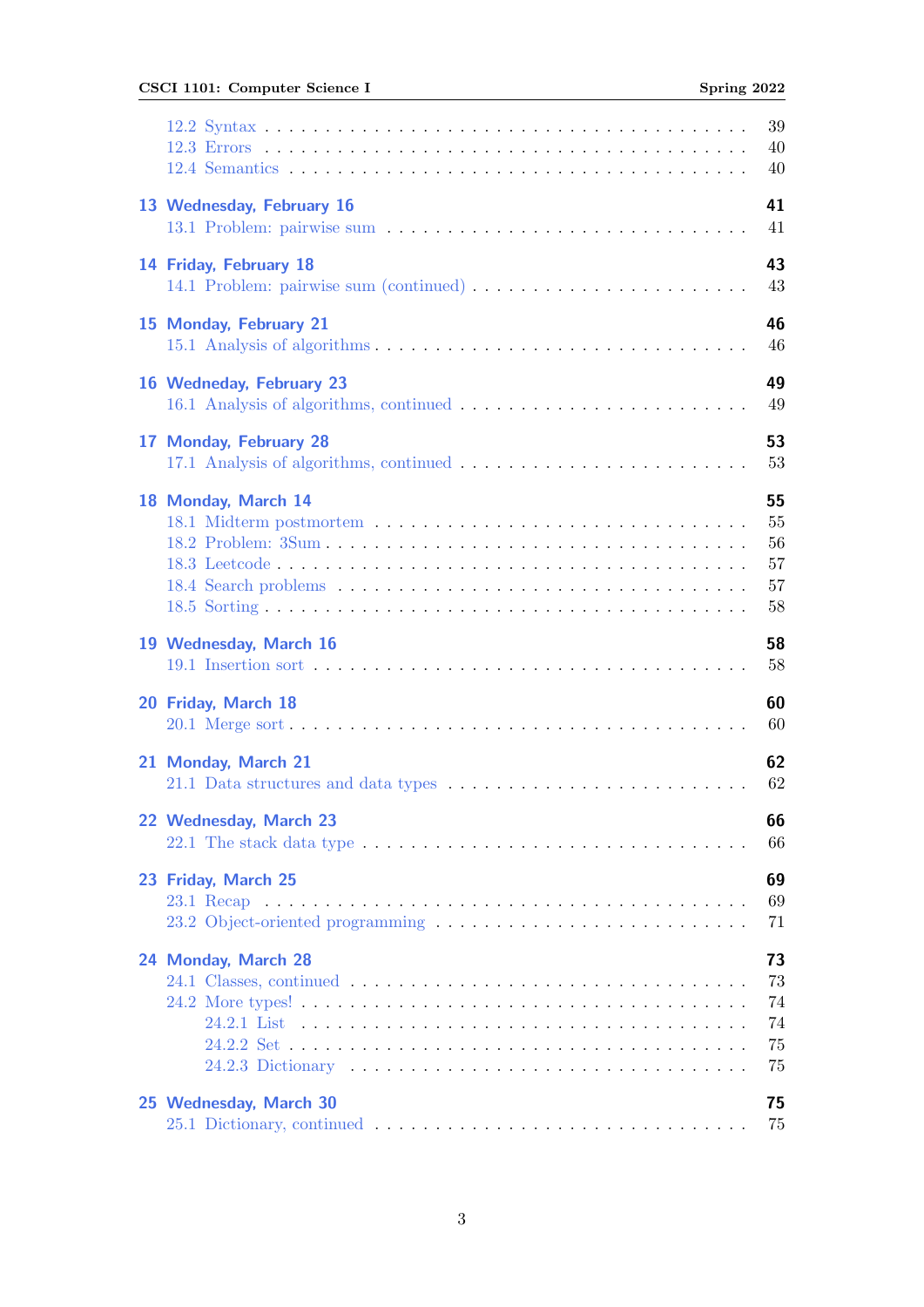# CSCI 1101: Computer Science I Spring 2022

|              | 26 Friday, April 1     | 78<br>79<br>79             |
|--------------|------------------------|----------------------------|
|              | 27 Monday, April 4     | 81<br>81<br>82             |
|              | 28 Wednesday, April 6  | 84<br>84<br>84<br>86<br>87 |
|              | 29 Friday, April 8     | 87<br>87                   |
|              | 30 Tuesday, April 19   | 90<br>90<br>90<br>92<br>92 |
|              | 31 Monday, April 25    | 92<br>92                   |
|              | 32 Wednesday, April 27 | 97<br>97<br>97             |
|              | 33 Friday, April 29    | 99<br>99                   |
| <b>Index</b> |                        | 103                        |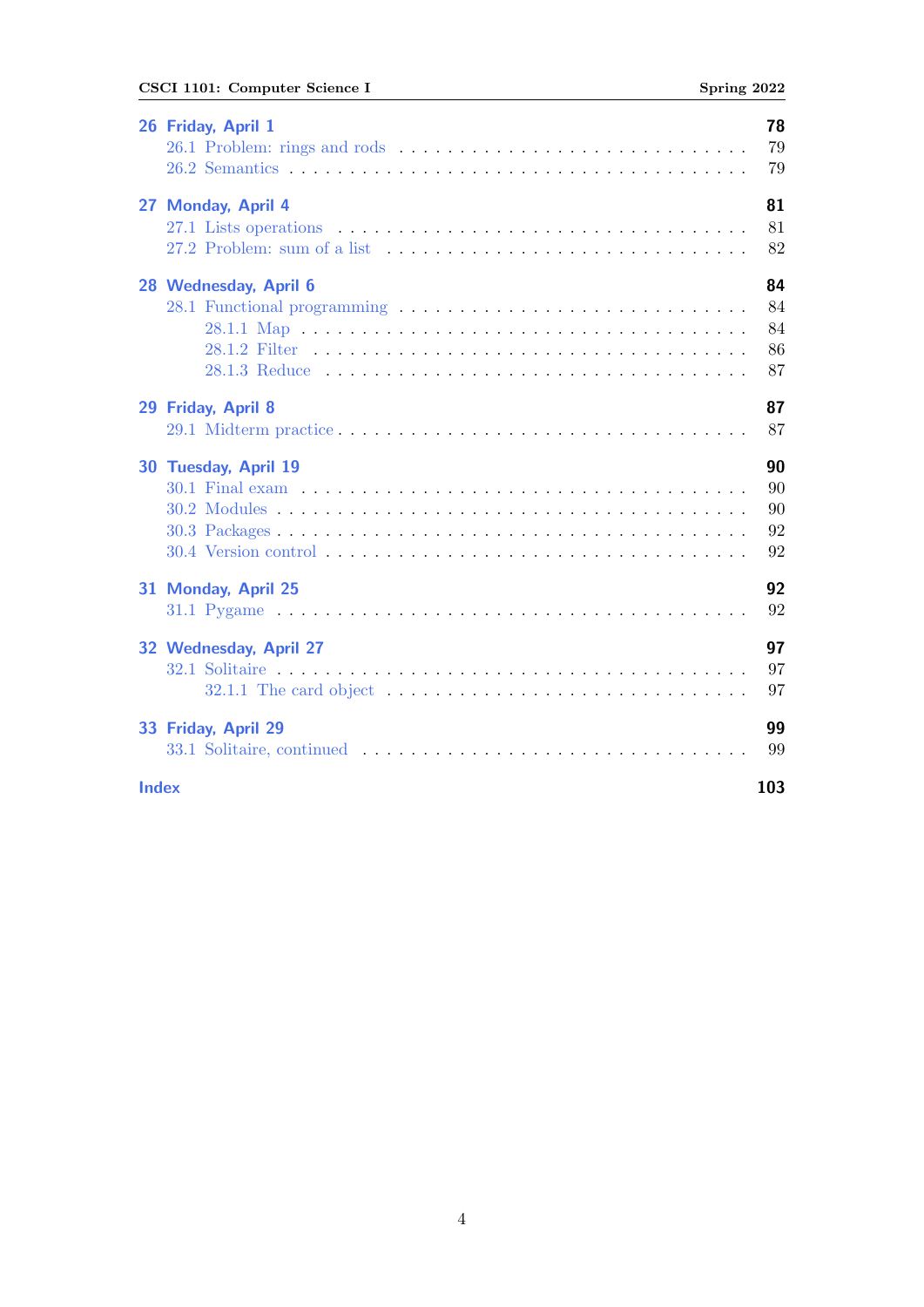# <span id="page-4-0"></span>§1 Wednesday, January 19

Welcome to the Introduction to Computer Science. The plan today is mostly to talk about the structure of the course – rather than diving headfirst into the course material – and to talk about the spirit of computer science at a high level. In particular, we'll try to convince you that it's useful to learn about computer science even if you don't intend to become a professional programmer.

### <span id="page-4-1"></span>§1.1 What is computer science?

First things first: what is the definition of **computer science**? Here's what the dictionary says:

The branch of knowledge concerned with the construction, programming, operation, and use of computers.

Well, what's a **computer**? Let's use the dictionary again:

A device or machine for performing or facilitating calculation.

It's important to note that there's no mention of electronics here! So even something like an abacus is a computer under this definition. There's another dictionary definition of a computer though:

An electronic device  $[\ldots]$  capable of  $[\ldots]$  processing  $[\ldots]$  in accordance with variable procedural instructions.

The latter end of that definition seems to be referring to an **algorithm**, perhaps the single most important object in computer science. Let's see a definition:

A procedure or set of rules used in calculation and problem-solving; (in later use spec.) a precisely defined set of mathematical or logical operations for the performance of a particular task.

The important (and difficult!) part is that algorithms are a very precise set of instructions. Defining exactly what it means to be 'precise' or 'mathematical' is no small feat, though. Formalizing this entire setup (computer, algorithm, etc.) is actually one of the most important achievements of the legendary Alan Turing.

### <span id="page-4-2"></span>§1.2 History of computer science

One of the earliest sets of instructions for performing a computation comes from the Babylonian Empire, circa 1600 B.C. The algorithm (in more modern language) served to calculate certain dimension of a cistern. It was really a flushed out example – rather than an abstract algorithm in the modern sense – but it's thought of as one of the earliest examples of computational thinking.

In ancient Greece (circa 300 BC), Euclid developed an algorithm to compute the greatest common divisor of two numbers. This was a fairly flushed out example, and an important point is that it didn't run in a fixed amount of steps. The number of steps required in the algorithm instead depended upon the size of the inputs fed to it. We'll touch on this idea later in the course.

In the 3rd century, Chinese mathematician Liu Hui developed what is currently known as Gaussian elimination (long before Gauss!). Furthermore, he even proved correctness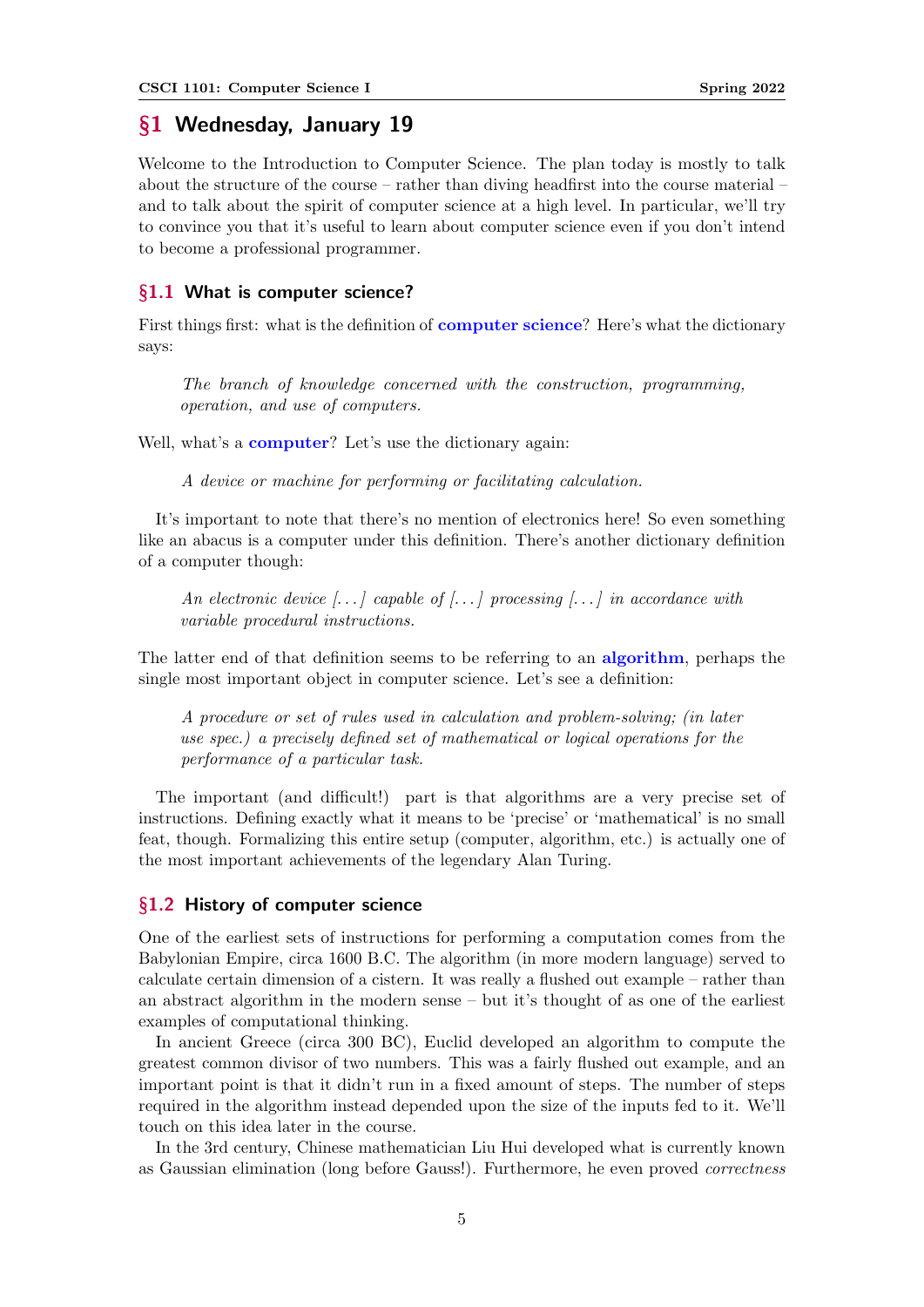of the algorithm (i.e., that the algorithm's instructions conclude with the answer that you would like it to, when used on any input).

In the 9th century, Al-Khwarizmi was part of the Islamic Golden Age, which united ideas from Chinese and Indian number theory in order to develop the number system we currently use. Notably, the word algorithm comes from Al-Khwarizmi himself.

Remark 1.1. The way data is represented is *really* important when performing computation. For instance, you learned how to perform addition when you were 5 or 6 years old using the Arabic numerals, and it wasn't too hard. What if you'd had to learn addition using the Roman numeral system instead? What's MCCXXXIV + MMMMCCCXXI? In Arabic numerals, that's just  $1234 + 4321 = 5555!$ 

In the 19th century, Ada Lovelace produced perhaps the first program, for computing Bernoulli numbers. She is one of the great pioneers of computer science, and the programming language Ada bears her name.

In the 20th century, Alan Turing started contemporary computer science by formally defining computers and algorithms. He also led the team that decoded the Enigma code in order to locate Axis U-boats in the second world war. In 1946, the first programmable electronic computer was created. One last historical note: the first computer bug was a literal bug that got in the hardware of these early computers (hence the name).

What's really the point here?

- Computer science is about much more than programming electronic devices.
- It will improve your problem-solving skills.
	- Design, analysis, and implementation of algorithms to solve problems
- It will introduce you to computational thinking.
	- Decompose, generalize, abstract, organize
- It will make you a more rigorous and logical thinker.

One last example to really underscore that computers are not (just) electronic devices. One way to solve a famous problem knows as the Traveling Salesman problem is by using slime mold! You can literally place food in a petri dish and the slime mold will connect in the shortest path possible.

#### <span id="page-5-0"></span>§1.3 Course information

Here are some of the things you'll learn in the course.

- Problem solving by designing and analyzing algorithms
- Representing and manipulating data
- Programming an electronic computer
	- Using the Python programming language
- Operating an electronic computer
	- Using a terminal on a Linux instance in the cloud

How will you learn all of this?

- Lectures
	- Usually, no slides, live programming and explanations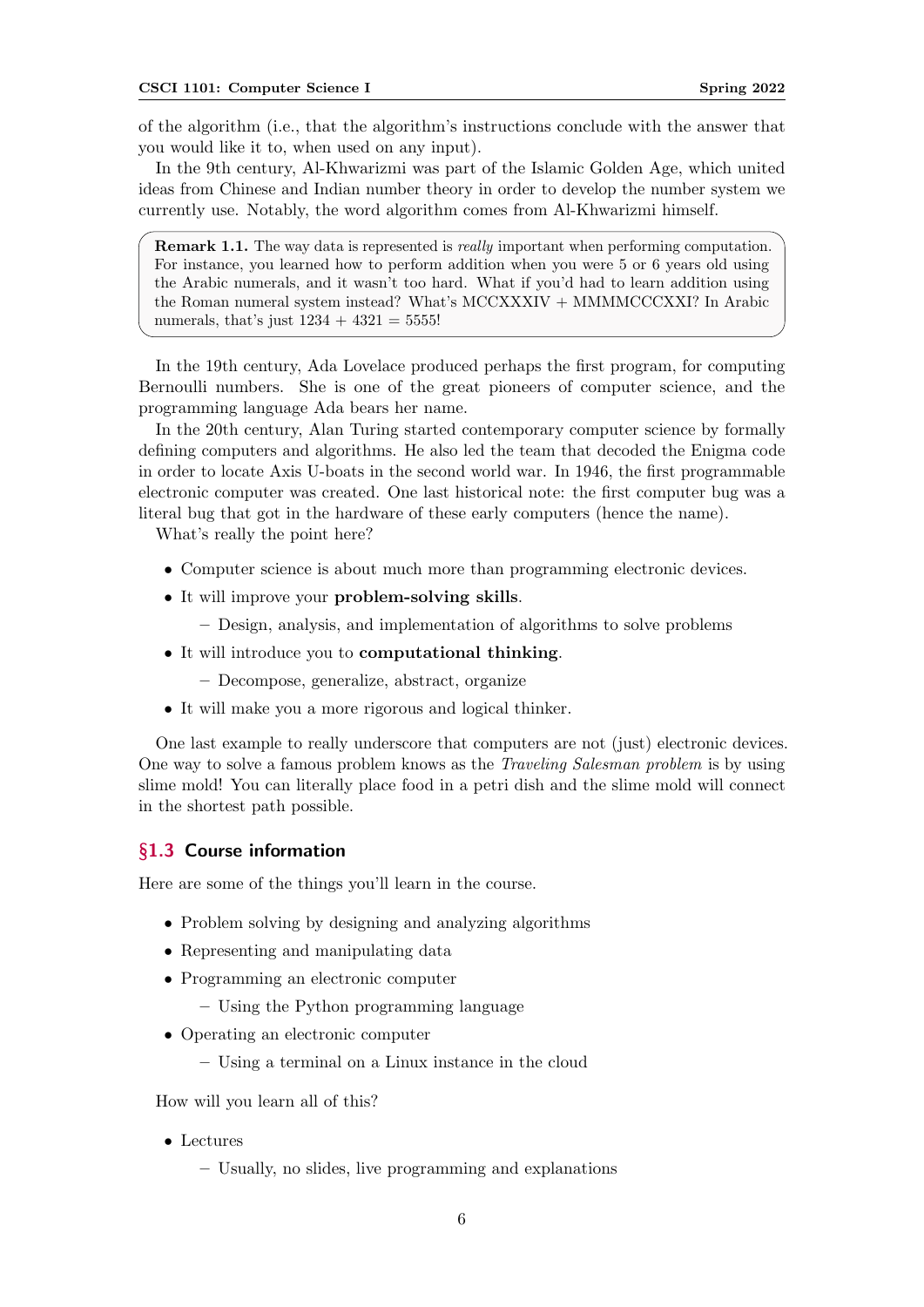- Not mandatory but highly recommended!
- Lecture notes posted (and lecture hopefully recorded)
- Free textbook: details on Canvas
- Discussions
	- ∼10% of final grade, for participation (both mandatory attendance and effort)
	- Make sure you know who your discussion leader is!
	- No swapping discussion sections, sorry
- 9 homework assignments
	- ∼35% of final grade
	- Released on Fridays and due the following Friday at 7pm (via Canvas)
	- No homework on midterm weeks
	- $-$  -20% for late homework up to 24 hrs past the deadline
- 2 midterms
	- ∼30% of final grade, requires a computer
	- Midterm 1: March 4, Midterm 2: April 20
- 1 final project
	- ∼25% of final grade; structure subject to change
	- Programming assignment with a partner, project assigned to you
	- 1-2 weeks to complete

There are about 140 students taking this course, so we need to be careful about how you should get help and interact with course staff. Please follow the protocol below.

- Step 1: Social office hours:
	- $-$  Thursday from 5:30 pm to 9:30 pm, CS Lab 122
	- $-$  Friday from 3:00 pm to 6:00 pm, CS Lab 122
- Step 2: Email your own discussion leader. The email may be forwarded to the head TA if they can't help you.
- Step 3: Ask for one on one help with your discussion leader. Again, the email may be forwarded to the head TA.
- Personal matter? Email Professor Jean-Baptiste Tristan.

One last note: if you're going to miss lecture, no need to email anyone. We encourage you to come, but we certainly understand that issues may come up  $-$  if you can't come, no need to notify anyone.

Final thoughts: please read the syllabus. There's lots of important information, and we were able to cover most, but not all, of it today. Also, there are no discussion sections or office hours this week. Once again, welcome to the course and we'll see you on Friday!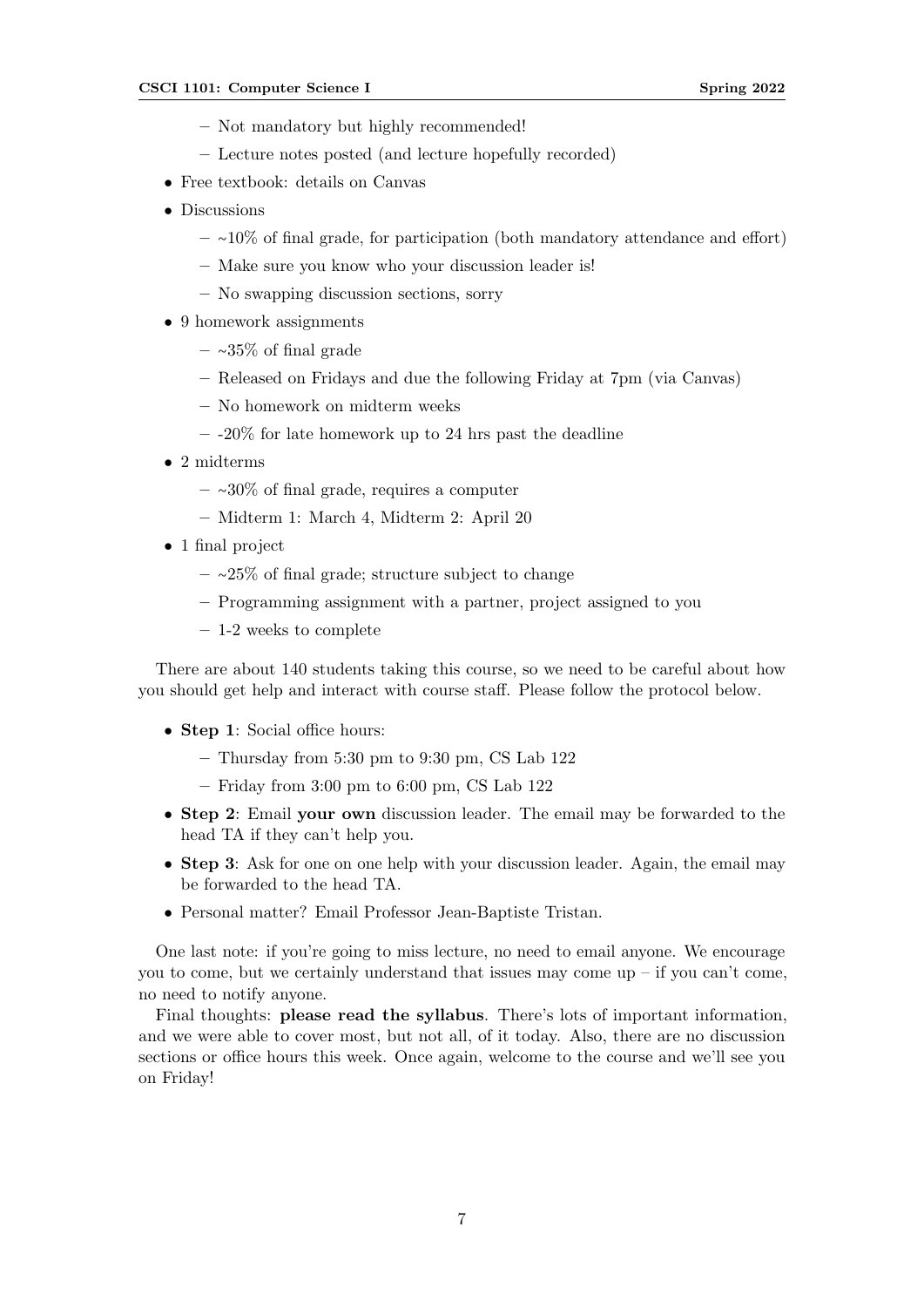# <span id="page-7-0"></span>§2 Friday, January 21

### <span id="page-7-1"></span>§2.1 JupyterHub and primitive types

The very first homework assignment that you'll be completing will be hosted on Jupyter notebooks, which is a flexible platform for writing code, running code, and writing text/math. In particular, a Jupyter notebook is built of different cells, that can contain Python code or markdown for writing text.

Within a notebook, you can create new cells, delete existing cells, run cells filled with code and see the output, and write text between cells of code to describe your thought process.

So, for instance, you can have a cell in a notebook that looks like this:

2 + 3

This is an example of an **expression** in Python, and if you run that cell, it'll output 5. Awesome! You can also have a cell like this:

|--|

And this evaluates to 8, as you'd expect. But it's important to note that there was a choice made here – that expression could have instead been evaluated as  $(2 + 2) \times 3 =$ 12. The fact that it didn't comes down to precedence rules; Python has decided that multiplication should be evaluated before addition, which agrees with the way we usually evaluate expressions as humans.

An important fact to note is that every expression in Python has a type, which is roughly the 'species' of the expression, or the kind of thing that it is. Important types to start off with are the primitive types, which are some of the most basic, built-in types in Python that underlie more sophisticated ideas. For instance, int is the type of all the integers  $\{\ldots, -2, -1, 0, 1, 2, \ldots\}$  and float is the type that (roughly speaking) contains the continuous real numbers, like 0.26,  $1/3$  $1/3$ ,  $\pi$ , etc.<sup>1</sup>

Another import type is  $str$ , which contains the *strings* in pythons, i.e., collections of characters like 'Hello!' or 'This is a string :)' . There are some nice built-in operations on strings, like addition between strings or multiplication of a string by an integer. Let's see that in action:

'hello' + ' bob'

will evaluate to the string 'hello bob' , and

'hello' \* 3

will evaluate to the string 'hellohellohello'. There are tons of built-in operations on these primitive types, and we're simply not going to be able to cover all of them. One important skill that we want to instill in you over the course of the class is the ability

<span id="page-7-2"></span><sup>1</sup> Strictly speaking, computers can't work with all the real numbers precisely, because computers are fundamentally discrete. So in practice it works with mere approximations of these numbers, which can sometimes produce strange behavior. The takeaway is just to be a bit careful anytime you're working with floats, keeping in mind that they're just approximations.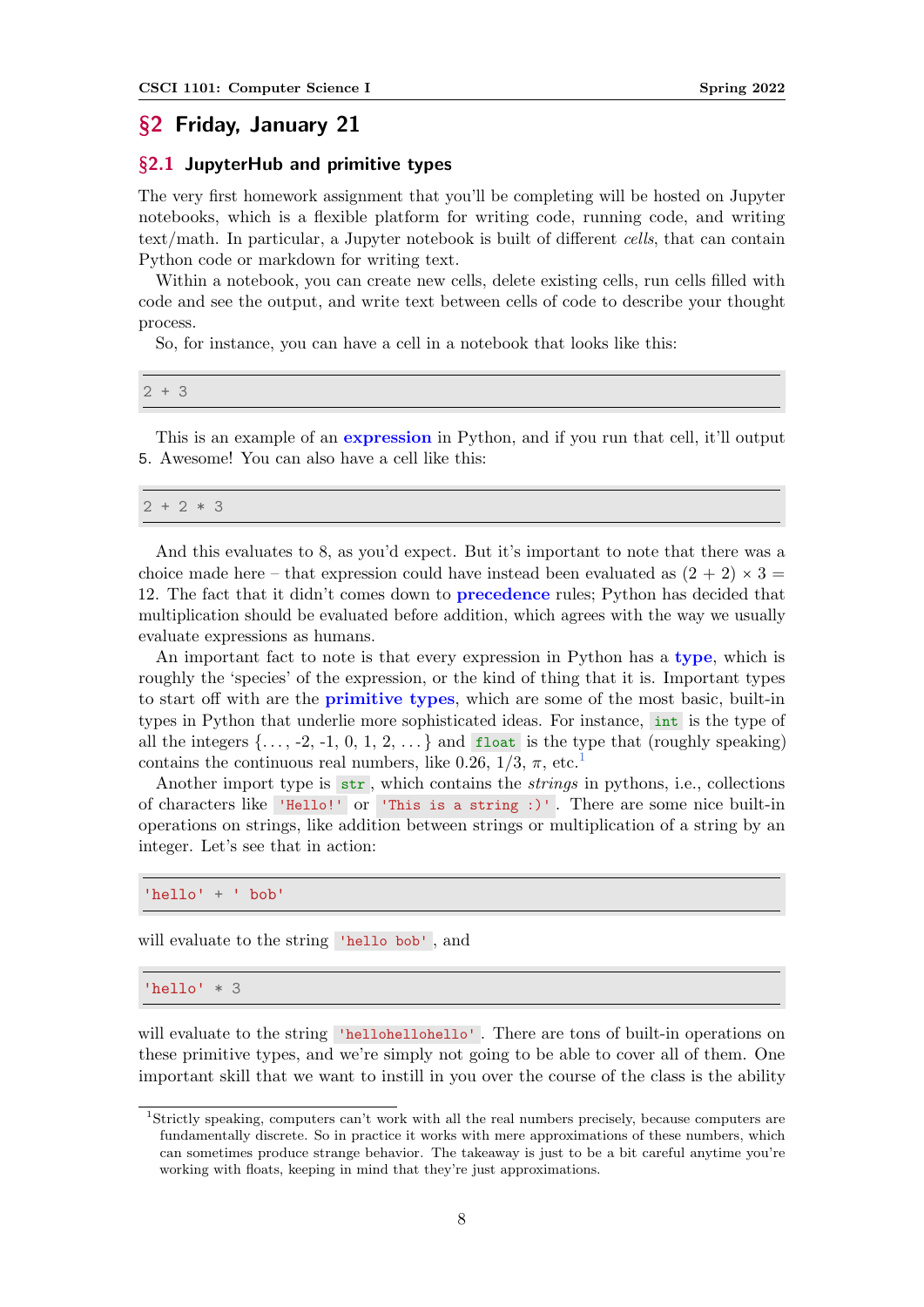and eagerness to Google your programming questions. It's something that even the pros rely on, and it can be one of the fastest ways to answer your questions.

## <span id="page-8-0"></span>§2.2 Debugging

Let's talk a bit about **debugging**, which is one of the most important skills in programming. Let's work with an example.

2 +

If we run this in a cell, we'll get an error that reads SyntaxError: invalid syntax . Here's the first, golden rule of debugging: read the error messages. They're not always useful, but they'll often give you most (or all) of the information that you need to fix the problem.

In this case, we got a SyntaxError , which is roughly the programming analogue of making a grammatical mistake. The error will even point you to the line where the mistake was made, and we'd be able to see that we forgot to provide one of the arguments to + . Let's look at another example.

'hello' \*\* 5

In this case, we would get an error message of a TypeError, which tells us that one (or more) of our inputs in an expression has the wrong type. In this case, we would realize that we're not allowed to exponentiate a string and a number (what would it even mean to multiply 'hello' by itself 5 times?). Let's keep going.

4 / 0

This gives us a ZeroDivisionError , which tells us exactly what we need to know: we tried to divide by 0, which isn't even legal mathematically (much less computationally).

### <span id="page-8-1"></span>§2.3 Variables

The **variable** is the bread and butter of programmers, and serves as shorthand for the expressions. Let's look at how you bind a variable, i.e., assign an expression to it.

 $x = 42$ 

This is a line of code that assigns the value 42 to the variable x . Unlike in mathematics, it is not declaring that x equals 42. After all, x doesn't even exist before the line of code is run! But from here on out, we can write code with the variable  $x$  in place of 42. To drive the point home, let's look at another (perhaps somewhat surprising) example.

 $x = x + 25$ 

This code will run happily! x will have the value 67 after the line of code is run, and this underscores that = plays the role of an action in Python, not a passive test of equality.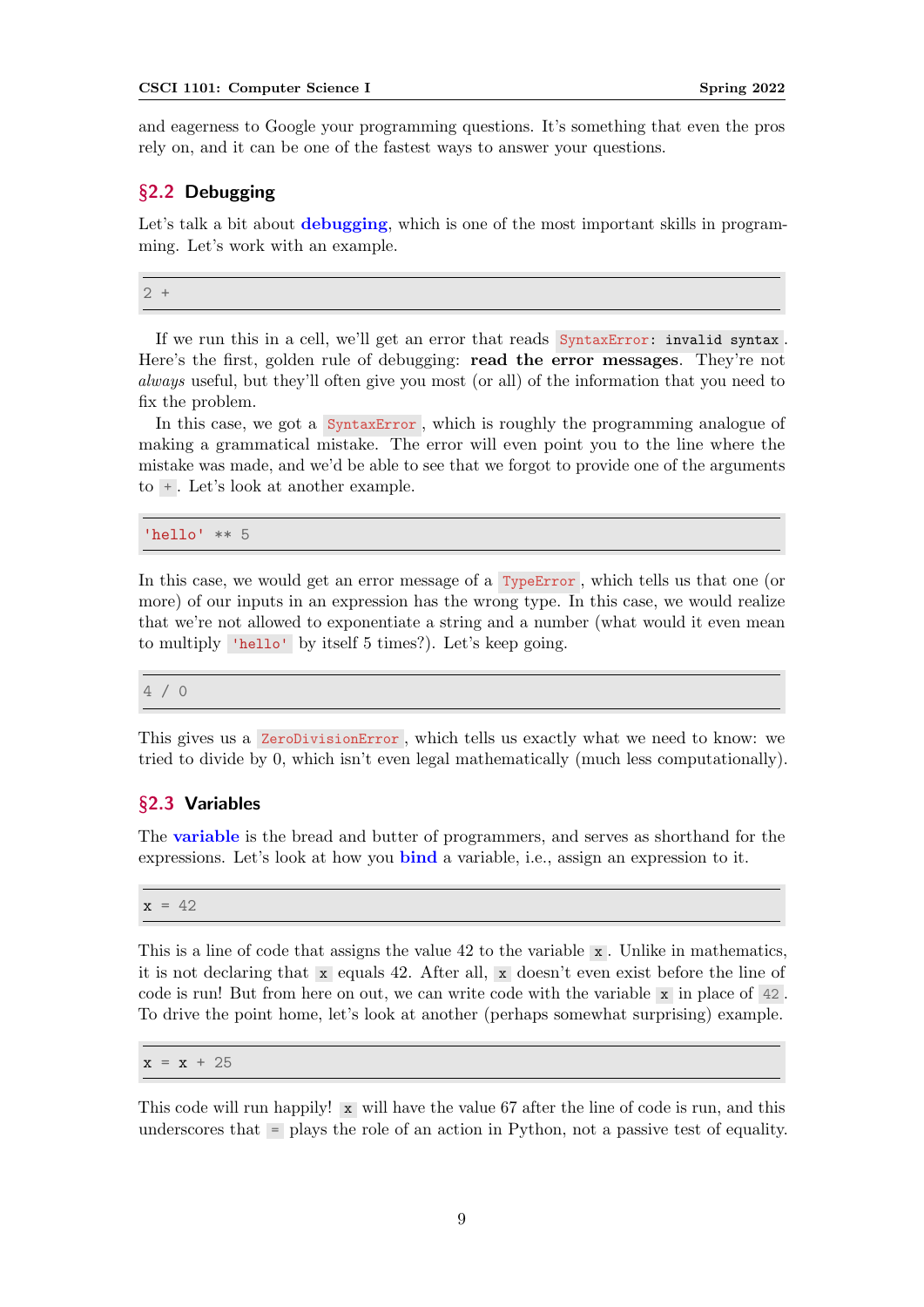$b = a + 23$ 

What if we run the code above? Well, we've never defined **a**, so Python will yell about a NameError , which lets us know that it doesn't know what a is. (Good thing we read the error message!)

What if we want Python to display information to us? This is achieved using print statements, equipped with an argument of what we want to print. For instance,

print(x)

will display the value 67 on our screen, as that's the value bound to  $x$ . Similarly, we can write

print('the value of x is:', x)

which displays the value of  $x$  is: 67. (Notice that it added a blank space between the colon and 67.) An important note here is that print statements can be extremely useful for debugging! Riddling your code with print statements lets you know exactly what all the variables are bound to when the code fails, at which step the code fails, etc.

Now here's a bit of a puzzle: what if we wanted our code to print "hello", rather than just hello? Running print ("hello") will achieve the latter, so it's not what we want. It turns out that this can be achieved by combining single quotes and double quotes in Python. If we run

```
print('"hello"')
```
then we'll indeed get "hello", as print only strips the outer layer of single quotes.

That should be everything you need for the first homework assignment. In discussion section next week, your TAs will help you familiarize yourself with Jupyter notebooks and the process of transferring homework between Canvas and Jupyter Hub. Good luck on the homework!

# <span id="page-9-0"></span>§3 Monday, January 24

The goal for today is to learn how to use the terminal; it may not be the most exciting topic we'll cover in the course, but it's important for developing skill in using your own computer in advanced ways and for using computers remotely.

#### <span id="page-9-1"></span>§3.1 Terminal basics

To ease the into idea of using a terminal, recall that last time we talked about using JupyterHub for the first homework. JupyterHub is actually just an interface for accessing a virtual machine in a far-off place, like a warehouse with lots of powerful computers.[2](#page-9-2) Furthermore, JupyterHub has its own terminal, accessible from the home page. At a high

<span id="page-9-2"></span><sup>&</sup>lt;sup>2</sup>Informally, a virtual machine is like a sliver of one of those powerful computers, that you share with many other users.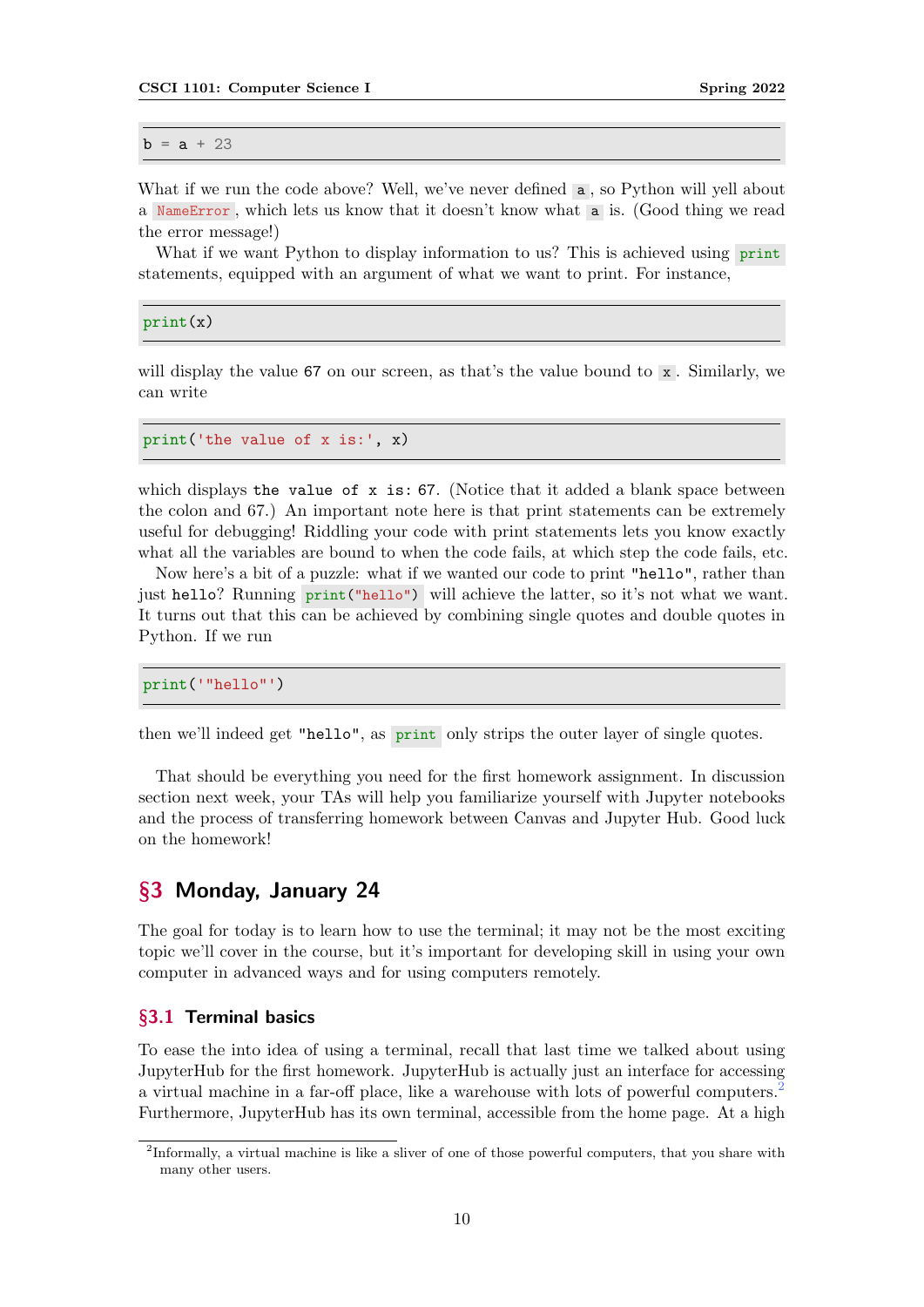level, the terminal is just a powerful interface for interacting with a computer. The bread and butter of terminal usage lies in its basic commands, some of which we'll cover now (and which we'll expect you to know!).

### \$ echo 'hello'

This will have the effect of simply printing hello back to us. Nothing too fancy yet. How would we learn more about a terminal command (e.g., about its optional arguments)? Using man .

\$ man echo

This will display the manual for echo (hence the name man ), including lots of information about arguments for echo, etc. Now we have lots of junk on our screen, and we might want to clean things up using the clear command.

#### \$ clear

Now our terminal is clean – nice. In order to get information about the machine that we're using, we can use the uname command.

#### \$ uname

In this case, the terminal will tell us that our machine is using Linux, which can be useful to know.

Now let's talk about commands for organizing data stored in the computer. In order to know where the terminal is currently set up within the file system (it's always somewhere!), you can use the pwd command.

#### \$ pwd

Short for 'print working directory', pwd will tell us the directory (or folder) where the terminal is currently working. In order to move the working directory, you can use the cd command, short for 'change directory.'

```
$ cd \degree
```
This will take the terminal to your home directory, since you fed it the  $\sim$  argument. You could have written cd / to navigate to the root directory instead. (How can you learn more about cd? Using man!). In order to see the files contained in your current directory, use the 1s command, i.e.,

#### \$ ls

If you feed the optional argument  $-1$  (i.e., write  $\frac{1}{2}$  is  $-1$ ), then you'll get even more information about the contents of your current working directory (cwd). You can even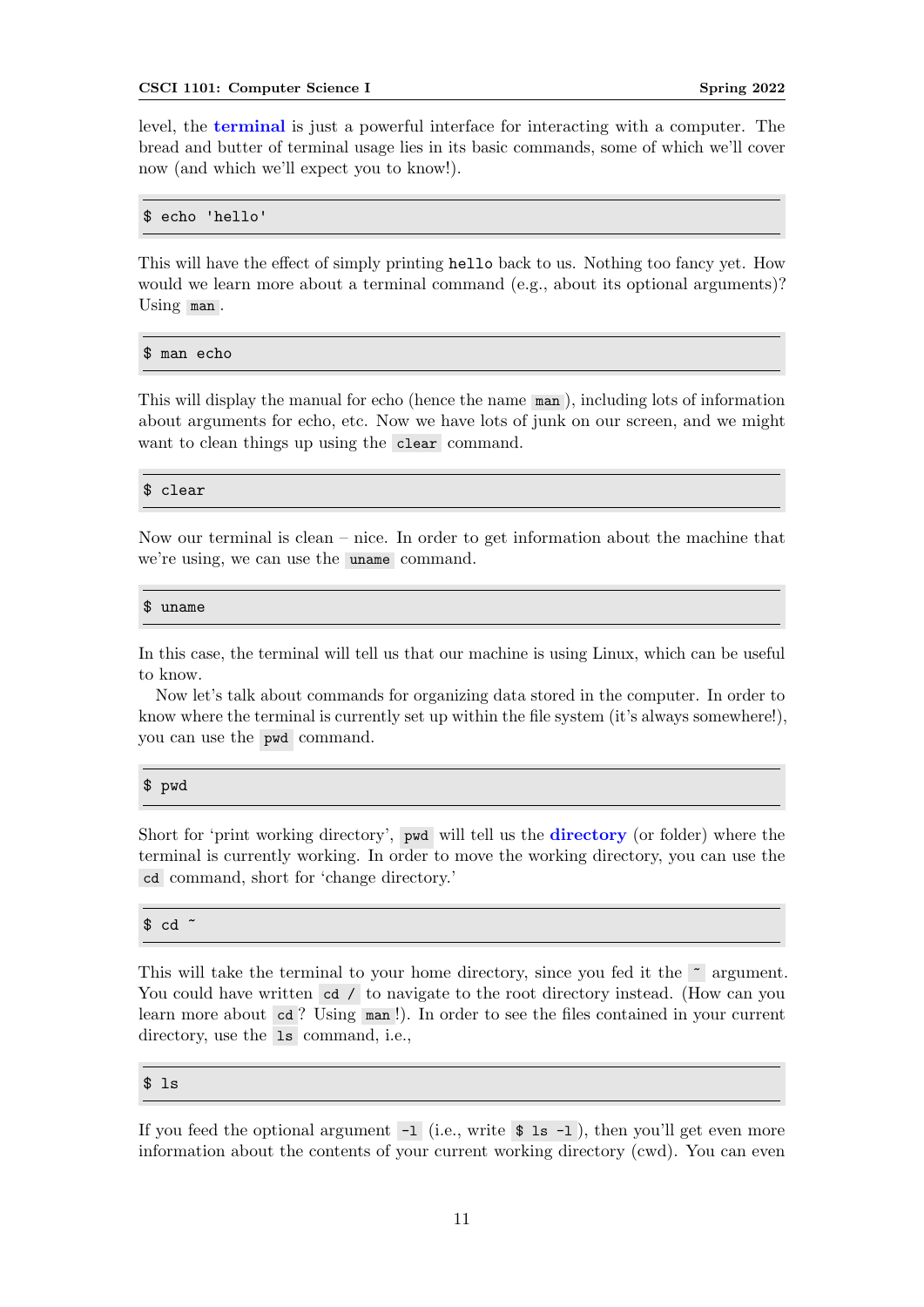make a new directory within your cwd using the model a name argument, i.e.,

\$ mkdir my\_folder

will have the effect of creating a new folder (or directory) in your cwd named  $my\_folder$ . To remove that directory, you would use rmdir .

```
$ rmdir my_folder
```
In order to create a file that doesn't exist, say a new text file, you would use touch . So

\$ touch hello.txt

will create the file hello.txt within your cwd.<sup>[3](#page-11-1)</sup> You can open a file using open along with the name of the file, and you can see just the first few or last few lines of the file using head or tail , respectively. Two last tips for efficiency on the terminal:

- 1. You can cycle through your previous commands on the terminal using the up arrow; this can save you lots of typing when used correctly!
- 2. The terminal will auto-complete file and directory names as much as it can when you press tab.

#### <span id="page-11-0"></span>§3.2 Running Python from the terminal

Now let's move on to something a little bit fancier – let's say we've written a Python program in a file called first.py. Maybe it looks like this:

 $x = 42$  $x + 6$ 

We can run this from the terminal using the command  $\hat{\mathbf{v}}$  python first.py. But nothing happens – why? It's because Python did exactly what we asked; it completed its instructions silently! We can fix this, and ask Python to show us some output, by updating first.py as so:

 $x = 42$  $print(x + 6)$ 

Now when we run \$ python first.py , we indeed see the output of 48. That's an improvement, but it'd be nice to have something more dynamic, perhaps where we can feed the program a number of our choosing at runtime. So we'll update first.py again, using the **input** function to request arguments from the user.

<span id="page-11-1"></span><sup>&</sup>lt;sup>3</sup>If hello.txt already exists, then it will just change the 'date last modified' of the file to the current time. That helps explain why it's called touch (in fact, using touch on a file that doesn't already exist is kind of a degenerate case, even though it may be the most common use).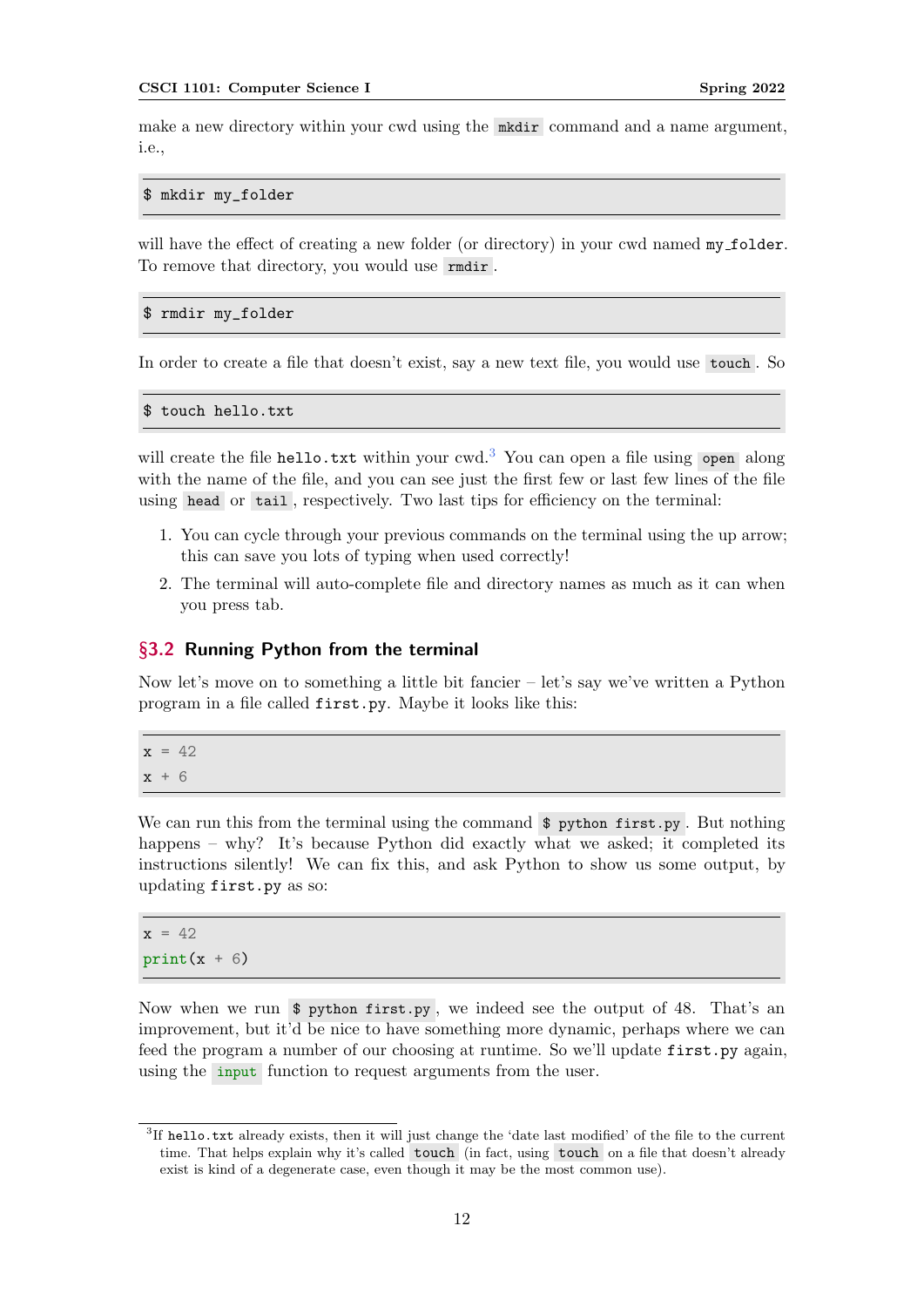```
x = input('Give me a number:')print('Your new number is:', x + 1)
```
Now when we run this, Python actually asks us for input. We can feed it an integer (say 42 again) and look forward to seeing it be incremented by one. But this now gives us a TypeError message! Looking more closely, we can see that Python can't compute  $x + 1$  because x is a string.

When Python reads user input via  $\text{input}()$ , it automatically casts it as a str type; as humans, we know that we're going to feed the program in integer, but the program itself doesn't know that. So we need to turn x into an integer before incrementing it. This leaves us with

```
x = input('Give me a number:')x = int(x)print('Your new number is:', x + 1)
```
which will indeed work!

# <span id="page-12-0"></span>§4 Wednesday, January 26

# <span id="page-12-1"></span>§4.1 Functions

The goal today is to learn about functions in Python and about approaching algorithmic problems more generally. We'll be running with an example today and for the next couple lectures, concerning solutions of quadratic equations. In particular, recall that a quadratic equation is an equation of the form

$$
ax^2 + bx + c = 0,
$$

where a, b, c are some fixed numbers (with  $a \neq 0$ ) and x is an unknown variable. So a particular quadratic equation might look something like  $3x^2 + 2x + 1 = 0$ . The name of the game is to find the value(s) of x that make this equation hold true, known as **roots**.

From a mathematical perspective, this problem has been resolved using the quadratic formula, which we'll discuss in more detail shortly. From a computer science perspective, however, there's a bit more going on. The precise problem setup is that there are 3 inputs – the numbers  $a, b, c$  (with  $a \neq 0$ ) – and the desired output is a pair of numbers  $x_1, x_2$  such that

$$
ax_1^2 + bx_1 + c = 0,
$$
  

$$
ax_2^2 + bx_2 + c = 0.
$$

Now the goal is to find a generic procedure that works to send any valid input values a, b, c to (correct) output values  $x_1, x_2$ . As we've discussed previously, this kind of generic procedure for computing output from input is known as an **algorithm**.

Now back to the quadratic formula; here's the precise mathematical statement.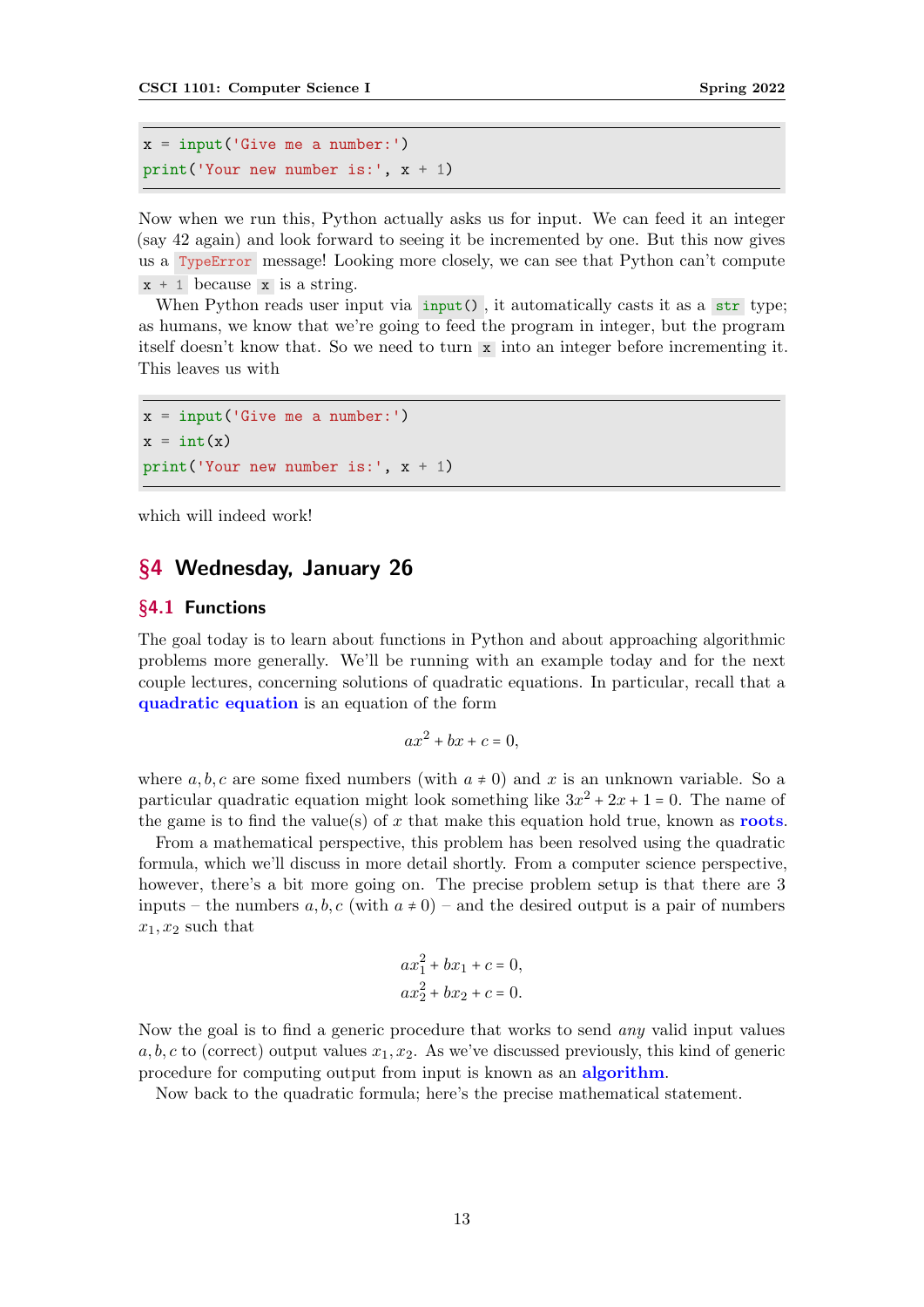Lemma 4.1 (Quadratic formula)

Let  $f(x) = ax^2 + bx + c$  be a quadratic equation (i.e.,  $a \neq 0$ ). Then the (complex) roots of f are exactly

$$
x_1 = \frac{-b + \sqrt{b^2 - 4ac}}{2a}, \qquad x_2 = \frac{-b - \sqrt{b^2 - 4ac}}{2a}.
$$

A crucial skill for any computer scientist, which is a bit hard to teach, is how to turn a mathematical result (like the quadratic formula) into computer code. So let's try to start by at least computing the roots of a particular quadratic equation, say  $x^2 + 4x + 2$ . We might start writing code as follows.

 $a = 1$  $b = 4$  $c = 2$ 

We have an idea of how to perform the addition, multiplication, and division necessary to compute the result of the quadratic formula, but how are we going to calculate the square root? After all, there's no built-in square root character in Python like + for addition or \* for multiplication.

This is where we'll turn to Python's libraries, which are collections of functions that other people have written for us. In this case, we'll use the math library, which has the function math.sqrt() that we're looking for.<sup>[4](#page-13-0)</sup> Now we can write our code as follows.

```
x1 = (-b + math.sqrt(b**2 - 4 * a * c)) / (2 * a)x2 = (-b - math.sqrt(b**2 - 4 * a * c)) / (2 * a)
```
Awesome! Now what if we want the roots of another quadratic equation? We'll need to update the values of a , b , and c and run all these lines of code again. That's not terribly inconvenient in this case, but it would be really inconvenient for larger suites of code, and we can do better. The technique for packaging many lines of code into a single name in Python is the **function**. Before trying to write a function that solves quadratic equations, let's get our feet wet with simple functions.

```
1 def my\_func(x):
2 x = x + 13 print('Value of x:', x)
4
5 my func(5)
```
In the first three lines, we're defining our own function my\_func with the single parameter x that increments x by 1 and prints it. In the fifth line, we're actually using  $my\_func$  with the argument 5, which will result in Python printing Value of  $x: 6$ . Simple enough. Now here's a bit of a puzzle – what if we ran the following code?

<span id="page-13-0"></span><sup>&</sup>lt;sup>4</sup>If you were to forget the name of a library or a function within a library (and everybody does), remember to use Google! Even the pros do it.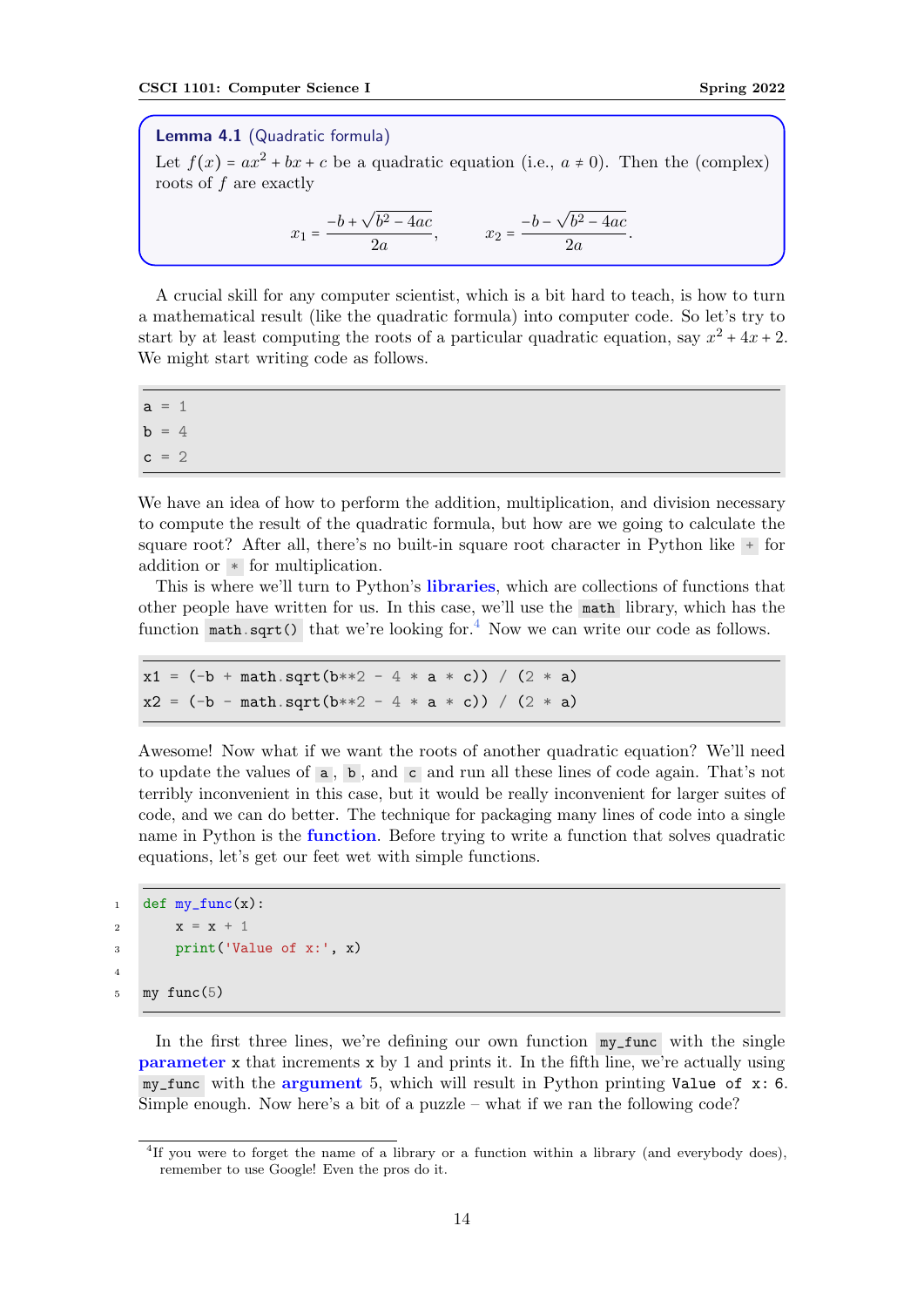```
1 \times = 422 def my\_func(x):
3 x = x + 14 print('Value of x:', x)
5
6 my func(5)
```
We'll actually still get Python printing Value of  $x: 6$ . So the first line, in which we wrote  $x = 42$ , didn't affect the computation of  $my\_func(5)$  at all! The fact that  $my\_func$ doesn't care about the value of x outside of its own argument/definition has to do with the idea of scope. In particular, the value of  $x$  on line 3 only comes from the argument to my\_func , not from anywhere else.

Now what if we were to run  $my\_func(4+5)$ ? This would be evaluate as  $my\_func(9)$ , due to the call by value nature of Python. In particular, Python first evaluates 4+5 and then sends the result to  $my\_func$ . That's how most programming languages do things, but not all of them!<sup>[5](#page-14-0)</sup>

Okay, back to the quadratic equation. Let's try to write a solver for it now that we're warmed up.

```
1 def solver(a, b, c):
x1 = (-b + \text{math.sqrt}(b**2 - 4 * a * c)) / (2 * a)x^2 = (-b - \text{math}.\text{sqrt}(b**2 - 4 * a * c)) / (2 * a)
```

```
4 print('First solution:', x1)
5 print('Second solution:', x2)
```
That works! If we run

 $solver(1, 4, 2)$ 

then we'll get the roots of  $x^2 + 4x + 2$  that we saw earlier. If we want the roots of  $x^2 + 5x + 2$ , then we only need to change a single character.

solver(1, 5, 2)

We've made a great leap forward from just writing code in cells (i.e., without functions), but there are still improvements to be made. The code is currently a little bit hard to read and has redundant computation (e.g., we're computing the square root of  $\mathbf{b}^{**2}$  -  $4^*\mathbf{a}^*\mathbf{c}$ two times). Let's try to clean this up a bit, with the goal of making it faster, easier to read, and less prone to errors.

```
1 def solver(a, b, c):
2 \text{ sr} = \text{math}.\text{sqrt}(b**2 - 4 * a * c)3 x1 = (-b + sr) / (2 * a)x2 = (-b - sr) / (2 * a)
```
<span id="page-14-0"></span><sup>&</sup>lt;sup>5</sup>If this is confusing, don't worry. The idea is really just that Python does what you'd expect it to do in this situation, and some other languages do stranger, fancier things.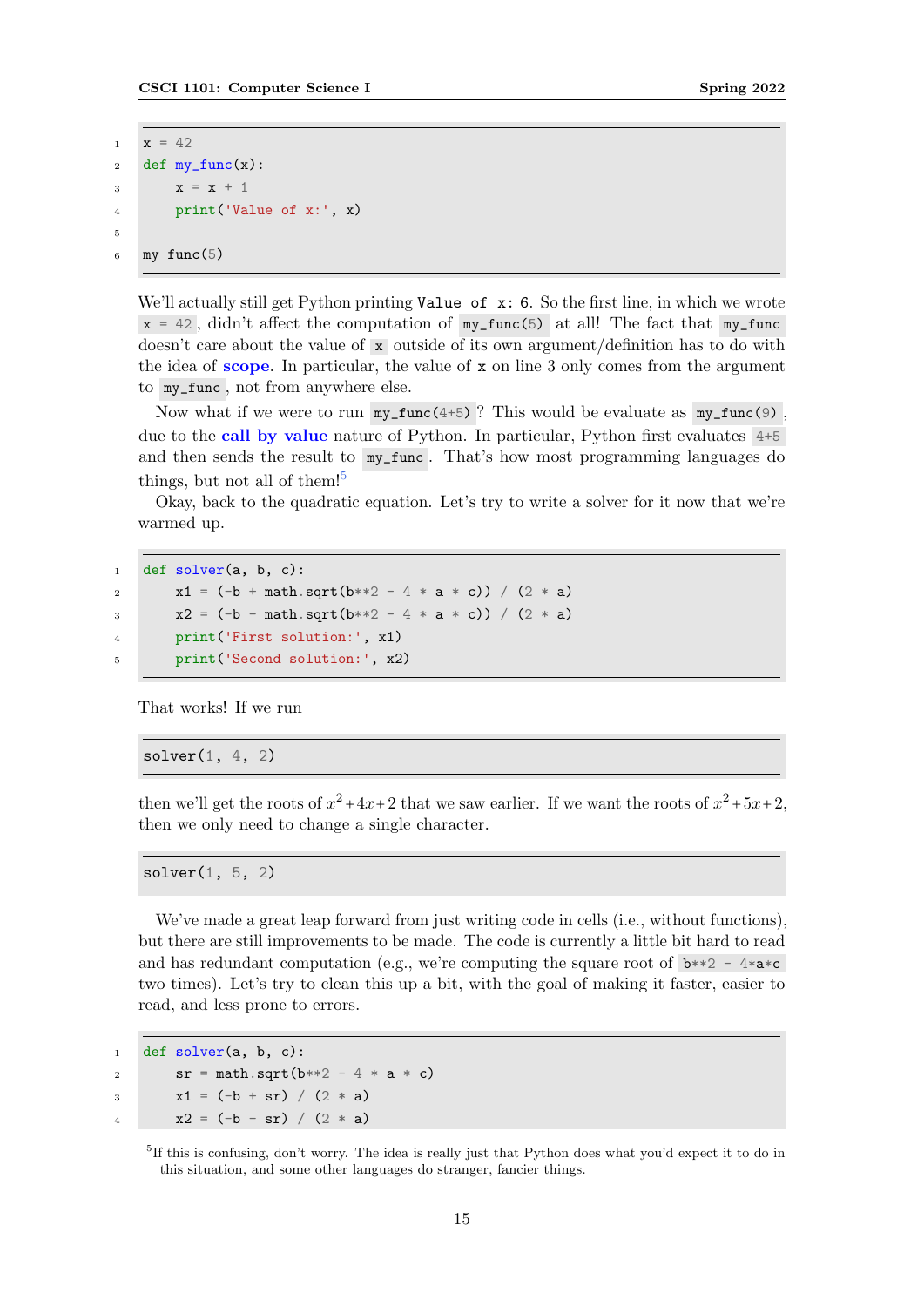<sup>5</sup> print('First solution:', x1) <sup>6</sup> print('Second solution:', x2)

This code still isn't perfect (we'll see why over the next several lectures), but it's faster and cleaner than the previous version of solver() . Now let's conclude with a bit of debugging. What if we were to run:

 $solver(1, 2)$ 

Then Python will give us an error message:

TypeError: solver() missing 1 required position argument: 'c'.

That's pretty descriptive; we now know that we need to feed solver its third argument. What if we were instead to go overboard with arguments?

 $solver(1, 2, 3, 4)$ 

We get another error message:

```
TypeError: solver() takes 3 positional arguments but 4 were given.
```
Again, that's pretty informative and helps us figure out what went wrong. Now let's stop messing around and really use solver() as intended.

 $solver(1, 4, 2)$ 

This time we've made sure to give solver() the correct number of arguments of the correct type. But we still get an error! Python will complain of:

#### ValueError: math domain error.

In this case, what's happened is that math.sqrt() is trying to take the square root of a negative number! We should have been more clever in writing solver() and made sure that it didn't accept arguments causing this kind of problem. We'll see how to approach these kinds of issues in the coming lectures.

# <span id="page-15-0"></span>§5 Friday, January 28

#### <span id="page-15-1"></span>§5.1 Announcements

We'll keep talking about functions today, and you should be ready to start tackling Homework 2 by the end of the lecture. Speaking of the homework, we gave a quick look at some of the Homework 1 submissions yesterday, and it looks like the following thing is happening: many of you have already done some programming before, yet you answer a homework problem incorrectly and (in addition) use unnecessarily advanced techniques.

So, please, read the questions carefully before writing your solutions and be cautious about using sophisticated techniques when you really don't need to.

One more thing to mention: there's a collegiate programming contest called the ICPC, which BC used to perform very well in but which we don't seem to participate in anymore.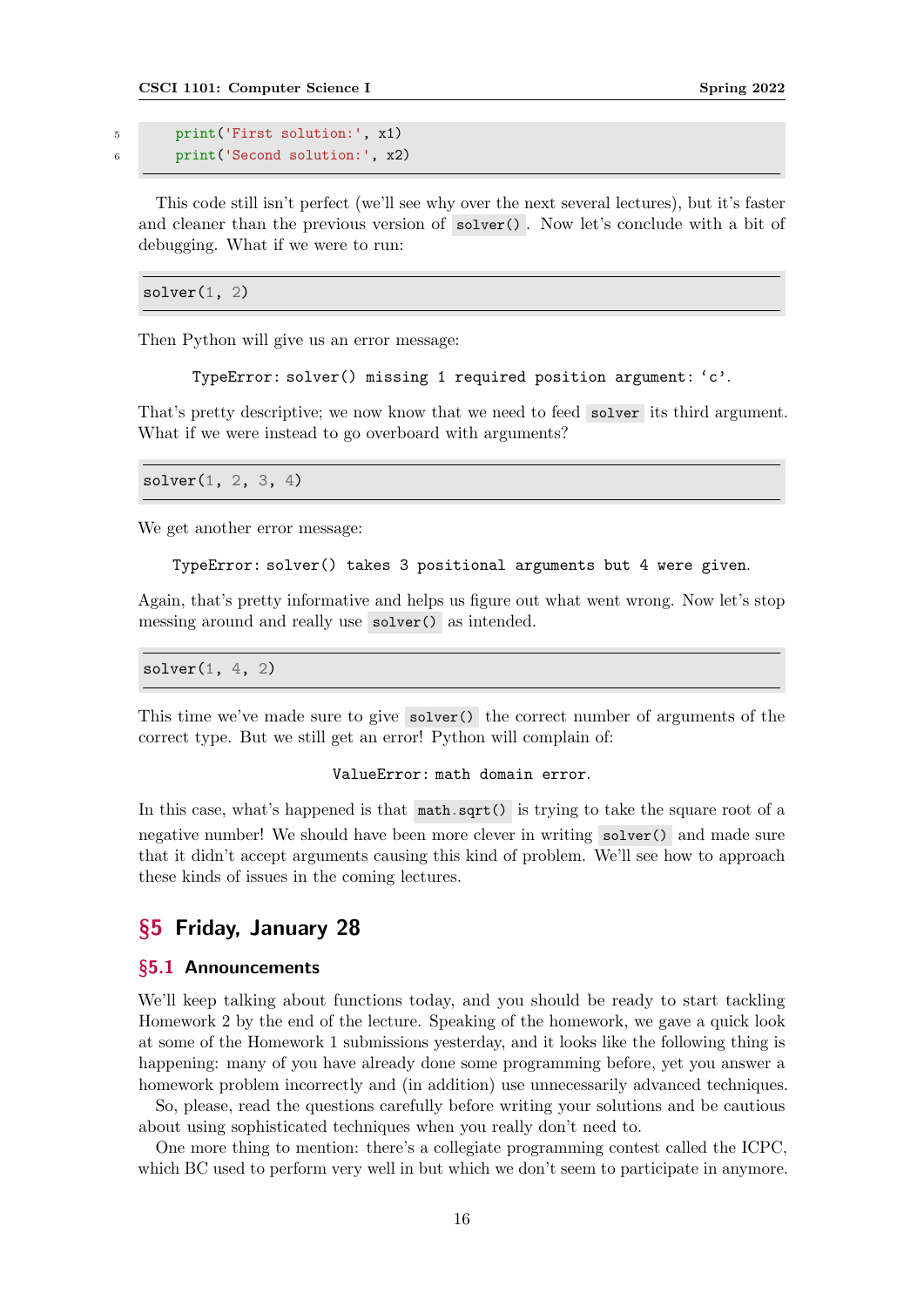Professor Tristan is going to try to restart BC's participation in this competition, so please let him know if you're interested. To sweeten the deal, keep in mind that the kind of algorithmic thinking needed for these competitions is great preparation for interviews at places like Google, quantitative finance companies, etc. (As we mentioned earlier, algorithmic thinking is a very difficult and valuable skill to develop!)

# <span id="page-16-0"></span>§5.2 Problem: sum of roots

Last time we wrote functions for finding roots of quadratic equations. Today, we'll change things up a bit and think about writing a function that returns the sum of a quadratic equation's roots. That is,

$$
a, b, c \longrightarrow x
$$
 such that 
$$
\begin{cases} x = x_1 + x_2; \\ ax_1^2 + bx_1 + c = 0; \\ ax_2^2 + bx_2 + c = 0. \end{cases}
$$

Now, there are a couple of ways to approach this problem. Perhaps the most obvious is to use our function solver() from last time in order to compute  $x_1$  and  $x_2$ , and then return their sum. Breaking this down further, there are two ways to implement this idea:

- 1. Copy and paste the body of our solver() function into a new function that prints  $x_1 + x_2$  instead of  $x_1$  and  $x_2$  separately.
- 2. Write a function that uses the output of solver() in order to compute  $x = x_1 + x_2$ .

Path (2) is far, far better than path (1). If there is a golden rule of programming, it is to not copy and paste code. When you copy and paste code 5 times, then any bug you find needs to be fixed 5 times, any style change/clean-up you make needs to be implemented 5 times, any efficiency speed-up needs to be implemented 5 times, etc. Also, copy-pasted code is much harder to read than modular code.

Now, in order to implement idea (2), we need to change solver() so that it actually returns its output, rather than just printing it. This is achieved using the return keyword. Our new solver() will be as follows.

```
1 def solver(a, b, c):
2 \text{ sr} = \text{math}.\text{sqrt}(b**2 - 4 * a * c)3 x1 = (-b + sr) / (2 * a)x^2 = (-b - sr) / (2 * a)5 return x1, x2
```
### <span id="page-16-1"></span>§5.2.1 Tuples

Something a bit subtle is happening in line 5; solver() is returning two values at once by using the tuple type. In contrast to the **primitive types** that we have seen previously, the tuple is a composite type, meaning it's a bit more complicated and built from the simpler primitive types. At a high level, the tuple is simply a type for placing several items in order. For instance,

 $x = (2, 3)$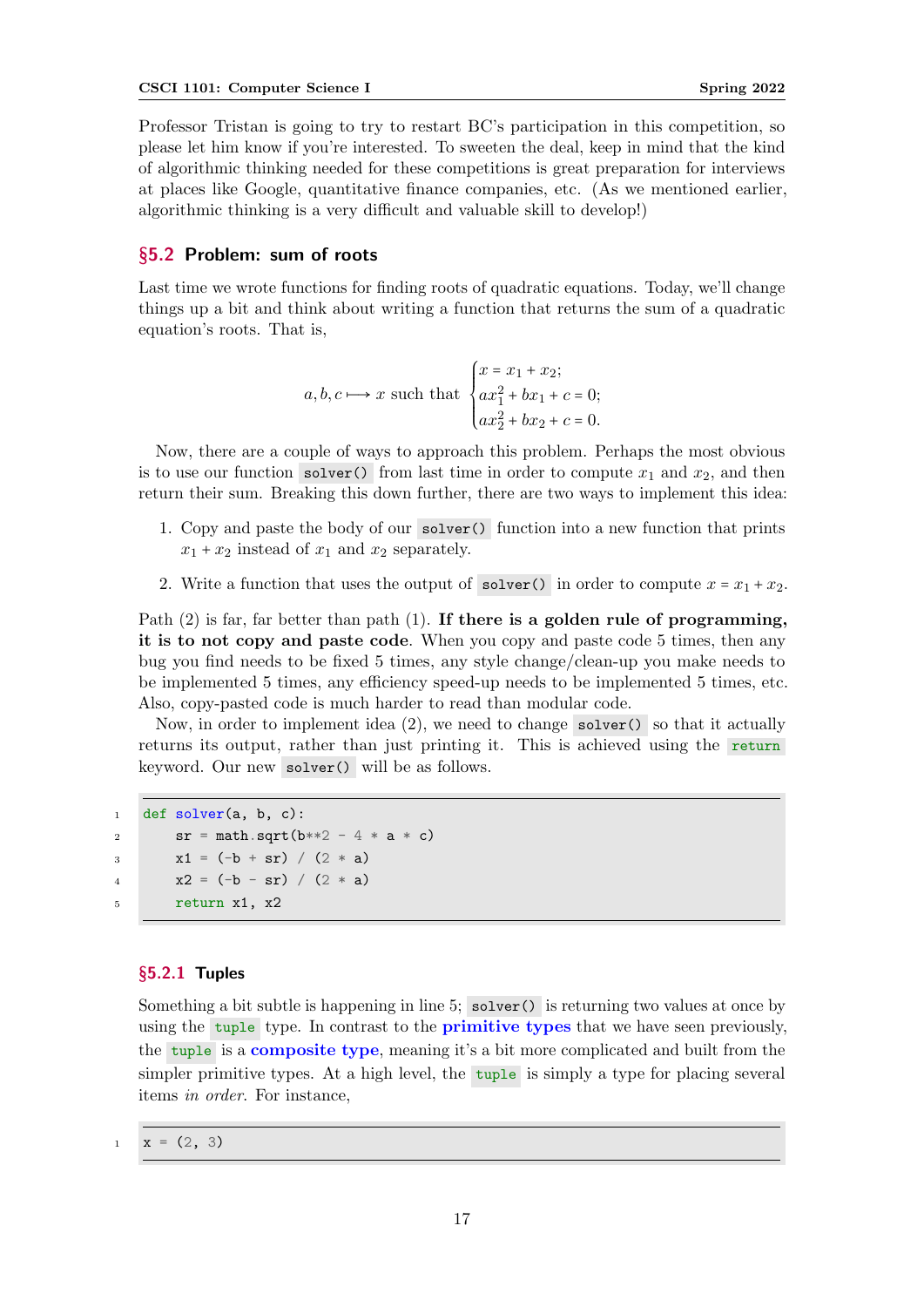binds x to the tuple with the int 2 in the first position and 3 in the second position. If you've seen vectors before, you can think of tuples like that.

In fact, tuples are one kind of a **data structure**, which is a format for storing and manipulating data. If this is a bit confusing, don't worry – we'll encounter several more data structures over the course of the class. In fact, data structures are probably the second most important idea in computer science, after algorithms!

Now we need to familiarize ourselves with tuples a bit. Let's say we have  $x = (2, 3)$ as before – how can we access the entries 2 and 3 from the variable x? This is achieved by indexing into x, via the following syntax.

 $two = x[0]$ three =  $x[1]$ 

By running this code, the variable two will indeed take the value 2 (corresponding the leftmost entry of  $x$ ), while three will take the value 3 (corresponding to the rightmost entry of  $x$ ). An important observation here is that **0-indexing** is used when accessing the entries of  $x$ . That is, the leftmost entry of  $x$  has the index 0, while the next one has the index 1, and so on. Simply put, we start off counting from 0 rather than 1.

This is just a convention in computer science. Python could have chosen to start indexing tuples by starting with the number 43, and that would be perfectly legal (though very confusing for humans). For whatever reason, computer scientists often like to start counting at 0. (Kind of like how in Europe, the ground floor of a building is the 0th floor, rather than the 1st.)

Another way to grab the entries of a tuple is via pattern matching, as follows.

two, three  $= x$ 

This will again have the effect of binding two to 2 and three to 3. So now that we've learned about tuples, we can write the outer function that uses solver() and adds its output (in order to solve our original problem about sums of roots). We can write:

<sup>1</sup> def solver\_sum(a, b, c):  $x_1, x_2 = \text{solve}(a, b, c)$  $\sinh(x1 + x2)$ 

Isn't that nice? We solved our new problem with two lines of code! This is just an example of the power of writing modular code, i.e., code that is split up into several functions that can be reused, rather than huge blocks of copy-pasted code.

#### <span id="page-17-0"></span>§5.3 More operations

Now we're going to learn about more of Python's powers. We just learned about indexing into tuples, which are entries of data in order. That doesn't sound so different from strings (which are just characters in order), so maybe we can index into them as well. Let's try.

s = 'Hello, I am Sam!'  $s[4]$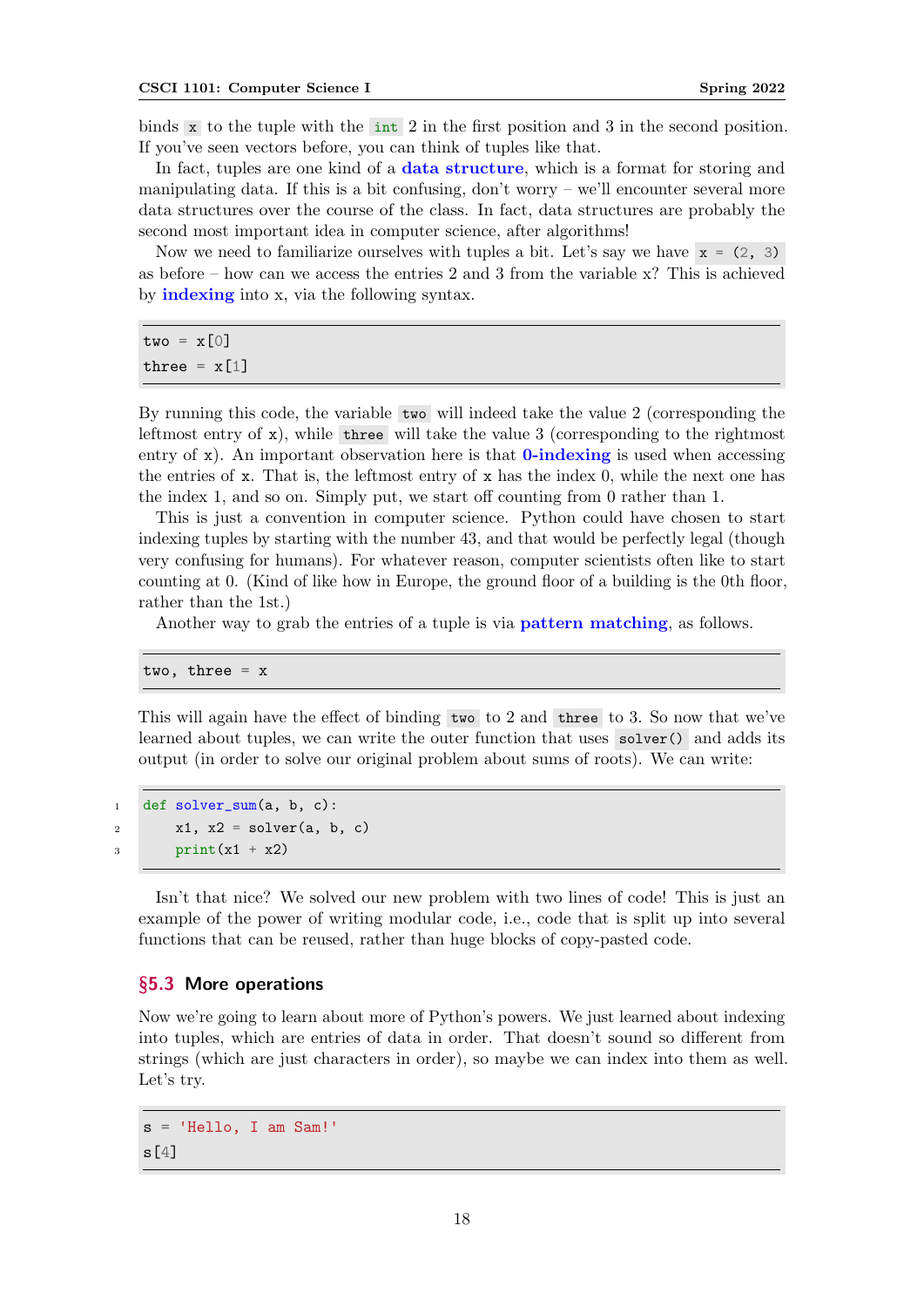This indeed returns 'o' – nice! What if we want all the values between two indices of the string? We can do so via **slicing**, i.e.,

s[3:12]

This returns 'o, I am ' , the values between the 3rd and 12th indices. To get the string's entries from the 3rd index onward, you can write  $s[3:]$ , and to get the string's entries up until the 7th entry, you can write s[:7] .

Now let's move from strings to floats; what if we want to round a float to an int? We can use the built-in round() function, that rounds a float to the nearest int. For instance,

 $round(4.8)$ 

returns 5, while  $round(4.2)$  returns 4. What if we want to round to the next-lowest integer or next-highest integer, rather than the closest? Then we'll need to use the math package, with the functions math.floor() or math.ceil() respectively. For instance,

```
import math
math.ceil(4.1)
```
comes out to 5.

# <span id="page-18-0"></span>§6 Monday, January 31

### <span id="page-18-1"></span>§6.1 HW1 postmortem

Quick comment on the homework due last Friday: the goal was to compute the following value, as a function of  $T$  and  $v$ :

 $T_{wc} = 35.74 + 0.625 \cdot T - 35.75 \cdot v^{0.16} + 0.4275 \cdot T \cdot v^{0.16}.$ 

Most of you wrote something like this:

 $1$  T = 20

```
2 v = 15
```
<sup>3</sup> 35.74 + 0.625 \* T - 35.75 \* v \*\* 0.16 + 0.4275 \* T \* v \*\* 0.16

That will produce the correct value, but it actually has an imperfection. Namely, the value  $v^{**0.16}$  will be computed *twice* by Python in the third line. Rather than having Python repeat identical computation, and waste time & energy, we can do better by introducing a variable that stores the value of  $v**0.16$ .

The intended solution was as follows.

 $1$  T = 20 2  $v = 15$ 

- $3$  tmp =  $v**0.16$
- <sup>4</sup> 35.74 + 0.625 \* T 35.75 \* tmp + 0.4275 \* T \* tmp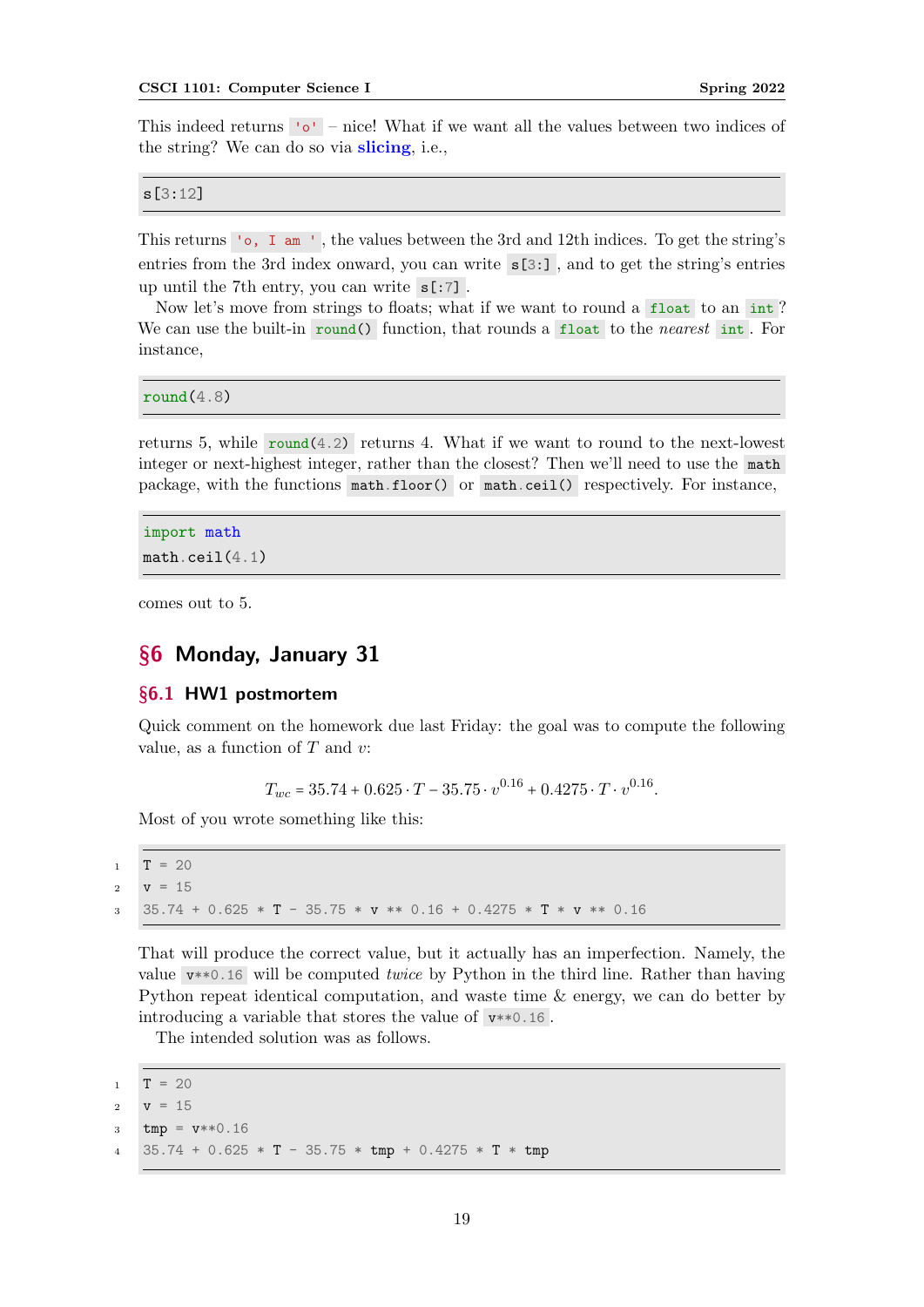In particular, the variable tmp (for temporary) introduced in the third line saves Python from repeating computation in line 4.

One more note: Python evaluates code in a line-by-line manner, and it doesn't evaluate the body of a function until the function is actually called with arguments. For instance, consider the following code.

```
_1 x = 102 y = x + 42\overline{3}4 def test(x):
5 print('hello')
6 return x + 17
8 test(y)
```
What will this output? Well, lines 1 and 2 are run in that order, so  $x = 10$  and  $y = 52$ . Then test(x) is defined but its body is not run (since we haven't called it with any input yet!). In line 8, finally, we call test(y). Since y is bound to 52, that comes out to test(52).

So this code will print 'hello' and line 8 will return the value 53. In particular, that's exactly the same as if we had replaced lines 1 and 2 with the single line y = 52 . The body of test() only cares about the x that it is given as an argument.

### <span id="page-19-0"></span>§6.2 Booleans

The primary goal for today is to introduce a new type along with its primary functionalities. In particular, we will introduce the type bool of Boolean values (named after mathematician George Boole). The type bool has only 2 values: True and False . They're really meant to express the usual notions of truthhood and falsehood within Python, and to allow us to branch our computation based on whether something is true (i.e., compute  $f(x)$  if  $P(x)$  is true and  $g(x)$  otherwise).

Let's jump into some examples, demonstrating how we can get bool s from types we already know. For instance,

 $2 < 3$ 

will evaluate to True, just as

 $3 \leq 3$ 

will evaluate to **True**. On the other hand,

 $2 > 3$ 

and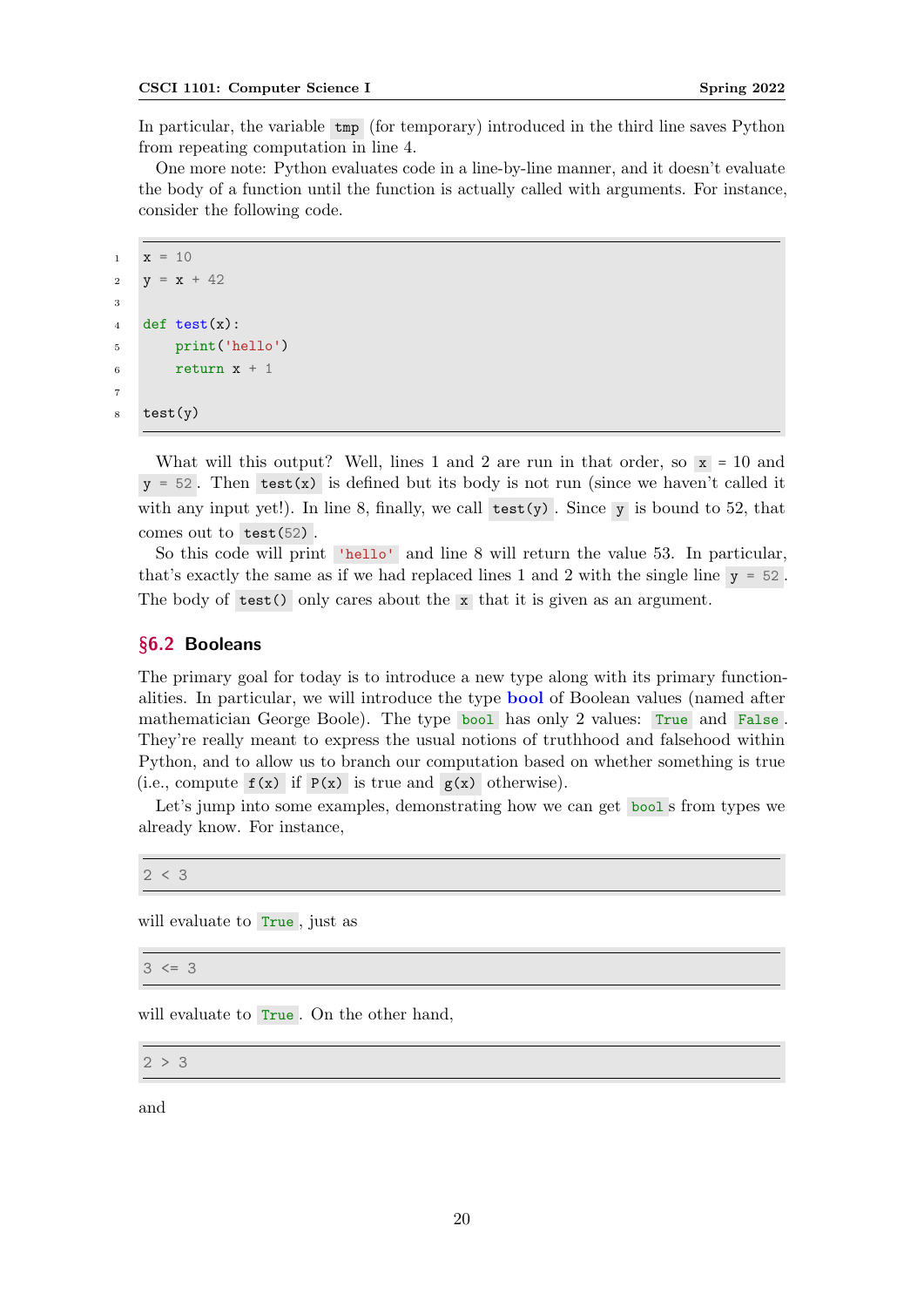$3 \leq 4$ 

will both evaluate to False. So  $\leq$  and  $\leq$  correspond to testing strict and weak inequalities of numbers.

To test for equality, among numbers and various other types, you can use == . (Recall that = is already taken for variable assignment, rather than testing equality!). So,

 $3 == 4$ 

and

'hello' == 'goodbye'

will evaluate to False , whereas

 $5 == 5$ 

evaluates to True .

So that's how we can get bool s from familiar types. But we can also manipulate bool s themselves to get other bool s. For instance, not applied to a single Boolean x will evaluate to False if x is True and to True if x is False.<sup>[6](#page-20-0)</sup>

So, combining what we've learned,

not True == False

will itself evaluate to True ! Two keywords for combining two Boolean expressions (rather than a single one) are and and or . Once again, they're built so as to agree with their plain English names. So,

True and True

comes out to True , while

True and False

comes out to False . On the other hand, or of several expressions will evaluate to True as long as even a single one of the argument expressions is True . For instance,

True or False

is True , and

True or True

is True as well.

<span id="page-20-0"></span> $6$ Nothing too fancy here; these Python keywords are designed so as to agree with plain English.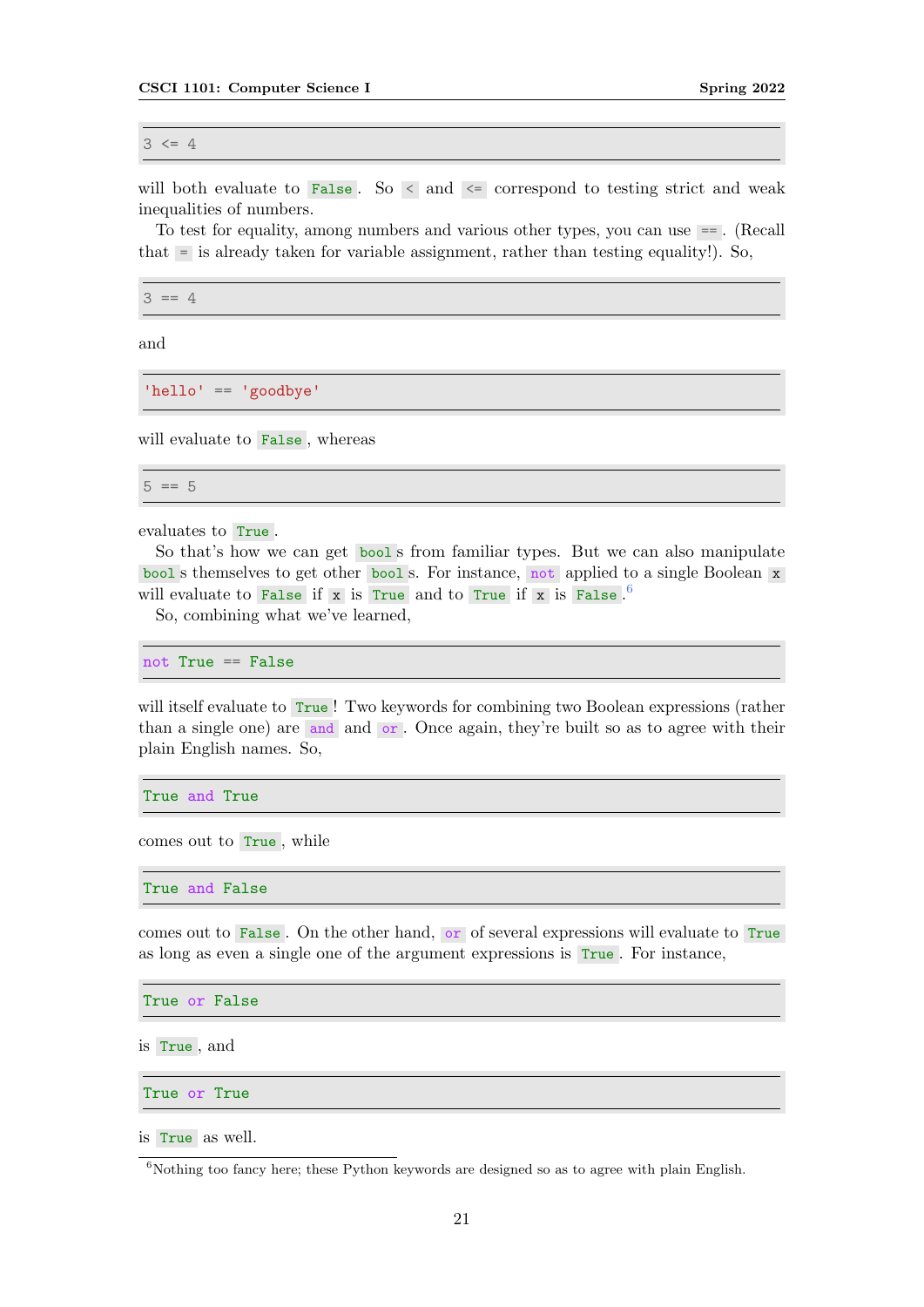#### <span id="page-21-0"></span>§6.3 Conditional statements

Now let's get to the most important use of **bool** s: **branching** computation. In particular, you often want your program to compute  $A(x)$  if  $P(X)$  is true and  $B(x)$  if  $P(x)$  is false.

The syntax for this lies in the keywords if and else. Let's learn through example.

```
x = 32
3 if x == 3:
4 print('x is 3 and I executed the top branch!')
5 else:
6 print('x is not 3 and I executed the bottom branch!')
```
The rule here is the following: if  $x == 3$  evaluates to True, then running this code will run the indented code immediately after if and skip the code after else. If  $x = 3$  evaluates to False, then running the code will skip the indented code after if and run the code after else . So, in this case, we'll see this message printed: 'x is 3 and I executed the top branch!' . If we had set  $x = 4$  on line 1, then running this code would result in (only) the other message being printed.

You can also branch on more than one condition by using the elif keyword, which is short for else if . So,

```
1 if x > 1:
2 print('Took first branch')
3 elif x > 2:
4 print('Took second branch')
5 else:
6 print('Took third branch')
```
will send 1.5 to the first branch (and nowhere else), 2.5 also to the first branch (and nowhere else), and 0.5 to the third branch (and nowhere else). In fact, no numerical value of  $\bar{x}$  will reach the second branch – can you see why?

Now let's rewind to when we were writing our solver() function for finding quadratic roots. Recall that it looked like this.

```
1 def solver(a, b, c):
2 sr = math.sqrt(b**2 - 4 * a * c)3 x1 = (-b + sr) / (2 * a)4 x2 = (-b - sr) / (2 * a)5 print('First solution:', x1)
6 print('Second solution:', x2)
```
One problem we ran into earlier is that math.sqrt() doesn't accept negative input, which can sometimes happen in line 2 if we allow for any inputs  $a, b, c$ . We also want to make sure, as a basic first step, that  $a \neq 0$  (otherwise, lines 3 and 4 really don't make sense . . .). We can improve this function a bit using our new knowledge of conditional statements.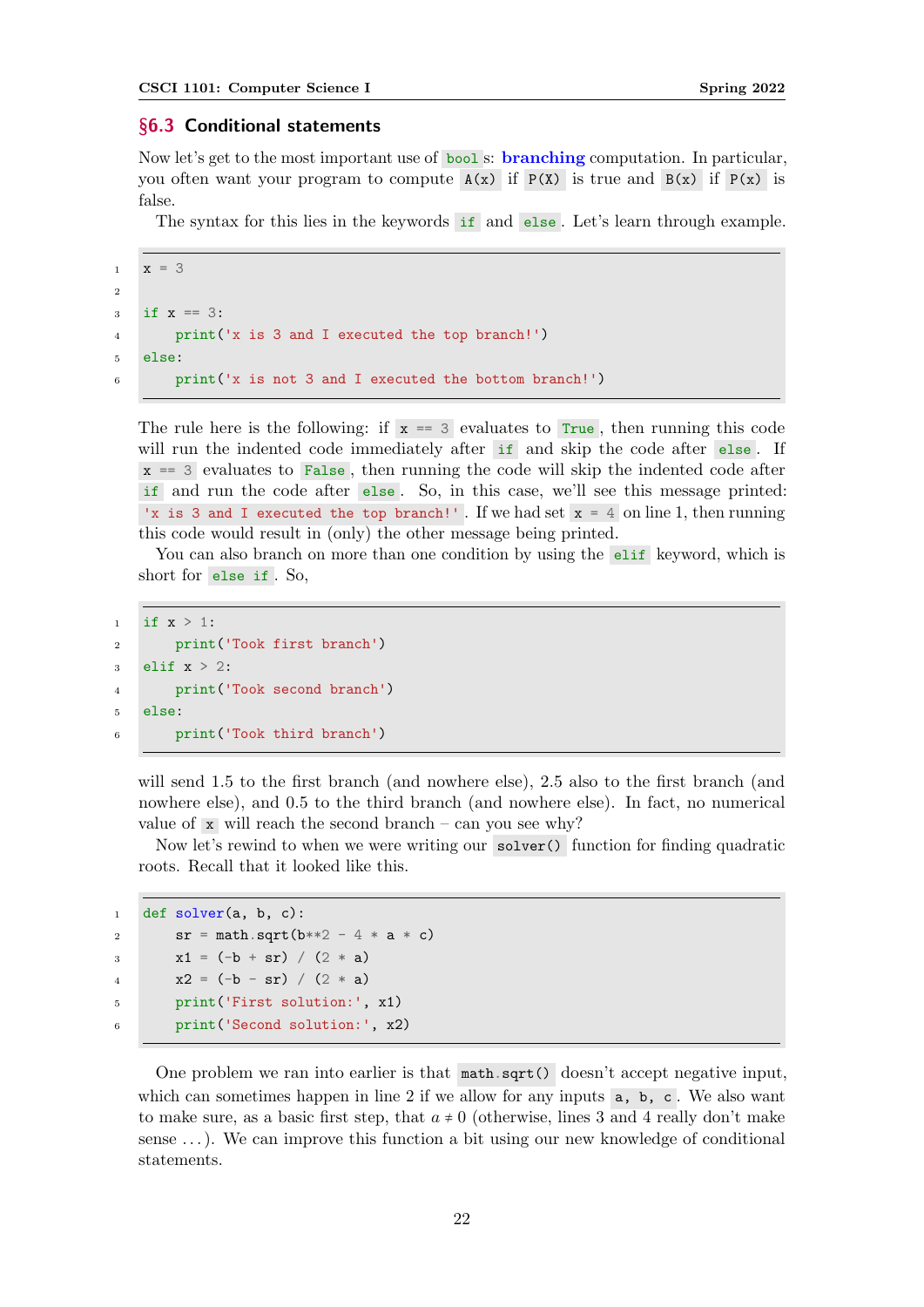```
1 def solver(a, b, c):
2 if a == 0:
3 print('a should be 0!')
4 return
5 \text{tmp} = \text{b}**2 - 4 * a * c6 if tmp < 0:
          print('No real solutions')
          return
9 sr = math.sqrt(b**2 - 4 * a * c)10 x1 = (-b + sr) / (2 * a)11 x2 = (-b - sr) / (2 * a)12 print('First solution:', x1)
13 print('Second solution:', x2)
```
Now solver will return nothing and print a disclaimer when it gets problematic input. Nice. Another problem we had was that solver() accepts input from types other than float and int .

We can get the type an expression using  $type()$  and test that it equals int or float using  $=$  . For instance,

 $type(3) == int$ 

comes out to True , while

 $type('hello') == float$ 

comes out to False . Next time, we'll see how to use this kind of technique to improve solver() even further by having it only accept numbers.

# <span id="page-22-0"></span>§7 Wednesday, February 2

A quick errata from last time: we were talking about the implementation of ordering on strings, e.g., how

'be' < 'be curious'

evaluates to True . We thought that this tested whether the left hand side is a substring of the right hand side, but that's actually not true. < instead compares strings under the dictionary ordering (i.e., the ordering used to list words in the dictionary, or to list your last names on Canvas).

# <span id="page-22-1"></span>§7.1 Type checking

Last time we started talking about the need to check the types of arguments given to the functions that we write. For instance, to make sure that solver() only takes int s and float s as input, we can write a helper function  $ct()$  (for check type).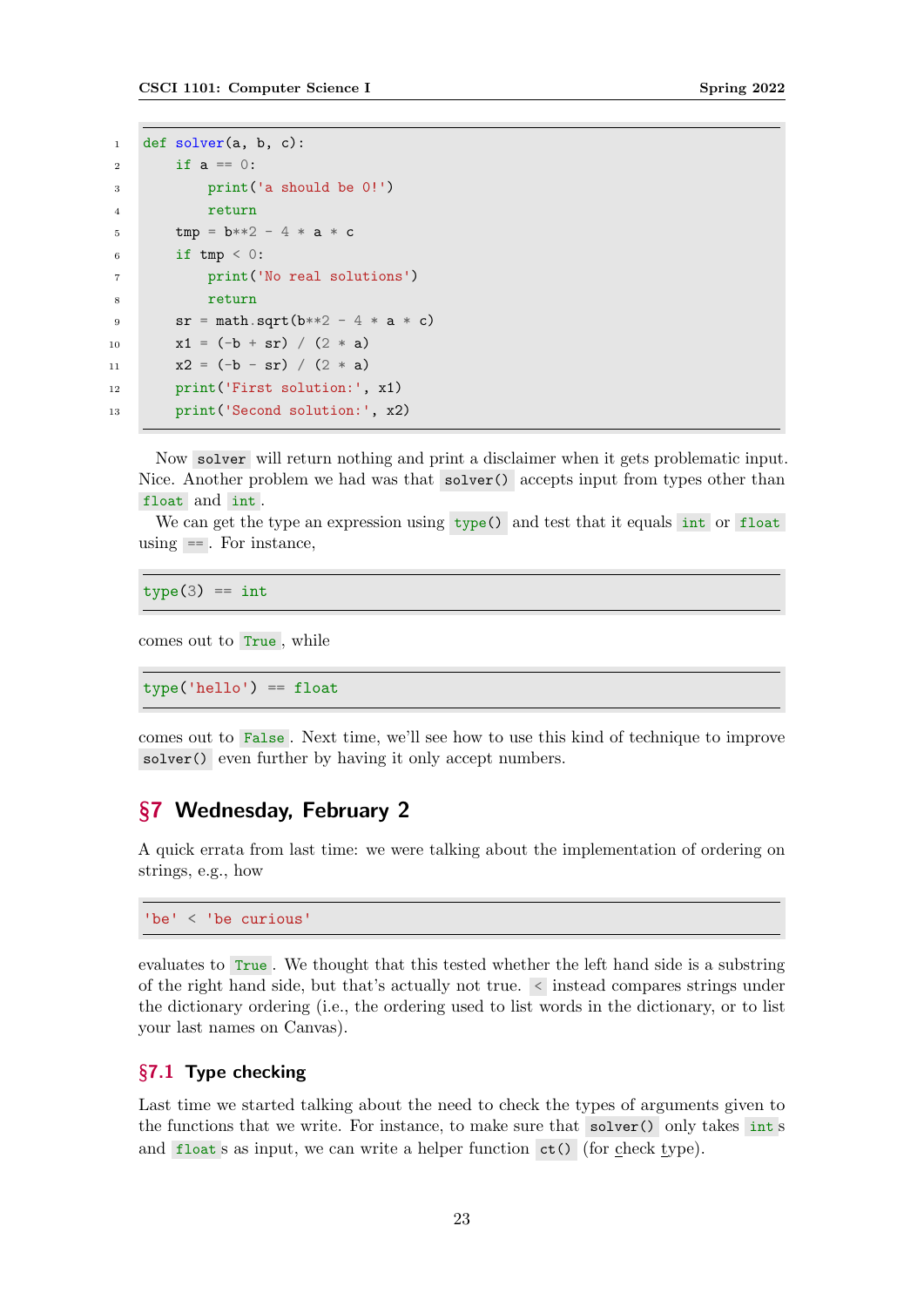```
def ct(x):
    return type(x) == int or type(x) == float
```
So ct() returns True if x has the right type for solver() and False otherwise. Let's remind ourselves of the version of  $solver()$  that we were looking at last time, and think about how to use our new helper function ct() .

```
1 def solver(a, b, c):
2 if a = 0:
3 print('a should be 0!')
4 return
5 tmp = b**2 - 4 * a * c)6 if tmp < 0:
7 print('No real solutions')
8 return
9 sr = math.sqrt(b**2 - 4 * a * c)10 x1 = (-b + sr) / (2 * a)11 x2 = (-b - sr) / (2 * a)12 print('First solution:', x1)
13 print('Second solution:', x2)
```
We're currently checking to make sure a does not equal zero, and that the polynomial indeed has real roots (rather than complex roots), which is great. It would be even better to kick things off by checking the types of  $\mathsf{a}$ ,  $\mathsf{b}$ , and  $\mathsf{c}$ . Making use of  $\mathsf{ct}(\mathsf{)}$ , our new solver() will look as so:

```
1 def solver(a, b, c):
2 if not (ct(a) and ct(b) and ct(c):
3 print('One argument has the wrong type!')
4 return
5 if a == 0:
6 print('a should be 0!')
7 return
8 tmp = b**2 - 4 * a * c)9 if tmp < 0:
10 print('No real solutions')
11 return
12 sr = math.sqrt(b**2 - 4 * a * c)13 x1 = (-b + sr) / (2 * a)14 x2 = (-b - sr) / (2 * a)15 print('First solution:', x1)
16 print('Second solution:', x2)
```
And indeed we can check that solver(1, 2, 'hello') returns nothing and prints our new error message.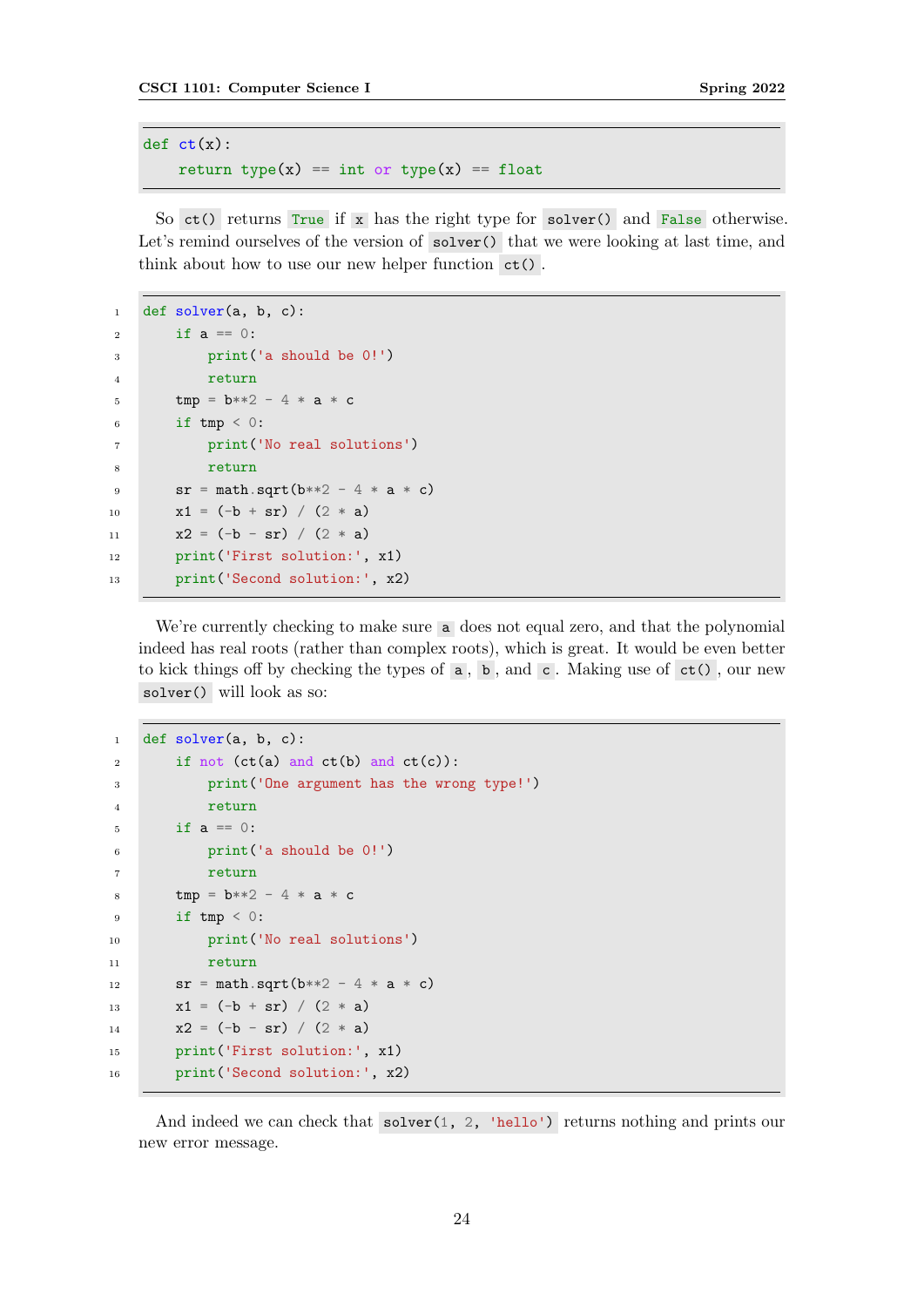Remark 7.1. We're not doing anything terribly fancy, but note that this version of solver() uses all the techniques we've learned about: functions, conditional statements, and type checking!

Now we've made sure that solver() doesn't return anything for illegal inputs, but it still runs perfectly well, which isn't ideal. If we were in a larger project with thousands of lines of code, and solver() were being used somewhere deep in a complicated process, then our current setup would have some serious drawbacks:

- solver() can feed incorrect output (i.e., nothing) to later functions that happily make use of it.
- We won't know the line number or even the function where we used arguments of the wrong type.
- Our entire program (in which solver() is just one tiny piece) will still run, even when we know there's a mistake.

The way we can fix all these issues is by raising an error, which is Python's way of halting a program, spitting out an error message, and pointing the user to the function and line number where the error occurred. (All of these functionalities are extremely useful!). We can rewrite solver() to raise errors like so.

```
1 def solver(a, b, c):
2 if not (ct(a) and ct(b) and ct(c):
3 raise ValueError('One argument has the wrong type!')
4 if a == 0:
5 raise ValueError('a should be 0!')
6 tmp = b**2 - 4 * a * c)if tmp < 0:
8 raise ValueError('No real solutions')
9 sr = math.sqrt(b**2 - 4 * a * c)10 x1 = (-b + sr) / (2 * a)11 x2 = (-b - sr) / (2 * a)12 print('First solution:', x1)
13 print('Second solution:', x2)
```
#### <span id="page-24-0"></span>§7.2 JupyterHub

This Friday (next class!) we'll have a brief programming quiz to help prepare you for the structure of the midterm. The quiz this Friday won't be graded, but it's still a good exercise to make sure you're on track, and you should make sure that you're comfortable working with JupyterHub beforehand (e.g., creating Python files, writing basic Python files, running Python files from the terminal).

So, let's say we're at your terminal in JupyterHub. If our goal is to run a script that prints 'Hello' , then we would proceed as so.

\$ touch hello.py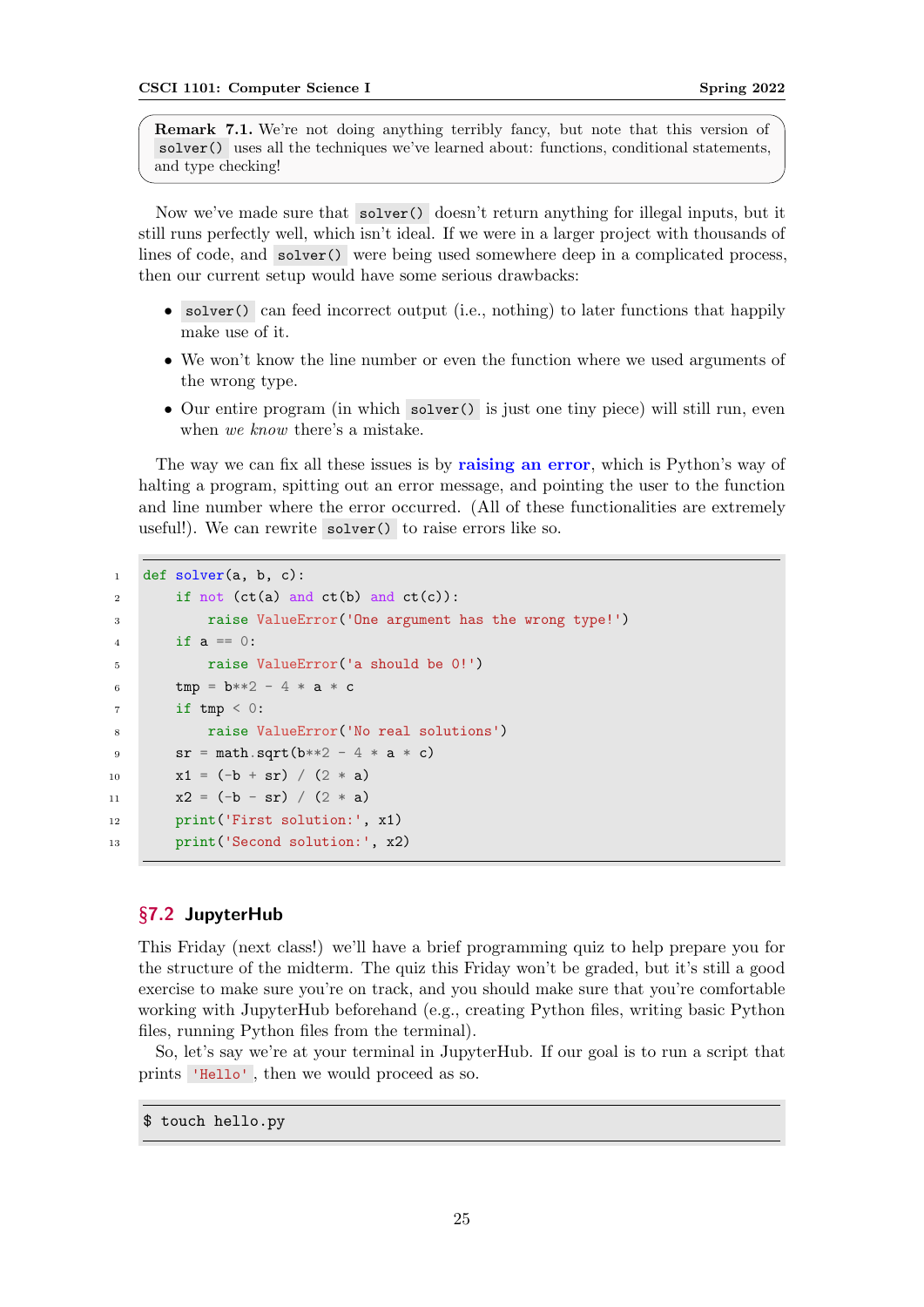Now we've created the new Python file hello.py (note that its name needed to end in .py!). Then, in hello.py, we can write:

```
print('Hello')
print('Goodbye')
```
Now, *after saving the code we wrote in* hello.py, we can run the program in the terminal.

\$ python hello.py

And this will indeed print 'Hello' and 'Goodbye' . Let's update our code to take in the user's name.

```
print('Hello, my name is HAL')
s = input("What's your name?")
print('Nice to meet you', s)
```
Upon saving hello.py and running it from the terminal, we get the desired behavior.

```
$ python hello.py
Hello, my name is HAL
What's your name? John
Nice to meet you, John
```
Cool. It's a little bit annoying to have Python ask the user for values one-by-one, so let's see how can do things a bit more efficiently.

Let's first make a new file.

```
$ touch test.txt
```
And fill it like so.

John

Now we can use the lines of test.txt as input to hello.py! The syntax is as so:

```
$ python hello.py < test.txt
Hello, my name is HAL
What's your name?
Nice to meet you, John
```
With this terminal command, hello.py will be run, and it will take successive lines of text.txt as input any time it requests input. So the second line of hello.py, that requests the user's name, went ahead and grabbed the first line from text.txt.Make sure you understand this example, because something similar will show up on Friday's quiz!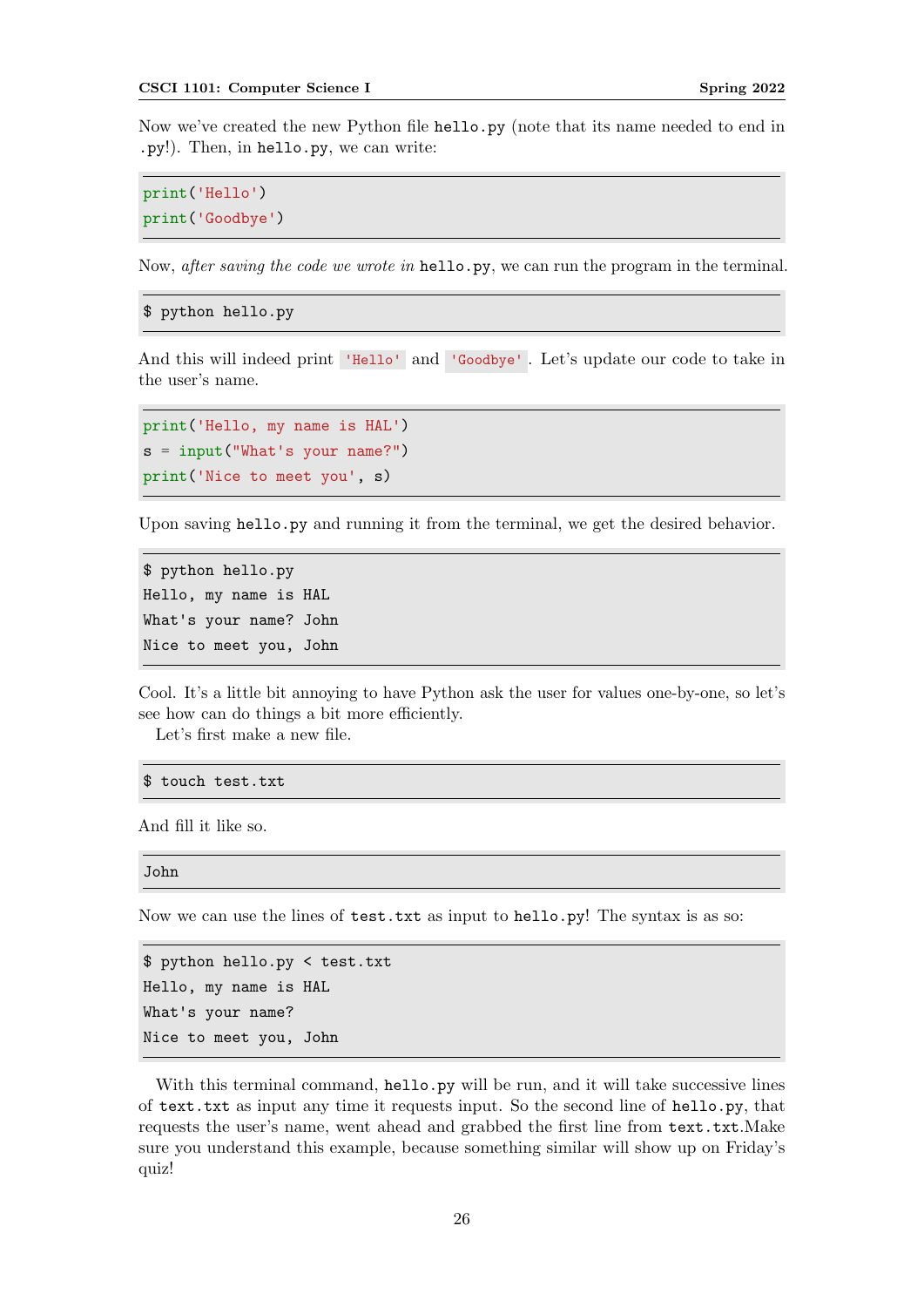#### <span id="page-26-0"></span>§7.3 Problem: maximum of 3 integers

Now we're going to discuss a new problem: given three integers a, b, and c (appearing on their own lines in a .txt file), write a program that prints the largest of the 3 integers. Here's a high-level tip on how to approach these kinds of problems: Start by thinking about the problem with pen and paper, and try to sketch a solution. Then try to code up the idea you developed on paper.

So let's start by thinking about our problem in English (and not jump into writing code!). So, one way to cast this problem mathematically looks like this:

$$
(a, b, c) \mapsto \begin{cases} a & \text{if } a > b \text{ and } a > c, \\ b & \text{if } b > a \text{ and } b > c, \\ c & \text{if } c > a \text{ and } c > b. \end{cases}
$$

We can code that up as follows, in solution.py.

```
1 a = input()
2 b = input()
3 \quad c = input()4
5 if a > b and a > c:
6 print(a)
7 elif b > a and b > c:
8 print(a)
9 elif c > a and c > b:
_{10} print(c)
```
Now if we run this on inputs 23, 265, 45 , we get the output 45. What? What went wrong here? In lines 1, 2, and 3, Python takes in its input as str types, not int s. So it is comparing a , b , and c as strings under the dictionary ordering we mentioned earlier! Let's modify solution.py and fix this.

```
_1 a = int(input())
2 \quad b = \text{int}(\text{input}())3 \quad c = \text{int}(\text{input}())4
5 if a > b and a > c:
6 print(a)
7 elif b > a and b > c:
8 print(a)
9 elif c > a and c > b:
_{10} print(c)
```
One important skill for you to learn is to be adversarial when thinking about the code you write. Imagine that someone were to pay you 100\$ if you could break your code – what would you do? Always try to think about edge cases that can break your code, for instance. In this case, what if we were to run solution.py with inputs 100 , 100 , and 100 ?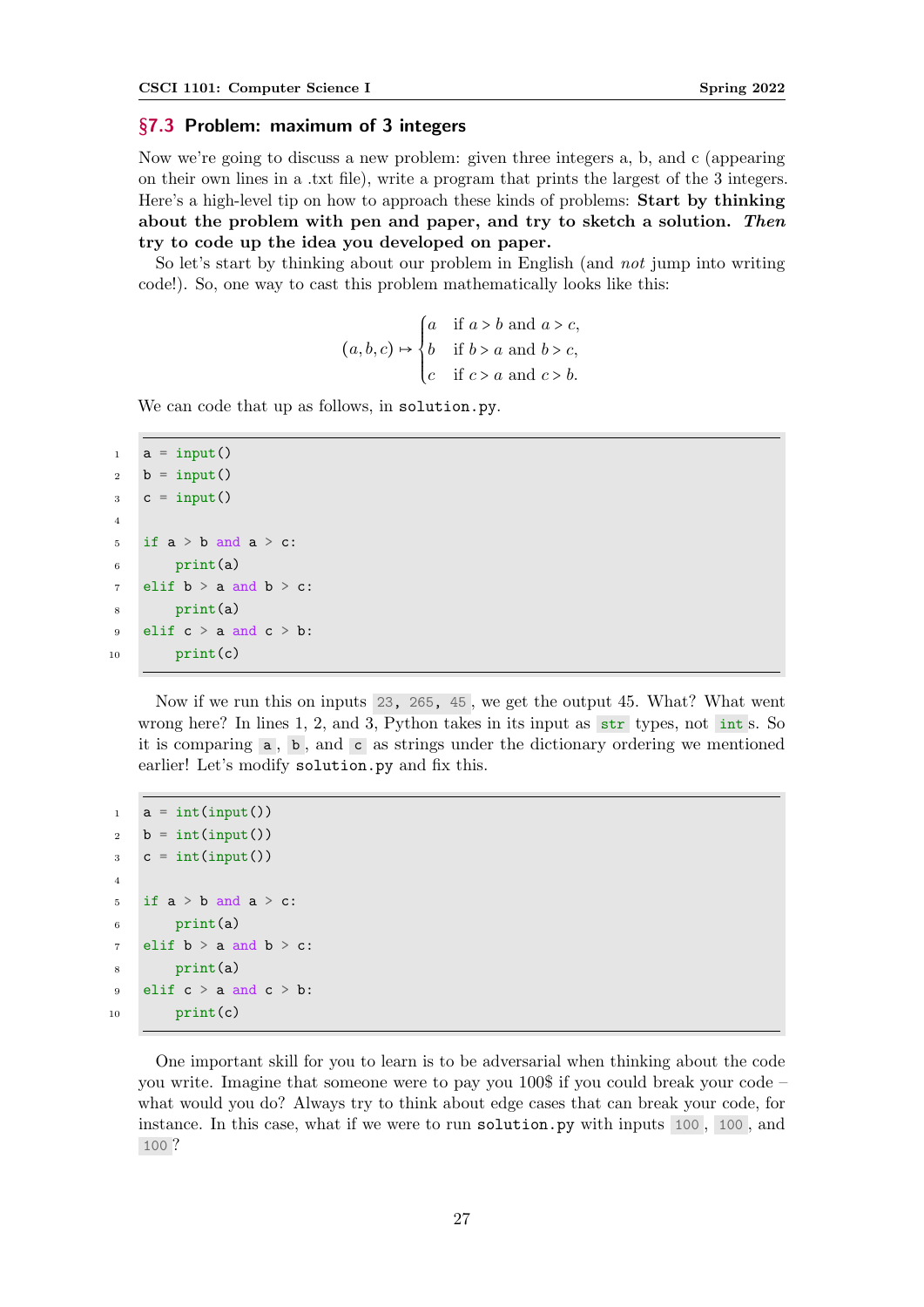Uh oh, running this script with 100 , 100 , 100 gives us no output at all. What went wrong? In this case, it turns out our math was wrong! The work we did with 'pen and paper' (or on the blackboard, in this case) was totally bogus. The mathematical formulation we wrote above is incorrect, and fails when there is a tie for the largest number. So the code we wrote based on our math was busted as well.

We can fix solution.py by using weak inequalities, rather than strict ones.

```
_1 a = int(input())
2 b = int(input())3 \quad c = \text{int}(\text{input}())4
5 if a \ge b and a \ge c:
6 print(a)
7 elif b \ge a and b \ge c:
8 print(a)
9 elif c \ge a and c \ge b:
_{10} print(c)
```
This code is now correct, but it's also fairly inefficient. It makes 6 comparisons in order to find the maximum of 3 numbers, which is quite high. (Finding such a maximum can be done with only 2 comparisons!). Next time we'll see how to improve upon this, and we'll be talking much more about the efficiency of our programs later on in the course.

# <span id="page-27-0"></span>§8 Friday, February 4

We started things off with a brief (ungraded) coding assessment, as we mentioned last time. It's an important exercise in writing a program in Jupyter, downloading it to your computer, and uploading it to Canvas. We'll do something similar next week, and it's really important that you get familiar with this process before the midterm comes around!

# <span id="page-27-1"></span>§8.1 Problem: maximum of 3 integers (continued)

So, last time we were talking about the problem of finding the maximum of 3 integers. Remember what the process of solving this problem should look like:

- 1. Read the problem carefully and understand it.
- 2. Think of an algorithm for solving it, via pen and paper.
- 3. Code up your algorithm.

Last time, we developed the above program for solving this problem. We can break it down into a more modular and readable form as follows:

```
1 def get_input():
2 a = int(input())\lambda b = int(input())
4 c = int(input())5 return (a, b, c)
6
```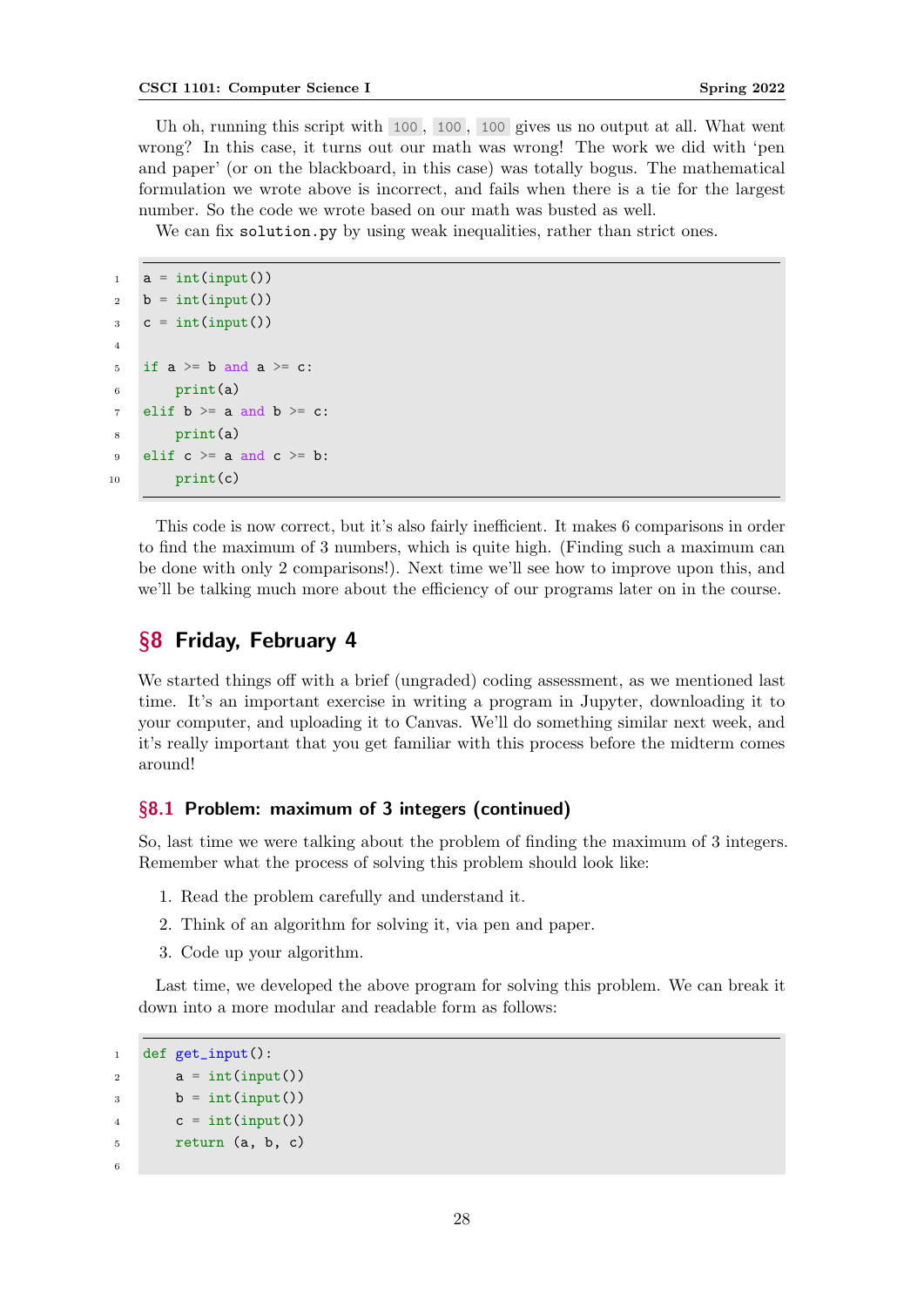```
7
8 def solution(a, b, c):
9 if a \ge b and a \ge c:
10 print(a)
11 elif b \ge a and b \ge c:
12 print(b)
13 elif c \ge a and c \ge b:
_{14} print(c)
15
16 (a, b, c) = get_input()
17 solution(a, b, c)
```
This solution is correct, which is great, but we there's still something pretty unpleasant about it – it can take up to 6 comparison to find the maximum of 3 numbers. That's a lot. Thinking about it informally, it seems like we should be able to get away with far fewer.

In particular, think about the following graph for comparing pairs in  $a, b, c$  and making deductions.



We've reformulated the mathematical thinking underlying a potential solution, but what's really the point? The key idea is that this new framing requires only two comparisons, regardless of the values of  $a, b$  or  $c!$ . That's a considerable improvement over the 6 comparisons in our old algorithm, and it's the start of our thinking on the efficiency of algorithms.

At a high level, any given problem will have many potential solutions (i.e., programs that always output the right answer). But some are far better than others, as measured by how fast they run (i.e., the number of operations they use). This field – of measuring how efficient algorithms are, and how many steps they take – is known as **analysis of** algorithms. All analysis of algorithms is really just a counting game, i.e., counting how many times an algorithm needs to perform a basic operation.

We'll discuss this in more depth later on in the course, but for now the key idea is that we've found another solution to our problem that's equally correct (i.e., produces the right output) but superior in efficiency. Now let's code up the diagram we drew earlier.

```
1 def get_input():
2 a = int(input())
3 \qquad b = \text{int}(\text{input}())4 c = int(input())5 return (a, b, c)
6
7
8 def solution(a, b, c):
```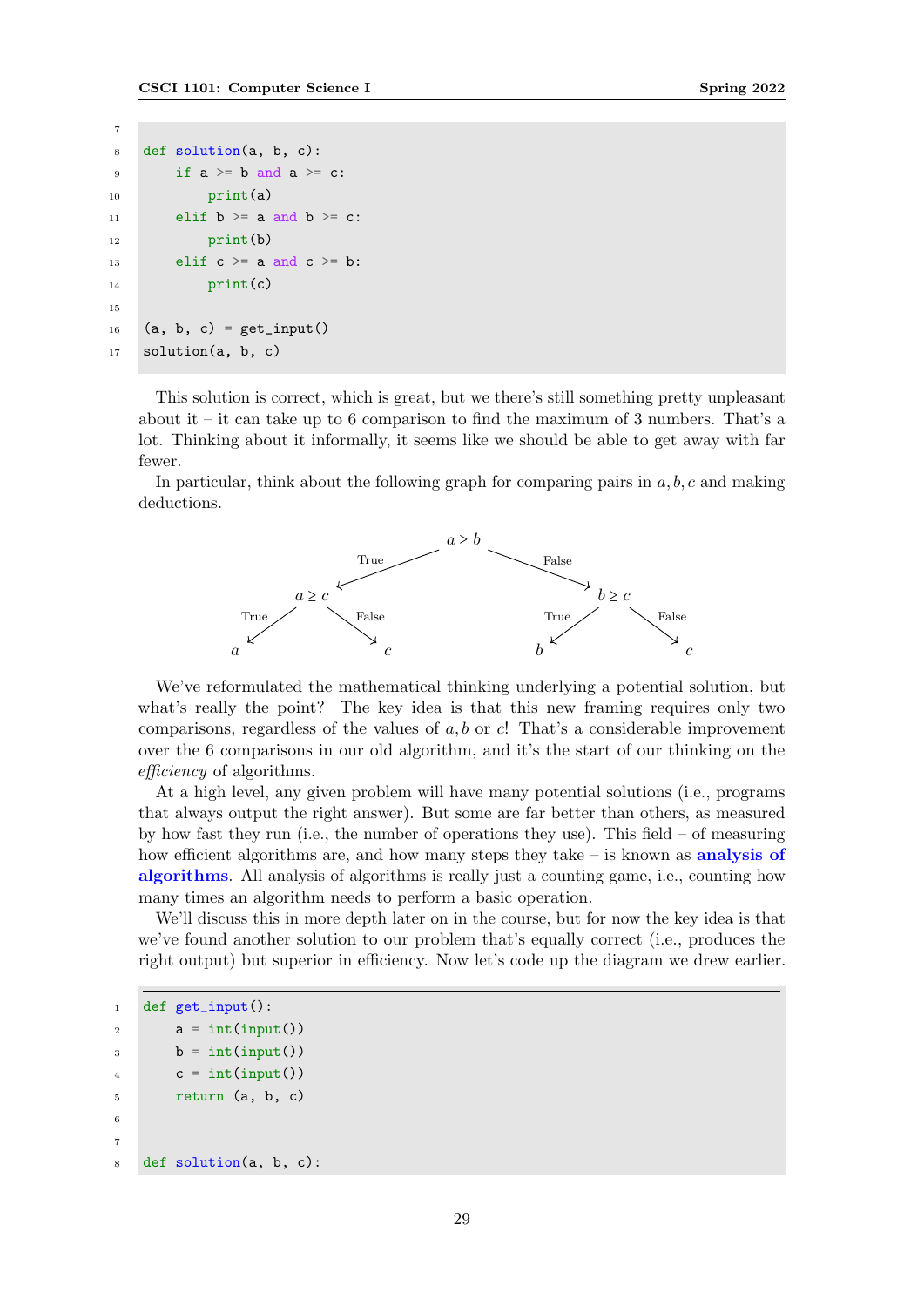```
9 if a \geq b:
10 if a \geq c:
11 print(a)
12 else:
13 print(c)
14 else:
15 if b > = c:
16 print(b)
17 else:
18 print(c)
19
20 (a, b, c) = get_input()
21 solution(a, b, c)
```
Awesome. We can save this in the file faster.py and write three input lines in a file test.txt to test it out. Say test.txt has the lines:

<sup>1</sup> 23 <sup>2</sup> 45

<sup>3</sup> 1234

We run faster.py with the arguments in text.txt the same way we did last time, in the terminal like so.

\$ python faster.py < text.txt 1234

And this indeed gives us the output of 1234, as we hoped it would.

Remark 8.1. Warning: on a midterm or quiz, do not add any strings to input() to politely request the input, unless we ask you to! For instance, if you instead write input('Please give me a number:') , then your program will be printing that message when it gets run, when it should only be printing the answer to the problem.

# <span id="page-29-0"></span>§9 Monday, February 7

Two things to mention:

- 1. It looks like many of you started last week's homework quite late, maybe a couple of hours before the due date. This might work for the first or second homework, but it's definitely not going to work for homeworks later in the course. Please keep in mind that things are going to ramp up.
- 2. Few of you succeeded in the ungraded quiz last Friday. For this reason, we're going to do it again this Friday. As we've already mentioned, it's really important to have this process down before the midterm.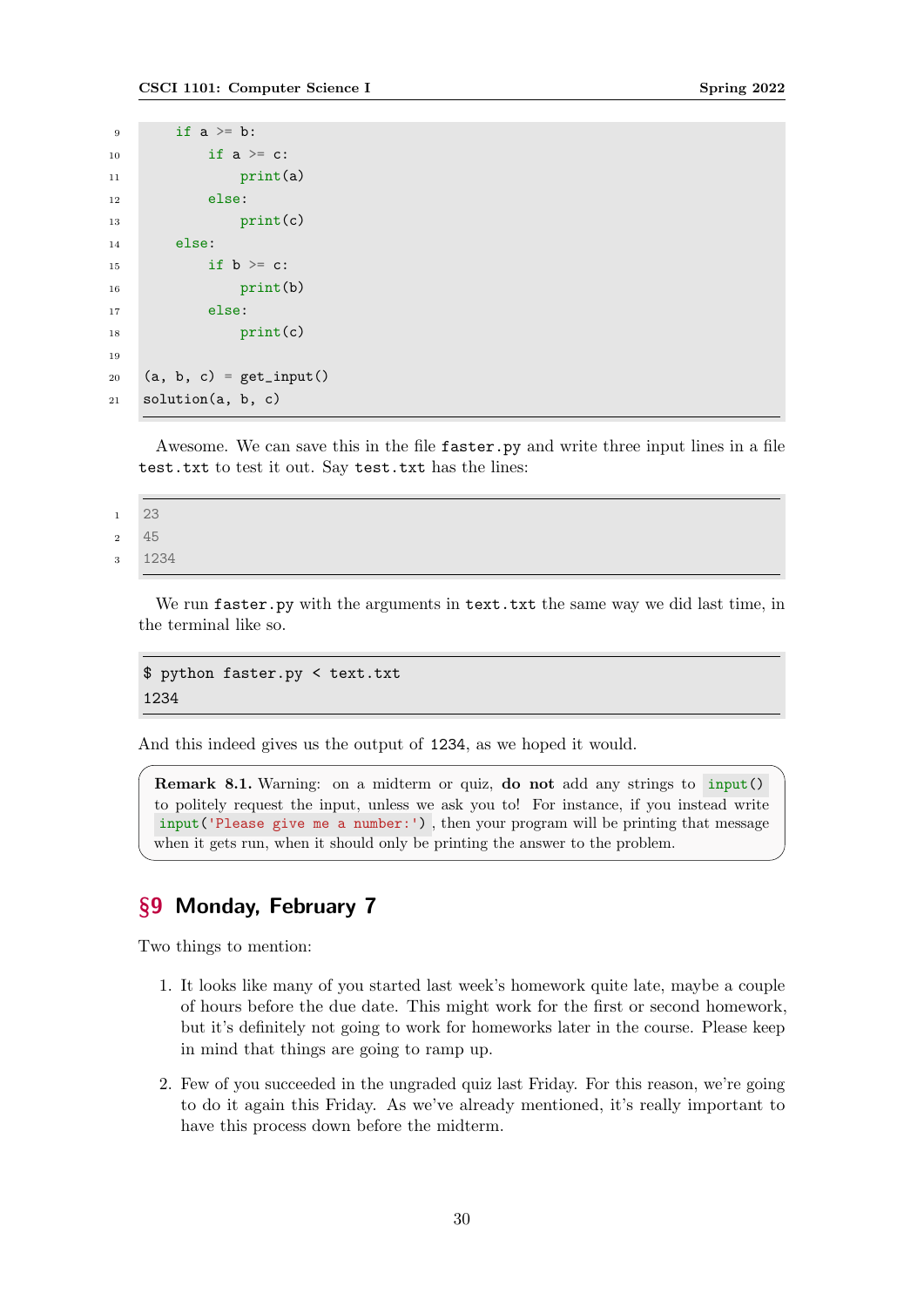#### <span id="page-30-0"></span>§9.1 Iteration

Today we'll be talking about iteration, which is actually one of the last programming techniques we'll be talking about in the course. Once you add this to your toolkit, you'll be able to convert almost any algorithm from English to Python.

Let's start things off with an example. The problem is as follows: given  $n$ , compute the number of integers in  $\{1, 2, \ldots, n-1, n\}$  that have 3 as a factor but do not have 11 as a factor. Perhaps the most obvious solution is to simply check each number less than or equal to n and see if it is divisible by 3 but not 11.

It would be pretty hard to code this up (for arbitrary  $n!$ ) using only the techniques we already know. Fortunately, a new technique known as the **while loop** allows us to implement this idea fairly easily. At a high level, a while loop will:

- 1. Check whether a condition is true.
	- a. If true, run the body of the while loop (i.e., the indented code immediately after the while ) and return to step 1.
	- b. If false, escape the while loop and move on.

Here's an example.

```
1 while 3 \leq 5:
2 print('Hello')
```
This program will just print 'Hello' forever! Python first checks whether  $3 \leq 5$ . That's true, so it executes the second line (prints the message) and returns to line 1. Line 1 evaluates to True again, and the cycle continues.

This isn't too useful an application of while; we're better off making sure that it checks a condition that eventually evaluates to false. Let's try to make that happen.

```
1 i = 02 while i \leq 12:
3 print('Hello')
```
Hm, this still goes on forever. The reason why is that i never changes from 0, so line 2 will always evaluate to  $Tru$ e! Let's try this again, making sure that i gets bigger as we go.

```
i = 02 while i \leq 12:
3 print('Hello')
4 i = i + 1
```
This time we only get 'Hello' 13 times - nice! Notice that the body of the while loop (i.e., the indented code following the loop) indeed should get called 13 times: once for  $i = 0, 1, \ldots, 12$  (since 12 <= 12 is True).

Let's get even more information: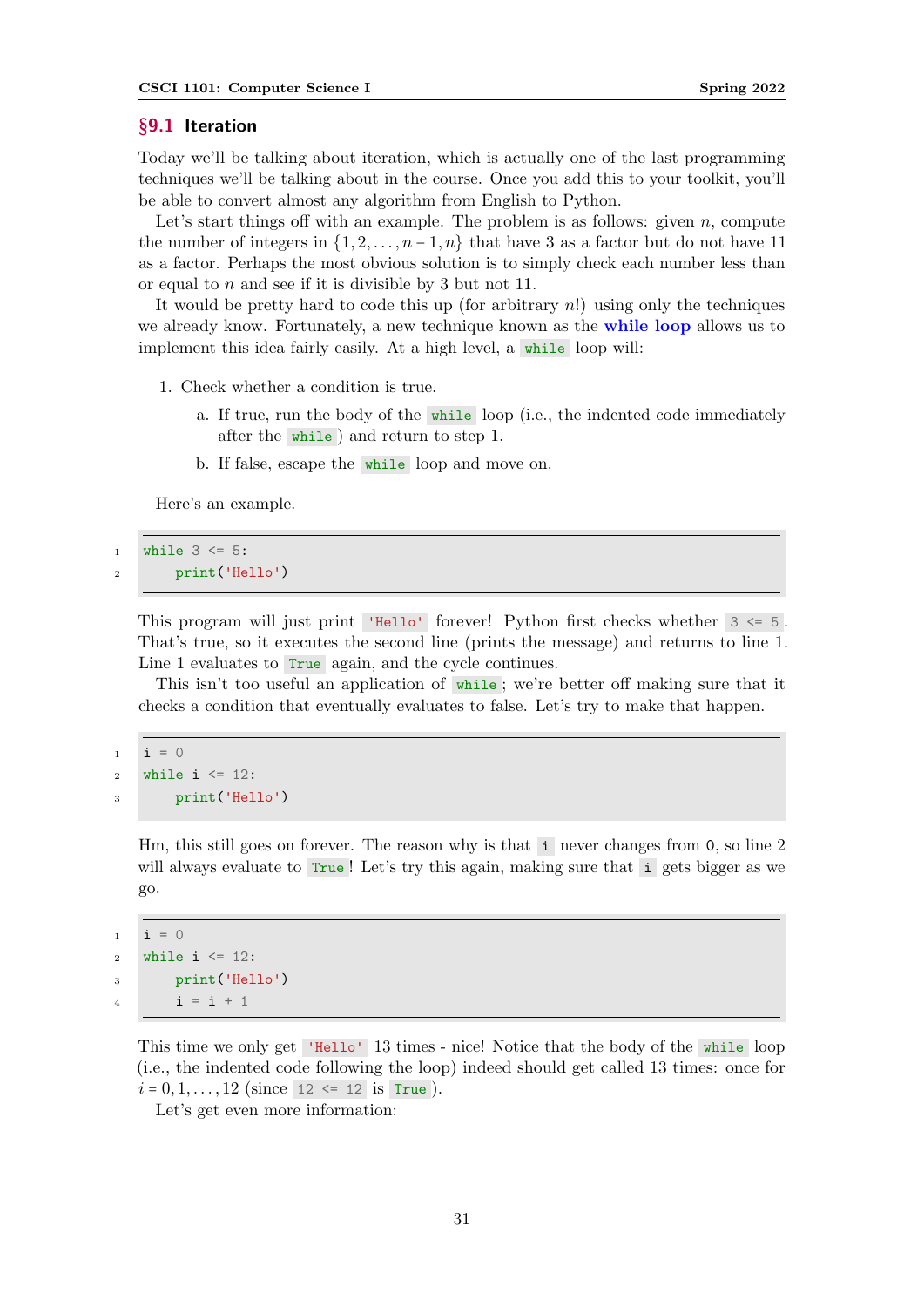| 1              | $i = 0$            |                    |
|----------------|--------------------|--------------------|
| $\overline{2}$ |                    | while i $\le$ 12:  |
| 3              |                    | print ('Hello', i) |
| 4              |                    | $i = i + 1$        |
|                |                    |                    |
|                | Hello O            |                    |
|                | Hello 1            |                    |
|                | Hello <sub>2</sub> |                    |
|                | Hello 3            |                    |
|                | Hello 4            |                    |
|                | Hello 5            |                    |
|                | Hello 6            |                    |
|                | Hello 7            |                    |
|                | Hello 8            |                    |
|                | Hello 9            |                    |
|                | Hello 10           |                    |
|                | Hello 11           |                    |
|                | Hello 12           |                    |

So the loop is indeed doing what we think it is: checking the condition in line 2, running lines 3 and 4 if true, checking the condition in line 2 again, running lines 3 and 4 if true, etc. Let's look at an edge case now.

```
1 i = 02 while i \le -1:
3 print('Hello', i)
4 i = i + 1
```
What do you think this will print? Well, line 2 checks whether  $i \leq -1$ , i.e., whether  $0 \le -1$ . That evaluates to False, so the programs skips all the indented code immediately after while , which is the rest of the program. So this program prints nothing!

# <span id="page-31-0"></span>§9.2 Problem: multiple of 3 but not 11

Now let's play around in JupyterHub, and start off by making a small workspace for ourselves.

```
$ mkdir LectureExamples
$ cd LectureExamples
$ mkdir Morning
$ mkdir Afternoon
$ cd Afternoon
$ touch problem1.py
$ touch test.txt
```
Now we have some nice folders and a Python file in which to write our solution to the 'multiple of 3 but not 11' problem. Let's now write our solution in the form of a function, which is generally good practice. In problem1.py, we'll write the following.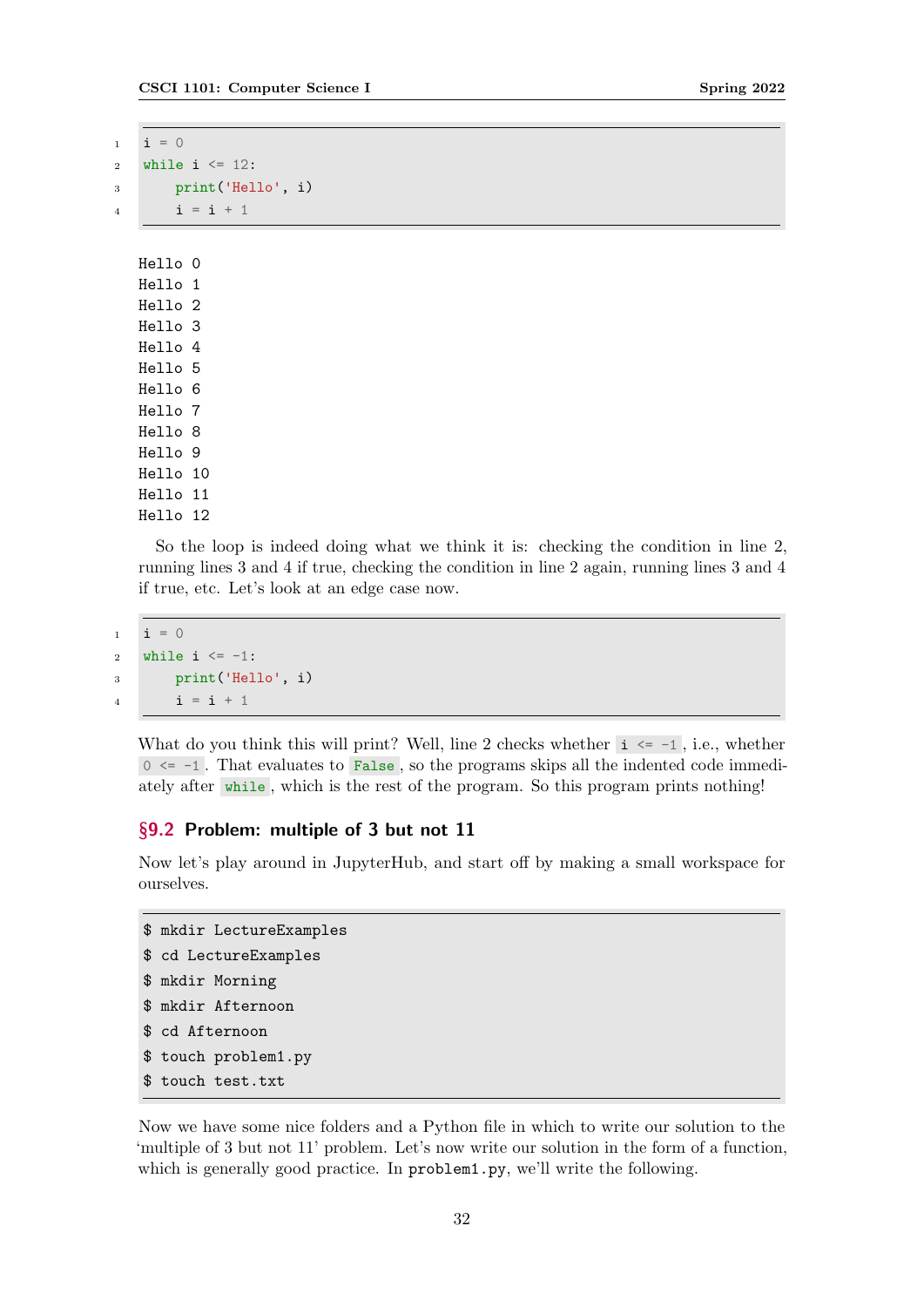```
1 def get_input():
2 n = input()\sin m = \text{int}(n)4 return m
5
6 def solution(n):
       if n < 0:
8 raise ValueError('Your value is too small.')
\ddot{\rm g}10 i = 011 count = 0
12
13 while i \le n:
14 if i \% 3 == 0 and not i \% 11 == 0:
15 count += 1
16 i + = 117 return count
18
19 a = get_input()
20 answer = solution(a)
21 print(answer)
```
Think carefully about what we've written in this solution, and make sure you understand it. A very important note: indentation is extremely important in Python. If we were to indent line 16, for instance, we would have a completely different program!

# <span id="page-32-0"></span>§10 Wednesday, February 9

#### <span id="page-32-1"></span>§10.1 HW2 postmortem

Before we keep talking about loops, let's say a few things about the homework: we know some of you were surprised about your score on the previous homework, so it's worth having a brief discussion about it.

First things first: we're going to be changing the homework a bit moving forward, so as to have leaner programming questions without much dialogue/story surrounding them.

Now here's a bit of a rhetorical point: imagine you want to build a house from scratch, and the house will have three floors. You hire an architect and an engineer, and together they build the house. Then the house actually collapses before it can be delivered to you. They tell you that the second and third floors were built perfectly, but the first floor was built imperfectly and thus the house collapsed. Did they do a good job? How would you measure their performance?

A similar phenomenon happened on the homework for some of you – we know that's frustrating, and this kind of dependence won't happen much on future homework, but maybe this example helps you understand how we graded the homework.

One more thing to talk about: some of you used super-powered techniques to solve the homework problems, like dictionaries, splitting a string with a separator, etc. You'll get full points on that for now, because we're using an automated grader, but this is really hindering you from learning how to be creative and resourceful with Python.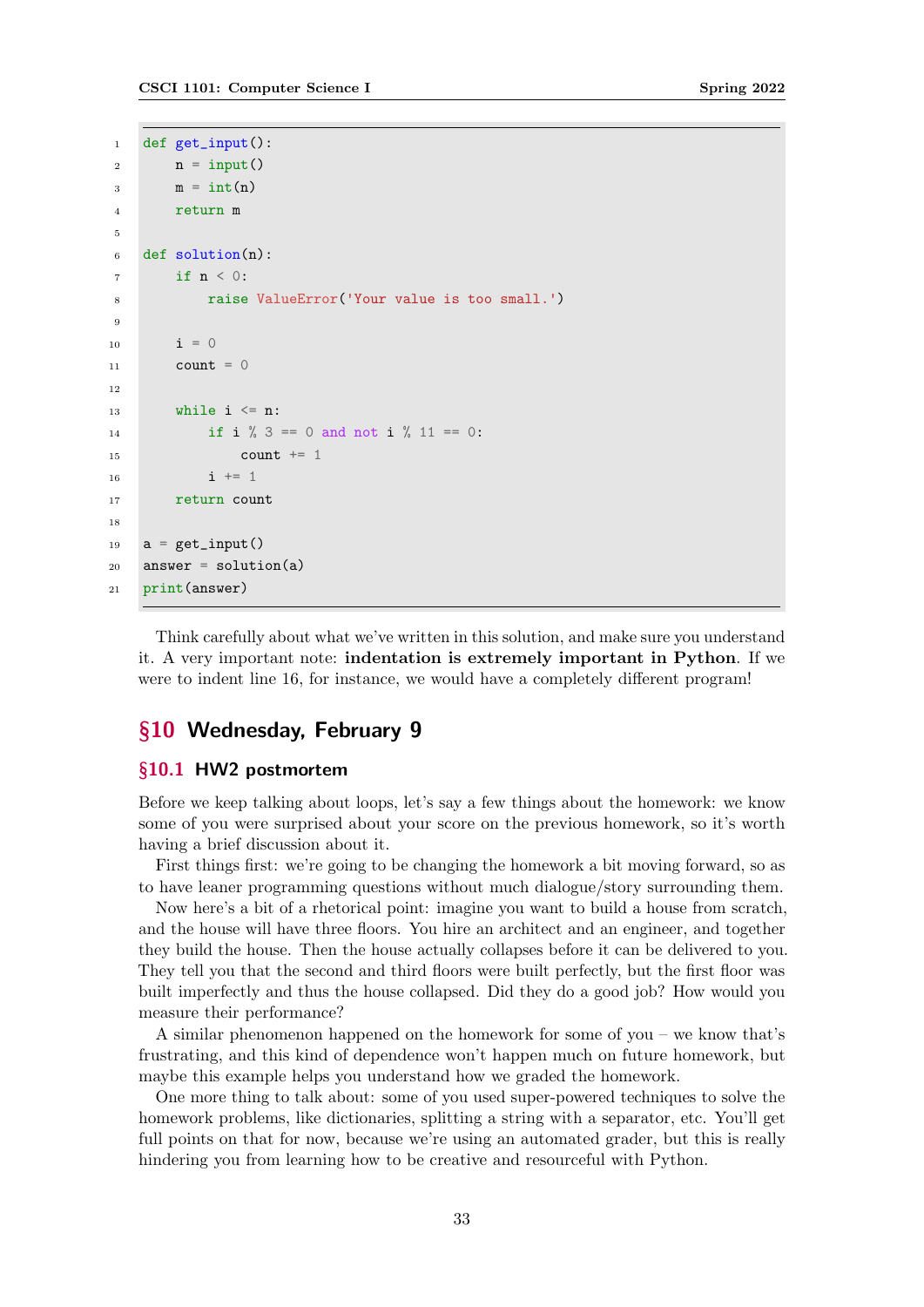Every homework can (and should!) be solved using only the techniques we learned before it was assigned. Coding under this kind of restriction will make you a more clever programmer, and we'll get to many of the fancier data structures later in the course anyway (at which point you'll really be forced to be clever in the homework!).

### <span id="page-33-0"></span>§10.2 Arrays

So, we've learned about a handful of primitive types: int, float, bool, and str. We've also learned about the data structure tuple, which stores several values in order. For instance,  $x = (2, 3)$  will set x to have the type tuple. Now what if we change our mind about the values in  $x \in \mathbb{R}$  and want it store 4 in the second entry, for instance? Easy peasy, we just use the syntax we already know for indexing into a tuple (i.e., accessing its elements via their positions).

 $x[0] = 4$ 

Uh oh, this gives us a TypeError: 'tuple' object does not support item assignment. Simply put, once you create a tuple, its values are set in stone forever – you're not allowed to change them. The word for this kind of property, where you can't change a data structure's content, is immutable.

In order to overcome this limitation (certainly some of the time we'll want to have a data structure whose entries we can change), we'll need to learn about a new data structure. Namely, the array type comes to the rescue. It is a data structure for holding entries of data in order and which is mutable, i.e., whose contents can be changed after they are created.

Let's dive into things: how do we actually create an array? We can create an array of size 10 with a 0 in each entry like so.

 $arr = [0] * 10$ print(arr)

[0, 0, 0, 0, 0, 0, 0, 0, 0, 0]

So the variable arr is now bound to our array. How can we think of this array? Roughly speaking, you can think of it as a chunk of 10 contiguous blocks of memory in your computer. Currently, each block of memory has the value 0, but we can change the value at the 5th index like so.

 $arr[5] = 12$ print(arr)

[0, 0, 0, 0, 0, 12, 0, 0, 0, 0]

We can retrieve the values in our array (or *index* into our array) via similar syntax.

arr[4]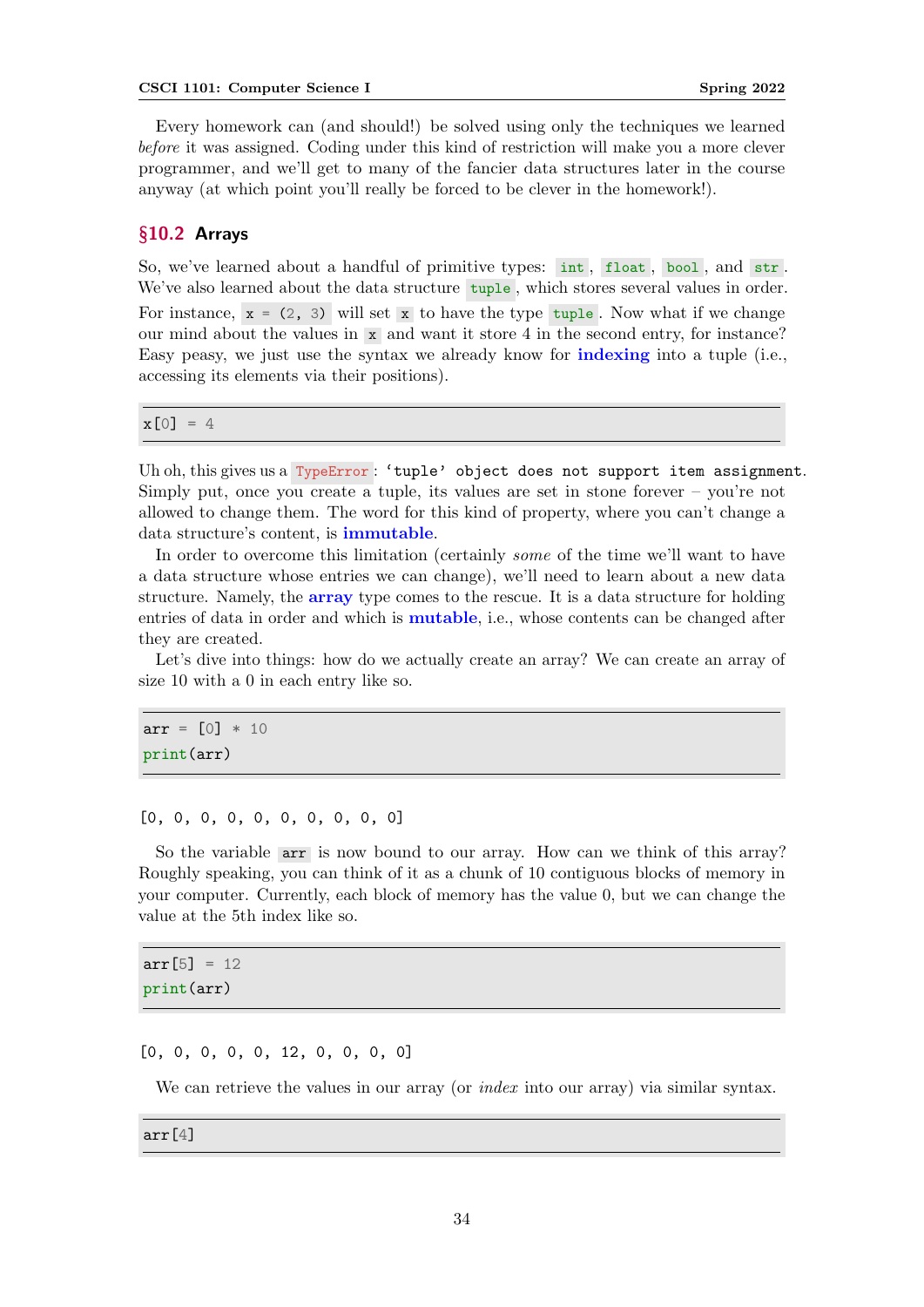#### $\overline{O}$

Now let's look at the type of this thing.

type(arr)

#### list

There's a bit of a notational inconvenience here: strictly speaking, Python only supports lists, which are slightly different than arrays, but we'll be thinking of them as arrays in this course (and using lists only as arrays will make your code run fast!). Another important operation to know is that you can retrieve the length of your list via  $\text{len}(\text{arr})$ , which comes out to 10 in this case.

There's only one more thing we want you to know about for arrays, which is how to sort them. Simply put, sorting an array just means shuffling around its elements so that they are in ascending order. This can be done in Python as so.

 $arr = sorted(arr)$ 

Sorting is a really powerful tool that can often render a very difficult problem into a trivial one. Now you know each of the 5 tools we expect you to know about arrays:

- 1. Creation ( $arr = [3] * 20$ )
- 2. Assignment ( arr[12] = 25 )
- 3. Indexing  $(x = arr[3])$
- 4. Length  $(n = len(arr[12]))$
- 5. Sorting ( arr = sorted(arr) )

#### <span id="page-34-0"></span>§10.3 For loops

Now we'll be learning about a new kind of loop, which you can think of roughly as a cousin to the while loop. Simply put, the for loop is like a while loop in which the indexing of a counter is handled for you. For instance, while loops (especially those that interact with arrays) will often look something like:

```
i = 0while i < len(arr):
    # do cool stuff
    i + = 1
```
That's perfectly fine, but it's very easy to forget to increment i within the body of the while loop, especially as your loops get fancier and more complex. The for loop can be thought of as a while loop that has this incrementing automatically baked into it. For instance, the previous while loop is exactly equivalent to the following for loop.

```
for i in range(len(arr)):
    # do cool stuff
```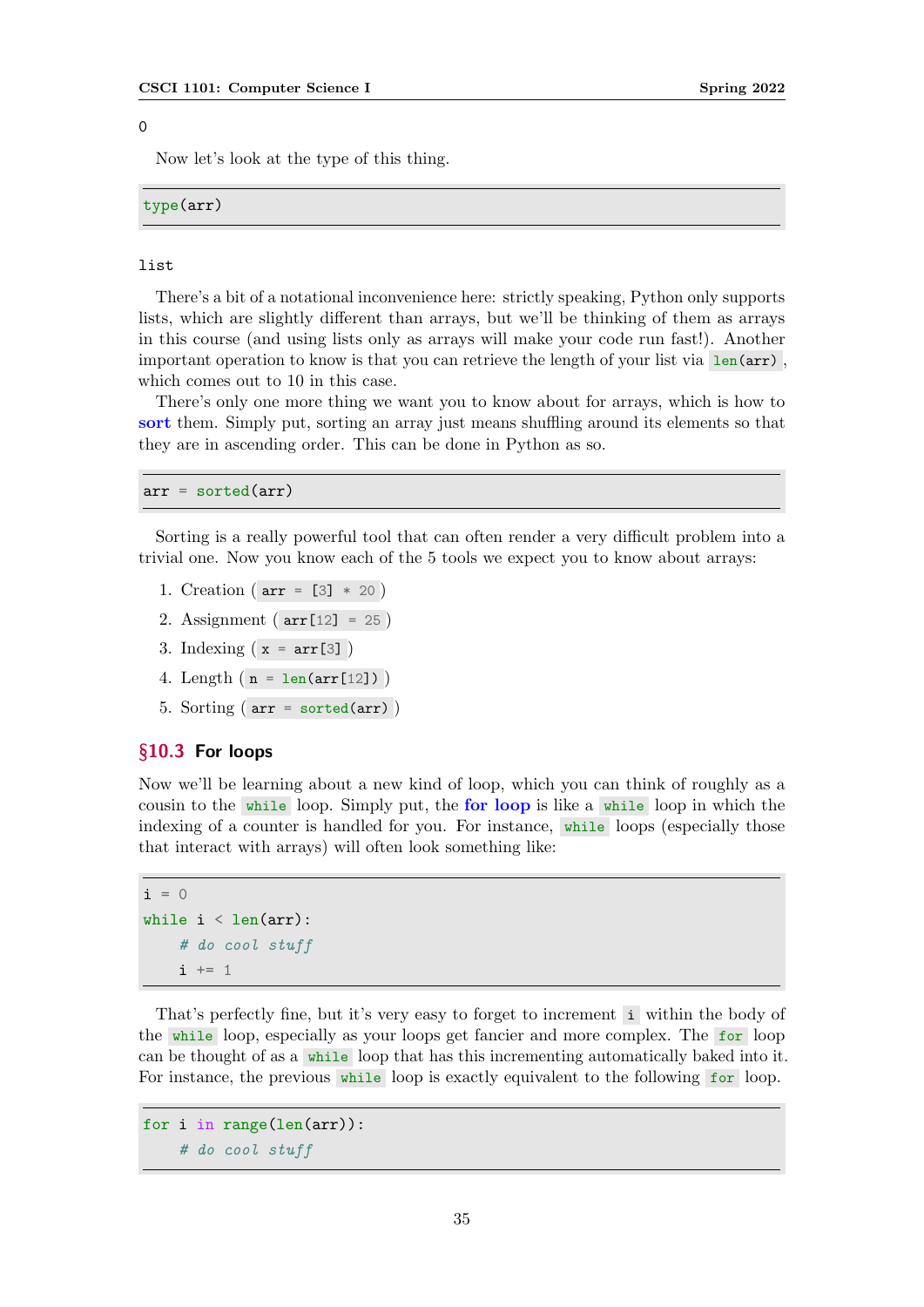In particular, this for loop executes its body (in this case just  $\#$  do cool stuff) while i takes the values  $0, 1, \ldots$ , len(arr) - 1. For instance, the following loop will just print  $0, 1, \ldots, 8$ .

for i in range(9): print(i)

That's everything for today – on Friday we'll do another ungraded coding quiz, as we mentioned last time.

# <span id="page-35-0"></span>§11 Friday, February 11

We kicked things off with another ungraded coding quiz, as we prefaced earlier this week. An important homework note: from now on, the homework will be distributed to you via JupyterHub in the directory CS1 2022. All the problem statements are located in that directory, and you can also look at them on github's website [https:](https://github.com/jtristan/CS1_2022) [//github.com/jtristan/CS1\\_2022](https://github.com/jtristan/CS1_2022). We even provide some testing code so that you can be sure that your solution is reading input and outputting solutions correctly.

## <span id="page-35-1"></span>§11.1 Problem: find x, y, z

Here's a problem for us to warm up: let x, y, and z be 3 positive integers such that  $x \leq y \leq z$ . You are given 7 integers: x, y, z, x + y, x + z, y + z, x + y + z, in some unknown order. Determine the value of  $x, y$ , and  $z$ .

First (before writing any code!) take a couple minutes to think about how to solve this problem. Think of a rough skeleton of the program you would write. How do you know it's correct? Is it efficient?

Now let's get our hands dirty and actually build the solution. We're going to be receiving these 7 integers one by one, e.g., via

#### \$ python soln.py < input.txt

where  $input.txt$  has those 7 integers on separate lines. So we'll need to use  $input()$  7 times within our program. Let's try to do this in an elegant way using the techniques we've recently learned about.

```
def get_input():
    data = [0] * 7for i in range(7):
        data[i] = int(input())return data
arr = get\_input()print(arr)
```
Now we've set up some code to read in the input and show us what we've done. Let's confirm, using the terminal, that this does what we intend it to.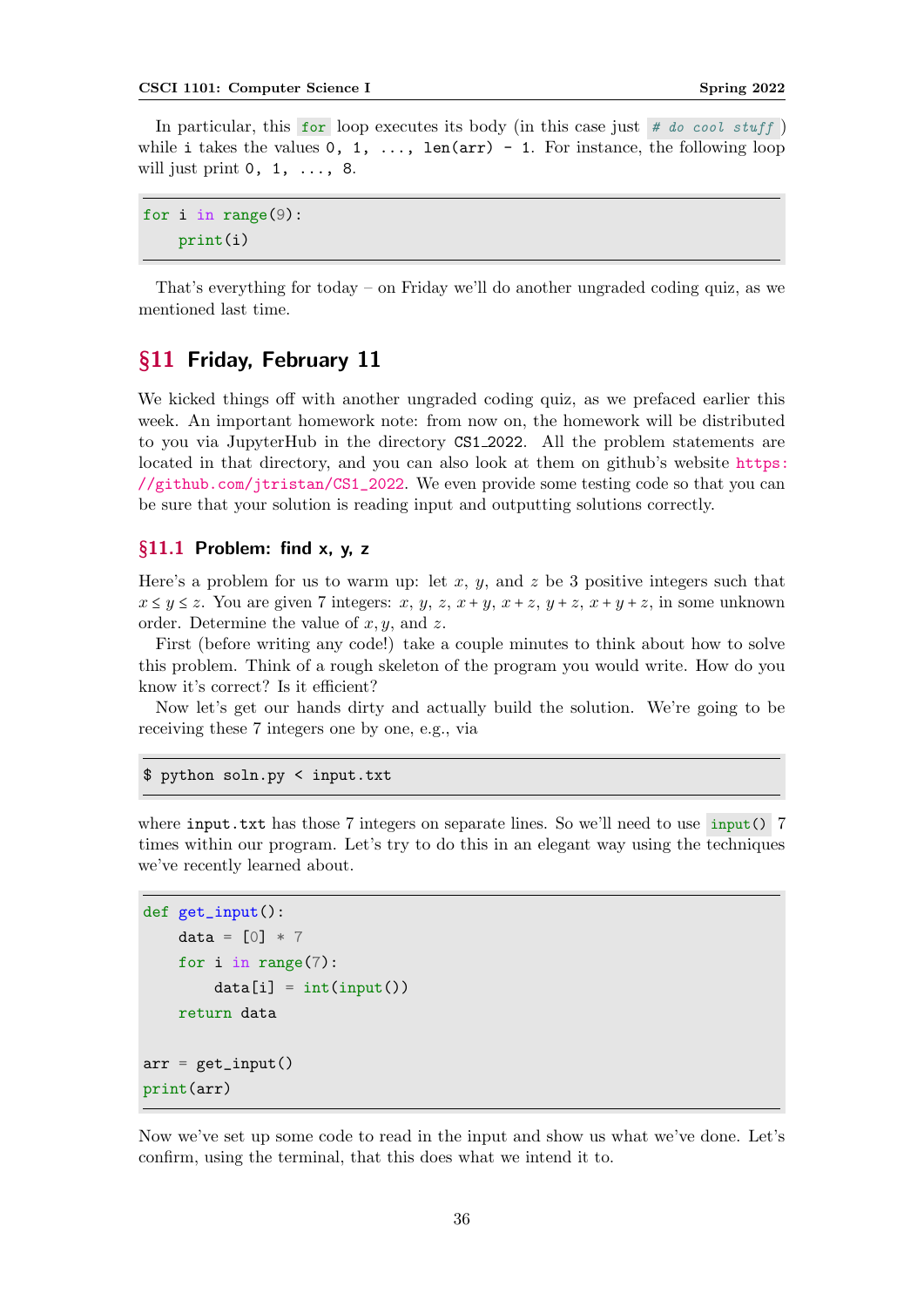```
$ python soln.py < input.txt
```
[2, 2, 11, 4, 9, 7, 9]

Awesome – we can keep working on our solution. Let's work on the tail end of our program now. Eventually we're going to need to print our answer, so it'll be nice to have a function that handles this for us. Let's expand soln.py.

```
def get_input():
   data = [0] * 7for i in range(7):
        data[i] = int(input())return data
def produce_output(x, y, z):
   print(x)
   print(y)
   print(z)
arr = get\_input()produce_output(1, 2, 5)
```
And we can check via the terminal that this indeed prints 1, 2, and 5 on separate lines. So far so good. Now comes the hard part – actually writing the solution.

```
def get_input():
   data = [0] * 7for i in range(7):
        data[i] = int(input())return data
def produce_output(x, y, z):
   print(x)
    print(y)
    print(z)
def solution(data):
    # Now we need to be clever...
arr = get\_input()a, b, c = solution(arr)
produce_output(a, b, c)
```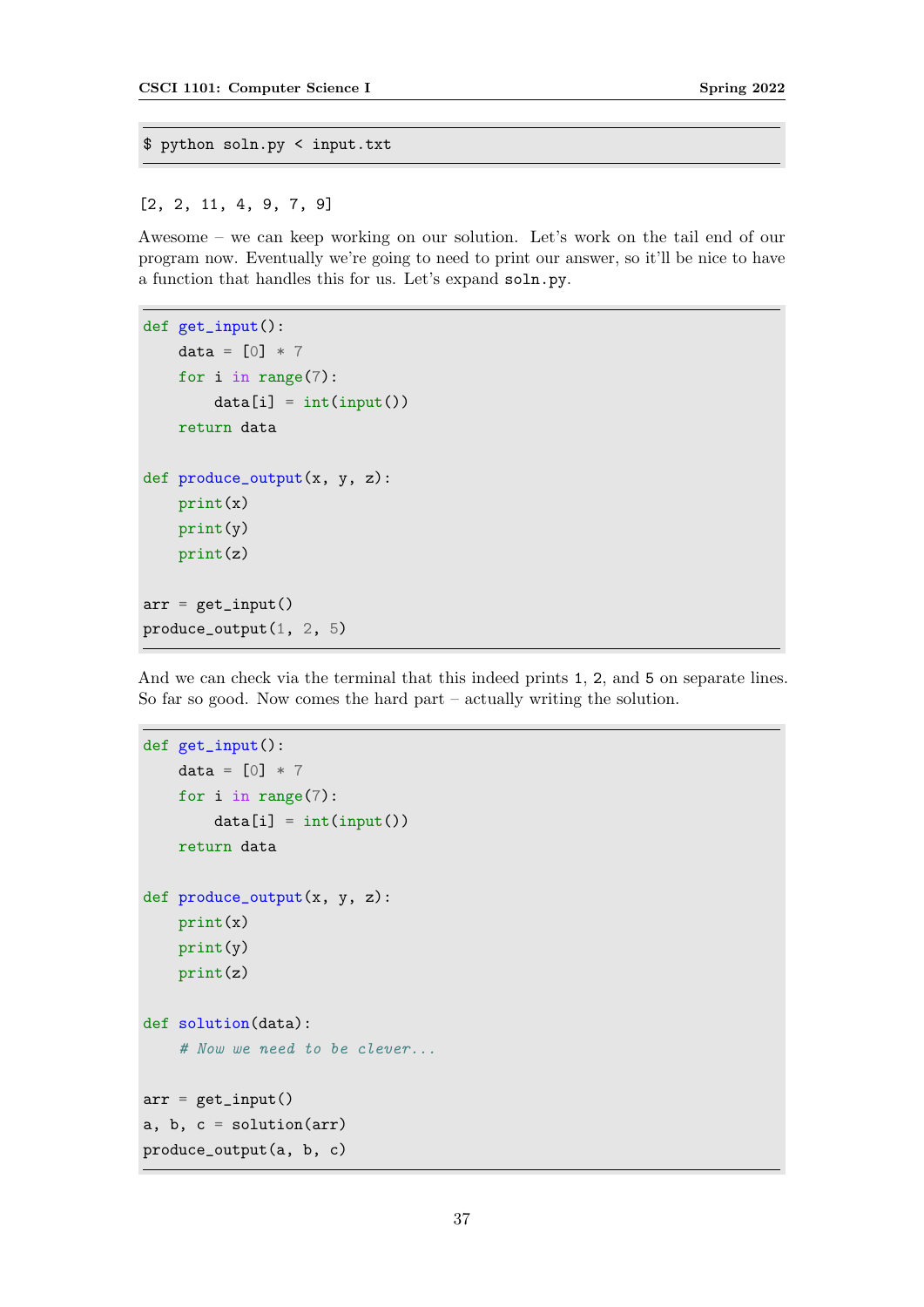Okay, now we need to do some thinking. One place to start is to look at the example input/output and try to pick up on a pattern. In the example, x and  $y$  turn out to be the two smallest numbers among the 7 input numbers. Maybe there's nothing there, but we can try to explain this behavior formally and precisely.

Let's think about the relationship between x and every other term among the seven. Since they're all positive, and  $x \le y$ , z, x will be less than  $x + z$ ,  $x + y$ ,  $y + z$ , and  $x + y + z$ . So we've shown that it will *always* be the smallest number among the bunch. Awesome, we're 1/3rd of the way there!

In fact, nearly identical reasoning shows that y will always be the second-smallest value among the seven, since  $y \le x + z$ ,  $y \le y + x$ , and so on. Now we're almost done, we just need z. We might guess that z is the 3rd-smallest number, or even the biggest number, but the example we have shows that neither of those are true. One observation is that now we know x and y, so we know  $x + y$ . Furthermore, we know  $x + y + z$ , since it will be the largest number among the bunch (as  $x, y, z$  are positive). So we can find  $x +$  $y + z$  and subtract  $x + y$  to arrive at z, and we're done!

Now we've done the hard thinking, and we just need to translate this idea into code. Let's focus on our function solution() for the moment, as we've written the rest of our file. Let's start off by finding the largest value in our input array, as we'll need it to compute z later.

```
def solution(data):
   max = -1for i in range(7):
        if data[i] > max:
            max = data[i]
```
What we've written will kick things off by calculating the largest value in the array (make sure you understand why!). We can do something similar to find the smallest and second-smallest values in an array, but that's a bit of a hassle. Is there an easier way to do this (perhaps using something we learned last lecture...)?

Yes! We can sort our array, so that we know exactly where the largest, smallest, and second-smallest values are.

```
def solution(data):
    data = sorted(data)x = data[0]v = data[1]biggest = data[len(data) - 1]z = biggest - (x + y)return x, y, z
```
Awesome, now let's finish up the rest of soln.py, using our previous functions for reading input and printing output. Our final answer will look like:

```
def get_input():
    data = [0] * 7
```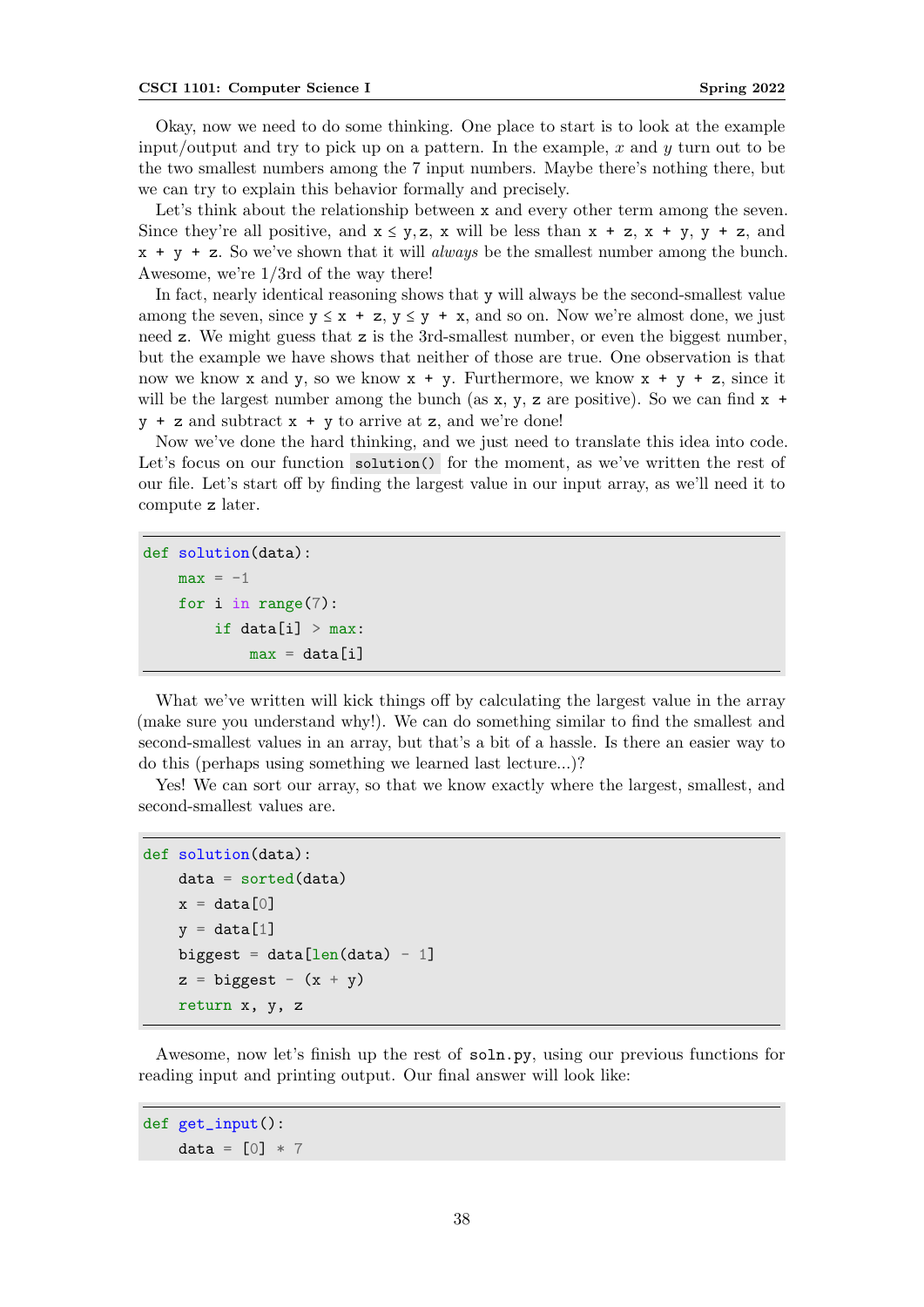```
for i in range(7):
        data[i] = int(input())return data
def produce_output(x, y, z):
    print(x)
    print(y)
    print(z)
def solution(data):
    data = sorted(data)x = data[0]v = data[1]biggest = data[len(data) - 1]z = biggest - (x + y)return x, y, z
arr = get\_input()a, b, c = solution(arr)
produce_output(a, b, c)
```
# §12 Monday, February 14

## §12.1 HW3 Postmortem

People did much better on the quiz last week - nice. One remark about the last homework: many people wrote complicated code for the improvement\_needed() function, relying on a whole bunch of casework. That might be correct (i.e., produce the right output) but there's a way to do it very succinctly, by observing that the required increases to SAT and ACT scores don't depend on one's class rank or GPA.

Check out the HW3 solution on Canvas to see what we mean. (Looking at the HW solutions in general might be helpful for learning about programming.) Furthermore, thinking about how to solve this problem elegantly will help sharpen the problem-solving skills that are central to computer science (e.g., organizing information, recognizing symmetries in a problem, etc.).

### §12.2 Syntax

Recall that the syntax of a programming language is analogous to the the grammar of a natural language like English, while its semantics corresponds to the meaning associated to grammatically correct sentences. After all, we don't write grammatically correct sentences for the sake of writing them – the goal is to encode information.

Let's try to be a bit more formal about this 'grammar', or syntax, of Python. In English, we might define the syntax of a sentence as follows: a sentence consists of a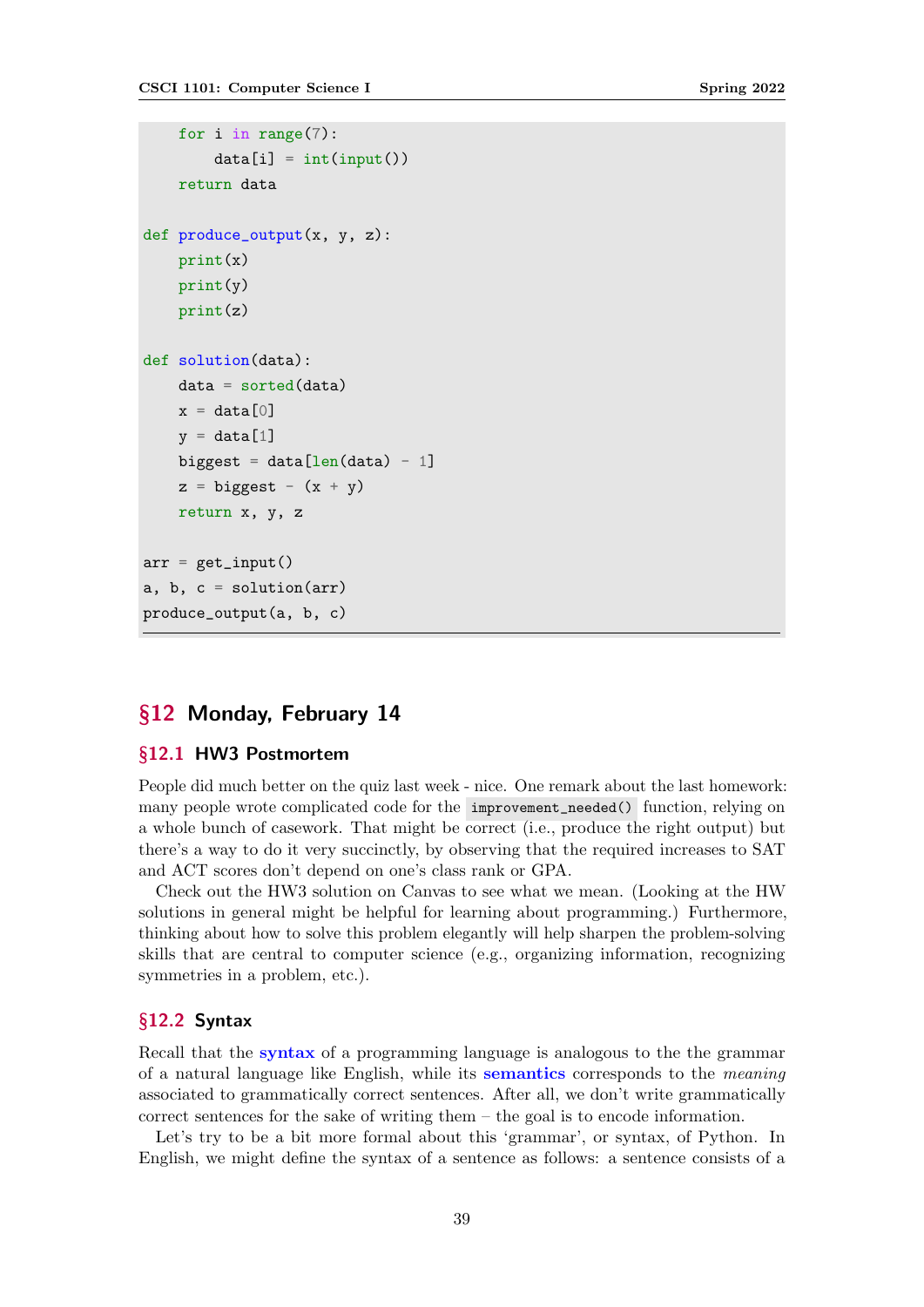subject followed by a verb following by a complement. We could write this definition as follows.

#### sentence ∶

#### ∣subject verb complement

Being rigorous about the syntax of natural languages is a pretty tall order, though. It can only really be done approximately, and we leave this difficult task to linguists. Programming languages, meanwhile, have much stricter syntax. A program is simply a succession of statements, each on its own line. Now we need to define a statement – fortunately, there are only nine of them that you need to know!

statement ∶

∣assignment ∣expression ∣return stmt ∣import stmt ∣raise stmt ∣function def ∣if stmt ∣for stmt ∣while stmt

Now we can (and need to!) go one level deeper. An assignment is simply a statement of the form  $NAME =$  expression. Now what's an expression? We need to go a couple layers deeper. . . . See the Jupyter notebook posted online for more detail here (not just for assignments and expressions, but for each of the other statements).

## §12.3 Errors

We've been talking a bit about raising errors in our programs, and it's worth mentioning that errors fall into two camps: static errors and dynamic errors. A static error is one that Python will catch and report to you even before a program is executed. So syntax errors are static errors, for instance. Dynamic errors, meanwhile, occur only while the program is being executed, and may depend on the particular inputs that your program is being run on. For instance, IndexError s are dynamic errors.

Static errors are easy to find - just try to use your code once and you'll run into the error. Dynamic errors are a bit harder to find, and require that you test your code on a variety of inputs that, for instance, hit each of its branches. Testing isn't the most fun thing in the world, but it's very important, and you should be sure to check your homework solutions on at least a handful of different inputs before submitting.

### §12.4 Semantics

Now that we've established some rules regarding the syntax of our programs, we can think about what those programs actually mean, i.e, what they're doing. Let's start with an assignment statement.

#### $NAME = e$

That statement has the following meaning in Python.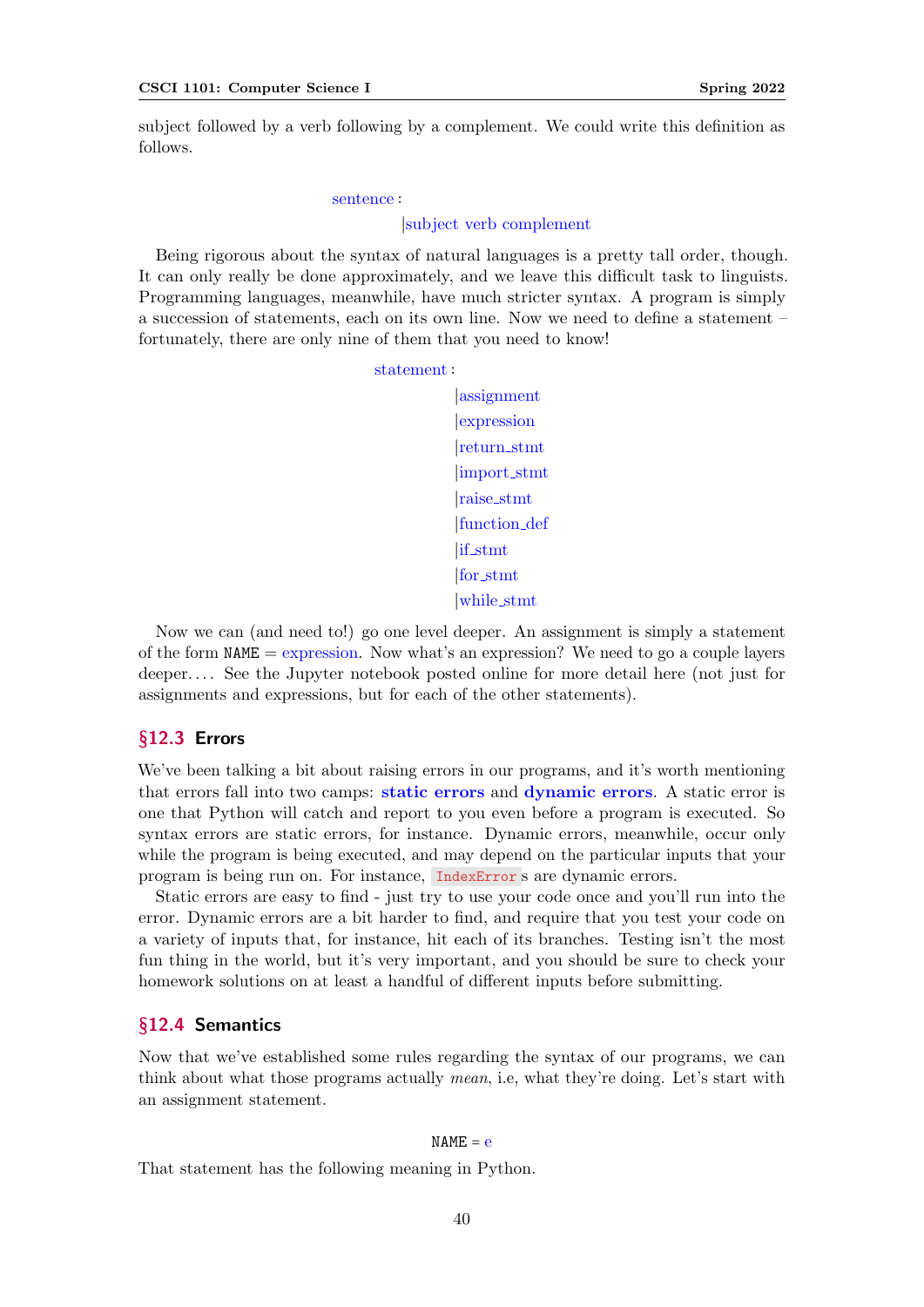- 1. Evaluate the expression e, resulting in the value v.
- 2. Remember that the variable NAME has the value v.

That probably agrees with your intuition anyway, but the point is that there is an underlying translation between lines of code and their meaning, i.e., what the code actually does. Other, slightly more sophisticated tools in Python might have semantics that you find a bit surprising at first.

For instance, one common mistake that we see is that people confuse defining a function with calling a function. Defining a function simply informs Python that a function exists, and that it might be asked to use later. Calling a function has Python actually use the function, i.e., to get an answer for particular input(s)! Again, see the notebook online for detail on the semantics of many other statements.

# §13 Wednesday, February 16

First things first: in order to be absolutely sure that everyone can complete the quizzes we've been having, we're going to create another one with much looser time limits. We'll release a small quiz tomorrow and you'll have several days to complete it and submit it in Canvas. As we've been saying for a while now, it's important for you to be comfortable with this process by the time the midterm comes around (in only two weeks!).

One more comment: you should really consider collaborating on your homework with other people. To be clear, you still need to write your own code and understand what's going on (and you can't look at your friend's code!), but it can be very useful to bounce ideas off another person and improve together.

### §13.1 Problem: pairwise sum

We're going to start things off with another puzzle – here's the statement. You are given an integer S and an array of integers  $A^7$  $A^7$ ; now determine the number of pairs of entries in A whose sum is S.

The first, not-so-clever solution is what you might call a **brute force** solution, i.e., simply check all the pairs of elements in  $A$  and see if they sum to  $S$ . Before we even get there, let's kick things off by writing the part of our solution that will read input.

```
def get_input():
    # Get S and N = len(A)S = int(input())N = int(input())# Grab entries of A one-by-one
    arr = [0] * Nfor i in range(N):
        arr[i] = int(input())return S, arr
```
<span id="page-40-0"></span><sup>&</sup>lt;sup>7</sup>You receive these line-by-line from a .txt file, as in the last few examples and in the homework from now on.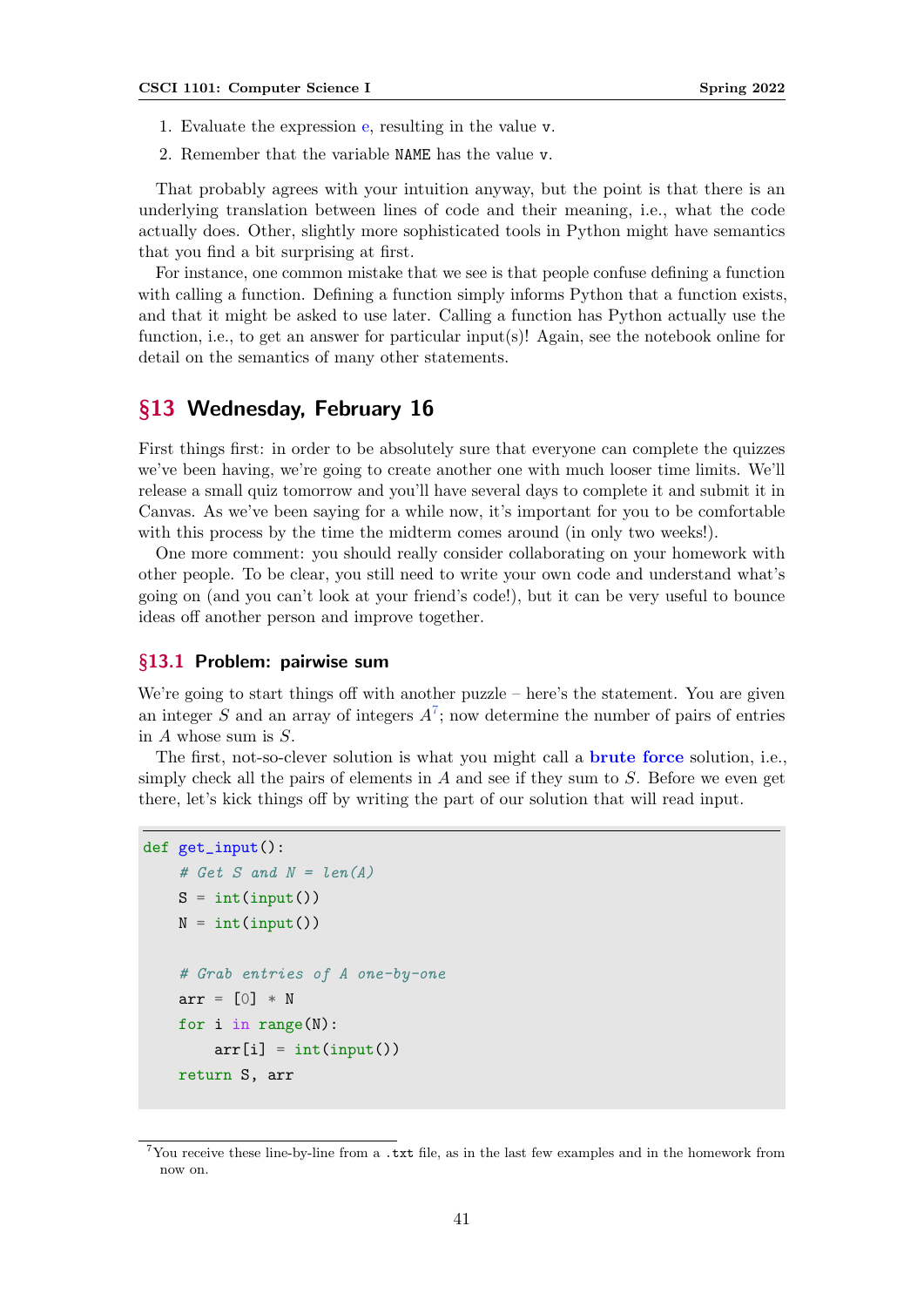```
def produce_output(result):
    print(result)
```
And as always, we'll quickly test this code to make sure it works (at least on a few examples). We also added a function for outputting our answer, even though it's pretty trivial in this case. So now we just need to do the heavy lifting and compute our answer from the inputs.

As we mentioned, one solution is via brute force – simply look at all possible pairs of numbers in A and see which of them sum to S. In particular, compare the first number in A with the other  $N-1$  numbers, the second number in A with the other  $N-2$  numbers (you've already checked the first and second numbers!), and so on. At a high level, we can see that we're going to be making

$$
(N-1)+(N-2)+(N-3)+\cdots+1
$$

many comparisons. This gives us a handle on how efficient our algorithm will be. Now how do we actually implement this?

Well, we're going to need to iterate over each of the entries in  $A$ . Then for each entry in  $A$ , we'll need to again iterate over all of the entries in  $A$  that lie to the right of it. This will look as follows.

```
def solution(S, data):
    for i in range(len(data)):
        for j in range(i + 1, len(data)):
            print('i', i, 'j', j)
```
We're starting off by printing to make sure that our nested for loops are doing what we intend them to. We tested on an example and it looks like they indeed are, so we can keep moving forward. (Make sure that you understand the nested for loops we wrote above! The idea is to check each pair of distinct elements in data exactly once.)

```
def solution(S, data):
    count = 0for i in range(len(data)):
        for j in range(i + 1, len(data)):
            if data[i] + data[j] == S:
                count += 1return count
```
Now we can tie everything together.

```
def get_input():
   S = int(input())N = int(input())arr = [0] * Nfor i in range(N):
```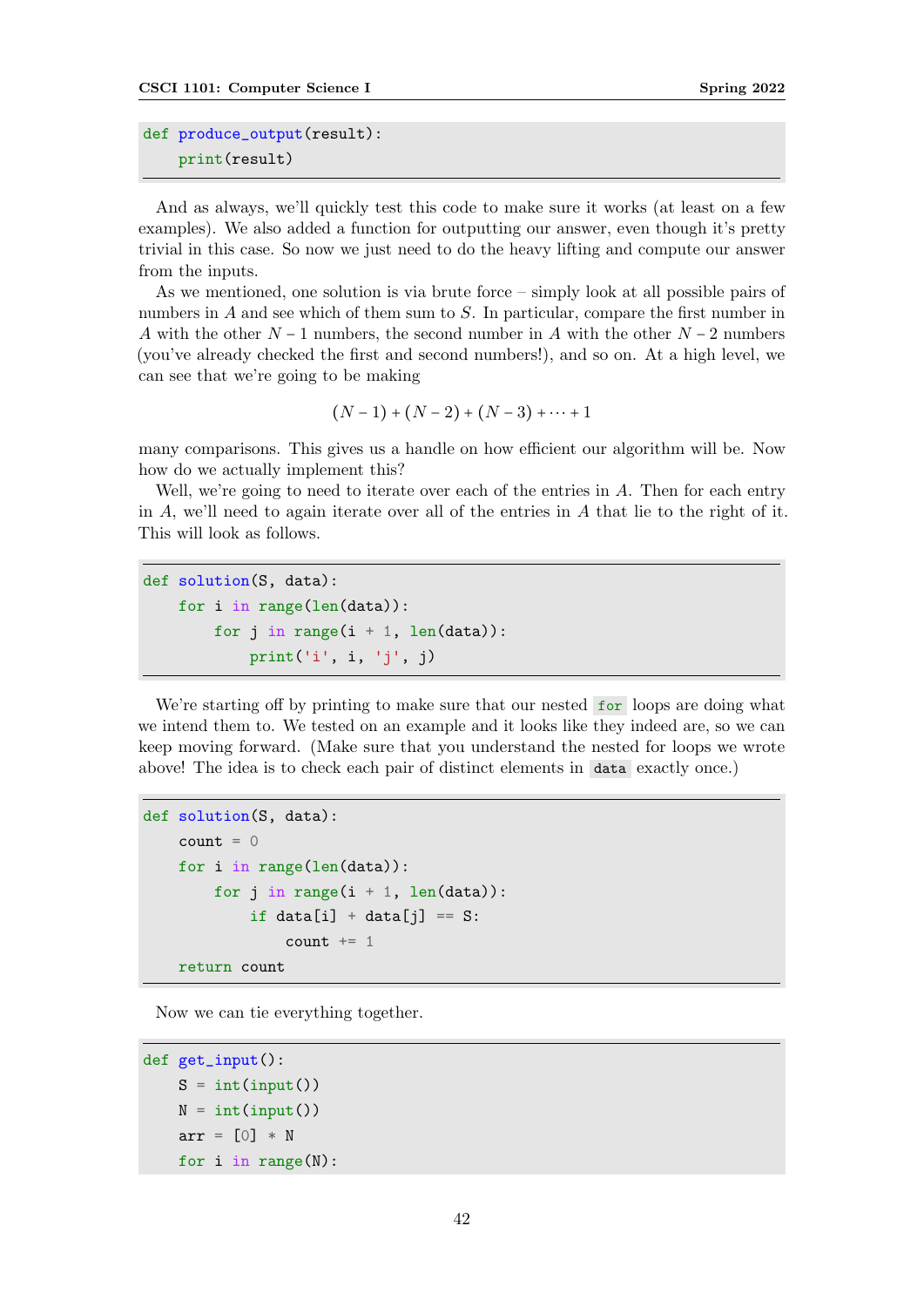```
arr[i] = int(input())return S, arr
def produce_output(result):
    print(result)
def solution(S, data):
    count = 0for i in range(len(data)):
        for j in range(i + 1, len(data)):
            if data[i] + data[i] == S:
                count += 1return count
S, arr = get\_input()result = solution(S, arr)produce_output(result)
```
And boom – that's our solution!

# §14 Friday, February 18

## §14.1 Problem: pairwise sum (continued)

So, last time we implemented a 'brute force' solution for the pairwise sum problem. That's a perfectly fine solution, but it's not very efficient. This time around, we're going to think about making our solution faster by being a bit more clever. As we've mentioned a couple times, one of the primary tools we have in our kit is that of sorting our input. So, with the power of sorting in mind, spend a couple minutes thinking about how you might implement another solution for this problem.

Here's the idea: we start off with an index at the first entry in our (sorted) array and another at the last entry of the array. We add those values  $up - if$  that sum is greater than S, then we make it smaller by moving the rightmost index to the left by one (which can only make the sum smaller). If the sum is smaller than  $S$ , then we make it bigger by moving the leftmost index to the right by one (which can only make our new sum bigger). Make sure you understand why this argument makes use of our array being sorted, and why we won't miss any possible pairs that sum to S with this procedure.

Okay, let's write this up. Once again, we need an outer layer of code receiving input/printing output.

```
def get_input():
    S = int(input())N = int(input())arr = \lceil 0 \rceil * Nfor i in range(N):
```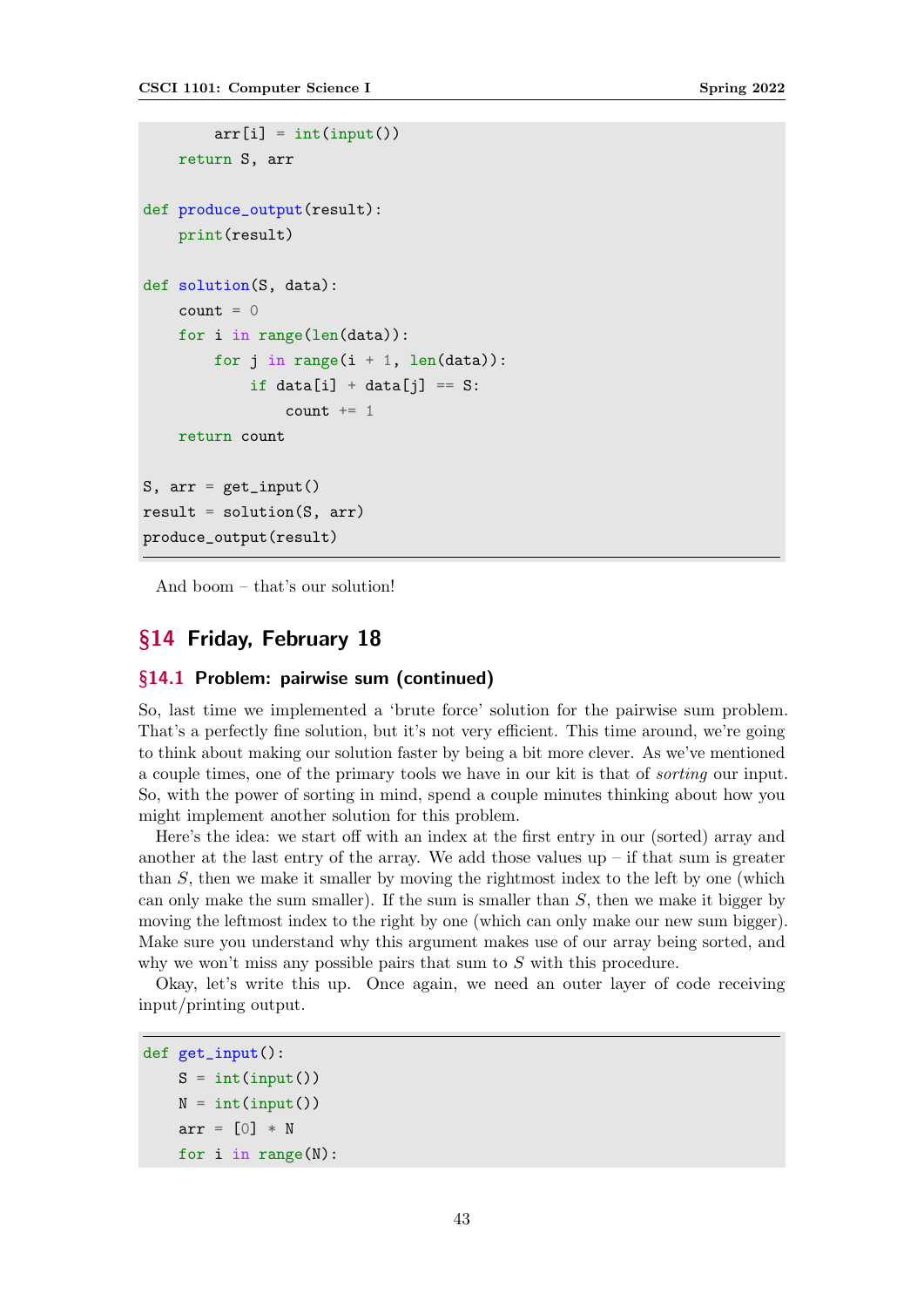```
arr[i] = int(input())return (S, arr)
def solution(S, data):
    # be clever now
S, data = get\_input()result = solution(S, data)print(result)
```
Now let's focus on our solution.

```
def solution(S, data):
   data = sorted(data)count = 0left = 0right = len(data) - 1# be clever
```
Okay, now we've sorted our data and set our indices left and right at the leftmost and rightmost entries in the sorted array. Now comes the heavy lifting, where we compute sums at each step and moving the indices left/right depending on what happens. Lots of things can happen at each step – maybe left goes up, maybe right goes down, maybe they both move – so it would be hard to write this with a  $f$  for loop.

We're going to use a while loop instead, and we'll use pass as a stand-in for code that we haven't written yet.

```
def solution(S, data):
    data = sorted(data)count = 0left = 0right = len(data) - 1while left < right:
        if data[left] + data[right] == S:
            pass
        elif data[left] + data[right] < S:
            pass
        else:
            pass
```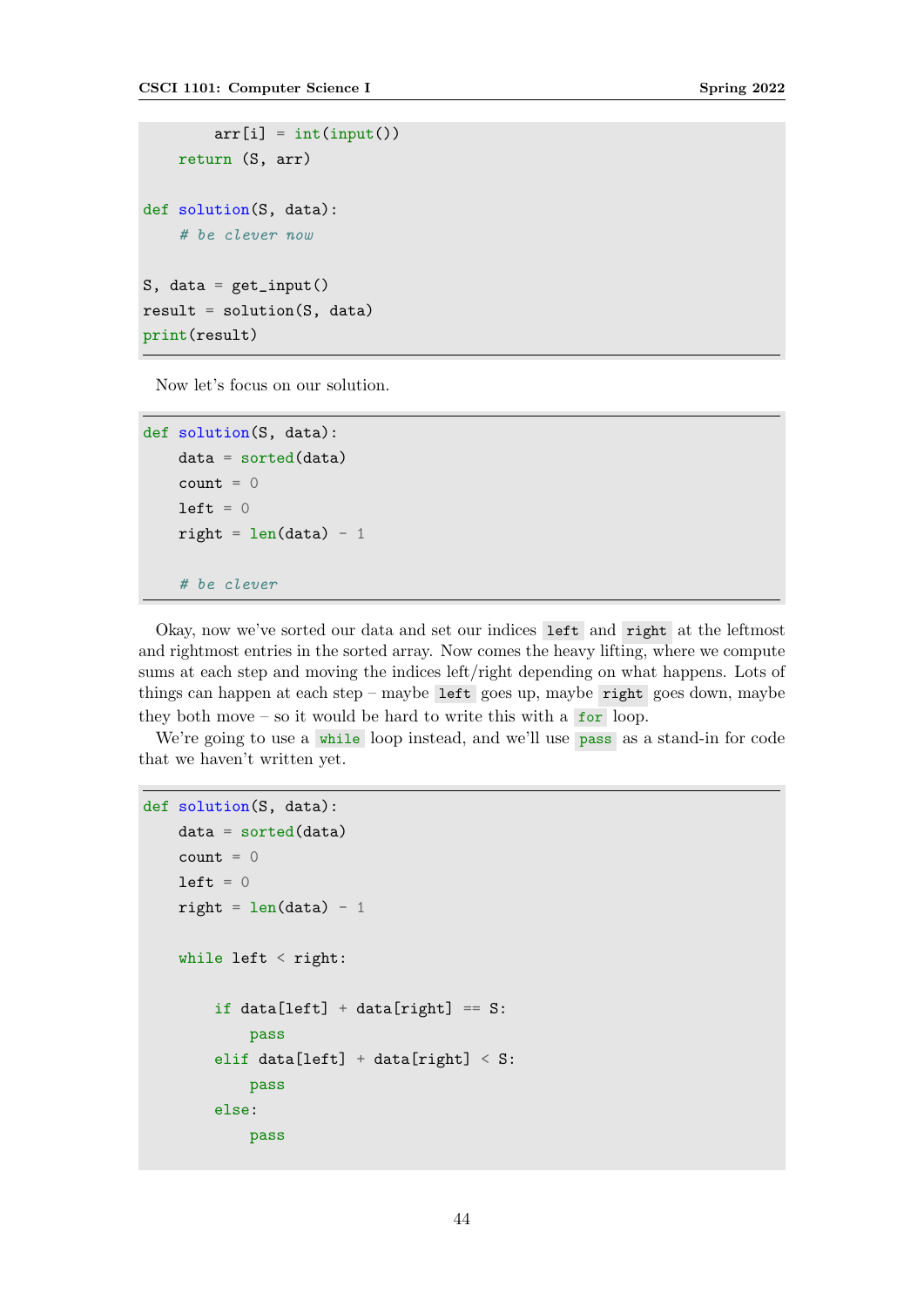return count

Now our code recognizes that there are three fundamental cases based on the value of data[left] + data[right] in relation to S . Let's do some more thinking and replace those pass 's with real code.

```
1 def solution(S, data):
2 data = sorted(data)
3 count = 04 left = 0
5 right = len(data) - 1
6
      while left \le right:
8
9 if data[left] + data[right] == S:
10 left += 1
11 right - = 112 count += 1
13 elif data[left] + data[right] < S:
14 left + = 115 else:
16 right -117
18 return count
```
Okay, we have code that runs – nice. Now we tried it on a small example, and it agrees with our previous brute force solution, so we know it works, right! Wrong. At a bare minimum, you should test your code on a variety of examples, and even then you won't be sure that it works.

In this case, we try it on another example and see that our new solution() produces far smaller output than the brute force method. Okay, our answer is probably wrong.<sup>[8](#page-44-0)</sup> Can you see what's going wrong? On an input like

 $S = 5$ A = [2, 2, 2, 3, 3, 3]

our new solution will output 3, when the real answer is 9! The error lies in lines 9 through 12. Our code fails to count correctly when there are repeated values in the data. We need to update our code to keep track of these repeated values.

```
1 def solution(S, data):
2 data = sorted(data)
3 count = 04 left = 0
5 right = len(data) - 1
6
```
<span id="page-44-0"></span><sup>&</sup>lt;sup>8</sup>We should have more faith in the brute force solution than our new solution, as the brute force solution is quite a bit simpler, both theoretically and in implementation/code.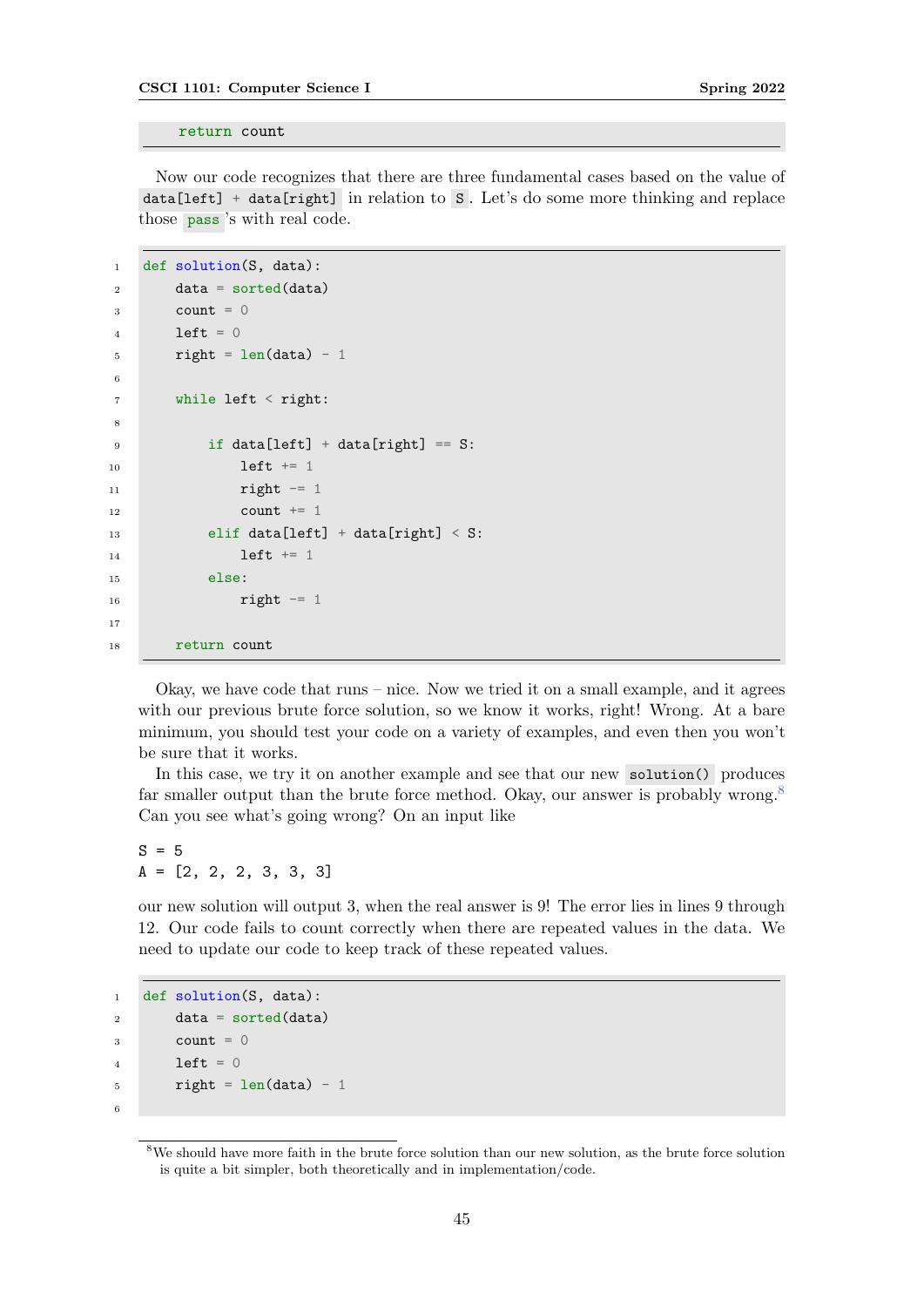```
7 while left < right:
\Omega9 if data[left] + data[right] = S:
v_{\text{left}} = \text{data}[\text{left}]11 left_count = 0
12 while data[left] == v_left:
13 left + = 114 left_count += 1
15
v_{\text{right}} = \text{data}[\text{right}]17 right_count = 0
18 while data[right] == v_right:
19 right_count += 1
20 right -+121
22 count += left_count * right_count
2<sub>2</sub>24 elif data[left] + data[right] < S:
25 left + = 126 else:
27 right -12829 return count
```
And now we test on our example and we get the same answer as the brute force solution. We still don't know for sure that our new solution is correct, but at least we can be a bit more confident.

But this new solution took a lot more thinking and coding than the brute force solution – what was the point? Well, it turns out that our new solution is much, much more efficient than the brute force solution. That is, as inputs get larger, the new solution will run much more quickly than the brute force solution. The ideas behind making this notion of 'efficiency' formal – known as the *analysis of algorithms* – will be the subject of the next several lectures.

# §15 Monday, February 21

## §15.1 Analysis of algorithms

Last time, we created two solutions for the pairwise sum problem and mentioned briefly that one is more efficient than the other, meaning that it runs in less time. One of today's goals is to dig deeper into this idea, and to talk about the analysis of algorithms.

Let's take things from square one – how can we compare the runtimes of two different algorithms? Perhaps the most obvious thing to do is to simply race them against each other, i.e., to run them on equal input of increasing size and see how their runtimes evolve. That's a pretty reasonable idea, and it'll certainly tell us something about the algorithms, but we've learned from experience that there's a much better way of doing things.

The key observation is that any two algorithms we look at consist of the same fundamental building blocks, known as elementary operations. Examples include adding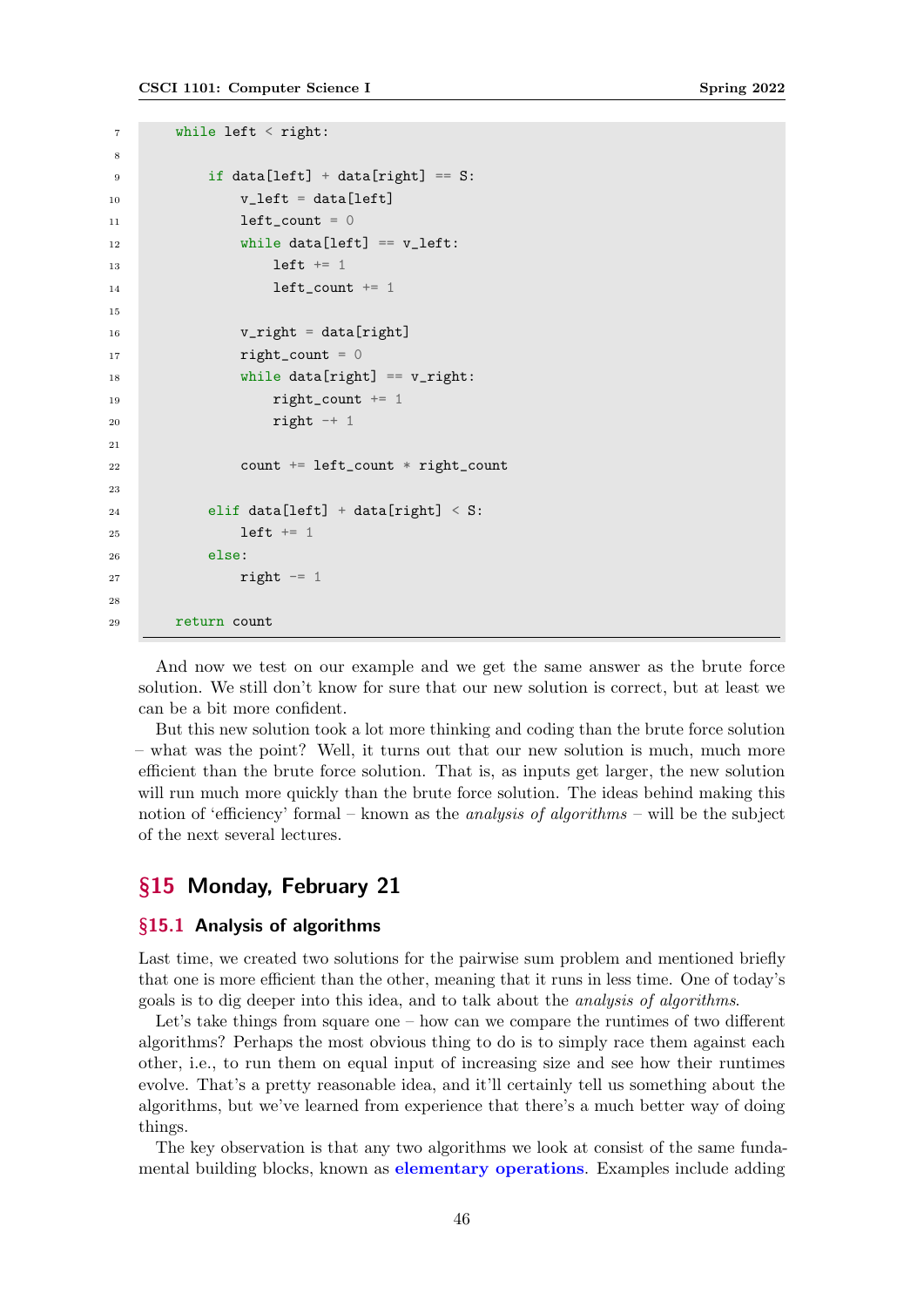integers, setting an element of an array, testing whether something is True or False , etc. The idea is that these elementary operations are nearly the most basic things your computer can do – they can't be broken down very much into simpler operations. So if we can just count roughly how many basic operations each algorithm uses, we can get a good sense of its run time.

A key idea here is that we're going to be abstracting away lots of the low-level detail and minutiae – we won't keep track of the fact that some of these basic operations take a bit longer than others, and we won't even try to count the exact number of operations our algorithms take. Rough approximations will be enough.

Simply put, we want to drive home two points today:

- 1. We're measuring an algorithm's runtime behavior as a function of its input size.
- 2. We're counting the number of (some) elementary operations that the algorithm makes when computing the answer for an input.
	- Not every operation, just some! As a rule of thumb, you should count whichever operation is going to be executed the most in the algorithm.

Let's get a little more concrete (though things will still be abstract). Let's say we have the following function.

| def f(x): |
|-----------|
| g(x)      |
| h(x)      |
| k(x)      |

What is the runtime behavior of f? Well, Python will evaluate its body line-by-line when f is called, so its runtime is just the sum of the runtimes of  $g$ , h and k! Please make sure you understand this before moving forward. Now we'll be even more concrete. What about this function?

```
def f(()):counter = 0counter += 1counter += 1counter += 1counter += 1counter += 1print(counter)
```
This is a bit of a strange case, because f0() doesn't even take input. So what f0 prints should just be a fixed number, which we can check will be 5. In fact, counter is incremented 5 times, regardless of the size of the input to f0() (since f0() doesn't even take input!). We would say that  $f(0)$  is a *constant time* algorithm.

Another example:

 $def f1(N):$  $counter = 0$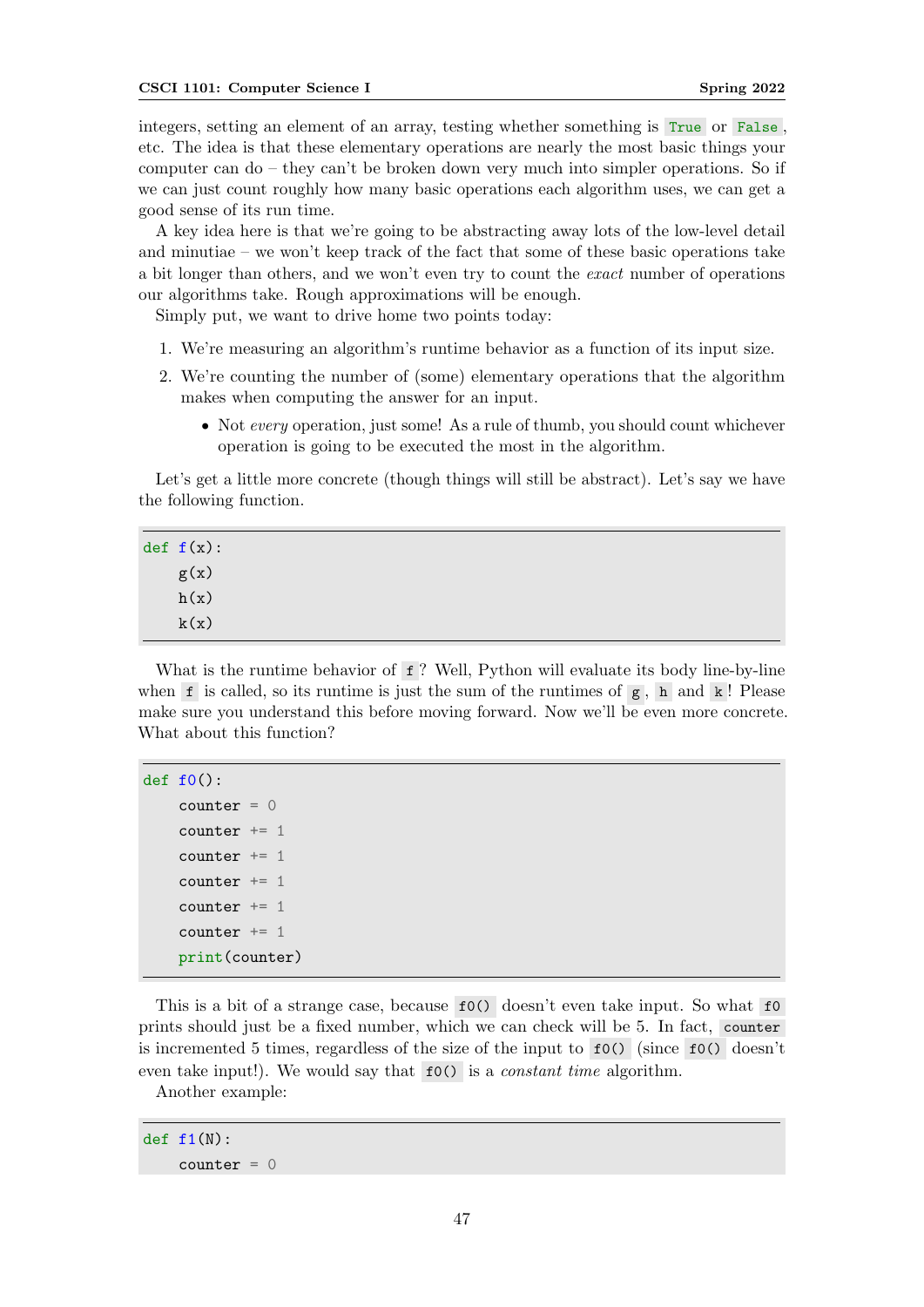```
for i in range(N):
    counter += 1
print(counter)
```
In this case, by understanding the semantics of for loops, we can see that counter is going to be incremented  $N$  many times. We would say that  $f_1$  is a *linear time* algorithm.

```
def f(2(N)):
    counter = 0for i in range(N):
        counter += 1counter += 1print(counter)
```
Now, the number of basic operations taken by  $f2$  in input N is  $T(N) = 2 \cdot N$ . (We're simply using  $T$  to count the number of these operations for a given algorithm). Once again, we would say that the number of operations performed by f2 is linear in its input size.

```
def f3(N):
    counter = 0for i in range(N):
        counter += 1for j in range(N):
        counter += 1print(counter)
```
Once more, we'll have that  $T(N) = N + N = 2 \cdot N$ , with one N term coming from each of those loops. The next example is an important one.

```
1 def f(4(N)):
2 counter = 0
3 for i in range(N):
4 for j in range(N):
5 counter += 1
6 print(counter)
```
Well, the loop beginning on line 4 has a runtime of  $N$ , and it occurs  $N$  many times, so our overall operation count is

$$
T(N) = \overbrace{N + \dots + N}^{N \text{ times}} = N^2.
$$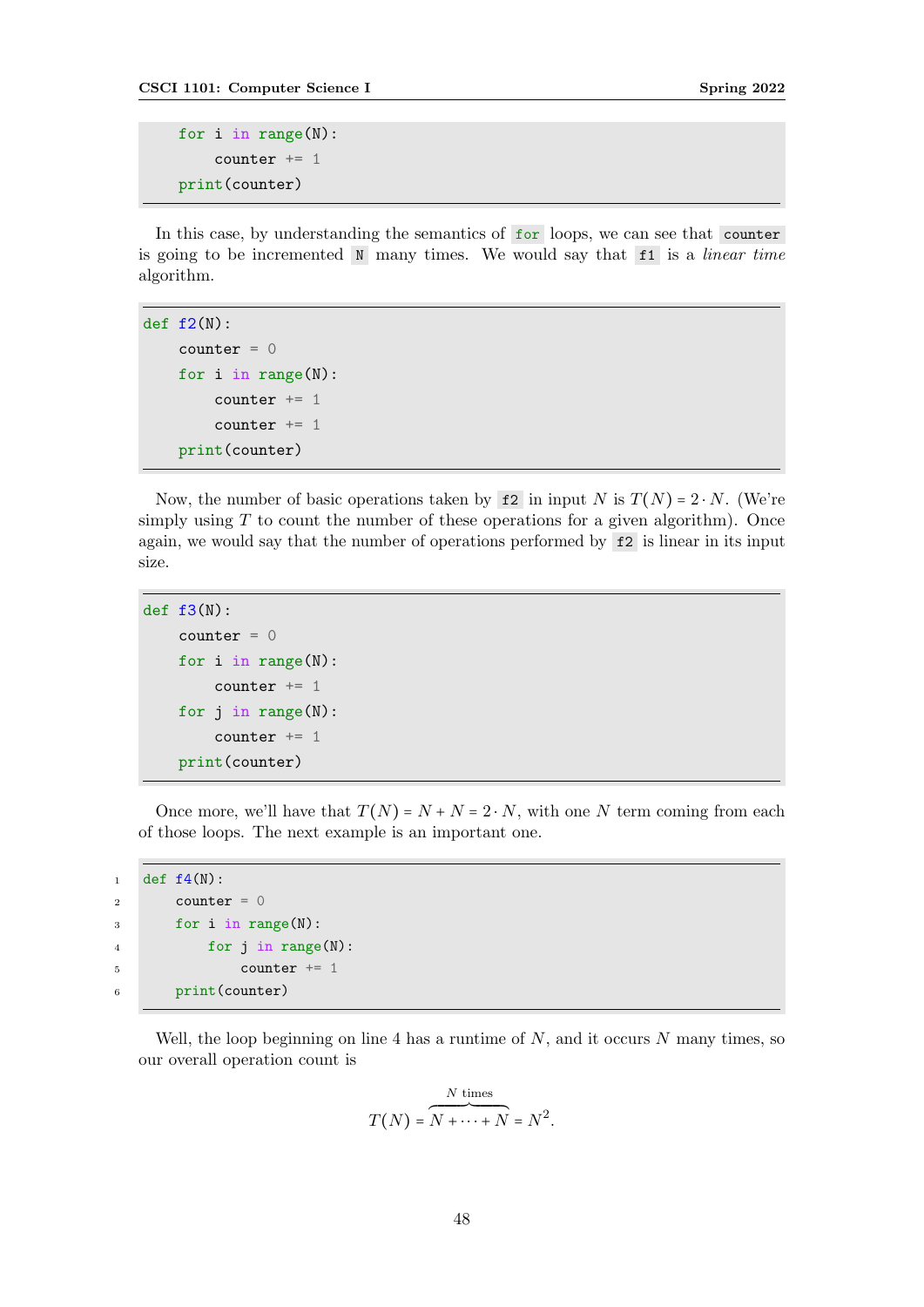```
1 def f5(N):
2 counter = 03 for i in range(N):
4 for j in range(i+1, N):
5 counter + = 16 print(counter)
```
Similarly, the runtime here is

$$
T(N) = (N-1) + (N-2) + \cdots + 1 = \frac{N \cdot (N-1)}{2}.
$$

To see why that formula holds, here's a proof in a picture.





# §16 Wedneday, February 23

# §16.1 Analysis of algorithms, continued

Last time we started talking about the analysis of algorithms, and we used the function  $T(N)$  to denote (roughly) how many operations our algorithm performs on input N. We chose to count the number of times that the counter variable is incremented in the functions we examined last time. Recall the big idea - we want to count the operation that is performed most frequently by our algorithm, in order to understand its runtime behavior.

Here's another example, where there's more than one input.

def  $f(N, M)$ :  $counter = 0$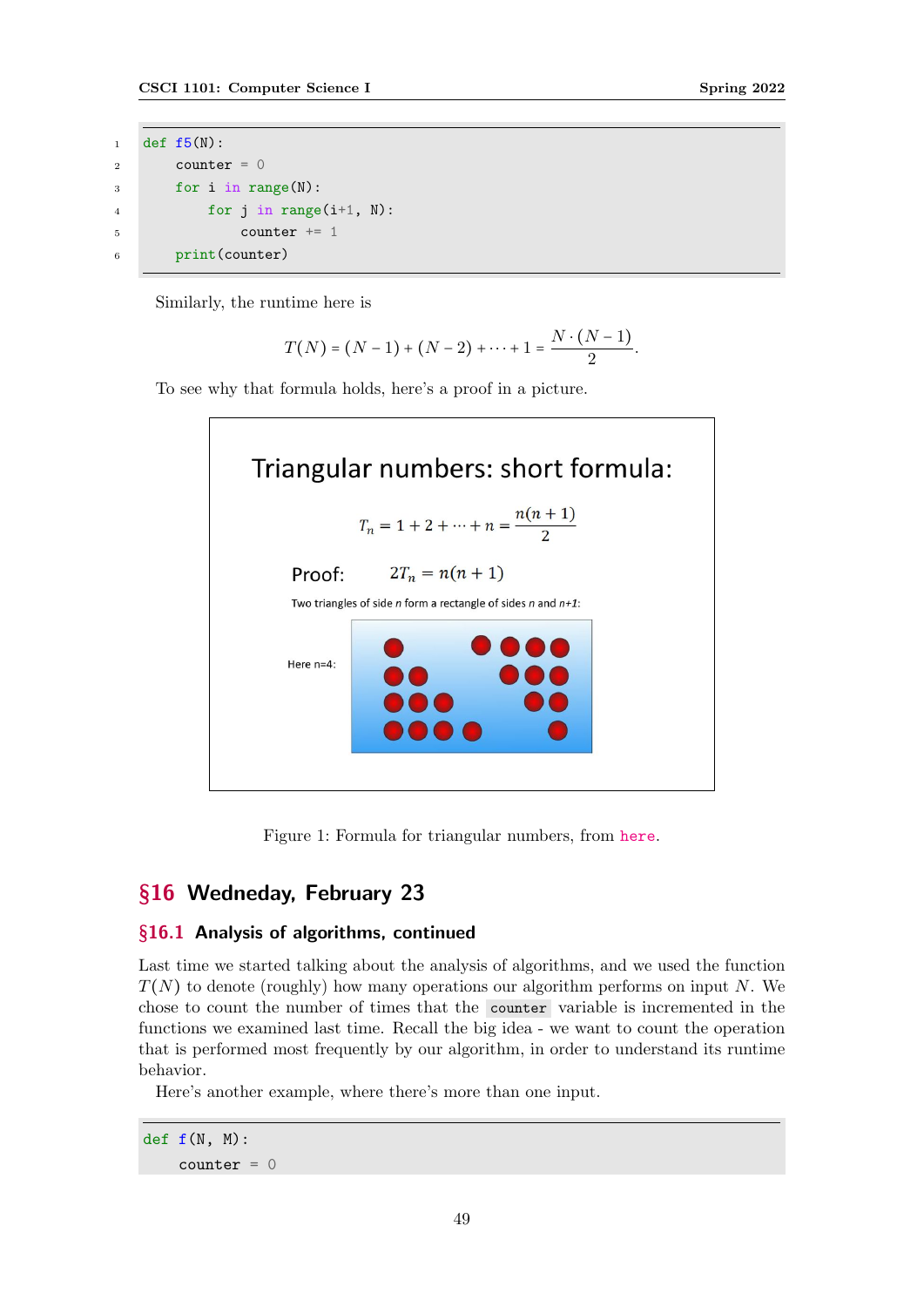```
for i in range(N):
    for j in range(M):
        counter += 1print(counter)
```
In this case  $T(N,M) = N \cdot M$ . Make sure that you understand why - the inner loop contributes a term of  $M$  to the counter, while the outer loop causes the inner loop to be repeated  $N$  many times. So,

$$
T(N, M) = \overbrace{M + \dots + M}^{N \text{ times}} = N \cdot M.
$$

Now let's think about the runtime behavior of our brute force solution to the previous pairwise sum argument. Recall that the core of our solution was as follows:

```
1 def solution(S, data):
2 count = 03 for i in range(len(data)):
4 for j in range(i + 1, len(data)):
5 if data[i] + data[j] == S
6 counter + = 17 return counter
```
This time around, we're actually going to count the number of times that line 5 is executed by our program, since that will be the most common operation.From our previous discussion of 'triangular numbers', we can see that

$$
T(S, data) = 1 + 2 + \dots + (\text{len(data)} - 1) = \frac{\text{len(data)} \cdot (\text{len(data)} - 1)}{2}.
$$

Note that this is totally agnostic of what the actual entries of data are; the runtime behavior depends only on its size, not the actual contents.

Remark 16.1. Technically, line 5 has a couple of operations bundled up: finding data[i], finding  $data[j]$ , adding them, and checking whether they equal S. But for our purposes, there's not much of a difference between (for instance)  $T(S) = S$  and  $T(S) = 4S$ , since they grow in essentially the same way as  $S$  increases. What we really want is to distinguish  $T(S)$  = S from something like  $T(S)$  =  $S^2$ . Those functions grow very differently as S increases.

Another example.

```
def f(N):
    counter = 0if N \frac{9}{2} == 0:
        for i in range(N):
             for j in range(N):
                  counter += 1
```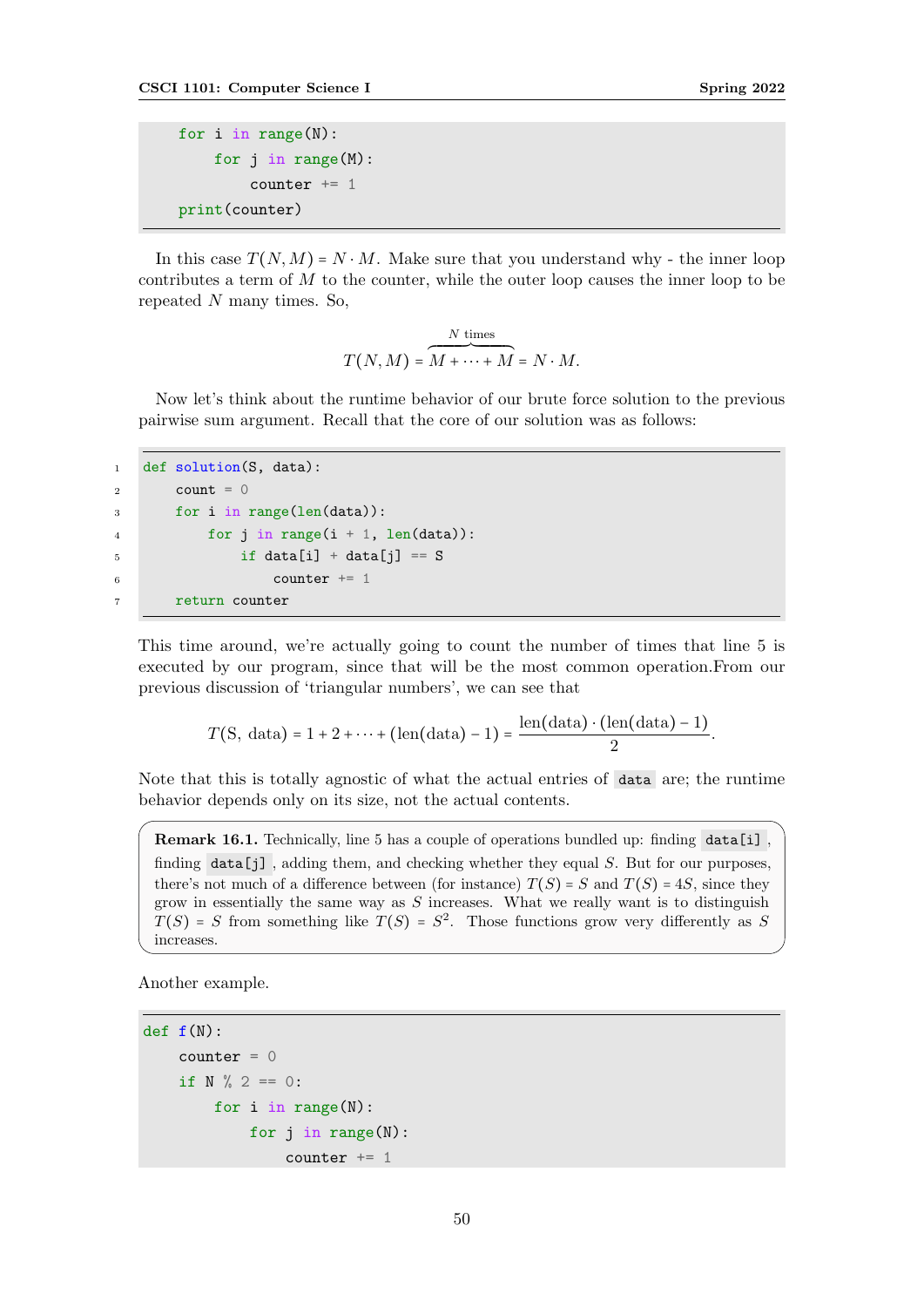else: for i in range(N): counter  $+= 1$ print(counter)

In this case,  $T(N)$  (the number of times that counter is incremented) actually depends considerably on whether  $N$  is even or odd. We have

$$
T(N) = \begin{cases} N^2 & N \text{ is even,} \\ N & N \text{ is odd.} \end{cases}
$$

(Make sure you can see why.) How do we handle this kind of branching? The short answer is that computer science often defaults to **worst-case analysis**. That is, it usually studies how bad things can possibly get, as opposed to the best-case or the average. So, using this idea, we would say that the previous algorithm is  $T(N) = N^2$  in the worst case.

Let's look at another example, keeping this worst-case philosophy in mind.

```
def f(array):
    counter = 0for i in range(len(array)):
        if array[i] % 2 == 0:
            counter += 1
```
We're actually going to count two things this time; let  $A(N)$  be the number of array accesses for an input array of size N and  $B(N)$  be the number of counter increments for an input array of size N. We can see instantly that  $A(N) = N$ , guaranteed. Describing  $B(N)$  requires some worst-case analysis, since it depends on the number of even numbers in our array. In the worst case, though, all its entries are even, meaning  $B(N) = N$ (again, in the worst case!).

Another example, similar to the previous one but different.

```
def f(array):
    counter = 0for i in range(len(array)):
         if i \frac{9}{2} == 0:
             counter += 1
```
In this case, the behavior of the algorithm doesn't depend on the input array at all! We just have  $T(N) = N/2$ , in every case (again, we're counting the number of times that counter is incremented). Another example, that looks suspiciously close to some of the code we wrote in our clever solution to the pairwise sum problem. . .

```
def f(array):
    left = 0
```
<span id="page-50-0"></span><sup>&</sup>lt;sup>9</sup>Though there is certainly such a thing as average-case analysis of algorithms!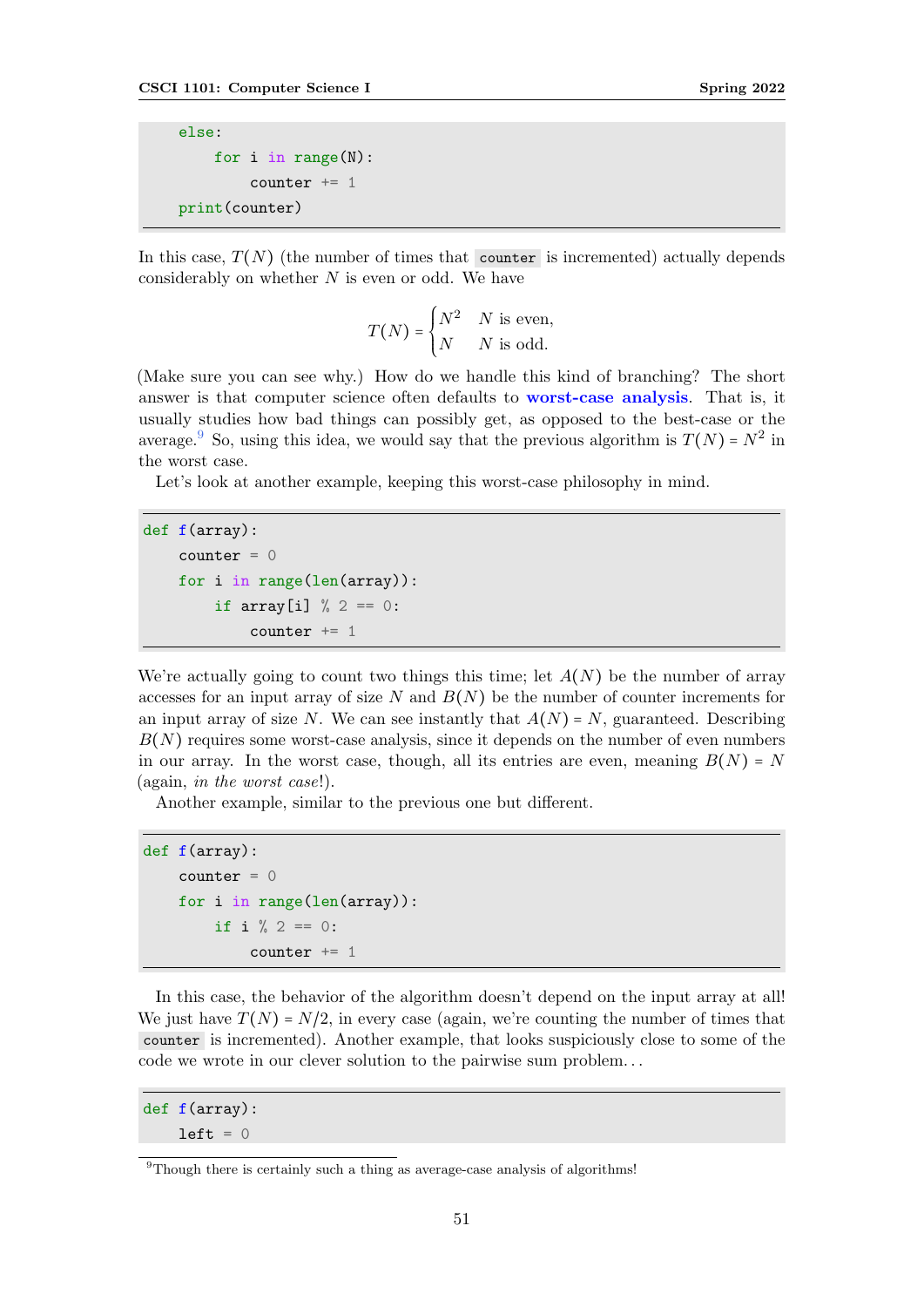```
right = len(array) - 1v_left = array[left]
v_right = array[right]
while left \langle right:
     if v_{\text{left}} \leftarrow v_{\text{right}}:
           left += 1v_{\text{left}} = \text{array}[\text{left}]else:
           right - 1
           v<sub>right</sub> = array[right]
```
The idea is that left and right begin at opposite ends of the array and creep towards each other, step by step. We can't really say exactly where they'll meet in the array, but the key idea is that the sum of steps taken by left (i.e., the number of times it is incremented) and right (i.e., the number of times it is decremented) is constant. It has to add up to the length of the array! So  $T(N) = N$  here, where we're counting the number of times that left or right are changed.

Another example, getting quite close to the code we wrote for the pairwise sum problem.

```
def f(array):
    left = 0right = lenk) - 1v_left = array[left]
    v_right = array[right]
    while left \le right:
         if array[left] == array[right]:left += 1right - 1
             v_{\text{left}} = \text{array}[\text{left}]v_right = array[right]
         elif array[left] > array[right]:
             left += 1v_{\text{left}} = \text{array}[\text{left}]else:
             right - 1
             v_right = array[right]
```
Using similar reasoning, we can again see that  $T(N) = N$ , as left and right will need to travel a total distance of N in order to meet and thus conclude the while loop.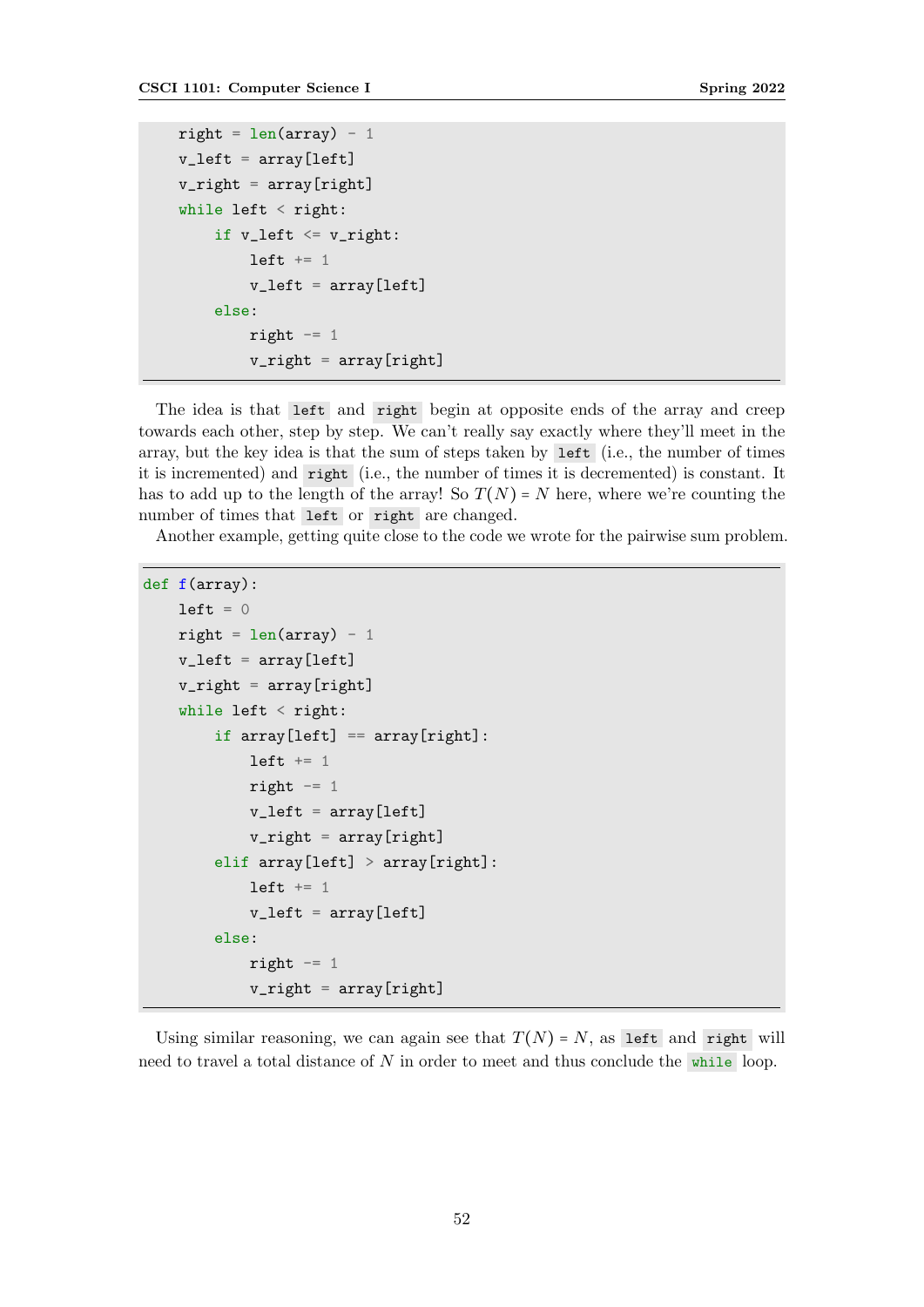# §17 Monday, February 28

### §17.1 Analysis of algorithms, continued

We'll be continuing our discussion on the analysis of algorithms today. This will be the final lecture exclusively dedicated to the subject, though we'll certainly be encountering it throughout the remainder of the semester. Recall the high-level goal: we want to understand the runtime behavior of our algorithms. Simply put, how long do they take to run?

We're abstracting away from lots of the low-level minutiae of our programs – including details of the hardware on which they're running – and simply counting the rough number of 'basic operations' taken by our algorithm. As a rule of thumb, we want to count the basic operation that is performed most frequently by our algorithm (e.g., incrementing a counter, updating the element of an array, etc.). The second layer of abstraction is that we don't pay attention to the exact details of the algorithm's input: we only care about its size. In the case in which the size of an input doesn't uniquely determine its runtime under our algorithm, we default to the worst-case scenario. Simply put, what is the longest that our program will run on an input of size N?

Another layer of abstraction that we'll introduce today is that we don't care about small, constant terms. For instance, runtimes of  $T(N) = N$  and  $T(N) = N + 3$  are essentially the same for our purposes. As  $N$  gets large, these small differences will quickly wash out. Perhaps even more surprisingly, we'll say that  $T(N) = N^2 + N$  and  $T(N) = N^2$ are essentially the same, despite the fact that  $N$  will tend to infinity as input grows. The reason why is that both of those runtimes will be dominated by the  $N^2$  term as N grows. For instance, when  $N = 100$  (which is not that big),  $N^2/(N^2 + N) > 99\%$ . That N term just really doesn't matter!

The point is that we really only care about the **asymptotics** of these functions, i.e., their behavior as N tends to infinity.

#### Example 17.1

If  $T(N)$  is some polynomial in N, i.e.,  $T(N) = a_kN^k + a_{k-1}N^{k-1} + \cdots + a_0$ , then we really only care about the largest-degree term  $N^k$ . For instance, the runtimes  $T(N) = N^3$  and  $T(N) = N^3 + 10000 \cdot N^2$  are essentially the same. They're each dominated by  $N^3$ .

So we want some tool for compressing all of this information and telling us only what we need to know about  $T(N)$ . For instance, the tool would tell us that the only thing that really matters about  $T(N) = 2N^3 + 10000 \cdot N^2 + 50$  is that it has an  $N^3$  term. The perfect tool for this is **big O notation**. It will allow us to – in a meaningful way – ignore these smaller-order terms. At a high level,  $T(N) \in O(g(N))$  means that  $T(N)$  is less than  $g(N)$  once the input gets large enough.<sup>[10](#page-52-0)</sup>

Computer scientists think of big O roughly as a  $\leq$  sign, i.e.,  $T(N) \in O(g(N))$  can be interpreted as  $T(N)$ "  $\leq$ "  $q(N)$ . Furthermore, computer scientists often play fast and loose with the equals sign and write  $T(N) = O(q(N))$ , though strictly speaking they mean that  $T(N)$  is a member of the set  $O(g(N))$ . (In particular, you would never want to swap the sides of that equality sign and write  $O(g(N)) = T(N)$ .) We'll use both of those notations on occasion, and we'll also write " $T(N)$  is in  $O(q(N))$ " to mean  $T(N) \in O(q(N))$  or  $T(N) = O(q(N)).$ 

<span id="page-52-0"></span><sup>&</sup>lt;sup>10</sup>Strictly speaking, less than some *multiple* of  $g(N)$ , but we won't worry too much about the details here.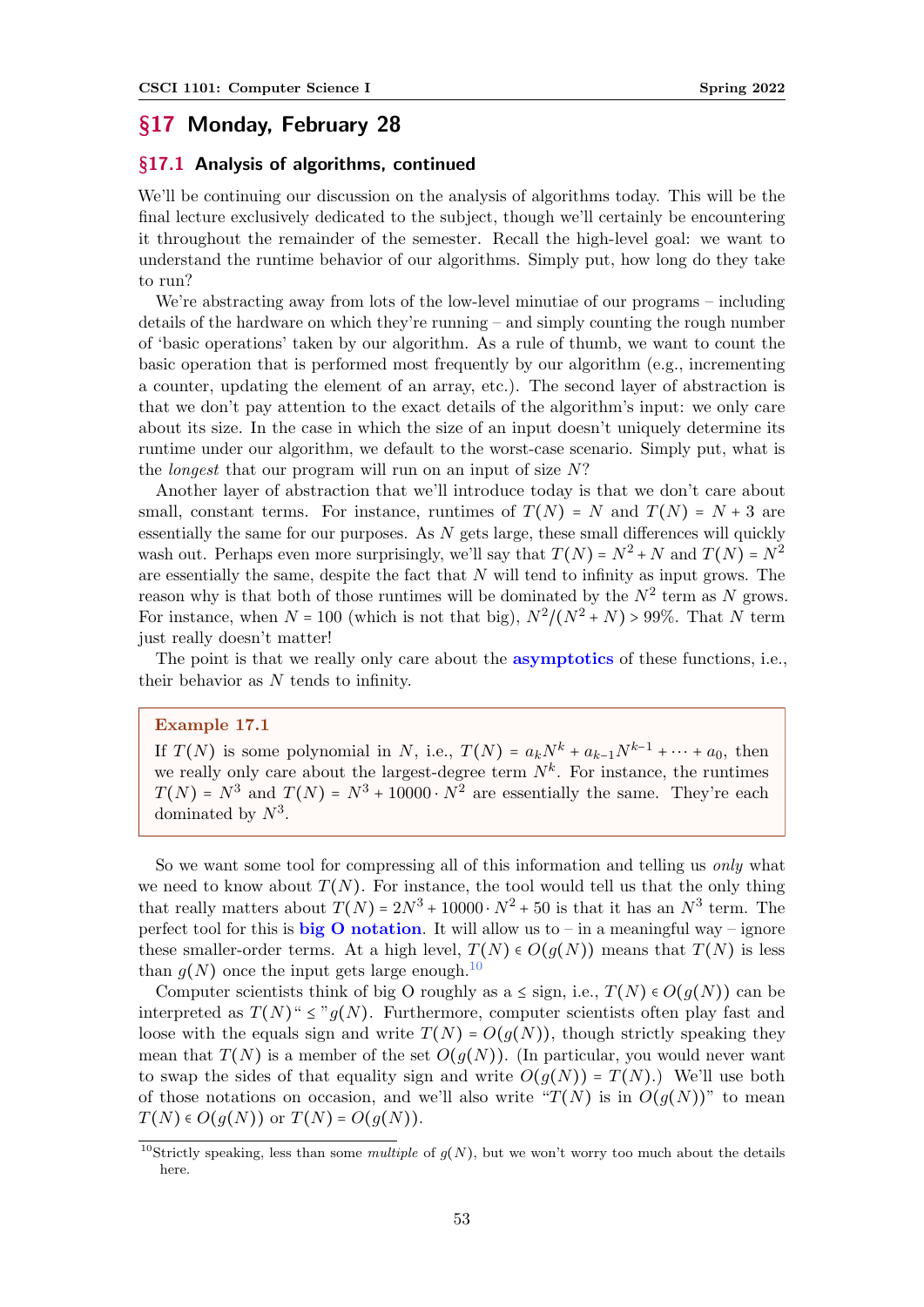# Example 17.2

Say  $T(N) = a_k N^k + a_{k-1} N^{k-1} + \cdots + a_0$ . Then  $T(N) \in O(N^k)$ , agreeing with our intuition from the previous example! So, for instance,  $T(N) = 0.125N^3 + 45N^2 + 11$ is in  $O(N^3)$ .

### Example 17.3

All constants are in  $O(1)$ . For instance, 2034  $\epsilon$   $O(1)$ . Intuitively, they're just numbers that don't depend on N and get washed out as N grows to infinity. Another way of thinking about it is that  $2034 = 2034 \cdot N^0$ , so  $2034 \in O(N^0)$  by the previous example, but  $N^0$  is just 1.

Here's an exercise – what does big O analysis say about the following function?

```
def f():
```

```
counter = 0counter += 1
counter += 1counter += 1counter += 1counter += 1print(counter)
```
 $T(N)$  = 5, so this algorithm is in  $O(1)$ , by the previous example. Another exercise.

```
def f(N):counter = 0for i in range(N):
       for j in range(i+1, N):
            counter += 1print(counter)
```
Previously, we've seen that  $T(N) = (N-1) + (N-2) + \cdots + 1 = \frac{N \cdot (N-1)}{2}$  $\frac{(N-1)}{2}$ . So f is in  $O(N^2)$ . What about this next one?

```
def f(N):counter = 0for i in range(0, N, 4):
        for j in range(i+2, N-4, 3):
            counter += 1print(counter)
```
Once more, our program has two nested  $\overline{f}$  for loops of size proportional to N, so the algorithm is in  $O(N^2)$ . We really don't need to worry about the fact that one loop only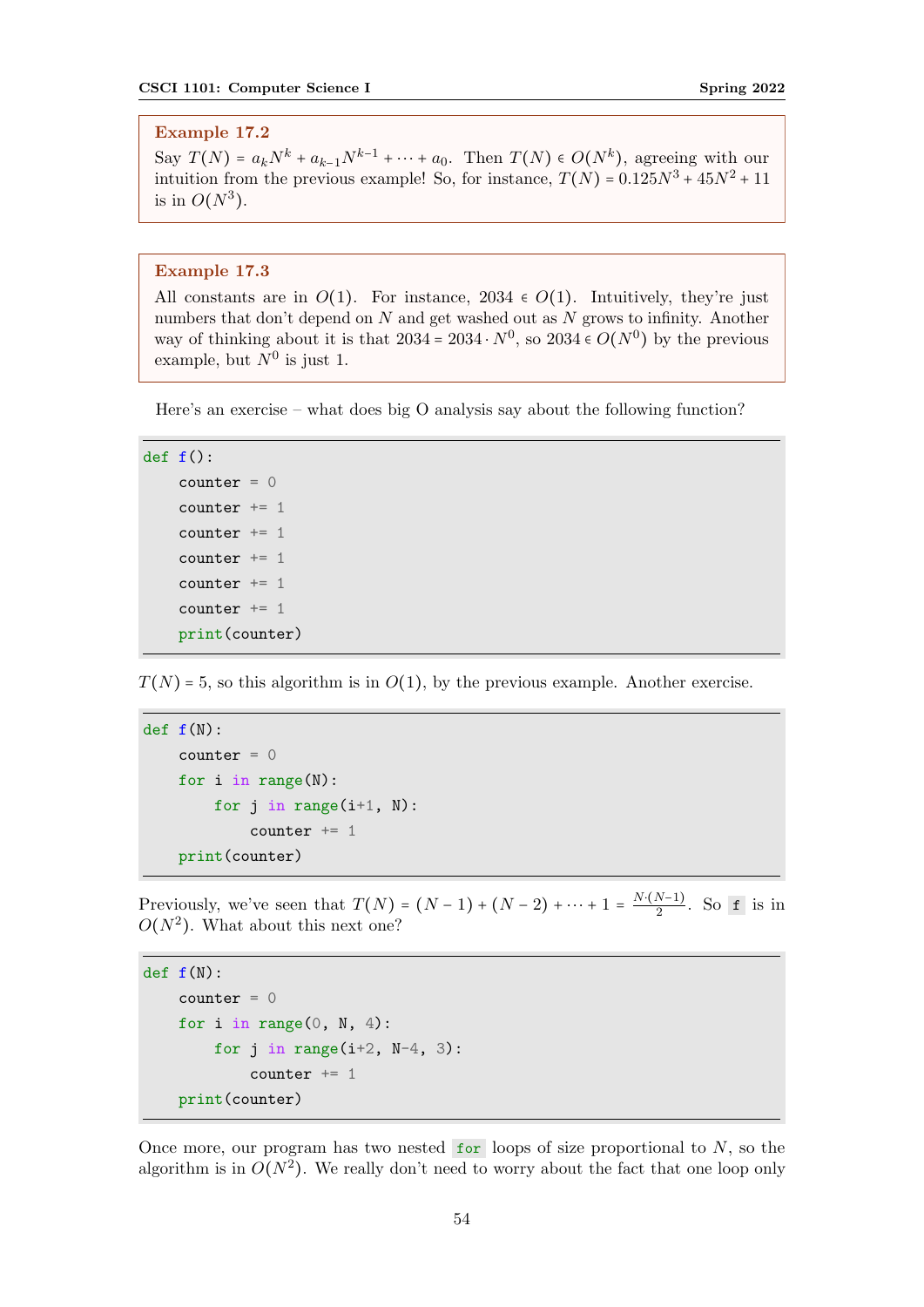goes to  $N-4$ , or that they have step sizes bigger than 1. This will only change  $T(N)$  up to some constant coefficients, so it doesn't matter for the sake of big O.

One important note: if an algorithm is in  $O(N^2)$ , then it's also in  $O(N^3)$  and  $O(N^4)$ , and so on. Intuitively, if  $T(N)^{n} \leq N^2$  then certainly  $T(N)^{n} \leq N^3$  and  $T(N)^{n} \leq N^4$ . So there are many choices of the big O description we could have for  $T(N)$ , but we'd like to give the 'tighest' bound for it, i.e., to write  $T(N) = O(q(N))$  where  $q(N)$  is as small as possible.

For instance, if  $T(N) = 0.25N^2 + 3N - 20$ , then  $T(N) \in O(N^2)$  is tight, since  $T(N)$ indeed has an  $N^2$  term. But  $T(N) \in O(N^3)$  is not tight, since you can say something even more informative about  $T(N)$ . Of course, you try to give tight bounds whenever possible, though sometimes loose bounds are the best you can do.

#### Example 17.4

The sorting function in Python is in  $O(N \log N)$ . So, if you were to plot the runtime of sorted(arr) as the length of arr grows, you would see a curve that looks like  $N \log N$ .

Using the result from the previous example, note that the following algorithm is in  $O(N^2)$ , as  $T(N) = N^2 + N \log N$  is in  $O(N^2)$ .

```
def f(arr):
    arr = sorted(arr)count = 0for i in range(len(arr)):
        for j in range(len(arr)):
            counter += 1print(counter)
```
This big O notation will show up on the midterm this week, so try to understand these examples! One last note on nomenclature. If an algorithm is in  $O(1)$ , then it is said to be in constant time, while algorithms in  $O(\log N)$  are said to have logarithmic runtime. More generally,

- $O(1)$ : constant,
- $O(\log N)$ : logarithmic,
- $O(N)$ : linear,
- $O(N \log N)$ : log-linear,
- $O(N^2)$ : quadratic,
- $\bullet$   $O(N^3)$ : cubic,
- $O(2^N)$ : exponential.

# §18 Monday, March 14

### §18.1 Midterm postmortem

Midterm grades were posted this morning, and the scores were pretty good overall. The second part of the midterm was quite challenging (by design!), but a handful of people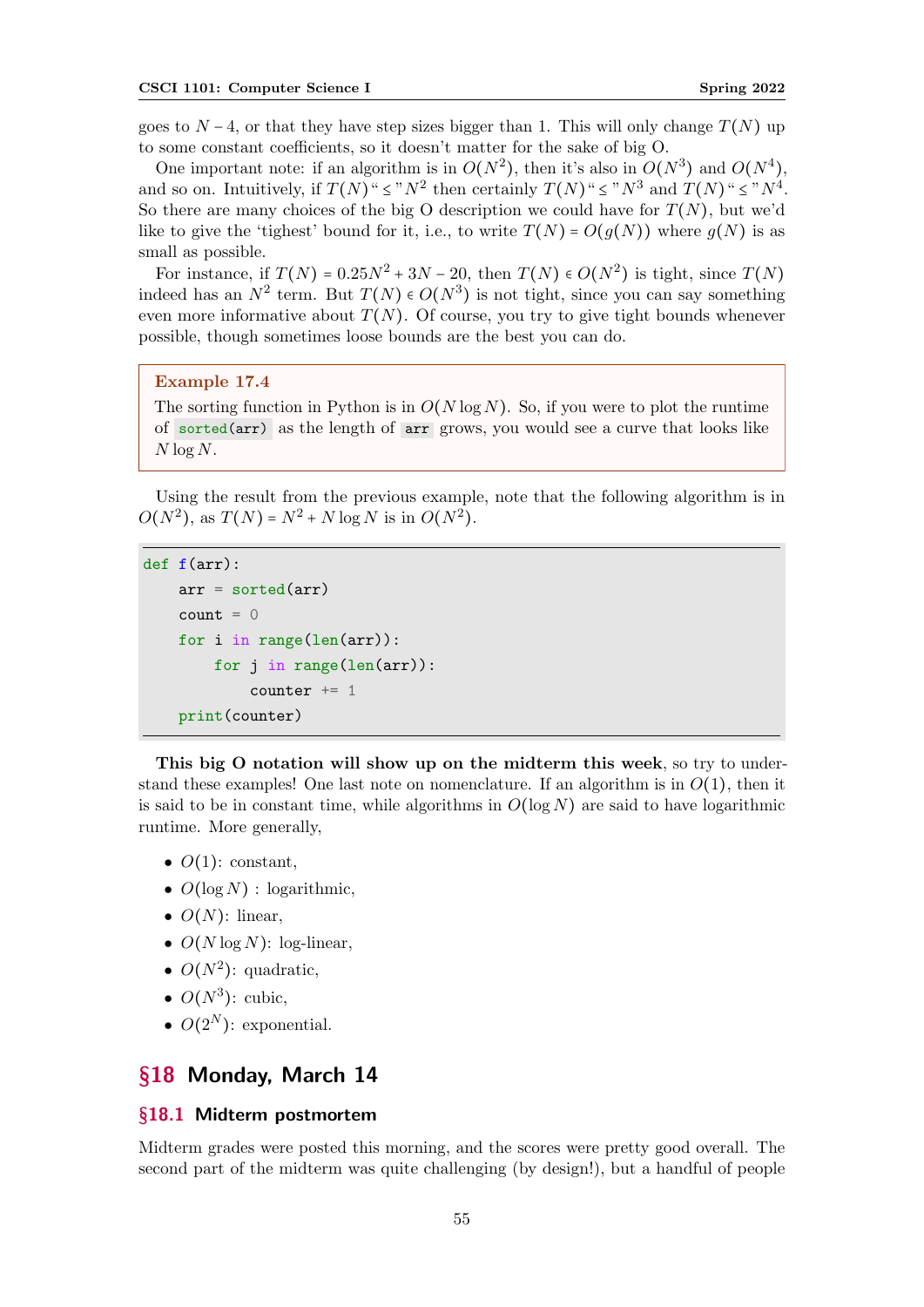were able to find the efficient solution that we had in mind. If you were able to find it, that's fantastic(!), but if you weren't able to find it then it's not too big of a deal. There's lots of time left to keep learning about these concepts, and in fact most people weren't able to find the efficient solution in only 45 minutes.

## §18.2 Problem: 3Sum

Now let's think about the 3sum problem from Part 2 of the midterm, i.e., given an array, find the number of triples of entries in the array that sum to 0.

Here's the not-so-clever solution to the problem.

```
def sum3(A):
   N = len(A)count = 0for i in range(N):
        for j in range(i+1, N):
            for k in range(j+1, N):
                if A[i] + A[j] + A[k] = 0:
                    count += 1return count
```
That would earn you 7/10 points on the midterm, as it's in  $O(N^3)$  but not in  $O(N^2)$ . The more clever solution is as follows: note that  $A[i] + A[j] + A[k] = 0$  is exactly the same thing as  $A[i] + A[i] = -A[k]$ . So the problem really just amounts to repeatedly applying the 2Sum solution that we already figured out in class.

And copying/pasting code from class was allowed on the midterm, so you indeed could have used the solution we made in class (with some minor tweaking).

```
def sum2(S,data,start):
    count = 0left = startright = len(data) - 1while left < right:
        if data[left] + data[right] == S:
            count += 1left += 1right - 1
        elif data[left] + data[right] < S:
            left += 1else:
            right -= 1
    return count
def sum3(arr):
    arr = sorted(arr)
```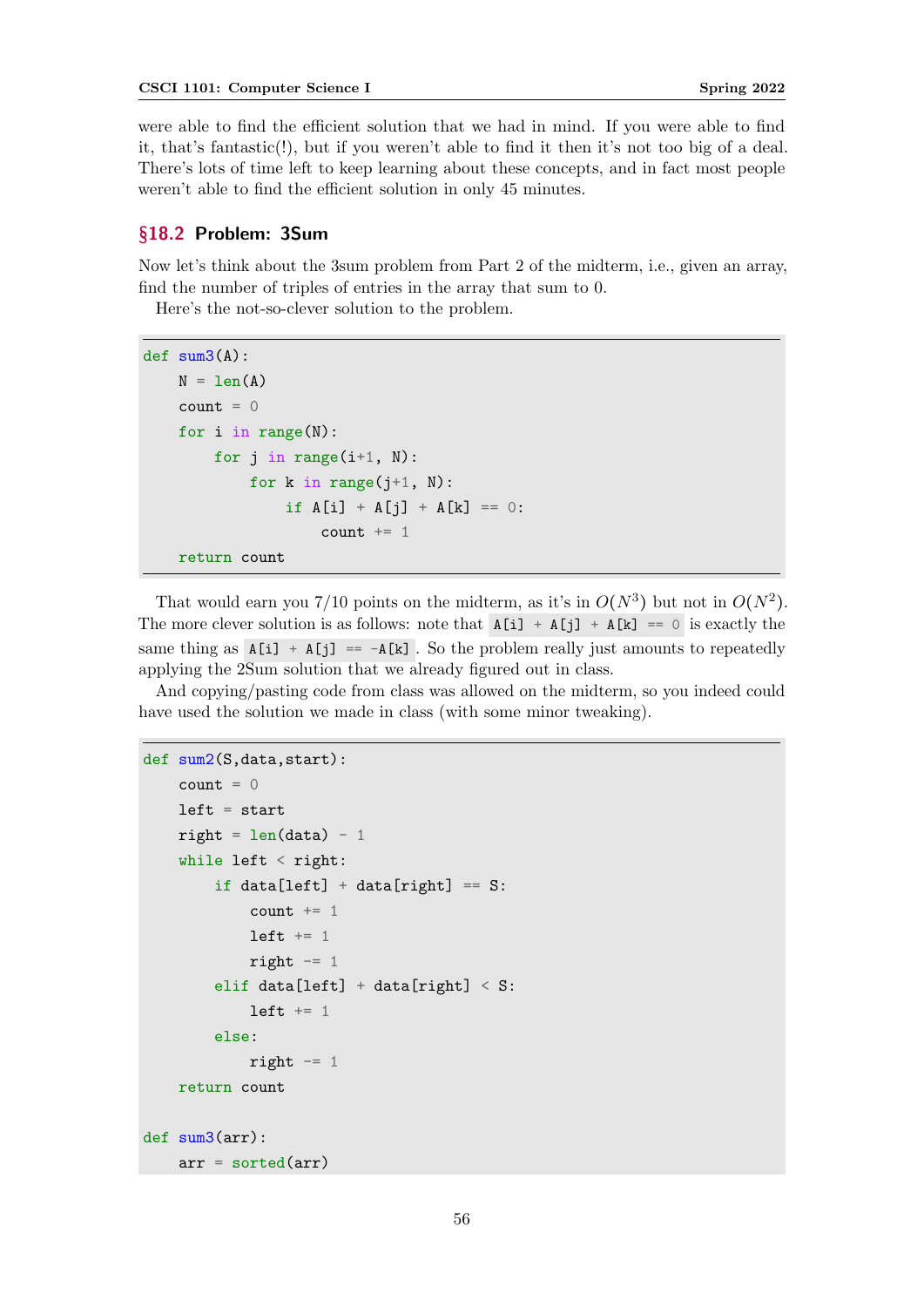```
count = 0for i in range(len(arr)):
    count += sum2(-arr[i], arr, i+1)
return count
```
At a high level, we tackled this 3Sum problem by using an existing solution for a related problem, the 2Sum problem (also called the pairwise sum problem). This kind of idea is known as a reduction in computer science. The idea is that a problem A 'reduces' to problem B if you can use a solution for B to get a solution to A. One takeaway is that your mental reservoir of solutions will grow as you solve more problems, and this will making solving additional problems easier and easier!

## §18.3 Leetcode

Some of you have been asking about how you can get more practice solving algorithmic problems: that's great! One resource to know is <https://leetcode.com>. It has tons of problems of varying difficulties – it's probably best to focus on easy and medium level problems for now – and a great interface for writing your code, testing it on examples of your choosing, etc.

It even has weekly contests, problems organized by topic, entire libraries of problems for mastering certain techniques, etc. You might find that working on these leetcode problems is actually really fun (especially once you solve them!), and it'll certainly make you a better programmer. There's even a chance that the final project will consist of having you solve 20 or 30 of these problems!

### §18.4 Search problems

Now let's think about search problems. The idea is that you have a container of information, say an array, and you want to know whether a value  $x$  lives inside this container. For an array of length  $N$ , you may need to check every single entry to know whether x is an entry of the array, so there's a linear cost to this search in general (i.e.,  $O(N)$ ). Formally, the algorithm is something like:

```
def is_member(x, A):
    for i in range(len(A)):
        if A[i] == x:
            return True
    return False
```
But what if the array  $A$  is sorted? Then this is a bit like looking for someone's name in a directory. In real life, you wouldn't look for John Smith in a directory by checking page 1, then page 2, then page 3, and so on. You would probably open the directory roughly in the middle and check to see if the names you're seeing are before or after 'John Smith'. If they were names that come before 'John Smith', you'd forget about the first half of the directory and restart your search on the second half. (And likewise if you were to see names that come after 'John Smith'.) In this way, you've cut your problem in half with only one step of computation!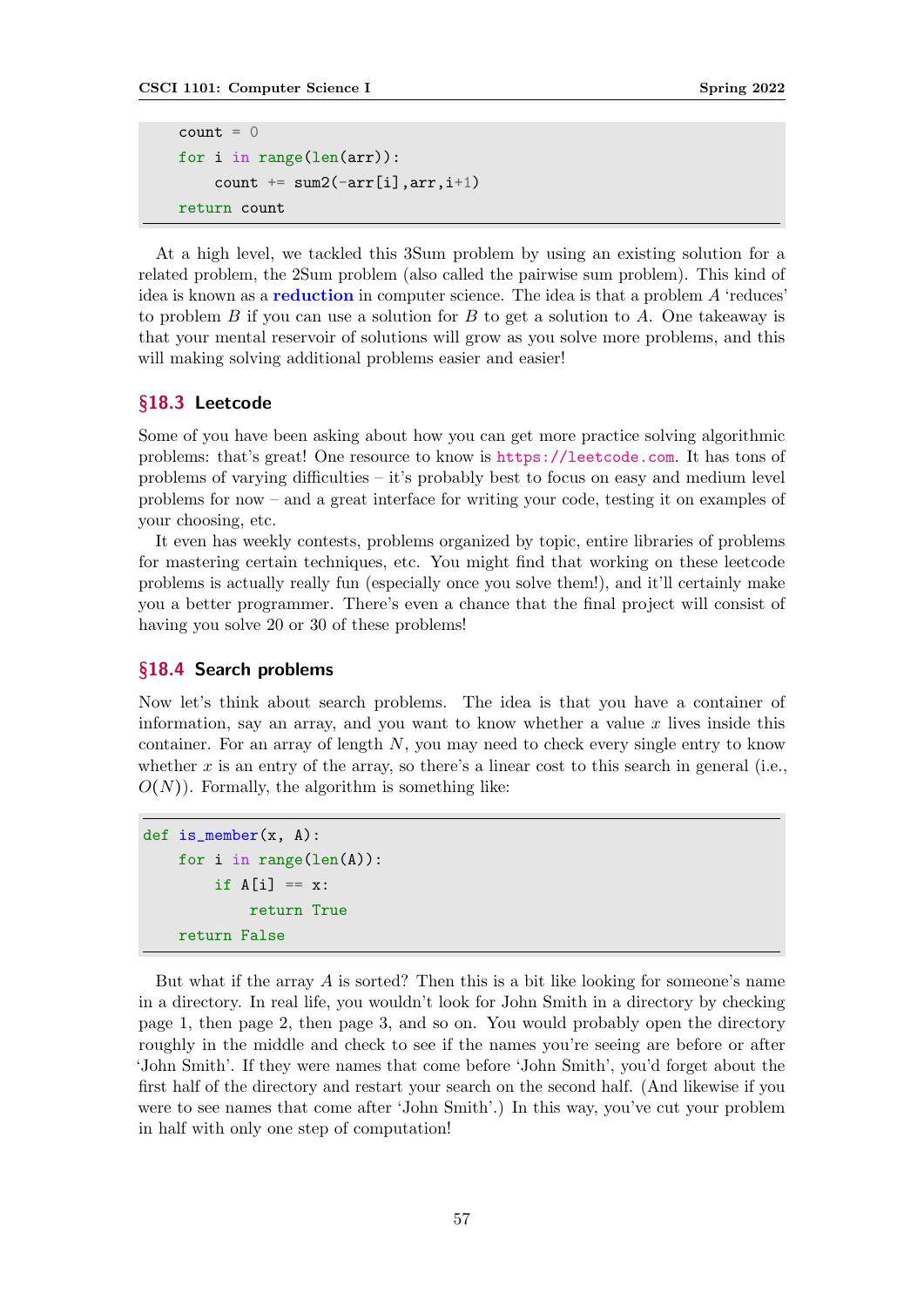So, in the worst case, how many times do you need to cut your problem in half until you're done, i.e., until you're left with a single page among the N pages? That would just be  $\log_2(N)$ . This is *way* faster than the linear scan we talked about a moment ago!

There's a name for this kind of procedure: it's known as **binary search**. It's an extremely powerful technique for searching on sorted data, and it often shows up even in settings that seemingly have nothing to do with searching on sorted data. (Spoiler: you'll encounter binary search again on this week's homework.)

# §18.5 Sorting

As we've seen time and again, sorting your data is often a crucial move when solving a problem. We've told you that the fastest solution for sorting is in  $O(N \log N)$  – that is, there is a log-linear solution – but we still haven't told you how to actually sort an array. One sorting algorithm we'll discuss now is insertion sort. It's not the fastest, but it'll still help you see how to sort an array, and it'll introduce you to the idea of recursion, which we're going to start seeing a lot of.

Here's the idea behind insertion sort. Let's assume we have an array of size  $N$  and the first k many entries are sorted. In order to improve upon this and make it so that the first  $k+1$  entries are sorted, we can look at the  $(k+1)$ th entry (i.e.,  $A[k]$ ) and place it in the right spot among the first k sorted entries. How we can find where the  $(k + 1)$ th entry goes among the first  $k$ ? Using binary search!

An important idea here is that we are *assuming* that we have a way of sorting the first k entries, and we're then using that to build an algorithm for sorting the first  $k+1$  entries. (Crucially, the 'base case', in which we need to sort just 1 entry, is trivial – an array of length 1 is automatically sorted.) This idea, of using a solution as part of itself, is known as recursion, and we'll become quite familiar with it over the rest of the course.

# §19 Wednesday, March 16

### §19.1 Insertion sort

The name of the game is to sort an array of integers. For instance, we want an algorithm that takes in the array

[8, 1, 7, 2, 5]

and spits out the array

[1, 2, 5, 7, 8]

(without using a built-in function like sorted()). As we were mentioning last time, you've probably sorted a handful of cards in the past without having anyone explicitly teach you how to do it.

So, somehow you already have a solution for this within yourself, but the tough part now is to actually convert it into an effective piece of Python code. As part of this process, we're going to talk about the divide and conquer tactic for solving algorithm problems. This is a really important idea in computer science, and you'll be seeing a lot of it if you end up becoming a computer science major.

The big picture of divide and conquer looks like this: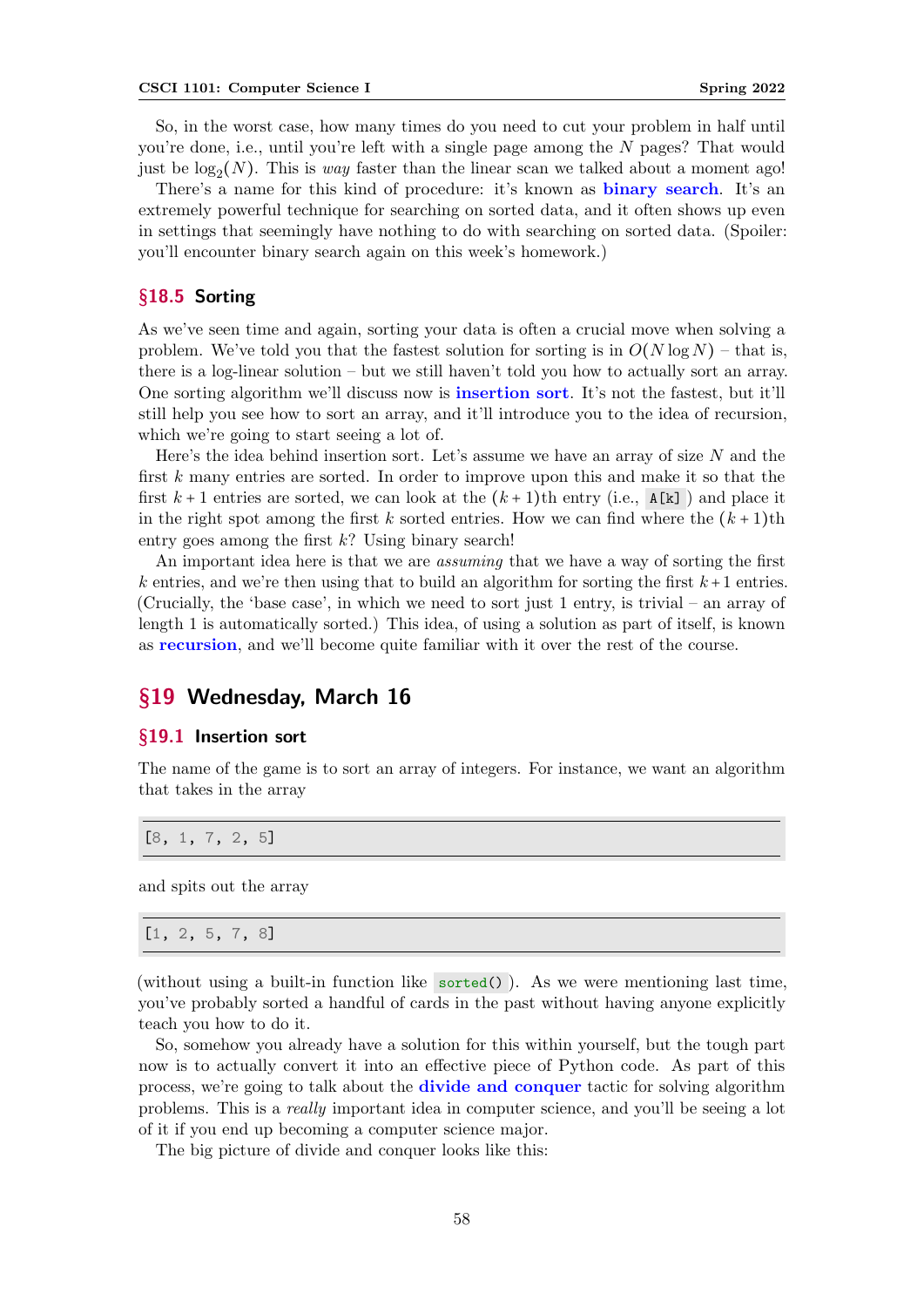- 1. Begin with a problem P.
- 2. Divide  $P$  into two strictly 'smaller' problems  $P'$  and  $P''$ .
- 3. Assume, by magic, that you have solutions  $S'$  and  $S''$  for the problems  $P'$  and  $P''$ .
- 4. Use the solutions  $S'$  and  $S''$  to construct a solution  $S$  for the original problem  $P$ .

Once again, this is a powerful idea in computer science that often gives rise to very efficient (i.e., fast) solutions, and hopefully you can see why it's called divide and conquer. Now let's return to the sorting problem, and to the insertion sort idea that we were talking about last time. We can describe the algorithm using the same divide & conquer format as above. We'll use the example from earlier to keep things a bit concrete.

- 1. The problem  $P$  is to sort  $[8, 1, 7, 2, 5]$ .
- 2. Let's divide P into P', the problem of sorting  $[8, 1, 7, 2]$  and P'', the problem of sorting [5] .
- 3. Assume, by magic, that we can solve  $P'$  and  $P''$ .
	- We don't even need magic to sort [5] it's already sorted!
- 4. Use sorted copies of [8, 1, 7, 2] and [5] to build the sorted copy of [8, 1, 7, 2, 5] .
	- This is easy! On the one hand we have  $[1, 2, 7, 8]$  and on the other we have [5]. Since that first array is already sorted, we can easily find out where 5 should be placed inside of the array. Once we put 5 in the right spot, we'll have a sorted copy of our entire original array!

So the heavy lifting now is to write the function that puts 5 in the right place in [1, 2, 7, 8] . Formally, let's say we have an array A where the first entry of A is some arbitrarily value and the rest of the entries in A are sorted. Now let's write a function that sorts A .

```
ext1 = [8, 1, 2, 3, 4, 5, 6, 7]ex1 = [4, 1, 2, 3, 5, 6, 7, 8]def insert(A):
    N = len(A)v = A[0]i = 1while i \leq N and A[i] \leq v:
        A[i-1] = A[i]A[i] = vi \neq 1return A
print(insert(ex1))
print(insert(ex2))
```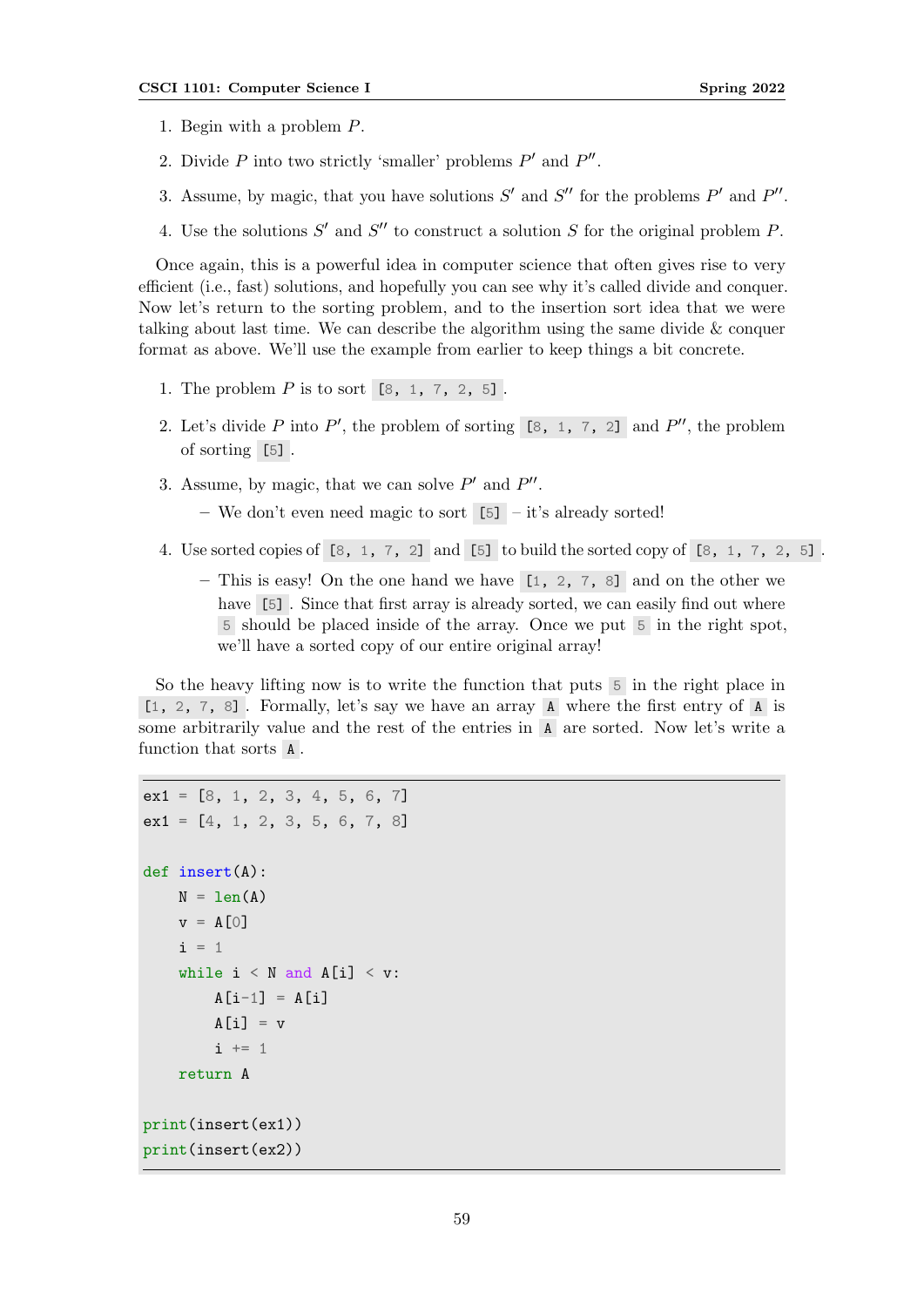Make sure to understand what our function insert () is actually doing, and to convince yourself that it's right. We're not going to totally follow through here and complete the implementation of insertion sort (that will be your job on the next homework!), but hopefully you can see how this is one piece of our algorithm. Once again, the idea is to sort the first  $k = 1$  entries of our array A (by doing nothing!), and then, as k increases, to sort the first  $k$  entries of  $A$  by simply placing the  $k$ th entry of  $A$  in the right spot among the first  $(k-1)$  already sorted entries.

Now, even though we haven't coded it up yet, let's think about the efficiency of this algorithm. After all, analyzing an algorithm's performance with big-O notation is extremely important and usually doesn't even rely on looking at actual code! In this case, we can see that our algorithm performs  $O(N)$  insertions, each of which is an  $O(N)$ operation, so insertion sort is in  $O(N^2)$ .

We told you a while back, though, that there is an  $O(N \log N)$  implementation of sorting that Python uses in the sorted() function. How does that faster algorithm work? It's actually very similar to insertion sort! Instead of starting things off by splitting the sorting problem into one problem of size 1 and another of size  $(N-1)$ , you instead split into two problems of size roughly  $N/2$ . If we had a linear-time way of merging our sorted halves of the array, then we would only be performing an  $O(N)$  operation (i.e., merging)  $O(\log N)$  many times (i.e., how many times you need to divide N by 2 in order to reach a 'base case' of size of 1). This kind of linear-time merging algorithm indeed exists, and this idea gives rise to the  $O(N \log N)$  merge sort algorithm.

# §20 Friday, March 18

#### §20.1 Merge sort

We're going to keep talking about **divide and conquer** algorithms today. Recall the big picture:

- 1. Begin with a problem P.
- 2. Divide  $P$  into two strictly 'smaller' problems  $P'$  and  $P''$ .
- 3. Assume, by magic, that you have solutions  $S'$  and  $S''$  for the problems  $P'$  and  $P''$ .
- 4. Use the solutions  $S'$  and  $S''$  to construct a solution  $S$  for the original problem  $P$ .

Step 2 is what we'd call the 'Divide' step and step 4 is the 'Conquer' step. In the case of insertion sort, we divided the problem  $P$  (sort an array  $A$ ) into the problems  $P'$  (sort  $A[0]$  and P'' (sort  $A[1:len(A)]$ ). The conquering step amounted to having our insertion function that places  $A[0]$  in the right spot among the sorted copy of  $A[1:len(A)]$ . That's why it's called insertion sort!

Last time we also talked about the complexity of insertion sort and concluded that it's in  $O(N^2)$ . Simply put, that was because A) the problem P is divided N many times until it reaches the base case where  $P''$  has size 1, and B) each conquering step is in  $O(N)$  in the worst case. So our overall algorithm takes  $N$  many  $O(N)$  operations, meaning it's in  $O(N^2)$ .

We also started speaking briefly about an algorithm that is similar to insertion sort but much faster: **merge sort**. The idea is that in step 2 of the divide and conquer blueprint, we divide  $P$  into  $P'$  and  $P''$  by splitting it down the middle (i.e., into the problem of sorting the first half of the array  $A$  and of sorting the second half), instead of splitting it into problems of size 1 and  $N-1$  (i.e., to sort  $A[0]$  and  $A[1:\text{len}(A)]$ ).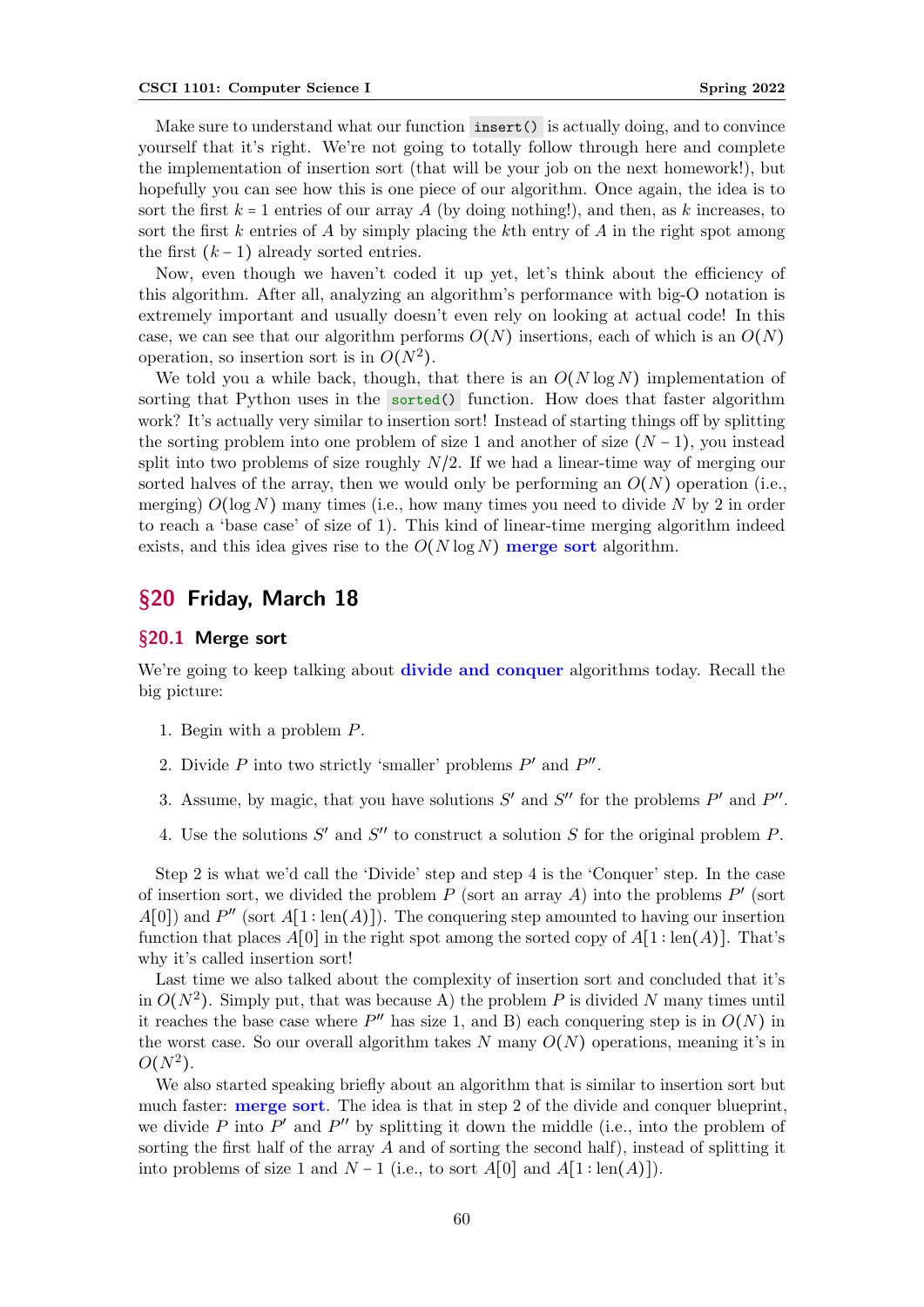If we do this, then our conquering step will involve taking two sorted arrays and 'merging' them into a single sorted array, rather than just inserting one number into a sorted array (hence the names insertion sort and merge sort!). So how do we go about merging?

```
def merge(A, B):
    N = len(A)M = len(B)C = [0] * (N + M)i = 0i = 0k = 0# Working with both A and B
    while i \leq N and j \leq M:
        if A[i] < B[j]:
            C[k] = A[i]i \neq 1else:
            C[k] = B[j]j \neq 1k += 1
    # A or B is empty
    if i == N:
        # A is empty
        while j < M:
            C[k] = B[j]j \neq 1k += 1
    else:
        # B is empty
        while i < N:
            C[k] = A[i]i \neq 1k += 1
    return C
```
Make sure you follow what's going on here: we're peeling off the smallest element in A or B (that we haven't yet seen), placing it in the sorted array that we're building, and continuing to move rightward in  $A$  and  $B$ . How can we see that the code has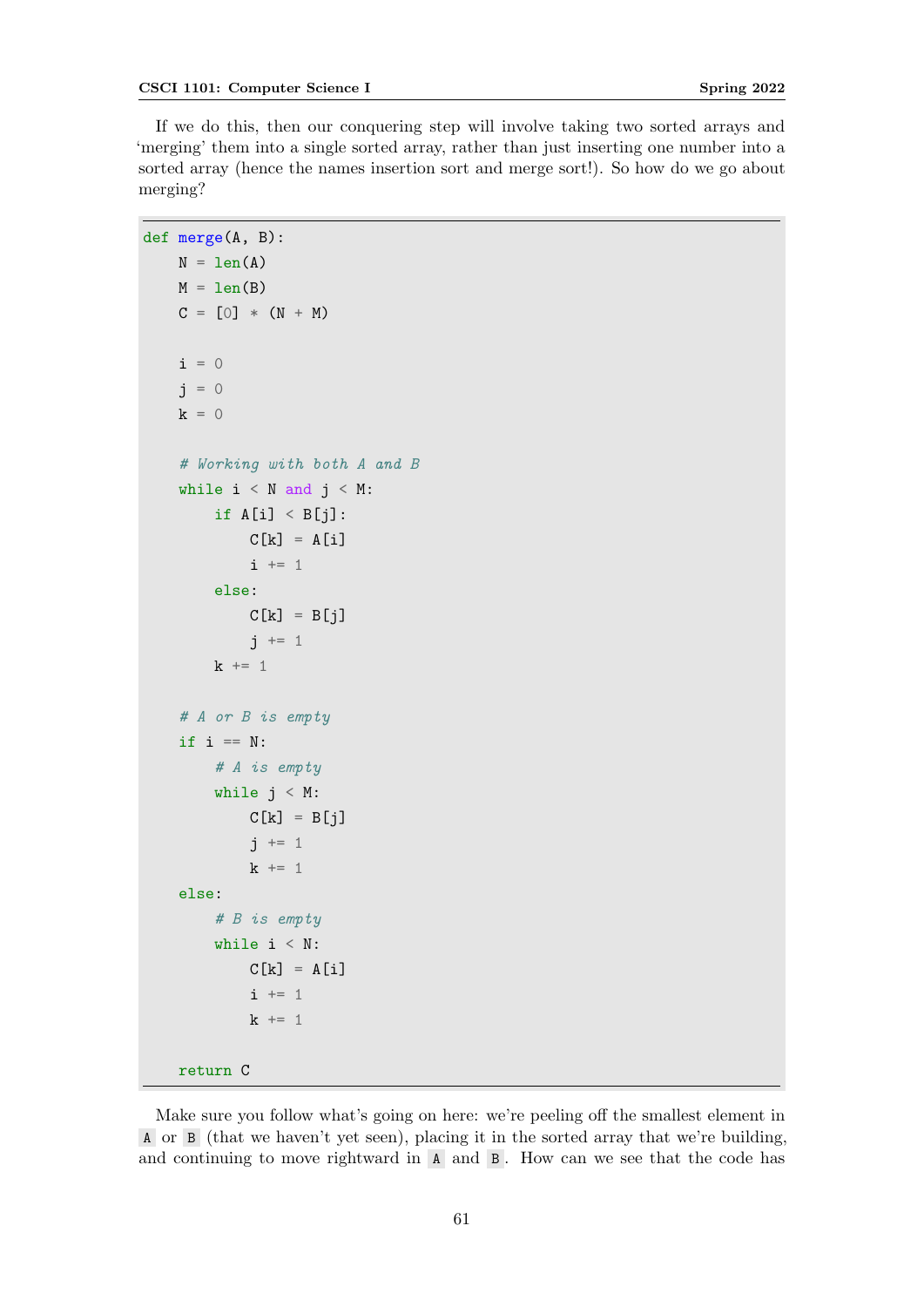linear complexity, i.e.  $O(N+M)$ ? Note that k can never exceed  $N+M$ , and that it is incremented after every chunk of computation.

Now that we've convinced ourselves that merge() is linear, let's think about the complexity of the merge sort algorithm overall. There are two questions here:

- 1. How many times will we need to divide our problem?
- 2. What is the cost of conquering at each step?

Since we're dividing the problem in half each time, the answer to  $(1)$  is log N. Simply put, you can only divide N by 2 a quantity of  $\log N$  many times before you hit 1, the base case. Furthermore, we just saw that conquering (via merge()) is in  $O(N)$ , so the complexity of merge sort is  $O(N \log N)$ .

There's a point we want to drive home here: it may not be easy to see what the real difference is between  $O(N \log N)$  and  $O(N^2)$  off the top of your head, but the difference is huge. On input of size one million, it would take your laptop about 2.8 hours to run insertion sort and just 1 second to run merge sort. On input of size one billion (very reasonable for many practical settings), it would take your laptop 317 years to run insertion sort and just 18 minutes to run merge sort. Even a super computer worth millions of dollars would take a full week to run insertion sort on input of size one billion.

Bottom line: laptops with clever algorithms can demolish super computers with not-so-clever algorithms. Algorithmic thinking matters a lot!

# §21 Monday, March 21

#### §21.1 Data structures and data types

Today, we'll be discussing another set of powerful tools for solving algorithmic problems: data structures and data types. As a brief primer, we'll be discussing all of the following things:

- Stacks,
- Queues,
- Lists,
- Sets,
- Dictionaries.

Being comfortable with such data types can often help you make your solutions considerably more efficient than they otherwise would be, and even to help you discover solutions to problems that are otherwise very unapproachable. To motivate things, let's think about the following problem.

### Example 21.1

Given a string s containing just the characters  $(, ),$   $\{, \}$ ,  $[, ]$ , determine whether the input string is valid. An input string is valid if:

- 1. Open brackets are closed by the same kind of bracket, and
- 2. Open brackets are closed in the correct order.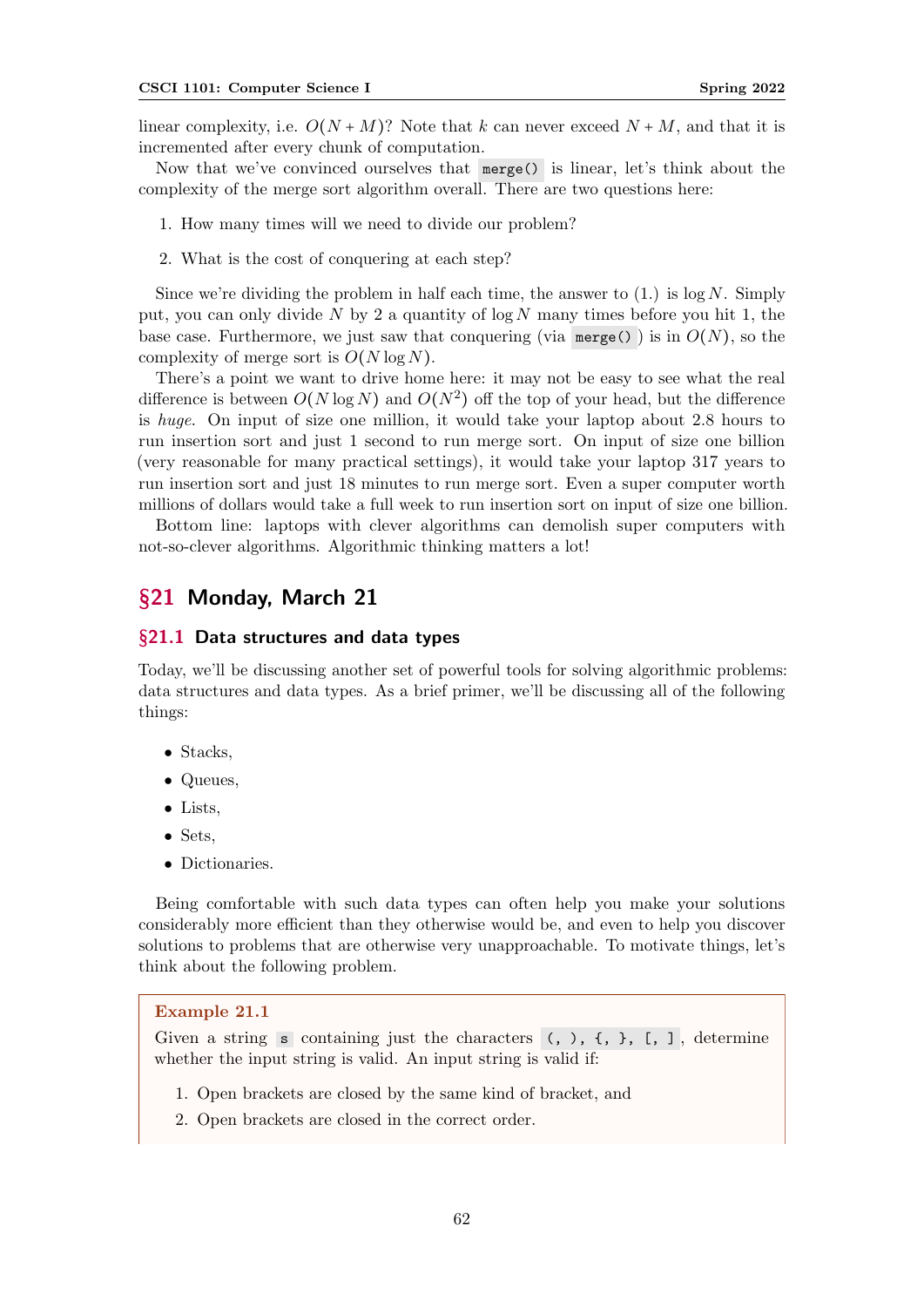```
CSCI 1101: Computer Science I Spring 2022
 For instance, '()', '(){}', and '({})[]' are valid, but ')(' and '(]' are not.
```
Think seriously about how to solve this problem; somehow it seems simple enough, but it's really not easy to solve using only the techniques that we currently know. It turns out, though, that it's generally considered to be quite an easy problem, once you have the right tool.

The tool we really want here is that of a **stack**. Abstractly, a stack is a data type where you can add values to the stack and remove the most recently added element. That's it - it's like a magical backpack where you're allowed to do two things: 1) place items in the backpack, and 2) ask the backpack to return the last thing that you gave it.  $11$ 

Now, the notion that we've just described for the stack (i.e., as a collection of data with a few key operations) is known as a **data type**. It is simply an abstract description of an interface for handling data, as in the magical backpack that you can place items in and request for the most recently placed item. Notably, it does not include any implementation details of how such a thing could be done by a computer.

An actual implementation of such a data type is known as a data structure. Once again, the data structure includes the details of how the data type is actually implemented under the hood. Now let's use this stack data type to solve our problem.

```
def match(oc, cc):
```

```
# Check if opening character (oc) and closing character (cc) match
    if cc = 1)':
        return oc = '('elif cc = '}':
        return oc == '{'
    else
        return oc == '['
def solution(s):
   N = len(s)A = [\cdot \cdot] * Ntop = 0for i in range(N):
        c = s[i]if c == '(' or c == '{''} or c == '{}'A[top] = ctop += 1else:
            if top == 0:
                return False
            top - 1
```
<span id="page-62-0"></span><sup>&</sup>lt;sup>11</sup>Strictly speaking, we also need to be able to create the stack and to check if it's empty, but that's the easy part.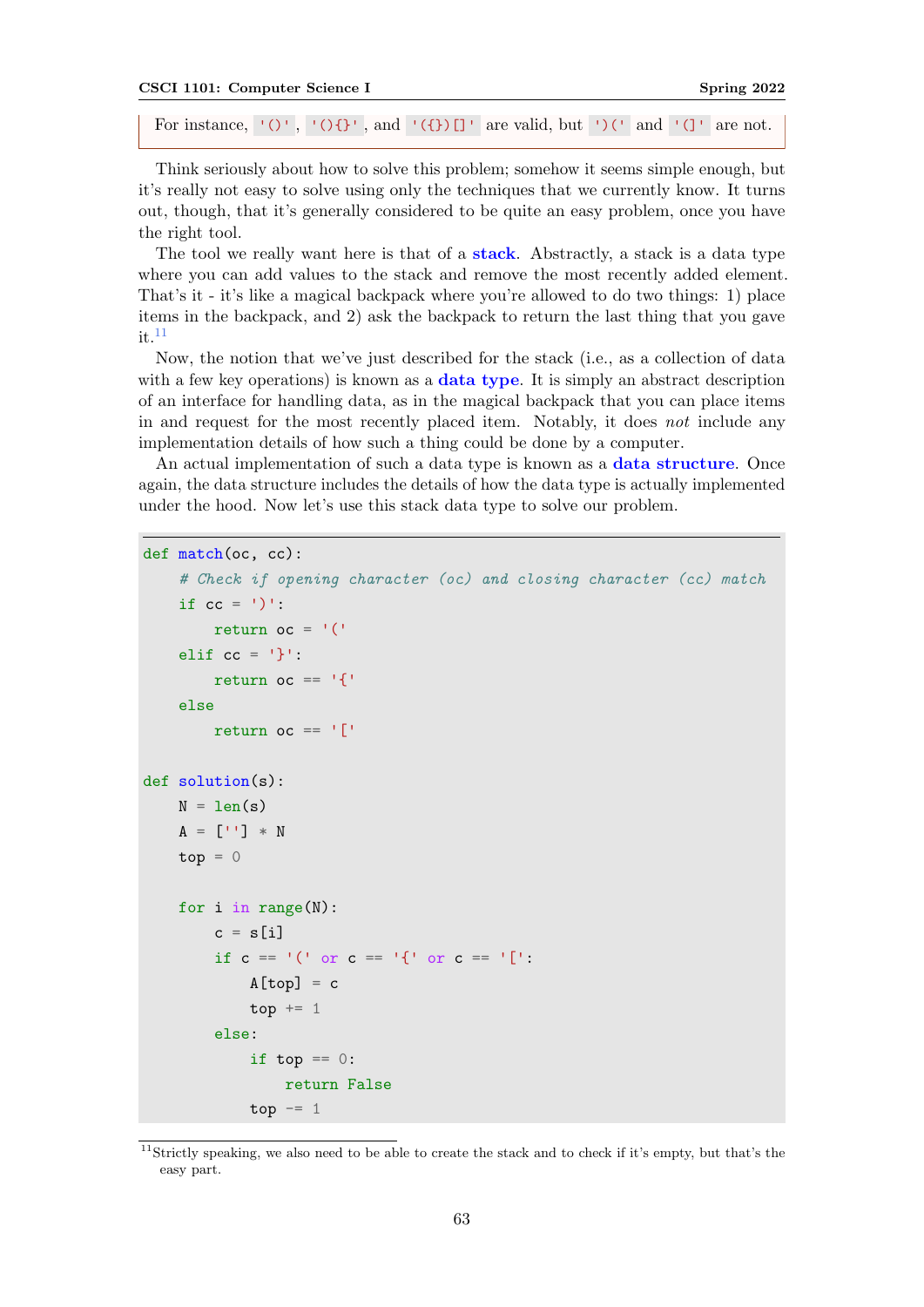```
v_t top = A[top]if not match(v_top, c):
            return False
return top == 0
```
This code should work, but it's pretty messy. The logic of our algorithm, which is very simple, is mixed up with the logic of implementing the stack. We'd really like to separate these things: in one place you'd have the data structure's details, and in another place you'd use the data type elegantly. So let's actually do this.



Figure 2: Visualization of a stack, from [here](https://www.programiz.com/dsa/stack).

We'll need functions to create a stack, push a value onto a stack, pop the most recent value from a stack, and check whether a stack is empty. This will make our code much cleaner, and it will let us use the stack as an abstract data type (i.e., without running into its implementation details in the middle of our algorithm).

```
def match(oc, cc):
    # Check if opening character (oc) and closing character (cc) match
    if cc = 1<sup>'</sup>
        return oc = '('elif cc = '}'':return oc == '{'
    else
        return oc == '['
def create(size):
```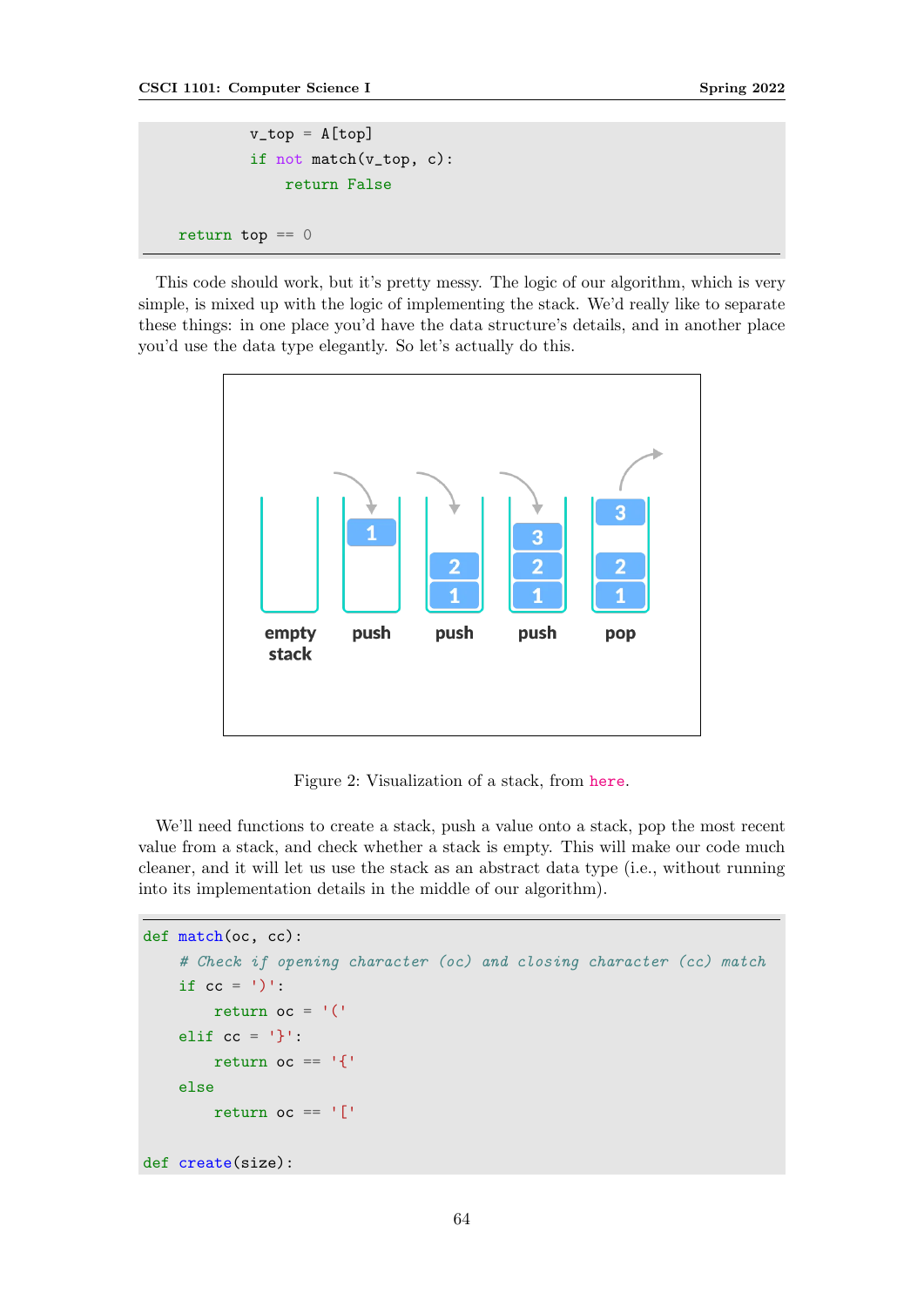```
A = [\cdot \cdot] * sizetop = 0return (top, A)
def push(v, stack):
    (top, A) = stackA[top] = vtop += 1return (top, A)
def pop(stack):
    (top, A) = stacktop - 1
    v = A[top]return (top, A)
def is_empty(stack):
    (top, A) = stackreturn top == 0def solution(s):
   N = len(s)stack = create(N)for i in range(N):
        c = s[i]if c == '(' or c == '{''} or c == '{}':
            stack = push(c, stack)else:
            if is_empty(stack):
                return False
            (v_top, stack) = pop(stack)
            if not match(v_top, c):
                return False
    return is_empty(stack)
```
Our new solution is much cleaner – we've separated the data type from the data structure. We can now see that solution() is just using a stack in a fairly straightforward way. The code is now easier to read, write, and reason about. It's much less likely that we'll forget to increment a top counter somewhere, and we can even change our implementation of the stack data type (to something simpler or faster) without changing solution() at all!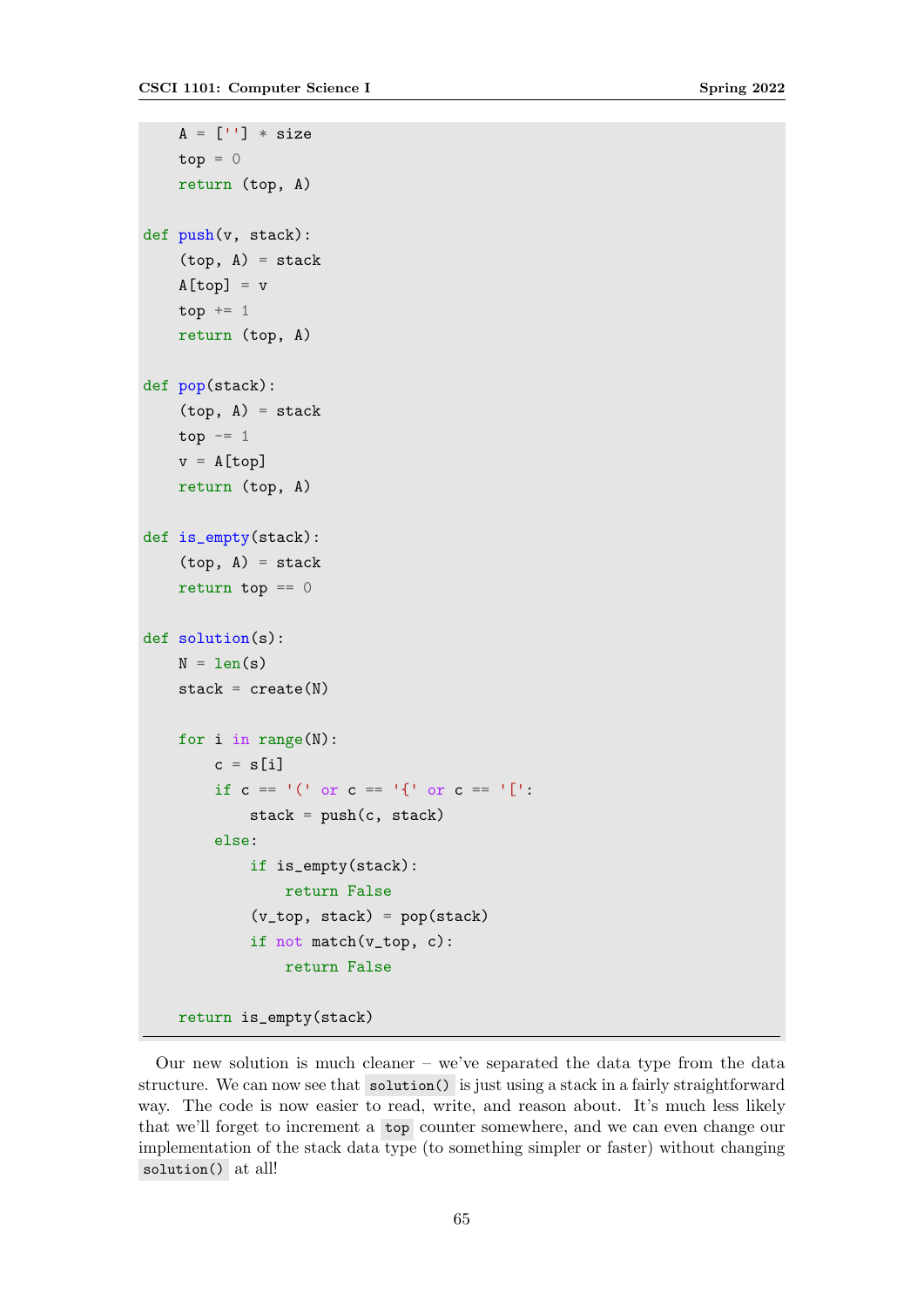# §22 Wednesday, March 23

### §22.1 The stack data type

Last time we talked about using the stack data type to solve the problem of parenthesizations being valid. As we implemented it, the stack data type came with four operations: creation of the stack, determining whether the stack is empty, pushing a value onto the stack, and popping a value from the stack.

The exact operations required by a stack can vary slightly across textbooks and websites (for instance, one source might require that we have a way to know how many elements are currently in the stack), but the key operations are really push and pop. It's a bit like a stack of trays: you can place a tray ontop of the stack, and you can pop off the most recently placed tray (whereas it'd be hard to grab a tray from the middle). Those two operations are really the essence of the stack data type.

We also talked about data structures last time, and implemented the stack data type using a data structure consisting of an array and index that kept track of the first unoccupied entry in our array. Let's remind ourselves of the code that we wrote.

```
def create(size):
    A = [\cdot \cdot] * sizetop = 0return (top, A)
def push(v, stack):
    (top, A) = stackA[top] = vtop += 1return (top, A)
def pop(stack):
    (top, A) = stacktop - = 1
    v = A[top]return (top, A)
def is_empty(stack):
    (top, A) = stackreturn top == 0
```
Recall that we had to be deliberate about separating the logic of our data structure from the logic of our algorithm for solving the parenthesization problem. In addition to making our code easier to read and reason about, it also allows us to compartmentalize our data structure from our algorithm, in the sense that we can easily make our data structure cleaner or more efficient without perturbing our algorithmic solution.

So that was just one possible data structure for implementing the stack data type: using an array and an index. There's another way to implement the stack data type,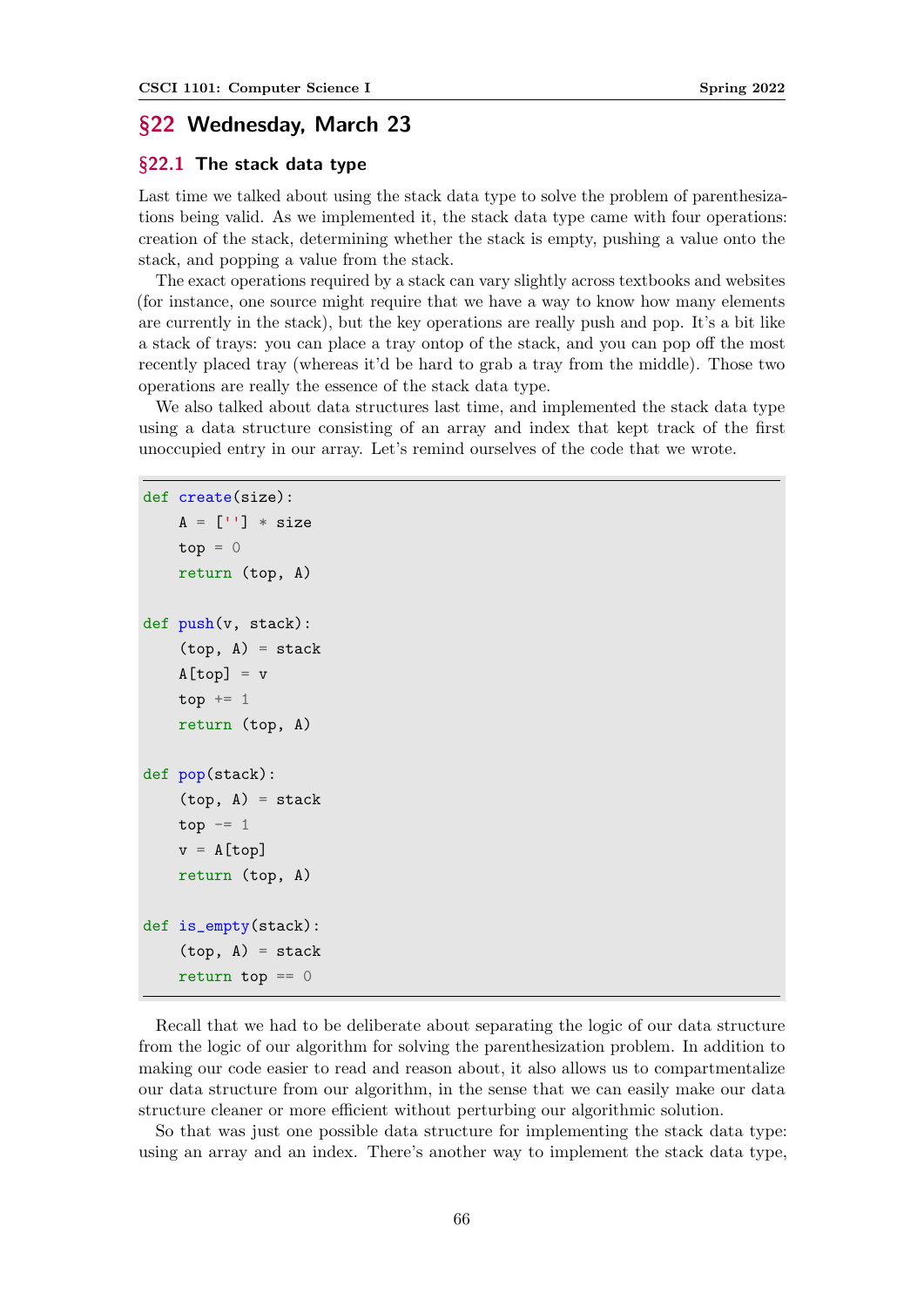using tuples.<sup>[12](#page-66-0)</sup> How would we represent an empty stack as a tuple? Well, we can use the empty tuple (). And if we already have some stack  $S$ , we can represent v being pushed onto s by  $(v, S)$ . This is a recursive idea, one of the key themes of the course!

Let's be a bit more concrete and see this in action. We can start with an empty stack  $s = ()$ . Now we can push 3 onto s and end up with  $s = (3, ())$ . We can then push 11 and get  $s = (11, (3, 0))$ . To pop from a given (non-empty) stack  $s$ , we can grab the value  $s[0]$  and replace s with  $s[1]$ .

It can be a bit mind-boggling, but try to understand why this idea works before seeing how we implement things in Python. We can now write:

```
def create(size):
    return ()
def push(v, stack):
    return (v, stack)
def pop(stack):
    return stack
def is empty(stack):
    return stack == ()
```
This implementation is much simpler than what we saw last time! The pop() function is maybe the most difficult to understand – the idea is that we want  $\log(s)$  to return a tuple where the first entry is the topmost element of s and the second entry is the rest of s . But s itself already takes this form! This data structure we've just implemented is really a **linked list**, in which values are connected to each other by pointers.<sup>[13](#page-66-1)</sup>

Now, in order to make sure that our implementation of the stack is actually useful, we need to analyze its complexity. For instance, our implementation wouldn't be too useful if it turns out that pop() is in  $O(N^{10})$  for instance (and not in  $O(N^9)$ ).

Remark 22.1. When we think about the efficiency of the stack operations, we'll want to think about their efficiency in terms of the size of the underlying stack data structure, not necessarily the argument to the operation. In this case, all our functions take stack as an argument – because they need to! – so it's just the usual runtime analysis, but this remark will be more important when we get to object-oriented programming on Friday. All in due course.

So, what are the runtimes for our new implementation of the stack? Well, create() is certainly in  $O(1)$ , as it doesn't even use its argument, and push() simply creates a set with two entries so it is in  $O(1)$ . Likewise, pop() simply returns its argument and is in  $O(1)$ , and is\_empty() tests for equality with () which is  $O(1)$ . This is a great implementation – everything is constant time!

In fact, this beats our previous implementation, for which create() is in  $O(\text{size}).$ Furthermore, our two implementations can actually differ in their behavior! Our recent

<span id="page-66-0"></span> $12$ In fact, there are always many possible data structures for implementing a given type!

<span id="page-66-1"></span><sup>&</sup>lt;sup>13</sup>This isn't too important for now, so don't worry if it doesn't quite make sense yet.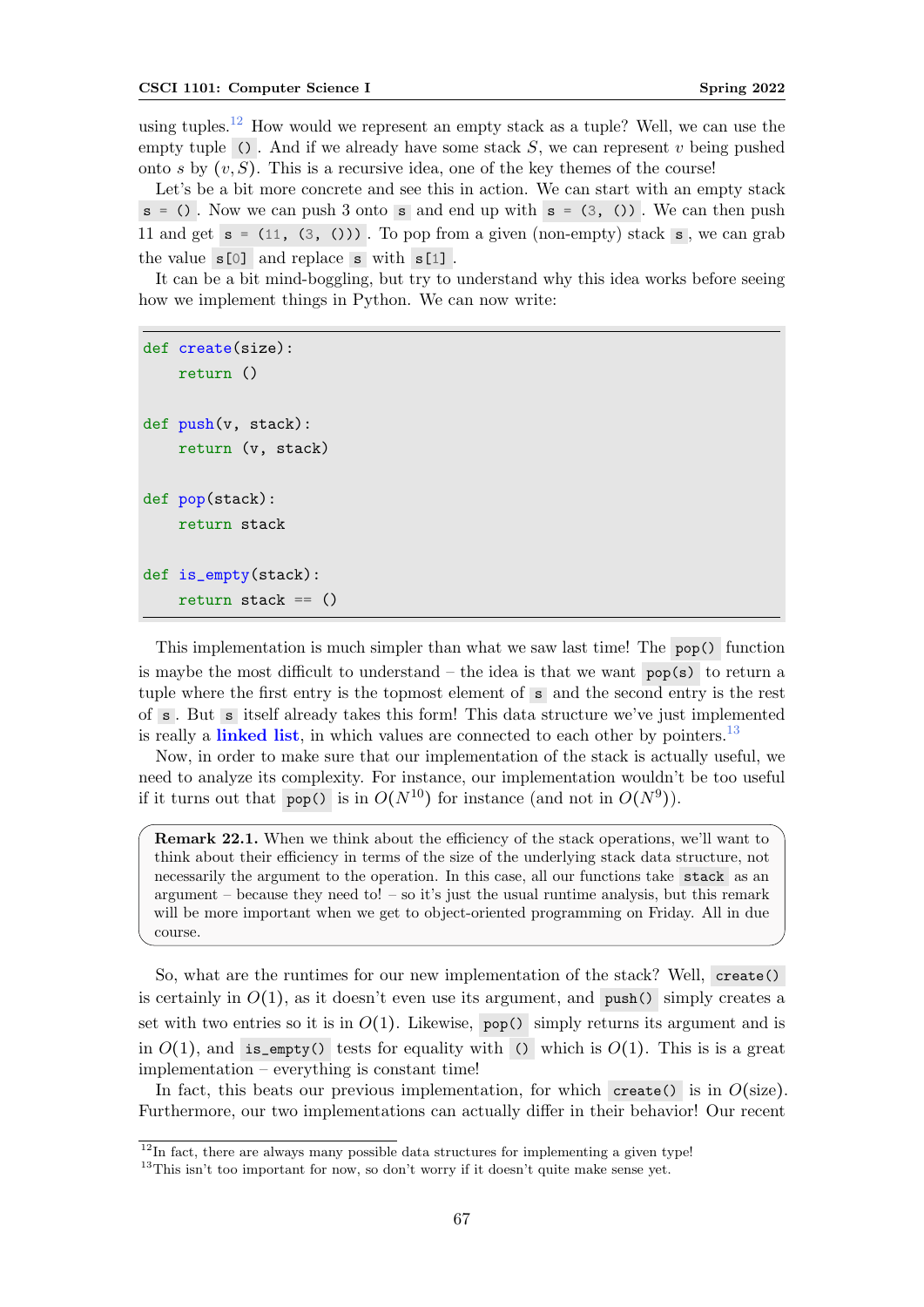implementation has push() defined recursively, so you can place as many values on it as you'd like. Is that true for our older implementation? No – once we push more than size many elements onto our stack, we'll get an IndexError because we've filled our underlying array.

How can we fix this? Well, anytime our index gets bigger than the length of our array, say  $N$ , we can make a new array of length  $N+1$ , copy over the N values from the old array to the new array, and add our new value being pushed. That idea will certainly work, but it will mean that pushing becomes an  $O(N)$  operation, due to the copying of all of these values. So that would be a pretty terrible implementation.

Maybe we can be a bit more clever by adding not just one more cell to our array but 1,000 or 1,000,000 cells to our array. This will mean that only some of the time we have to copy of our array and incur the  $O(N)$  cost, but we're still at  $O(N)$  in the worst case, which is pretty bad.

We can really solve this problem using the import idea of **array doubling**: anytime our underlying array gets full, we create a new array of double the size and add on our value being pushed. We can implement this in code for our older data structure as follows.

```
def create(size):
```

```
A = [\square] * 1 # Can ignore size nowtop = 0return (1, top, A)def push(v, stack):
    (size, top, A) = stackif top == size:
        tmp = [''] * (2 * size)for i in range(top):
            tmp[i] = A[i]A = \text{tmp}A[top] = vtop += 1return (2*size, top, A)
def pop(stack):
    (size, top, A) = stacktop - 1
    v = A[top]new\_stack = (size, top, A)return (v, new_stack)
def is_empty(stack):
    (size, top, A) = stackreturn top == 0
```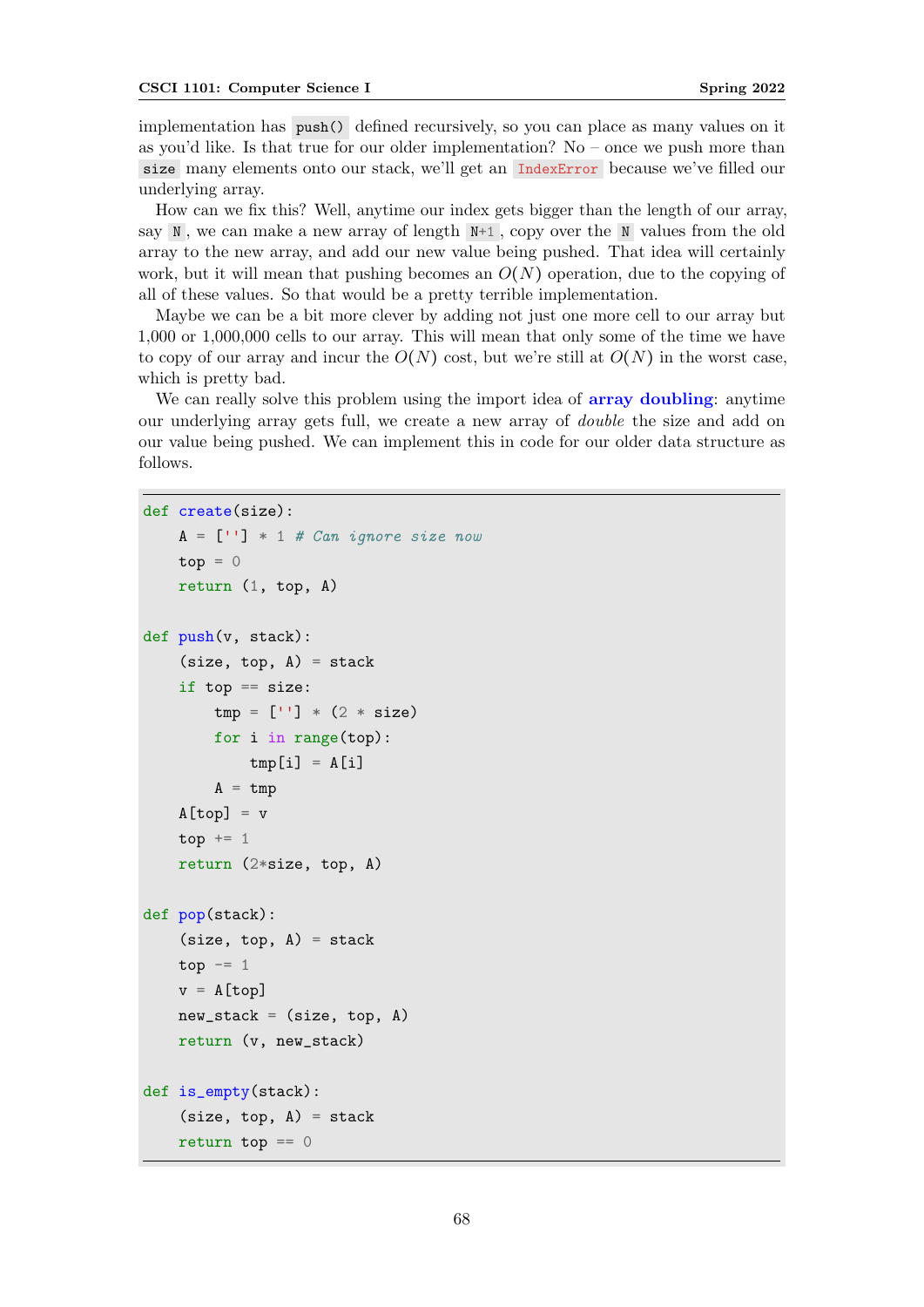Now create(), pop(), and is\_empty() are in  $O(1)$  – great. But push() is still in  $O(N)$  in the worst case – when we need to double our array – so it doesn't seem like we've really achieved much.

But let's try to be a bit more discerning here. We've discussed that worst-case analysis is often the right measure of complexity, but this is not always true. Sometimes it is in fact better to consider a notion of the average complexity of an operation, and this is such a case.<sup>[14](#page-68-0)</sup> When pushing repeatedly onto our stack, we will only sometimes have to double our array, and the doubling will in fact grow increasingly rare as our array grows (can you see why?).

We really want to analyze our data structure while keeping in mind that it will be used over a sequence of operations, not just once. This idea, of studying the cost associated to a sequence of calls rather than a single call, is known as **amortized analysis**. In this case, when pushing  $N = 2^k$  elements onto our stack, we will incur a total array doubling cost of  $1 + 2 + 2^2 + 2^3 + \cdots + 2^{k-1} = 2^k - 1$ . Over the course of  $N = 2^k$  calls to push(), that comes out to an average cost of  $\frac{2^k-1}{2^k}$  $\frac{n-1}{2^k}$  < 1 due to array doubling. So our amortized analysis tells us that pushing is actually  $O(1)$  with array doubling when amortized over a sequence of calls.

Next time we'll continue discussing data types and data structures, and begin learning about object-oriented programming.

# §23 Friday, March 25

# §23.1 Recap

We're going to keep talking about data types and data structures, and – as promised – we'll begin discussing object-oriented programming (OOP). A quick warning: googling "object-oriented programming" will give you tons of results about software engineering and advanced OOP ideas, but you really shouldn't pay much mind to those for now. The goal in CS1 is really to convince you that OOP is something natural and useful to have, and that it will make our life quite a bit easier.

A quick recap before diving into things: we've been talking about this idea of a stack data type, and thanks to the stack Monday's problem was fairly easy to solve. Without the stack, the problem was difficult even to approach, but making use of the concept makes the problem fairly intuitive. The key idea to the stack was that we have four operations. We can:

- 1. Create a stack.
- 2. Test whether our stack is empty.
- 3. Push an element onto our stack.
- 4. Pop an element from our stack.

We also talked about 3 implementations for the stack (or *data structures*, using the language we recently learned).

- 1. Array  $+$  index.
- 2. Nested tuples.
- 3. Resizeable array  $+$  index  $+$  size.

<span id="page-68-0"></span> $14$ I.e., we will consider the average cost of the operation over a sequence of calls, rather than the average over all possible inputs of size N.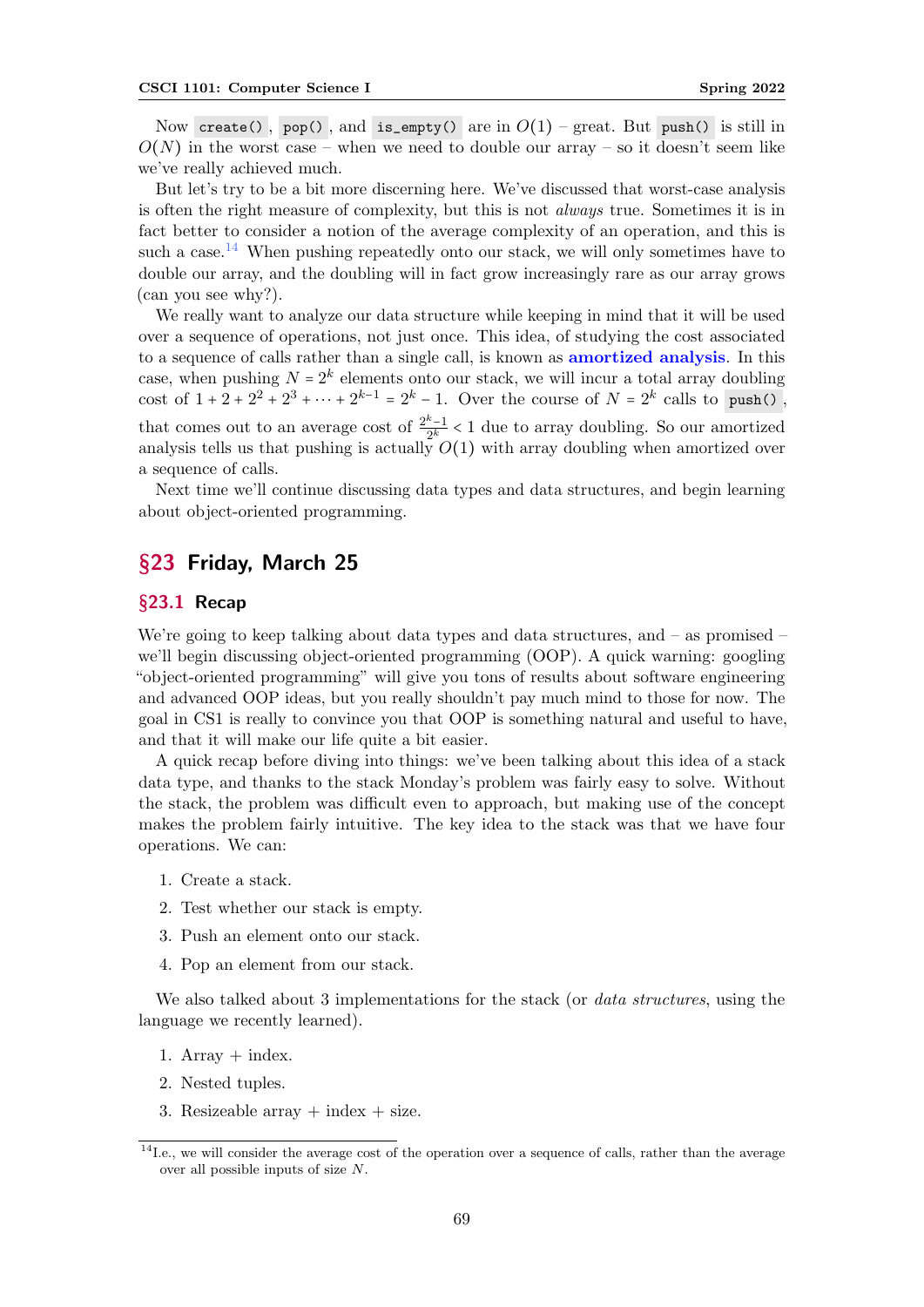As always, we followed each implementation with an analysis of its complexity, i.e., of its runtime behavior. In the case of the resizeable array, we used amortized analysis to see that pushing to such an array has an amortized cost of  $O(1)$ .

Recall also that, after writing functions for creating, pushing, popping, and testing emptiness, we wrote the following solution for the parenthesization problem.

```
1 def solution(s):
2 N = len(s)3 \quad stack = create(N)
4
5 for i in range(N):
6 c = s[i]if c == '(' or c == '{''} or c == '['8 stack = push(c, stack)
9 else:
10 if is_empty(stack):
11 11 return False
12 (v_top, stack) = pop(stack)
13 if not match(v_top, c):
14 return False
15
16 return is_empty(stack)
```
But there's something a bit funny going on here – what exactly is the stack variable on line 3? We're calling it stack, and we'd like to think of it as an instance of the stack data type, but it's really something quite a bit more concrete. In fact, it's just a tuple of several values, which you could unpack and even directly modify if you wanted to.

We'd instead prefer to keep things a bit cleaner and more abstract. To see precisely what we mean, let's pivot a bit and think about numbers. What exactly is a number? How do we define a number, and what is the essence of a number? One thing you might say is that a number is a decimal expansion like 2.31, and that you can add them, subtract them from one another, etc. We also learn that they not only have operations and representations, but also properties. For instance,  $x + (y + z) = (x + y) + z$  always, which is known as *associativity*.

So, is that a number? What if we just drew four many dots on a piece of paper? You might reasonably think of that as representing the same thing as 4, and IV is yet another example! So what's really going on here – how can we capture the essence of what it means to be a number? Really, a number is abstractly any element of a set S with operations for addition and multiplication satisfying the nice properties that we're used to (e.g., associativity, etc.).

Our discussion of the stack is similar; you shouldn't need to worry at all about how the stack is represented, you should only have access to its operations and their nice properties. In fact, you shouldn't even be able to see the underlying implementation of the abstract data type!

As a first approximation, that's what object-oriented programming (OOP) is about. We have an abstract notion, with a couple key functionalities and many possible implementations/representations, but we want to keep the implementation details out of sight (and sometimes out of mind, as well). Simply put, when it comes time to use a data type, we shouldn't need to – or even be able to! – see the underlying data structure. This is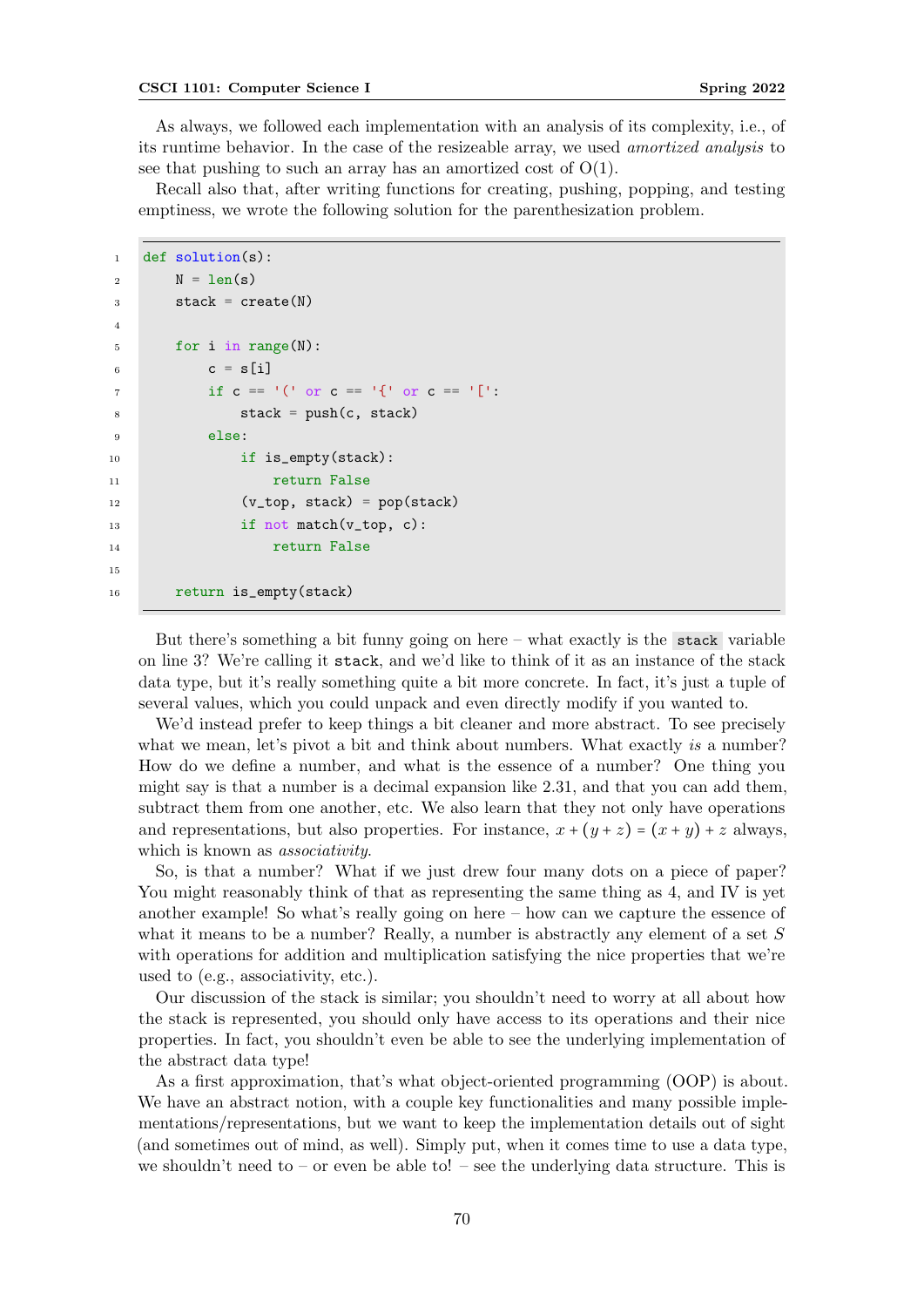where OOP comes in.

### §23.2 Object-oriented programming

The bread and butter of object-oriented programming (OOP) is a class, which is roughly a way of packaging a data structure into a nice interface (more akin to a data type). Here's the syntax.

```
class Stack:
   def __init__(self,):
       self.A = [0]self.top = 0self.size = 1
```
A point on notation: functions inside classes are called methods, while data/values are called attributes. We've started off by giving our class a special initialization method \_\_init\_\_() , which lets Python know that this is how new objects of our class are created. More generally, methods that start and end with  $\Box$  allow Python to do some magic with syntax. In this case, we can now write the following:

```
stack = Stack()type(stack) # evaluates to __main__.Stack
```
Furthermore, we can make the self.A, self.top, and self.size attributes protected by starting their names with two underscores. This will mean that users of the Stack class are not allowed to access these underlying attributes. Let's make that change and keep working on our class.

```
class Stack:
    def __init__(self,):
       self. _A = [0]self._-top = 0self._size = 1
    def push(self, v):
        if self._{\_}top = self._{\_}size:
            self._-size *= 2tmp = [0] * self.__sizefor i in range(self.__top):
                tmp[i] = self.__A[i]self. _A = tmpself. _A[self. _trop] = vself._-top += 1
```
Now we have a method for pushing onto a stack, implemented using array doubling, and its syntax is a bit different than what we're used to.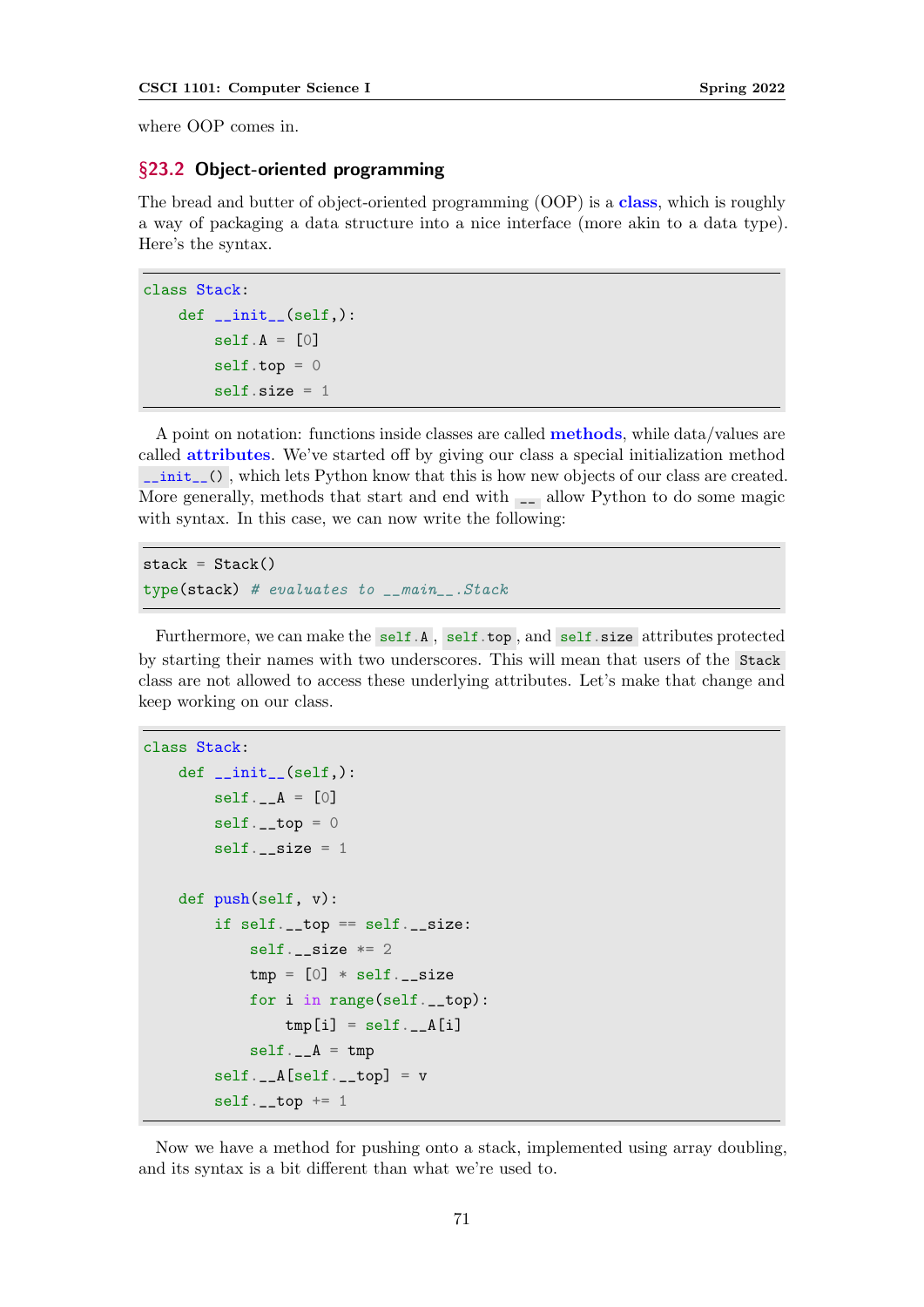```
stack = Stack()stack.push(3)
```
Now we can begin to see what the self parameter is doing  $-$  it's representing the object of the class on which the method is being used!<sup>[15](#page-71-0)</sup> Now let's add a parameter for popping. We'll add the following code to our class.

def pop(self):  $self._-top = 1$ return self.\_\_A[self.\_\_top]

And if a user tries to be malicious and access the values  $\text{self.}\_\text{top}$  or  $\text{self.}\_\text{in}$ they'll run into an AttributeError , since the underscores tell Python to protect the attribute. For example,

 $stack = Stack()$ stack.\_\_top

will throw an AttributeError.

Something to note: we're not writing  $stack = stack.push(3)$ , we're just writing stack.push(3) . That's because these methods don't return anything; they're actually modifying objects in-place. So stack.push(3) changes the object stack itself, and we can move forward knowing that a value has indeed been pushed onto stack .

Using this new OOP syntax, our previous solution to the parenthesization problem would look something like this.

```
def solution(s):
    N = len(S)stack = Stack()for i in range(N):
        c = s[i]if c == '(' or c == '{''} or c == '{}'stack.push(c)
        else:
            if len(\text{stack}) == 0:
                return False
            v_t top = stack.pop()
            if not match(v_top, c):
                return False
    return len(stack) == 0
```
<span id="page-71-0"></span> $^{15}\mathrm{The}$  jargon is piling up a bit, so feel free to take a minute to let things sink in.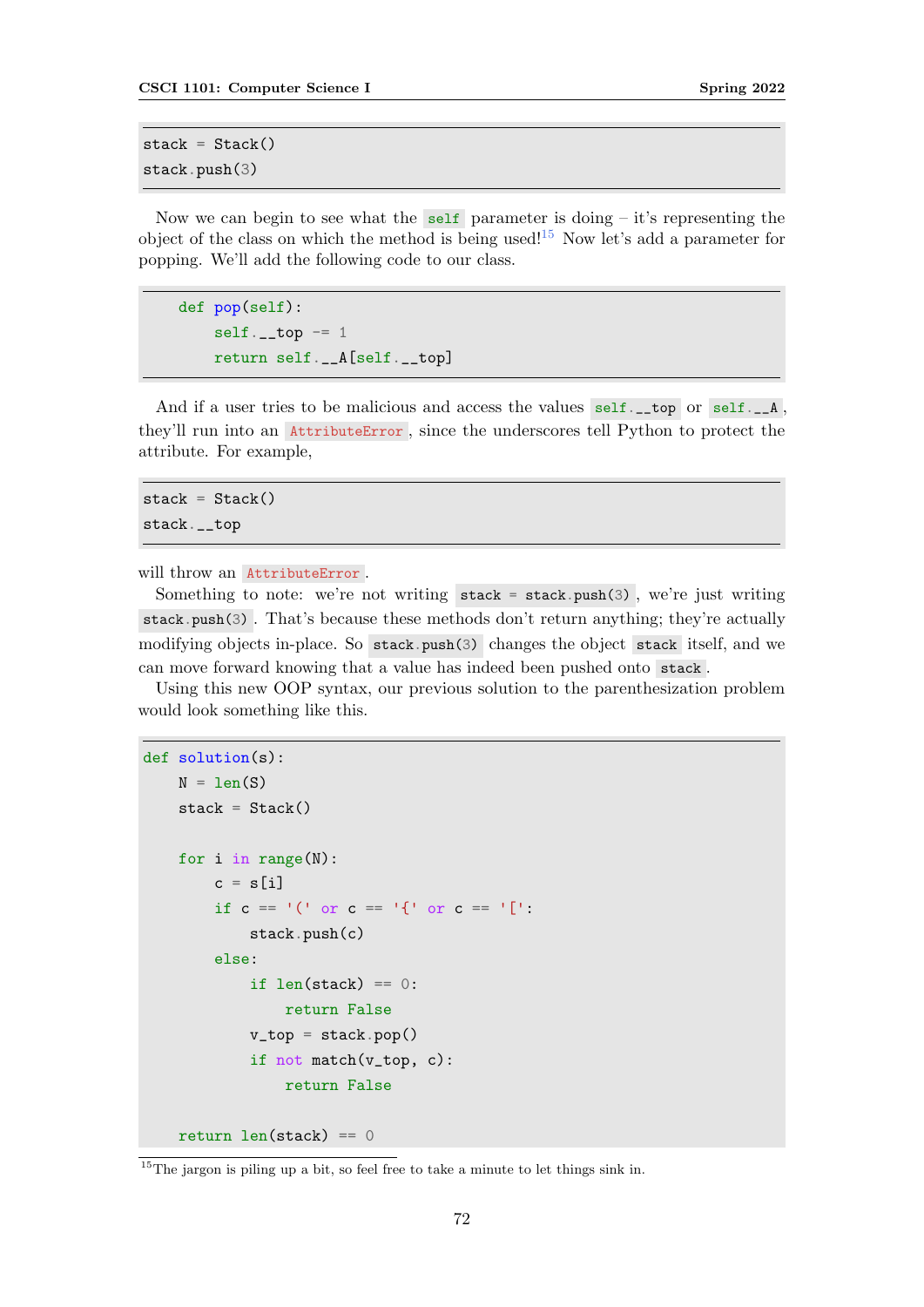<span id="page-72-0"></span>What was the point of all this? Our code is now more abstract, easier to read and reason about, and more modular. We'll keep playing with these ideas in the coming weeks, and hopefully you'll soon agree that OOP is a useful way of structuring and reasoning about code. Enjoy the weekend!

# §24 Monday, March 28

## §24.1 Classes, continued

Last time we created a class to implement the stack type, with both attributes and methods. The attributes included the underlying array of the stack, an index telling us where we are in the array, and the length of that array. We also had methods for implementing the stack properties (like pushing and popping).

Remark 24.1. In Python, absolutely everything is an object from a class, even the simplest things like int s and bool s!

#### Example 24.2

Let's say we want to define the complex numbers in Python using a class. We might write something like:

class Complex: def  $\_init\_(self, r, i)$ : self.real =  $r$  $self.inaginary = i$ 

This gives us a nicer interface for complex numbers than just storing them as tuples of floats, for instance. (And we can then implement addition, subtraction, multiplication, etc. if we'd like.)

So, in Python everything is an object. If we write something like  $x = 3$ , what exactly is happening? What happens is that  $x$  is created as a reference to the value 3, which is stored somewhere in memory. In fact, we could even create an object with two parts: an integer and a reference to another object (which itself is an integer and a reference to another object, etc.). This kind of idea can allow us to implement linked data structures. Let's pursue this idea further.

```
class Node:
    def __init__(self, v, tl):
        self.value = vself.tail = t1
```
Now we have a simple class for nodes, which are the building blocks of linked data structures. We can now implement a stack as a linked data structure as follows.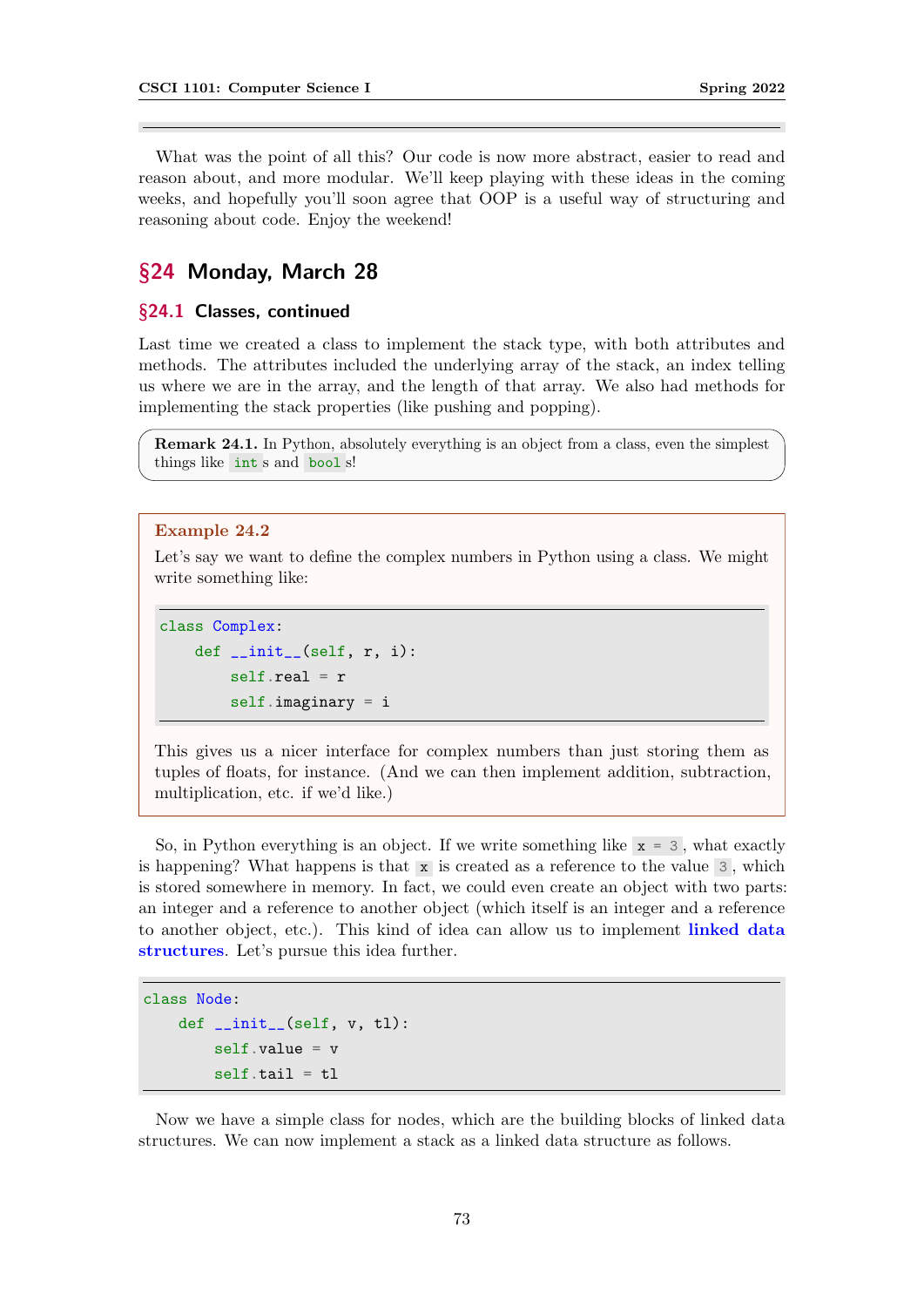```
class Stack:
    def __init__(self):
        self.head = None
        self.size = 0def push(self, v):
        new\_node = Node(v, self.head)self.head = new_node
        self.size += 1
    def pop(self):
        v = self.head.valueself.head = self.head.tail
        self.size -1return v
    def __len__(self):
        return self.size
```
It's even possible to take this idea further and create nodes with left tail and right tail attributes (which give rise to the tree data structure), etc.

#### §24.2 More types!

Let's talk a step back here. So far we've mentioned a handful of types with certain essential operations (or methods, once we set them up as classes).

- Stack: push, pop (last in & first out, or LIFO)
- Queue: enqueue, dequeue (first in & first out, or FIFO)
- List
- Set
- Dictionary

We haven't spoken too much about the last couple types, but they're very important. In fact, they're so important that they're built right into Python!

## §24.2.1 List

A list is like an array where you're also allowed to add and remove elements. (That is, the length of a given list can change over the course of its lifetime). Here's the syntax of using lists.

 $1 = [2, 3, 4, 5]$ 1[2]  $\#$  is 4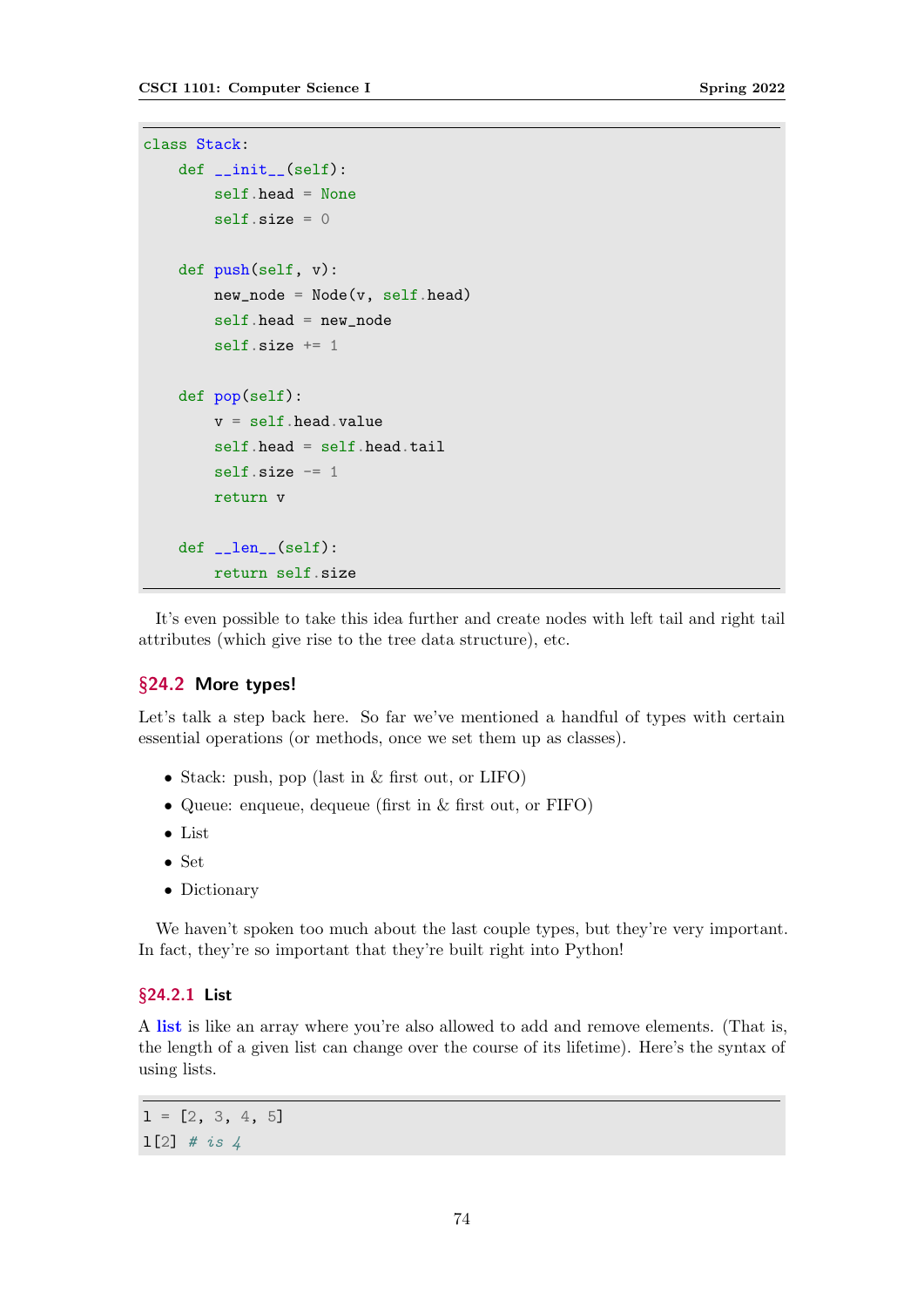<span id="page-74-0"></span> $1[2] = 56$ l # is [2, 3, 56, 5]

Now let's show off that lists can actually grow, unlike arrays. The syntax to add an element to the end of  $1$  (or to **append** to  $1$ ) is as follows.

l.append(567) l # is [2, 3, 56, 5, 567]

It's also important to keep track of the complexity of these list operations. This [site](https://peps.python.org/pep-3128/#motivation) has detail on the runtime behaviors of these operations – you should be able to make sense of them, keeping in mind that Python implements lists using the dynamic array doubling that we mentioned previously.

#### §24.2.2 Set

A set is a type for storing a collection of items where you can add items to the collection, remove item from the collection, and test membership of a value in the collection. Informally, sets are like backpacks: you can place values in them (without any notion of order), pull values out, and check whether something lives in your backpack. One additional detail is that sets don't permit repetition.

In this sense, they're like sets from mathematics; they simply keep track of the distinct things you have, they don't keep track of repeated elements. (For instance, to a mathematician the sets  $\{2,3,4\}$  and  $\{2,4,3,4\}$  are identical.)

## §24.2.3 Dictionary

The **dictionary** is a type that stores (key, value) pairs. This supports insertion of (key, value) pairs and lookup of the value associated to a given key. For instance, we might write:

```
d = \text{dict}()d['Joe'] = 'B-'d['Caleb'] = 'A''Joe' in d # evaluates to True
d['Joe'] # evaluates to 'B-'
```
Next time we'll talk about the complexity of these operations for sets and dictionaries, which will involve understanding a bit about how they work under the hood.

# §25 Wednesday, March 30

## §25.1 Dictionary, continued

Last time we introduced a couple new players: lists, sets, and dictionaries. We mentioned that a dictionary is a collection of (key, value) pairs and that we usually expect at least three functionalities from a dictionary:

• Insertion of a (key, value) pair into a dictionary.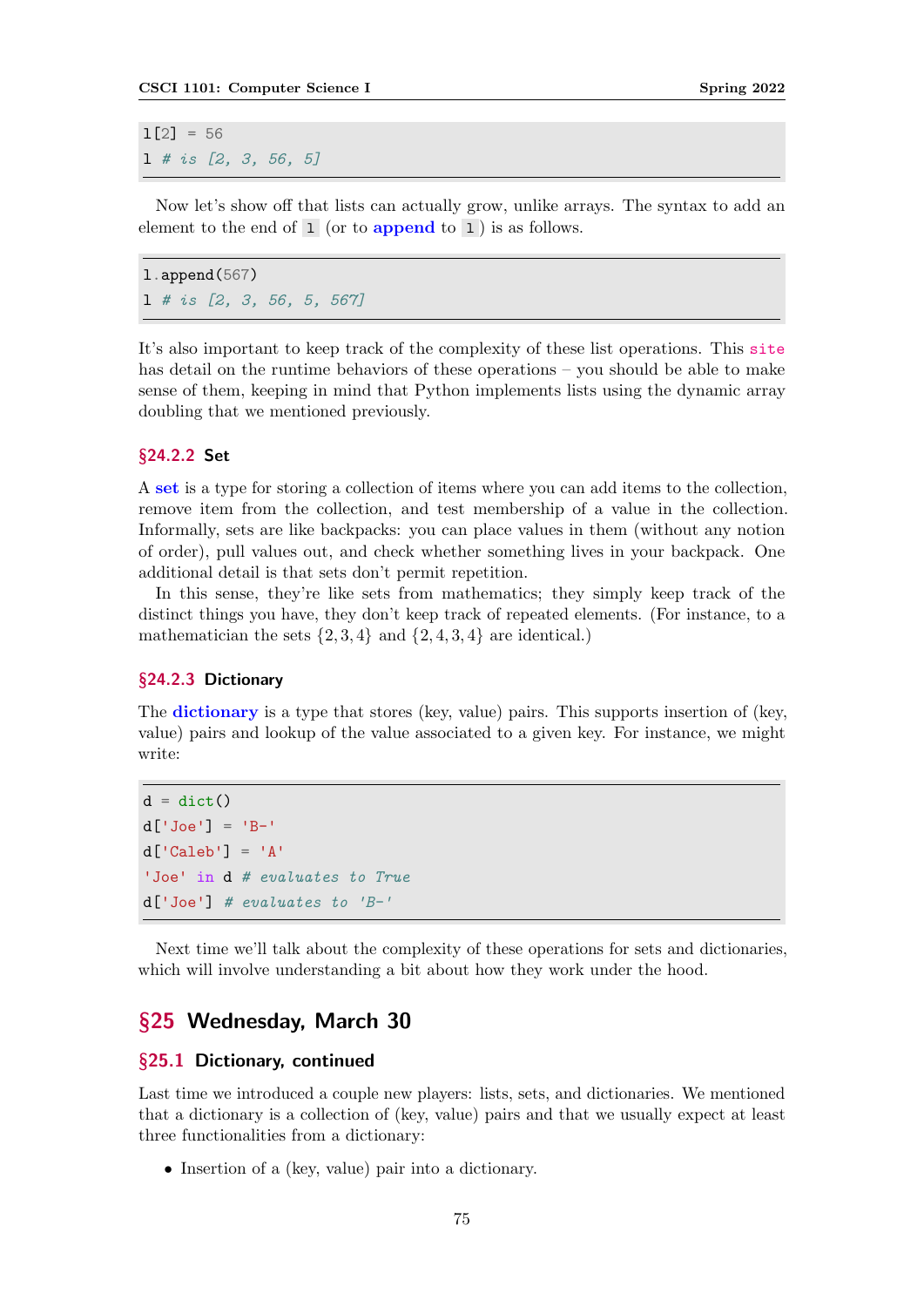- Look-up of the value corresponding to a given key (which must be unique!).
- Testing the existence of a key in the dictionary, i.e., whether there exists a (key, value) pair where key=k for given k.

Dictionaries are a common and powerful data type, and today we'll discuss how to actually implement them. We'll kick things off with a class for (key, value) pairs (or KVPs).

```
class KVP:
    def __init__(self, key, value):
        self.key = key
        self.value = value
    def __str__(self):
        return str(self.key) + ' : ' + str(self.value)
```
Great – now we can write things like  $kv = KVP('Joe', 'B-')$ . And because we've implemented a  $\text{\_strut s}$   $\text{...}$  method, Python now knows how to turn KVPs into strings, which allows it print them! Now comes the hard part: actually implementing the dictionary data type. One reasonable place to start is to use a list as the underlying data structure for a dictionary, where each entry has some KVP. Try to think about how you would implement insertion, look-up, and testing if you were to use a list to implement the dictionary.

Now let's get to writing (we'll use self.repr as shorthand for self.representation ).

```
1 class LDict:
2 \text{ def } \_init \_ (self):3 self.repr = []
4
5 def __contains__(self, key):
6 for kv in self.repr:
7 if kv.key == key:
8 8 return True
9 return False
```
Okay, now we can create empty dictionaries and lookup keys in our dictionaries. The magic method  $\Box$ contains $\Box$ () allows us to write k in my\_dict where my\_dict = LDict(). Simply put, Python is thoughtful enough to read  $k$  in my\_dict and then do my\_dict.\_\_contains\_(k), which has the effect of making things more readable for us humans. Furthermore, in line 6 we're making use of the fact that we can iterate directly over lists. For instance, if A is a list type in Python then we can write

for a in A: # do something with a

rather than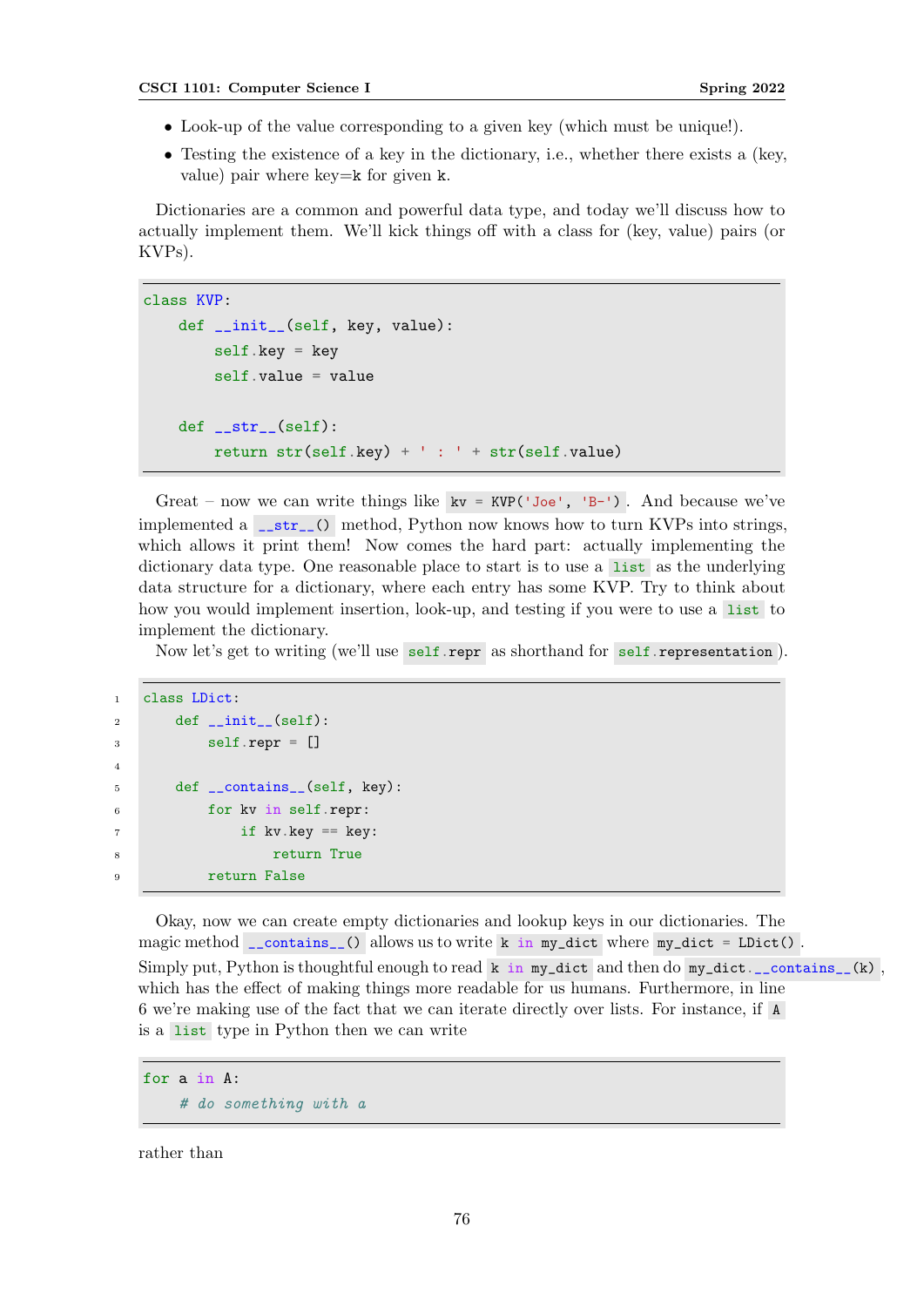```
for i in range(len(A)):
   a = A[i]# do something with a
```
which is easier to read and write. Okay, now we need a method for inserting values into a dictionary. Rather than writing something like my\_dict.insert\_kvp(key, value) , it would be nice if we could just write my\_dict[key] = value . Fortunately Python allows us to do just that, by making use of the magic method  $\Box$  setitem $\Box$ ().

```
class LDict:
    def __init__(self):
        self.repr = []
    def __contains__(self, key):
        for kv in self.repr:
            if kv.key == key:
                return True
        return False
    def __setitem__(self, key, value):
        kv = KVP(key, value)self.repr.append(kv)
```
Now all that's left is lookup. In order to use the notation my\_dict[k] rather than something like  $my\_dict.get_value(k)$ , we'll use the magic method  $getitem_()$  this time. Our first prototype is now complete.

```
class LDict:
    def __init__(self):
        self.repr = []
    def __contains__(self, key):
        for kv in self.repr:
            if kv \tkey == key:return True
        return False
    def __setitem__(self, key, value):
        kv = KVP(key, value)self.repr.append(kv)
    def __getitem__(self, key):
```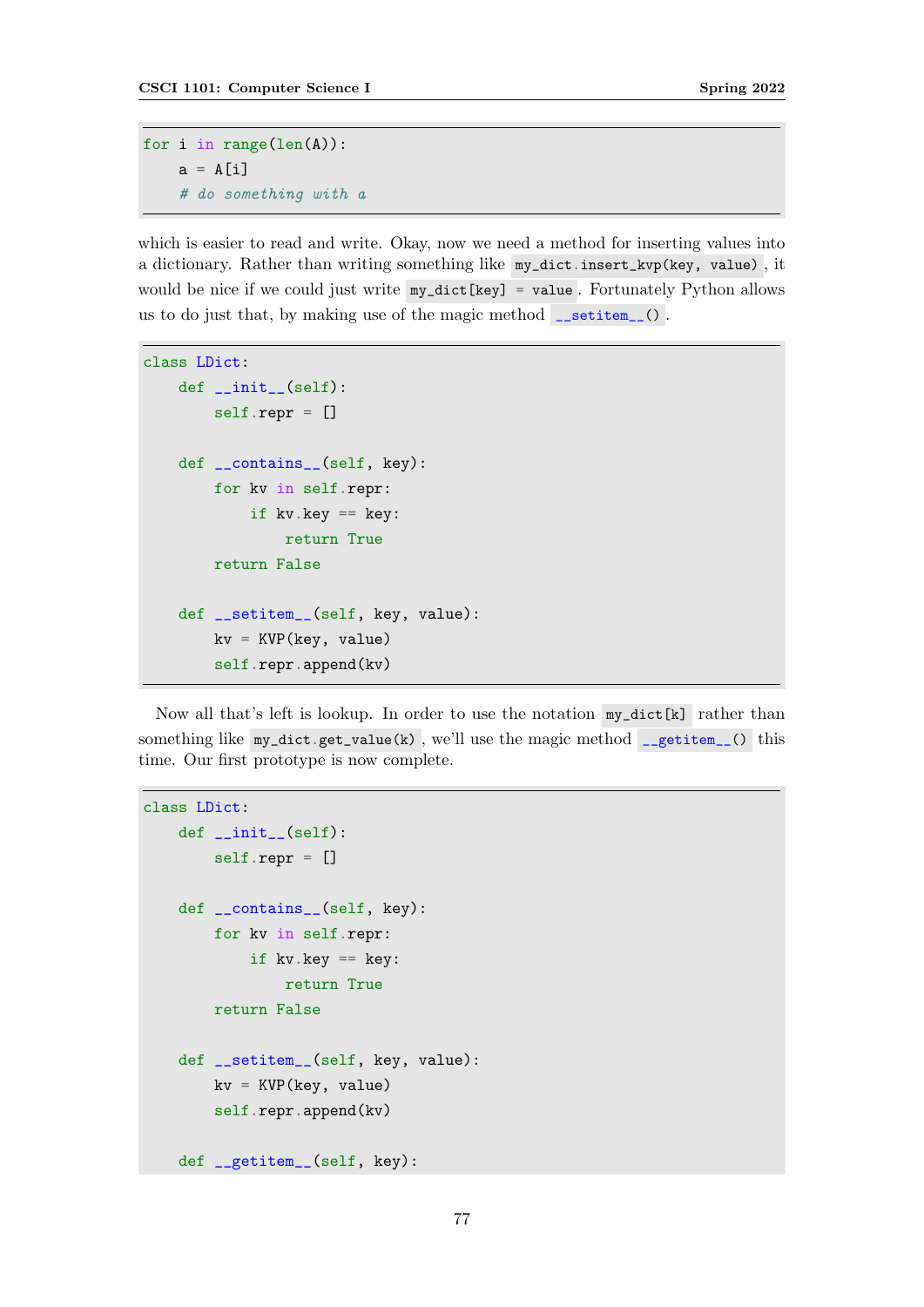```
for kv in self.repr:
    if kv.key == key:
        return kv.value
```
As always, we now need to think about the complexity of these operations. Creation is certainly  $O(1)$ , and insertion is just an append operation on a list type, which we saw is amortized  $O(1)$ . Lookup and testing both involve iterating over self.repr, so they are  $O(N)$  in the worst case. That's not a very good implementation at all:  $O(N)$ lookup and testing are quite bad if we want to work freely with dictionaries containing millions or billions of entries.

How can we speed things up? One way of speeding up a search that we've already seen is to use binary search! In this case, that would require for us to keep our KVPs sorted by their keys. We can do that, so let's think about how that changes things. If we were to use a sorted list as the underlying data structure, then insertion would be  $O(N)$ in the worst case, as we might need to move all the entries in our array by 1 in order to fit our new KVP in the right spot. The payoff is that, using binary search, lookup and testing would both be  $O(\log N)$  in the worst case. So there's a tradeoff here – insertion gets slower but lookup and testing get faster.

It turns out that there's a way of doing things so that we won't need to make *any* compromises: by using a hash table. Hash tables are pretty magical, and they rely on the idea of generalizing an array with integer indices to an array with arbitrary indices (roughly speaking). More explicitly, say we had a magical function h() for mapping keys to integers such that different keys always map to different integers.

Then we could simply use a big array A as our underlying data structure for dictionaries where  $A[h(k)] = v$  for each KVP (k, v) in our dictionary. Take a moment to understand why this makes sense, and why it would make insertion and lookup be  $O(1)!$  Simply put, such an h() would solve all of our problems, and is known as a hash function.

Right now, this is a romanticization for several reasons:

- 1. In practice,  $h()$  might give rise to a **collision**, i.e.,  $h(k1) == h(k2)$  for distinct keys  $k1$  and  $k2$ . This causes a problem with how we store (k1, v1) and  $(k2, v2)$  in our underlying array A. (They can't both go to A[h(k1)] !).
- 2. How big does our underlying array A need to be? What if h() can spit out integers between -1e10 and 1e10, but we only need to store a couple thousand KVPs? We wouldn't want to lug around a huge array in memory anytime we're using a dictionary.

It turns out that point (1.) can be addressed using something called chaining and point  $(2)$  can be addressed by setting A to be of size N and replacing h(k) with  $h(k)$  % N. More on dictionaries in the coming lectures.

# §26 Friday, April 1

A couple quick administrative notes: after the next midterm, we'll be discussing how to make a video game in Python! We've already covered lots of ground concerning Python fundamentals and algorithmic thinking, so we'll do something a bit more fun for the end of the course. (And it will also teach us a lot about using libraries, organizing larger pieces of code than we're used to, etc.)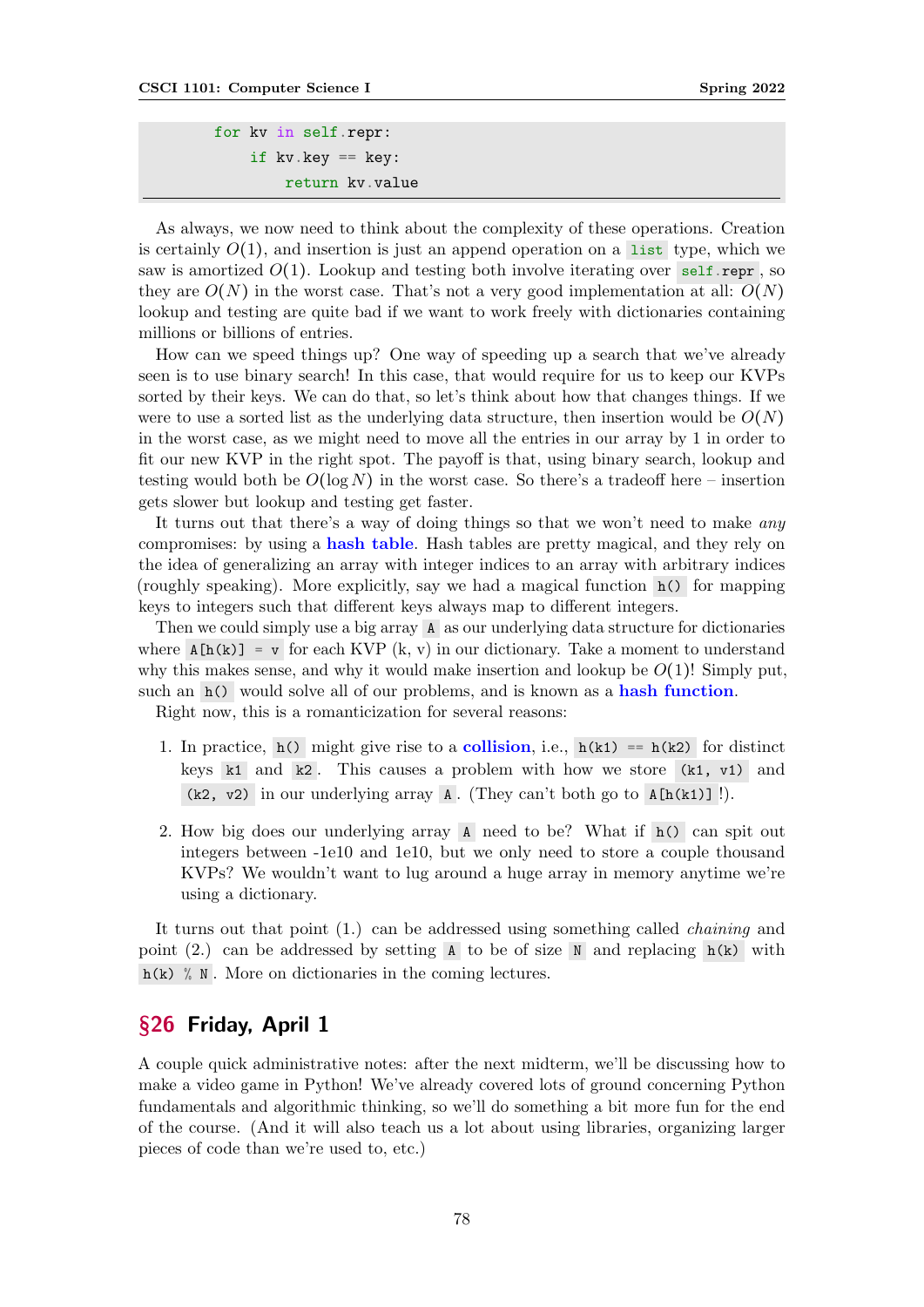#### §26.1 Problem: rings and rods

Here's a cool problem, from that nice website LeetCode that we mentioned earlier: [rings](https://leetcode.com/problems/rings-and-rods/) [and rods](https://leetcode.com/problems/rings-and-rods/). The key idea is that for each rod, we want to keep track of the rings that are placed on it, but we don't actually care whether a rod has 5 red rings or 10 red rings. We only need to keep track of whether a given rod does or does not have a certain ring color, and doing so will make sure our code runs faster (e.g., we won't be slowed down by a rod that has millions of red rings).

So we want to keep track of the rings on a given rod in a way that doesn't allow for repetitions, and we also don't care about the order of the rings on a given rod. That sounds a lot like we want to use the set data type! Also, we'll need to keep track of this collection of rings for each given rod, which means a dict will be handy as well. Let's start writing a solution.

```
class Solution:
```

```
def countPoints(self, rings: str) \rightarrow int:
    rods = \{\}for i in range(10):
        roots[i] = set()N = len(rings) // 2
    for i in range(N):
        color = rings[2*ij]rod = int(rings[2*i + 1])rods[rod].add(color)
    count = 0for i in range(10):
        if len(rods[i]) == 3:
            count += 1return count
```
Nice! We can check that this solution works in LeetCode, which will in fact tell us that it's faster than most submitted Python solutions. Hopefully it's satisfying to see techniques that we've learned come together to form simple and efficient solutions.

#### §26.2 Semantics

Let's walk through some Python code using [python tutor](https://pythontutor.com/visualize.html#mode=edit). If we run the following code, what exactly is happening?

```
1 class Test:
2 def \_init_-(self):3 self.n = 42
```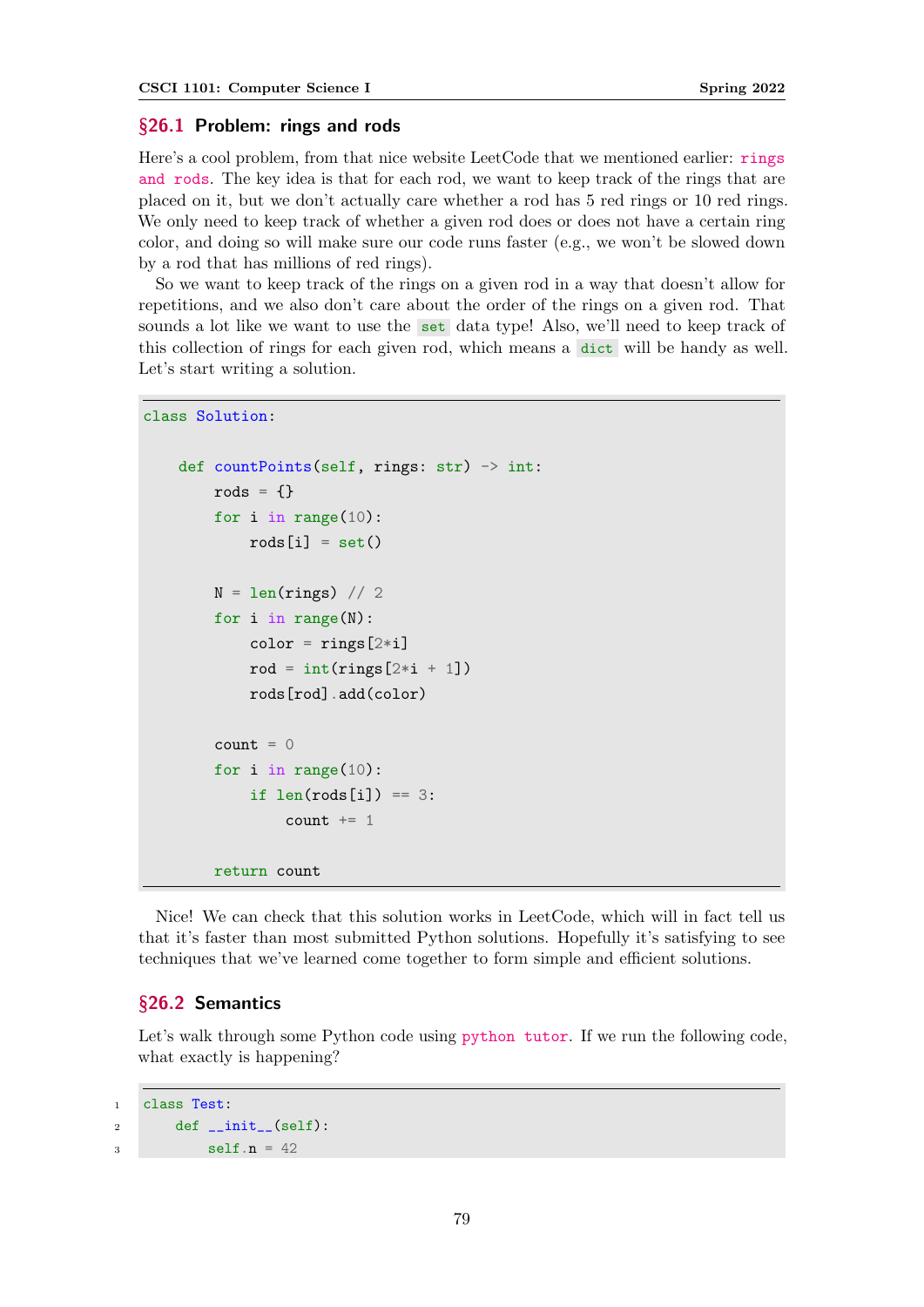```
4
5 def f(self, x):
6 y = x + self.n7 return y
8
9 o = Test()
10 o.f(21)
```
After line 8, Python has been informed of the existence of a class Test with two methods. There aren't any objects in this class yet, but Python has been taught how to work with the class if it is instructed to. In line 10, an object o is created with two methods and an attribute (can you see what they are?). And in line 11, a method of  $\circ$ is called  $( o.f() )$ , which itself makes use of one of  $o$ 's attributes  $( o.n )$ .

Python tutor can be a great resource for understanding the meaning (or semantics) of Python code, so feel free to play around with it yourself! Let's look at another, trickier example.

```
1 def f(x):
2 y = x + 13 return y
4
5 def g(x):
6 y = f(x) + 47 return y
8
9 def h(x):
10 y = g(x) + f(x)11 return y
12
13 result = h(4)
```
This is a hard one to explain on paper, but it's worth following carefully in python tutor. One of the key lessons is that functions have their own environments. For instance, the x in  $f(x)$  on line 10 and the x on line 2 are not the same thing. They may take the same value at some moments, but they are allowed to vary.

Another important observation is that the manner in which these functions are executed follows a familiar format: that of a stack! In particular, line 13 involves computing  $h(4)$ , which is now the first order of business, so to speak (i.e., the topmost element of our stack). But  $h(4)$  makes use of  $g(4)$  and  $f(4)$  so executing those computations is now the first order of business (i.e., they are now at the top of our stack). And, finally, when calling  $g(4)$  we are then forced to compute  $f(4)$ , which now becomes the first order of business. This is precisely a stack! Simply put: if the first order of business is to compute  $f1(x)$  but  $f1(x)$  uses  $f2(x)$ , then computing  $f2(x)$  now becomes the first order of business. (And once  $f_2(x)$  has been evaluated, we can proceed with our original goal of computing  $f_1(x)$ , which becomes the highest priority.)

We can take this one step further: rather than having functions use other functions, we can have a function use itself! This idea is known as recursion, and it's one of the most important concepts in computer science. Let's take it for a spin.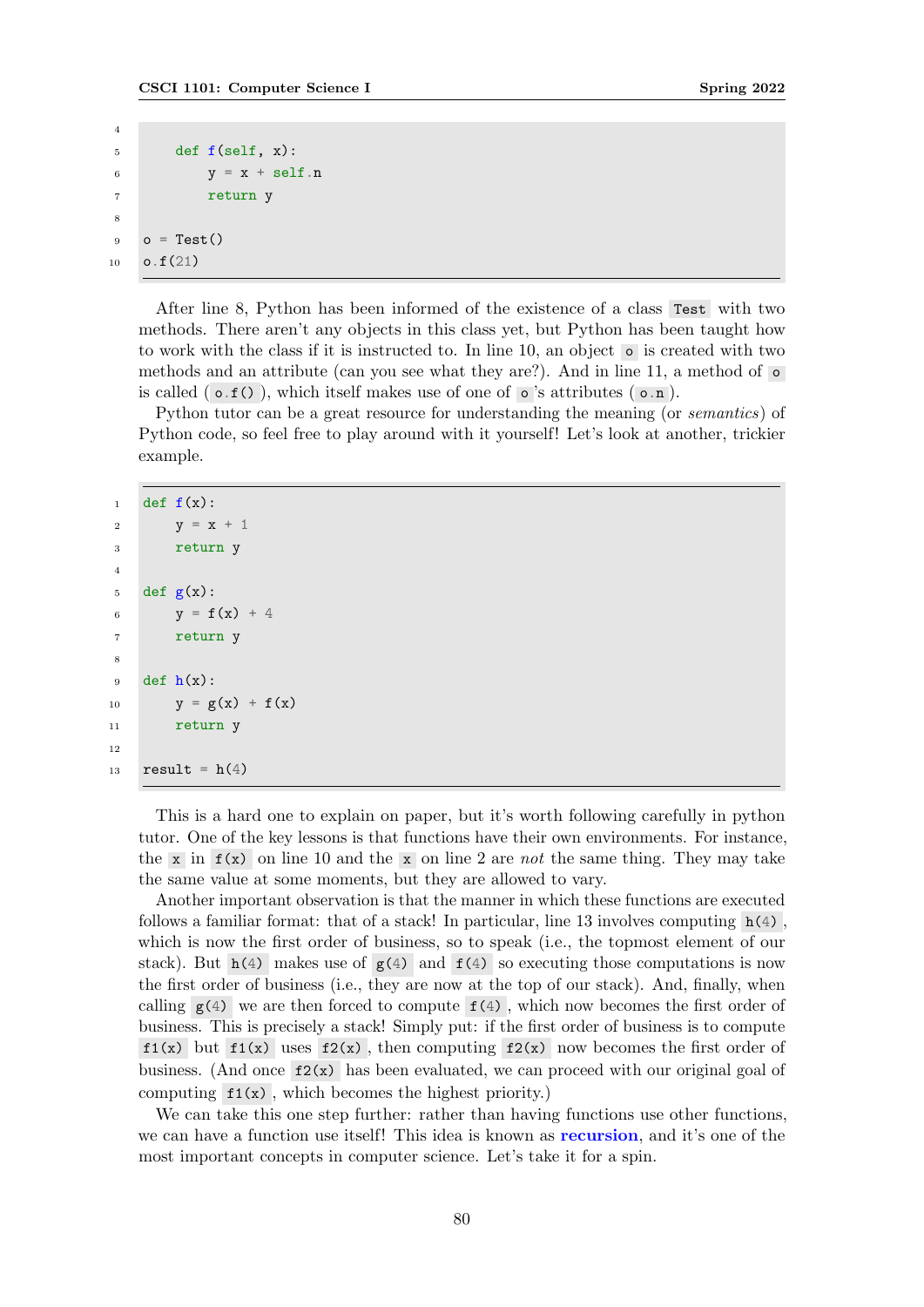```
def f(x):
    y = f(x + 1)return y
f(1)
```
Cool, we have a function  $f()$  that makes use of itself – or recurs – and we'll test it on input 1 . Let's run it. Uh oh, we've run into a RecursionError , as the maximum recursion depth was exceeded.

What happened here? In trying to execute  $f(1)$ , our program called  $f(2)$ , which then called  $f(3)$ , which called  $f(4)$ , and so on. This process will never end, but Python is smart enough to eventually call it quits and warn you that your function is trying to call itself too many times (thus giving us our RecursionError ).

Here's an example of a recursive function that does work (at least some of the time). Try to see if you can understand why.

```
def f(x):if x == 3:
        return 42
    else:
        return f(x + 1)f(1) # evaluates to 42
```
# §27 Monday, April 4

An administrative note: please organize into groups of size  $\leq 4$  for the final project by this Friday. This can be done under People/Groups on Canvas. Furthermore, there won't be any discussion sections next week or the following week due to the time off for Easter. The TA's will instead be holding office hours for homework and midterm prep during their usual discussion times, and you can feel free to attend any of these office hours.

Lastly (and also due to Easter weekend), HW9 will be due on Wednesday of next week, and it'll be only 2 problems rather than the usual 4 or 5.

#### §27.1 Lists operations

Before diving into functional programming and dynamic programming, let's briefly revisit lists. One thing to note is that there are essentially two kinds of operations on lists: those that are in-place and those that are not. More explicitly, there are operations that change the list A on which they are called and those that return a different list without altering A .

For instance, assignment is in-place, meaning the following code changes l itself.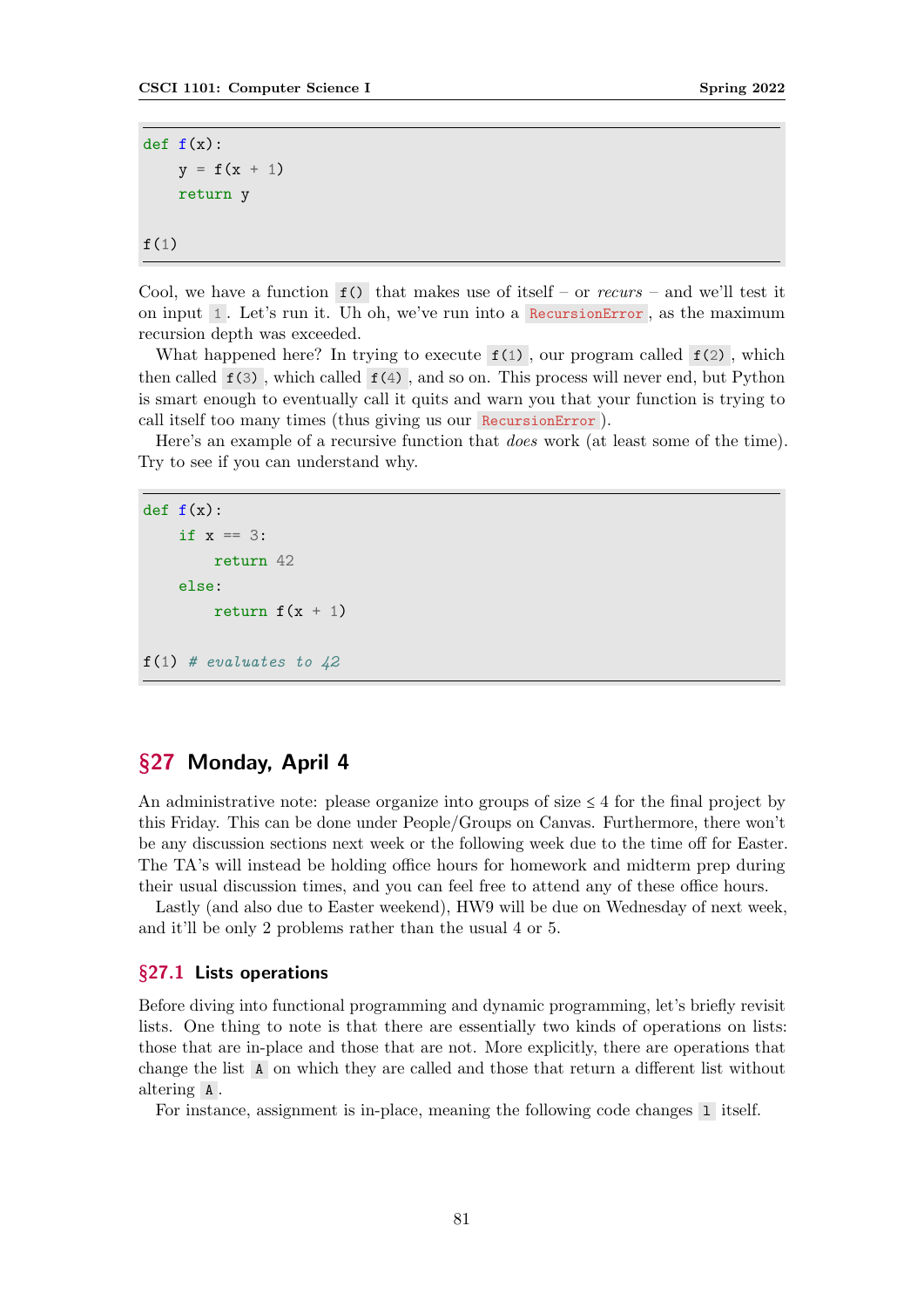$1 = [2, 5, 3, 6, 7, 3, 4]$  $1[2] = 42$  $1$  # evaluates to  $[2, 5, 42, 6, 7, 3, 4]$ 

Slicing, meanwhile, is not in-place. Writing something like  $1[2:5]$  would not change 1 but rather create another list entirely. This duality can be important to keep in mind when writing programs with lists.

## §27.2 Problem: sum of a list

Here's a problem: given a list of integers, compute the sum of the entries in the list. This is much easier than some of the problems you've had to solve on the homework and midterms, and you might even have an idea of how to solve it right off the top of your head. In particular, we can just walk through the elements of 1 and add each of its entries to an accumulator variable acc .

Let's write that up.

```
def lsum1(l):
    acc = 0for i in range(len(l)):
        acc += 1[i]return acc
```
This is indeed a correct solution, but – just for the fun of  $it$  – let's try to think about other possible solutions. One technique we've seen is that of divide  $&\&$  conquer, which certainly applies here. Let's write up a divide and conquer solution using recursion.

```
def lsum2(l):
    if 1 == []:
        return 0
    else:
        # Divide
        v = 1[0]
        subproblem = 1[1:]# Solve subproblem "magically"
        solved_subproblem = lsum2(subproblem)
        # Conquer
        answer = v + solved_subproblem
        # Done
        return answer
```
To really illustrate what's going on here, let's write out the steps of computation in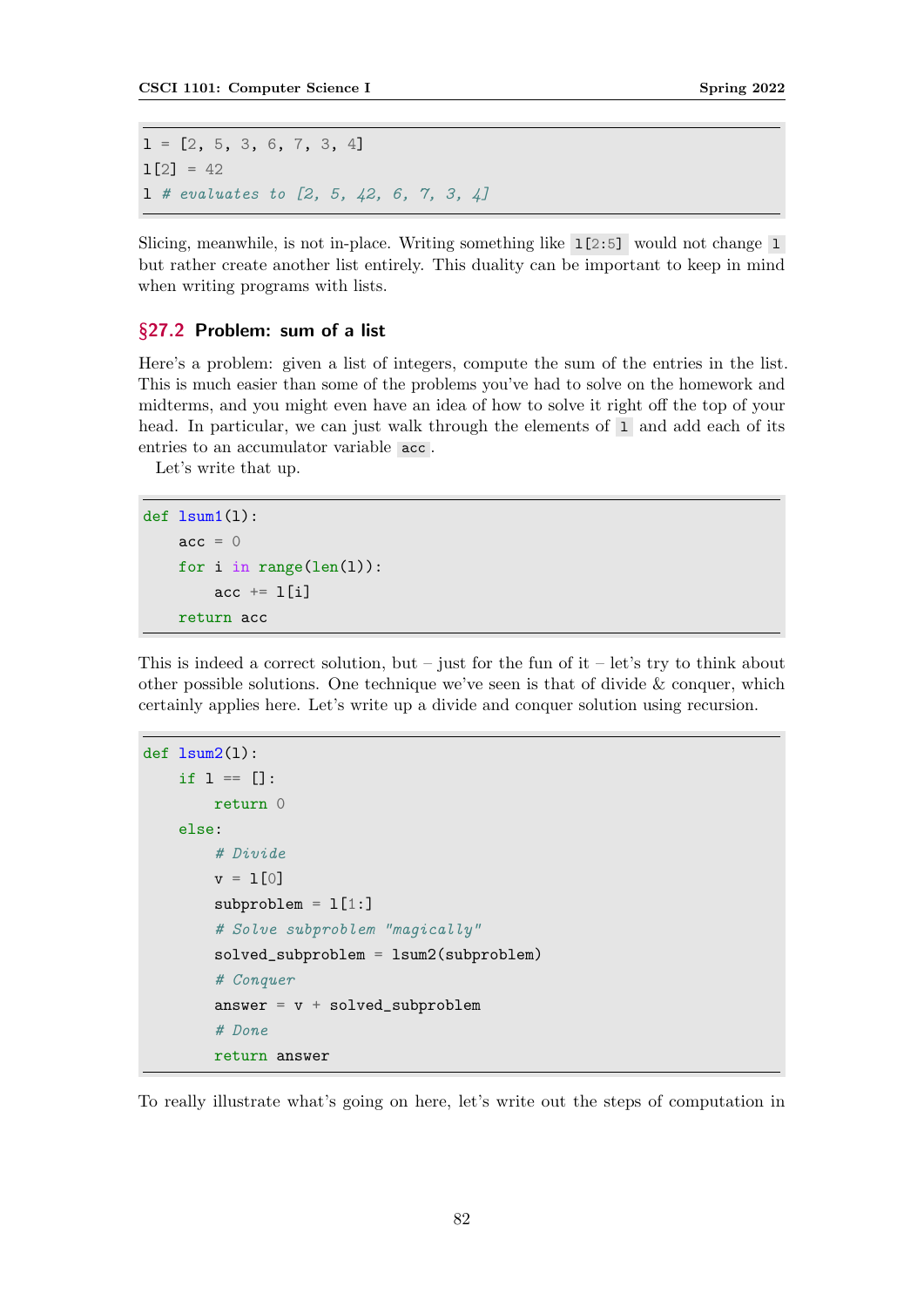executing lsum2([2, 3, 4] .

```
lsum2([2,3,4]) = 2 + lsum2([3, 4])= 2 + (3 + 1sum2([4]))= 2 + (3 + (4 + 1sum2([]))= 2 + (3 + (4 + 0))= 2 + (3 + 4)= 2 + 7= 9
```
In fact, now that we've learned about recursion we can write up other divide & conquer algorithms that we know and love. Insertion sort is a good place to start.

```
# l is already sorted
def insertion(v, l):
    if 1 == 1:
        return [v]
    elif 1[0] >= v:
        return [v] + 1else:
        return 1[:1] + insertion(v, 1[1:])
def insertionSort(l):
    if len(1) \leq 1:
        return l
    else:
        # Divide
        v = 1[0]subproblem = 1[1:]# "Magic"
        solved_subproblem = insertionSort(subproblem)
        # Conquer
        answer = insertion(v, solved_suproblem)
        # Done
        return answer
```
To be clear, we're being very verbose with comments and variables to make things as clear as possible. In 'real life', you'd probably instead see something like this.

```
def insertionSort(l):
    if len(1) \leq 1:
        return l
    else:
        return insertion(l[0], insertionSort(l[1:]))
```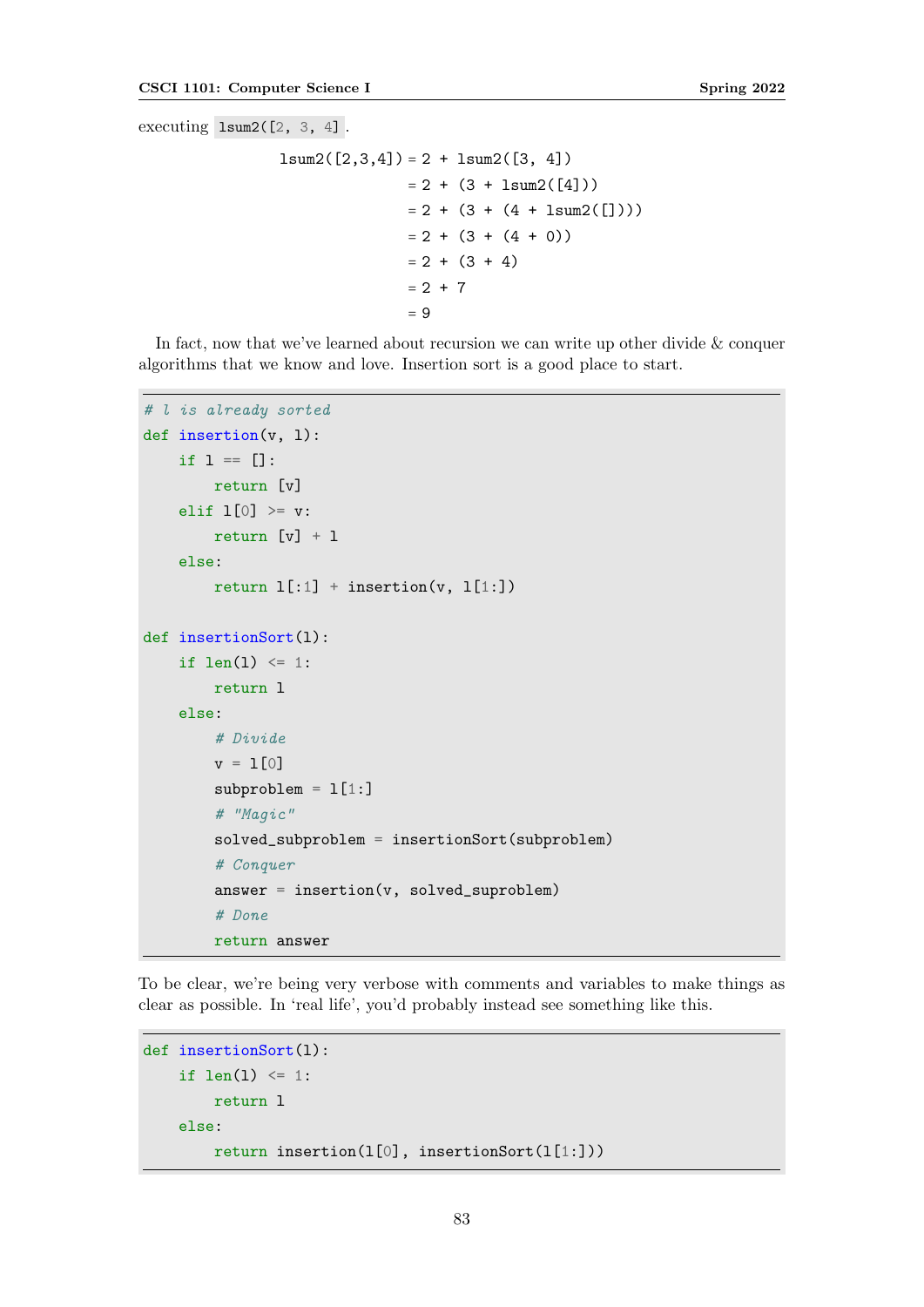So, what's the advantage of the recursive approach to solving algorithmic problems? For starters, some people find this style of problem-solving/coding much easier than other styles. In some countries, like France, this recursive approach to programming is actually how students are taught from high-school. More abstractly, recursion often makes seemingly intractable problems much more approachable.

A final point is that these kinds of recursive solutions can also make the parallelization of a computational task across several devices much easier than other solutions. For this reason, recursion is sometimes preferred in industrial applications where inputs to programs can easily have billions of entries or more. (And perhaps most importantly, understanding recursion will make you a stronger and more versatile computer scientist.)

# §28 Wednesday, April 6

Once again, remember to join a group for the final project before Friday, under People/- Groups on Canvas. Some more information about the midterm coming up: the goal is for Part 2 of this midterm to be similar in difficulty to Part 1 of the previous midterm. Also, we're not going to ask you to implement a class on the midterm; we'll instead allow you to use the built-in implementations of lists, sets, dictionaries, etc. now that you understand them.

Also, the goal is to finish covering all the midterm's content today, so that we can do some review over the next couple lectures and let you relax during the long Easter weekend that's coming up.

## §28.1 Functional programming

## §28.1.1 Map

Here's a simple programming problem: the input is a list of integers, and the desired output is the input list with all its entries incremented by 1. This is pretty simple compared to what you've been doing on the homework, but let's give it a shot.

```
def s1(1):
    n = []for i in range(len(l)):
        n.append(1[i] + 1)return n
```
Cool, that works. Now let's say we want to solve a similar problem where we want all the entries in the input list *decremented* by one. The solution will be so similar that we'll even violate a golden rule of programming by copying and pasting our code. Our solution will look something like this:

```
1 def s2(1):
2 n = []3 for i in range(len(l)):
4 \quad n.append(1[i] - 1)5 return n
```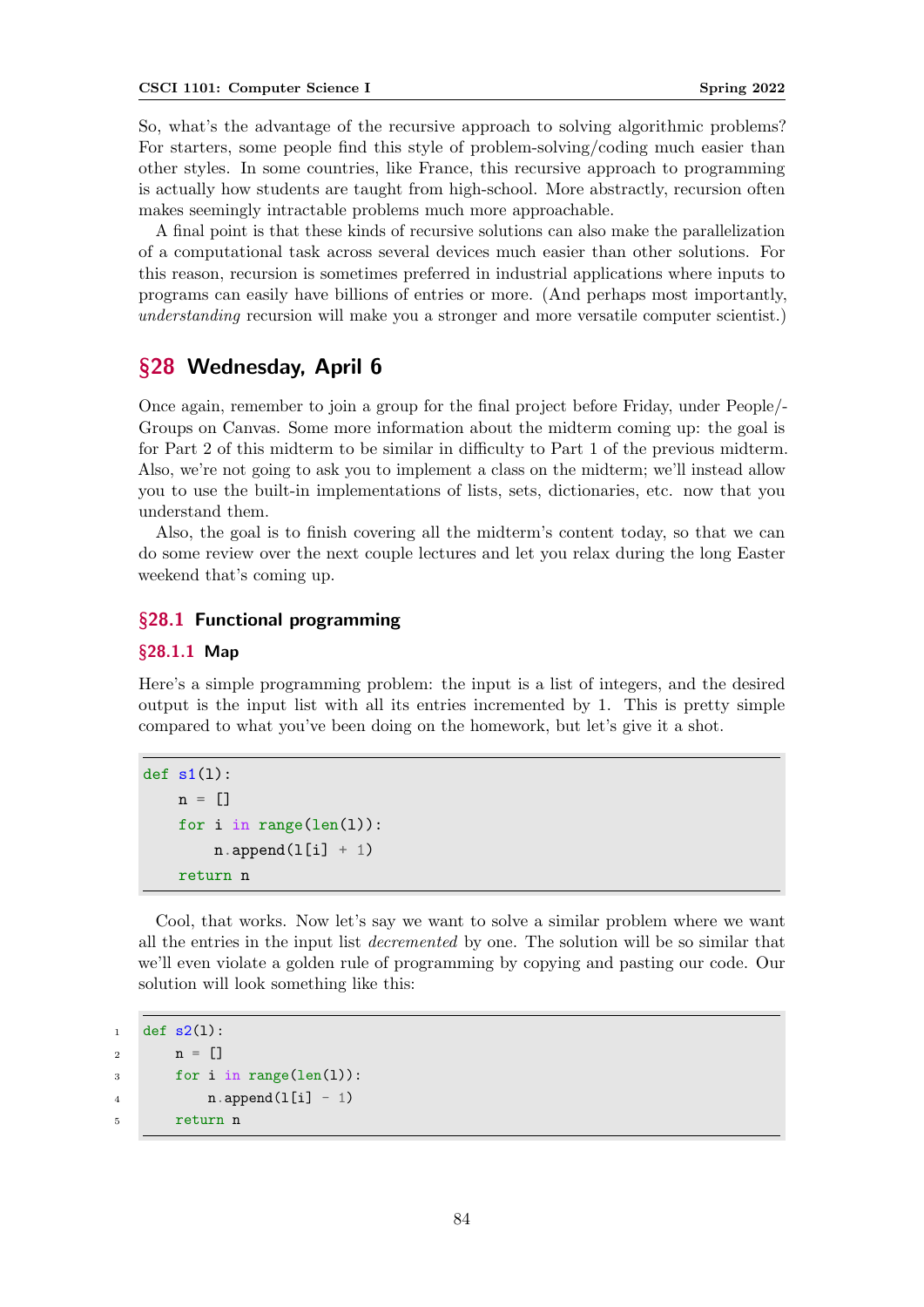<span id="page-84-0"></span>(Note that we only had to change line 4.) We can think of many similar problems where we actually square each entry of the input list, or double each entry, or multiply by -1, etc. These are all pretty reasonable problems we might encounter in practice (even if they're not so profound or interesting), and it would be nice if we could solve all these problems in one shot rather than copy/pasting.

Really, the blueprint of a such problem is that we have an input array  $A = [A[0], \ldots, A[n]]$ and we want to replace it with  $A = [f(A[0]), ..., f(A[n])]$  for some function  $f()$ . In this light, we could make our solution a bit more flexible.

```
def f(x):
    return x ** 2
def s3(1):
    n = []for i in range(len(l)):
        n.append(f(l[i]))
    return n
```
That's an improvement: we can change our function f() and immediately have our solution s3() for replacing  $A = [A[0], \ldots, A[n]]$  with  $A = [f(A[0]), \ldots, f(A[n])]$ . But this is still imperfect, as  $f()$  can vary outside of our function  $s3()$ . What we would *really* like is for  $f()$  itself to be a parameter of our solution function.

Is that legal in Python? Can a function accept another function as an argument? Absolutely! We can write a function our solution like so.

```
def s4(f, 1):
    n = \lceil]
    for i in range(len(l)):
        n.append(f(I[i]))return n
```
Now the function  $f()$  is passed directly as an argument to  $s4()$ , which serves as a solution for all problems of the form "apply a function element-wise to the entries of a list." In fact, the function s4() we've just written is so important that it has a name in computer science: map.

Now, to be a bit nitpicky, there's still a hiccup in our solution. In order to actually use s4() , we need to have an entire block of code for defining f() . It would be nice if we could define a simple function like "add by 1" within a call to s4() itself. It turns out that Python indeed supports this lightweight definition of functions by way of anonymous functions.

An anonymous function is a function in Python that is defined on a single line without being given a name (hence the anonymity). The syntax is as follows.

```
def map(f, 1):
   n = []for i in range(len(l)):
```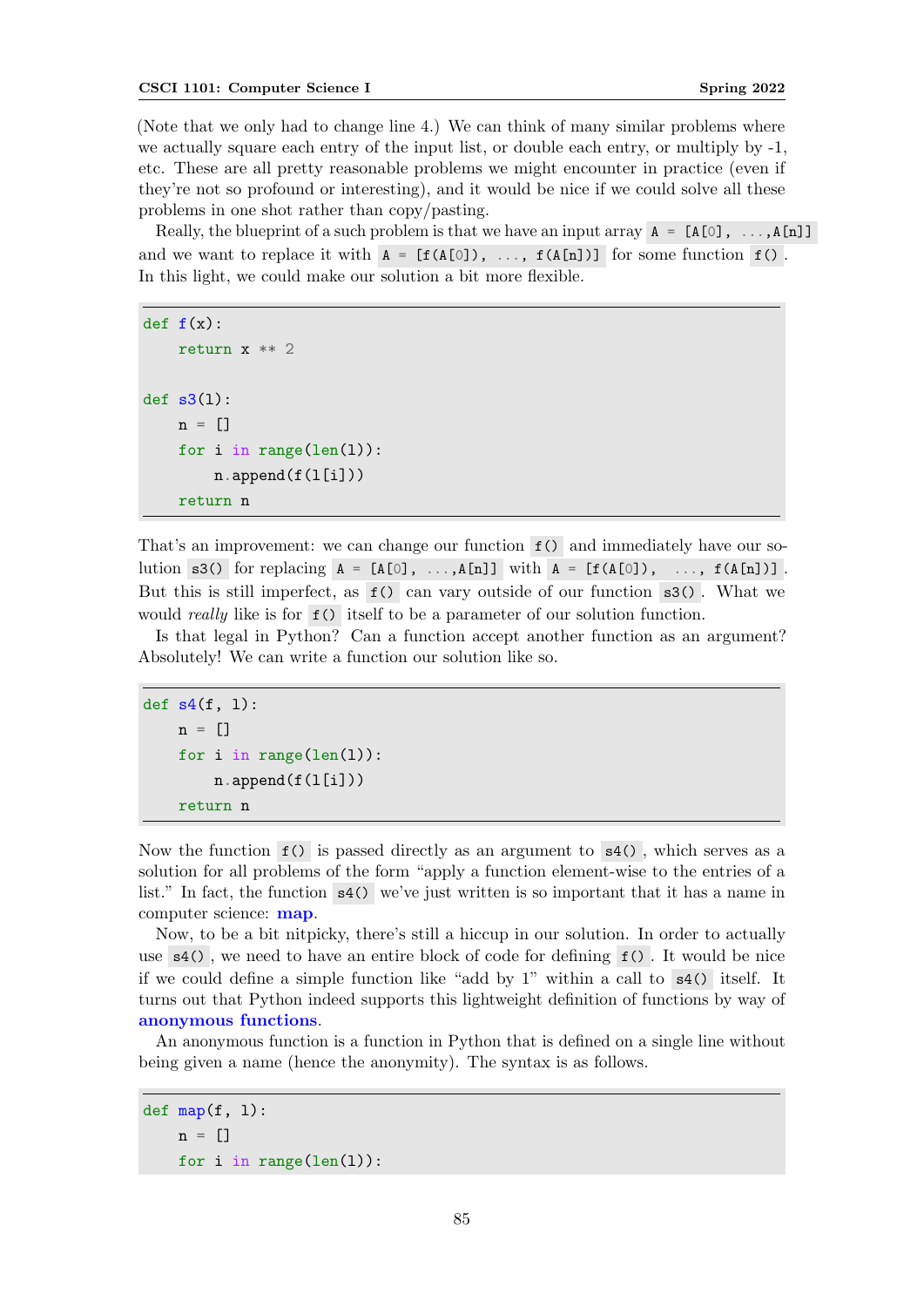```
n.append(f(I[i]))return n
1 = [1, 2, 3, 4]map(lambda x: x + 1, 1) # evaluates to [2, 3, 4, 5]
```
You could define a squaring function anonymously via  $\lambda : x**2$ , a doubling function anonymously via lambda  $x: 2 * x$ , and so on. Here's a fun little exercise: let's define map() recursively.

```
def map(f, 1):
    if 1 == []:
        return l
    else:
        return [f(1[0)] + map(f, 1[1:])
```
Nice, our recursive thinking is still good. Another thing to note is that map is so important that it is built into Python itself! One warning is that, by default, Python's built-in map won't actually give you a list back when you call it with arguments, due to something called *lazy evaluation*. The details aren't too important for now, but the key takeaway is that you would need to write something like this in order to get a list from map .

```
1 = [1, 2, 3]map(lambda x: x+1, 1) # won't give you a list!
list(map(lambda x: x+1, 1)) # gives you a list :)
```
## §28.1.2 Filter

filter is a function that replaces a list with only those entries of the list that meet a certain condition (e.g., those entries that are even). Now that we're used to the idea of functions accepting other functions as arguments, we can write a flexible implementation for filter() from the get-go.

```
def filter(f, l):
    n = \lceil]
    for i in range(len(l)):
         if f(I[i]):
             n.append(l[i])
    return n
filter(lambda x: x\frac{?}{2} = 0, [1,2,3,4]) # evaluates to [2, 4]
```
Once again, let's implement filter() recursively to make sure we've still got it.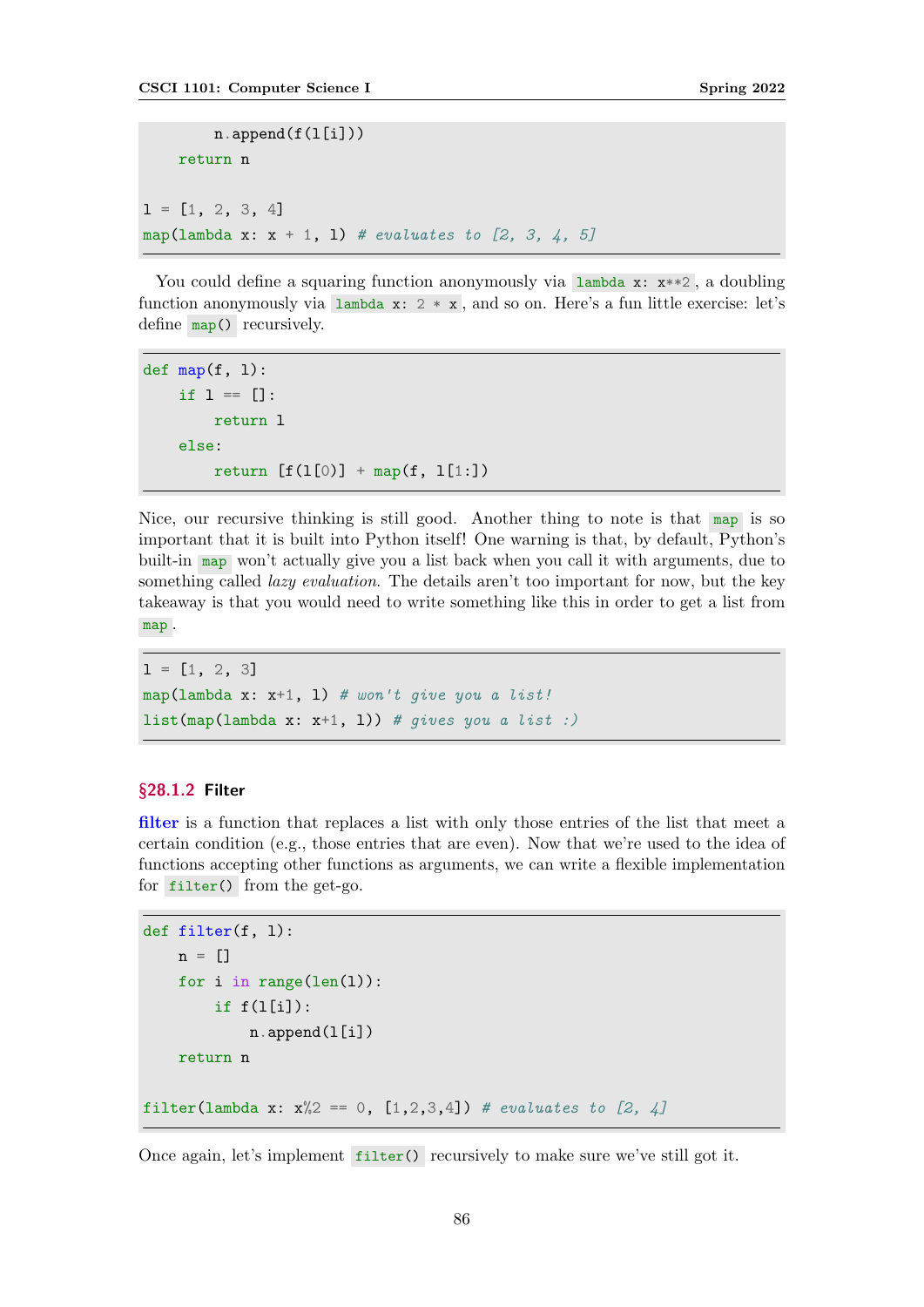```
def filter(f, l):
    if l = []:
        return l
    if f(l[0]):
        return [1[0]] + filter(f, 1[1:])return filter(f, l[1:])
```
Awesome – we now have a flexible way of filtering elements from lists!

#### §28.1.3 Reduce

Here's a problem: let's say you give me a list of integers and I want to compute the sum of all entries in the list, or maybe the product of all entries in the list. One observation is that I compute this sum (or product) piece by piece, adding (or multiplying) each entry in the list to a running total that I have. Also, this running total needs to be initialized at some value before I add/multiply elements to it.

We can formalize this as follows.

```
def reduce(f, l, ini):
    # accumulator variable set to an initial value
    acc = inifor i in range(len(1)):
        # update acc to account for entry l[i]acc = f(acc, 1[i])return acc
1 = [1, 2, 3]reduce(lambda x, y: x + y, 1, 0) # evaluates to 6
```
Combining these tools – map, filter, and reduce – can produce very powerful programs with only a few lines of code! Furthermore, anonymous functions make them easy to use by defining a function as you call map , filter , or reduce . That's it for today, and that's everything you need to know for the midterm!

# §29 Friday, April 8

## §29.1 Midterm practice

Let's warm up for the programming part of the midterm. It's going to follow a relatively similar format to the first midterm: you'll receive an integer list A and an option parameter M from standard input, and you'll need to do some operation on A based on the value of the parameter M . Let's be a bit more concrete and say that if M=0 , your program should test whether all the integers in  $A$  are even, if  $M=1$ , your program should test whether the sum of the integers in A is even, and if M=2 then it should test whether the number of unique integers in A is even.

Let's write up a skeleton of our solution.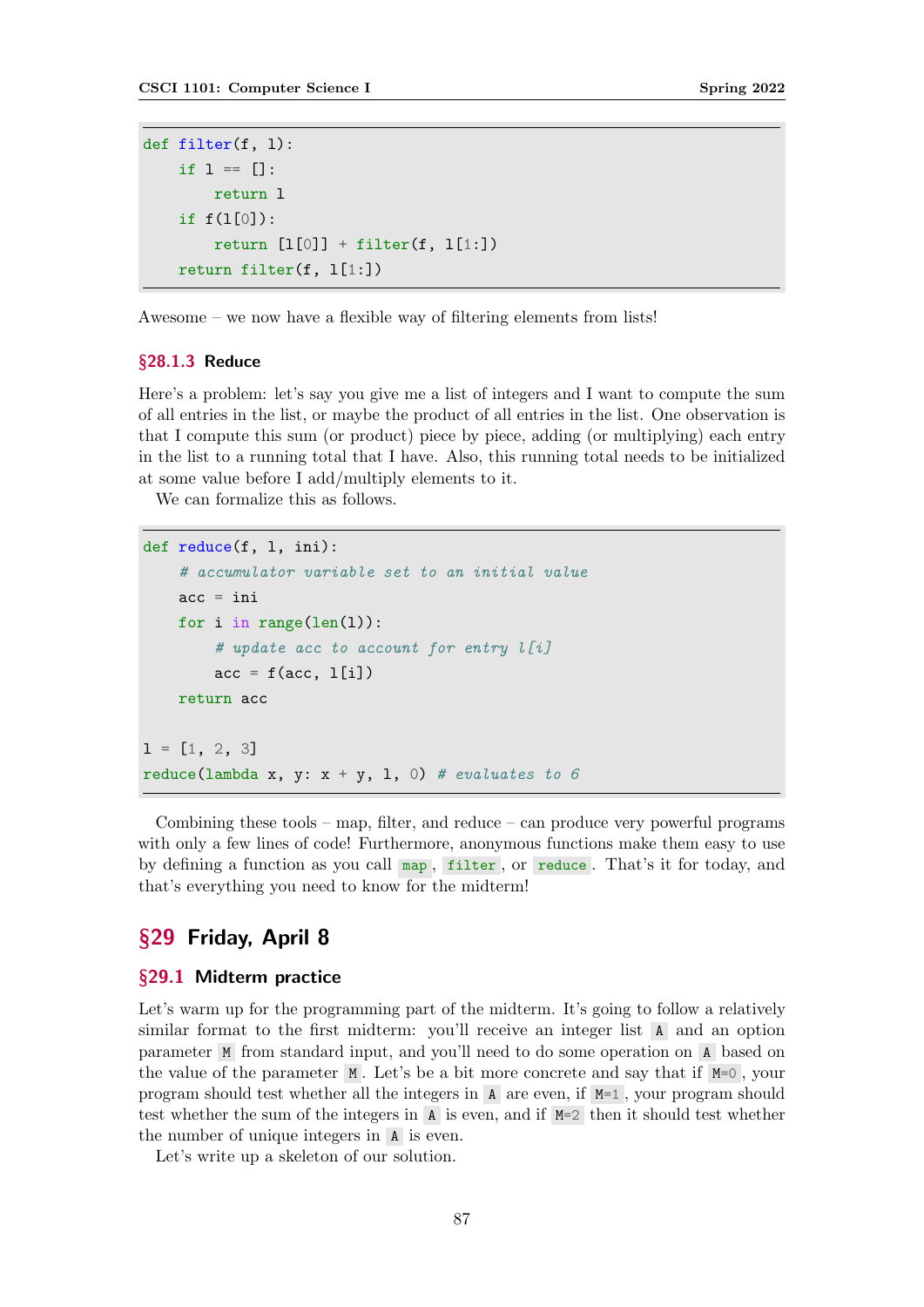```
def read_input():
   M = int(input())# Read in the array as a single line of space-separated integers!
    l = list(map(int, input().split())return (M, l)
def write_output(b):
    print(b)
def problem0(l):
    return True
def problem1(l):
    return True
def problem2(l):
    return True
def dispatch(M, l):
    if M == 0:
        ans = problem0(1)return ans
    elif M == 1:
        ans = problem1(1)return ans
    elif M == 2:
        ans = problem2(1)return ans
(M, 1) = read\_input()ans = dispatch(M, 1)write_output(ans)
```
Please make sure you understand this blueprint for our solution. problem0 , problem1 , and problem2 are just created as stand-ins for now – they're certainly not correct – but they help us see the overall structure of our program. The programming portion of the upcoming midterm will have a very similar structure to this problem, so it will really payoff to understand this blueprint and even keep it handy for when the exam comes around!

Okay, now let's write some solutions. problem0(1) should determine whether 1 has only even entries. We can solve this by simply iterating through each entry in  $\overline{1}$  and testing its even-ness or odd-ness.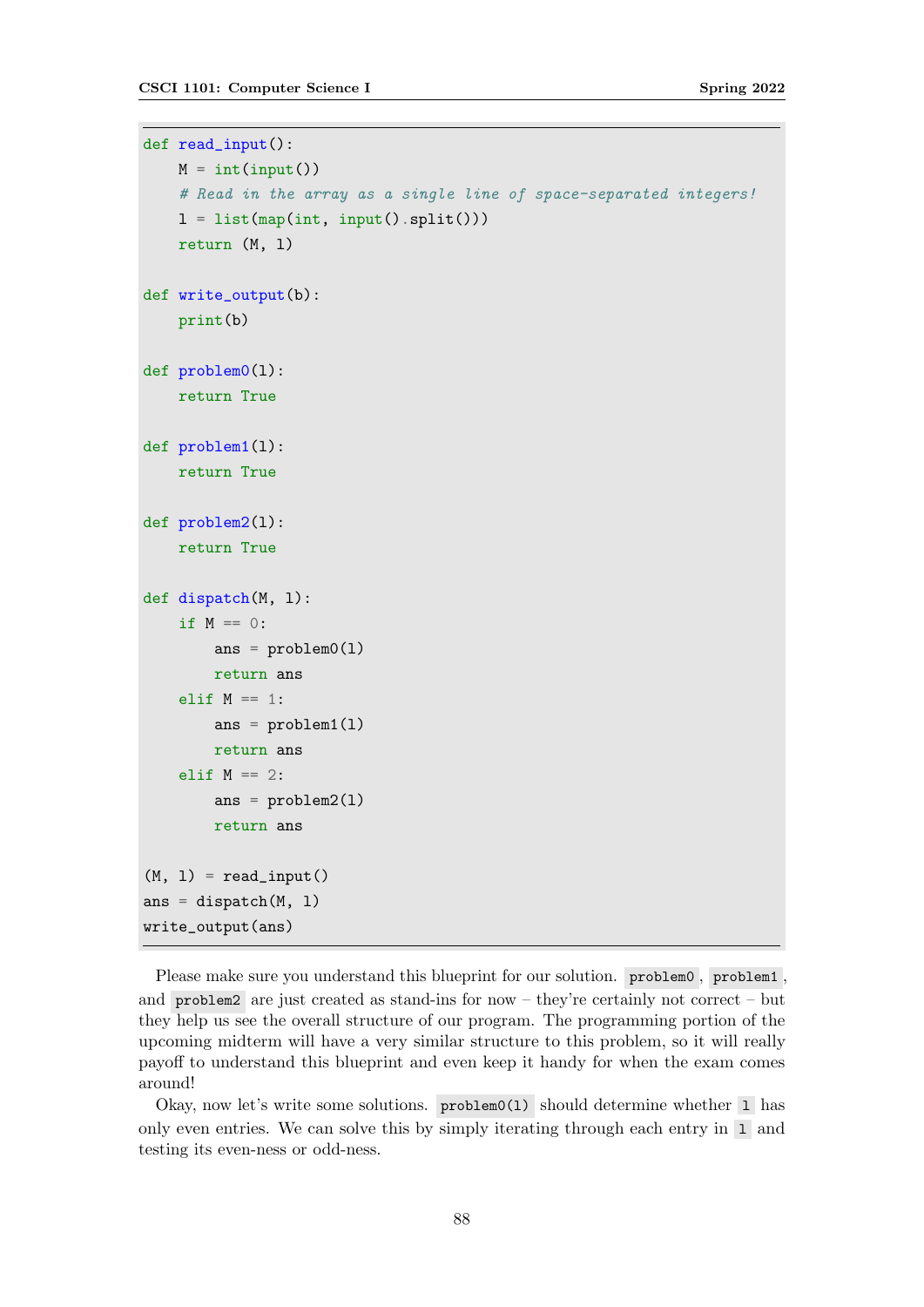```
def problem0(l):
    for v in l:
         if v \text{ % } 2 := 0:
              return False
    return True
```
Nice, that's one solution. But there are many ways to bake a cake, and it's a good exercise to solve a given problem in more than one way. How can we solve this problem using ideas from functional programming, including the filter function? Give this some thought before looking at our solution below, and then make sure you understand our solution!

```
def problem0(l):
     1 = \text{filter}(\text{lambda } x: x \text{ % } 2 == 1, 1)return len(1) == 0
```
Now let's tackle problem1() , which tests whether the sum of the entries in A is even.

```
def problem1(l):
    acc = 0for v in l:
        acc += vreturn acc \% 2 == 0
```
That looks a lot like an application of reduce, so let's really follow throw and write the functional programming solution. Unfortunately Python doesn't come with reduce built-in, so we'll need to use an import statement.

```
from functools import reduce
def problem1(l):
    s = reduce(lambda acc, v: acc + v, 1, 0)
    return s \frac{9}{2} == 0
```
Just to reiterate: the input format we've discussed today is extremely similar to that of the upcoming midterm. You will receive a non-empty integer list and an option argument M, and your program will need to print a boolean value – True or False – depending on M and the entries of the integer list. Also, you won't need to implement any classes or data structures on the midterm. You'll be able to use Python's built-in dict s, set s, list s, etc. with freedom.

Furthermore, you'll be able to solve the problems in any way you'd like: using divide and conquer, using recursion, using something else, etc. And do make sure to keep in mind all of the powerful data structures that you've learned about. For instance, problem2() , of determining whether the number of unique integers in A is even, may be a bit imposing at first, but it is fairly easy to solve using the power of set s.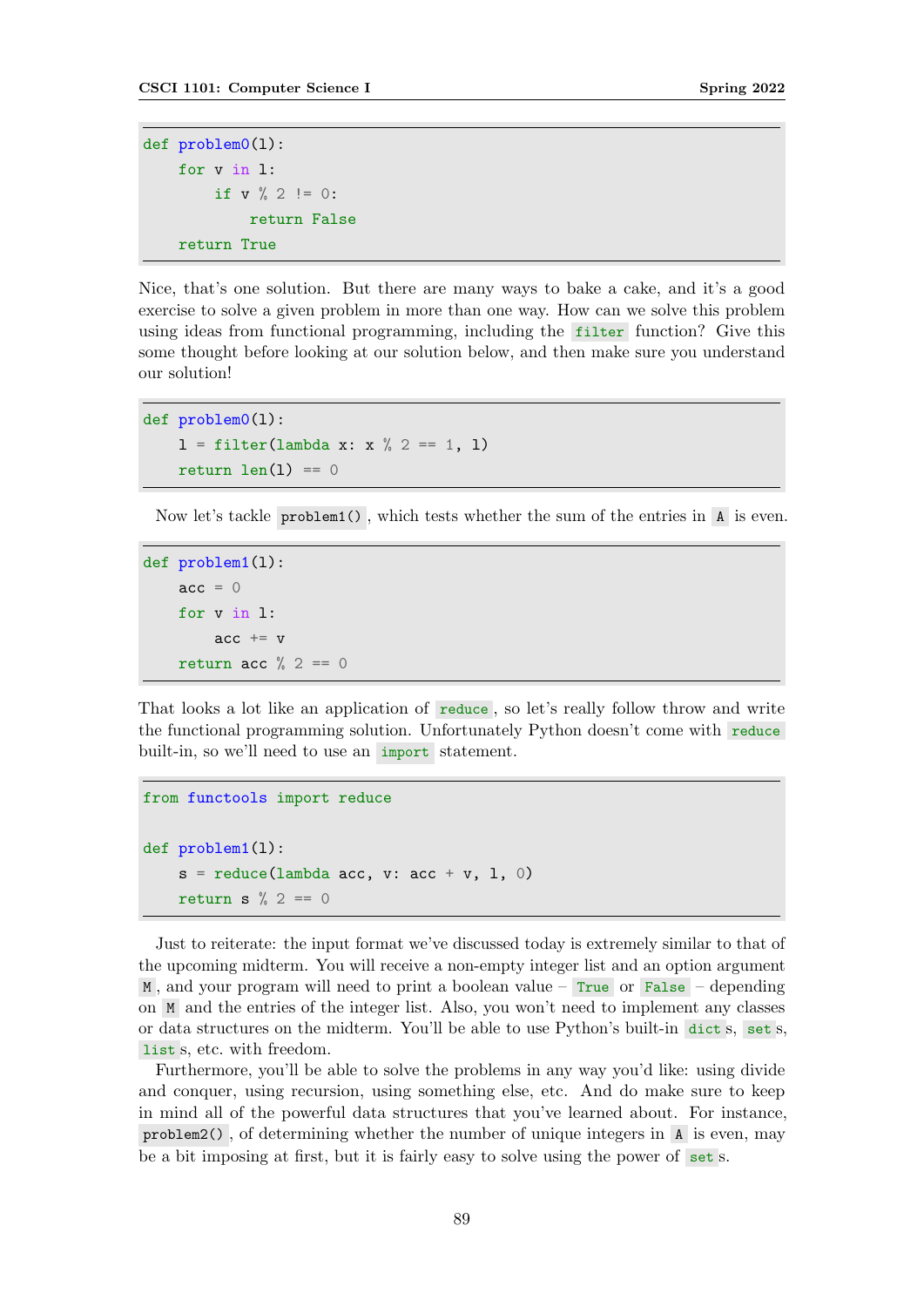```
def problem2(l)
    S = set()for v in l:
        S.add(v)return len(S) % 2 == 0
```
That's it for today – enjoy the weekend!

# §30 Tuesday, April 19

#### §30.1 Final exam

The instructions for the final exam are out! You'll be able to work in groups of size 1-4, and you'll have the option to solve LeetCode problems, work on creating a video game, or to come up with an idea of your own and run it by the course staff. Today we'll be discussing some key ideas if you're interested in working on a larger project with a group, and that are important for becoming a proficient Python programmer more generally.

#### §30.2 Modules

In creating larger and fancier Python projects, it becomes important to reuse previously written code, as opposed to writing everything in a single Python file (as we've been doing in our examples and homework thus far). For these larger projects, it becomes important to 'stand on the shoulders of giants' so to speak, and to use code that you – or others! – have previously written elsewhere.

A key tool here is the module, which is simply a single Python file, like AAA.py, with code that you'd like to use in another Python file. The name of such a module would simply be  $AAA$  – i.e., we drop the .py – and we would make use of it with an import statement.

To make things a bit more concrete, let's say that the body of AAA.py is like so.

```
def f(x):
    return x + 1
```
And now let's say we're in another Python file called B.py, in which we want to use f() without reinventing the wheel. We could write the following in B.py.

```
import AAA
```

```
print(AAA.f(45))
```
Then running B.py from the terminal would indeed produce the output we'd expect.

\$ python3 B.py 46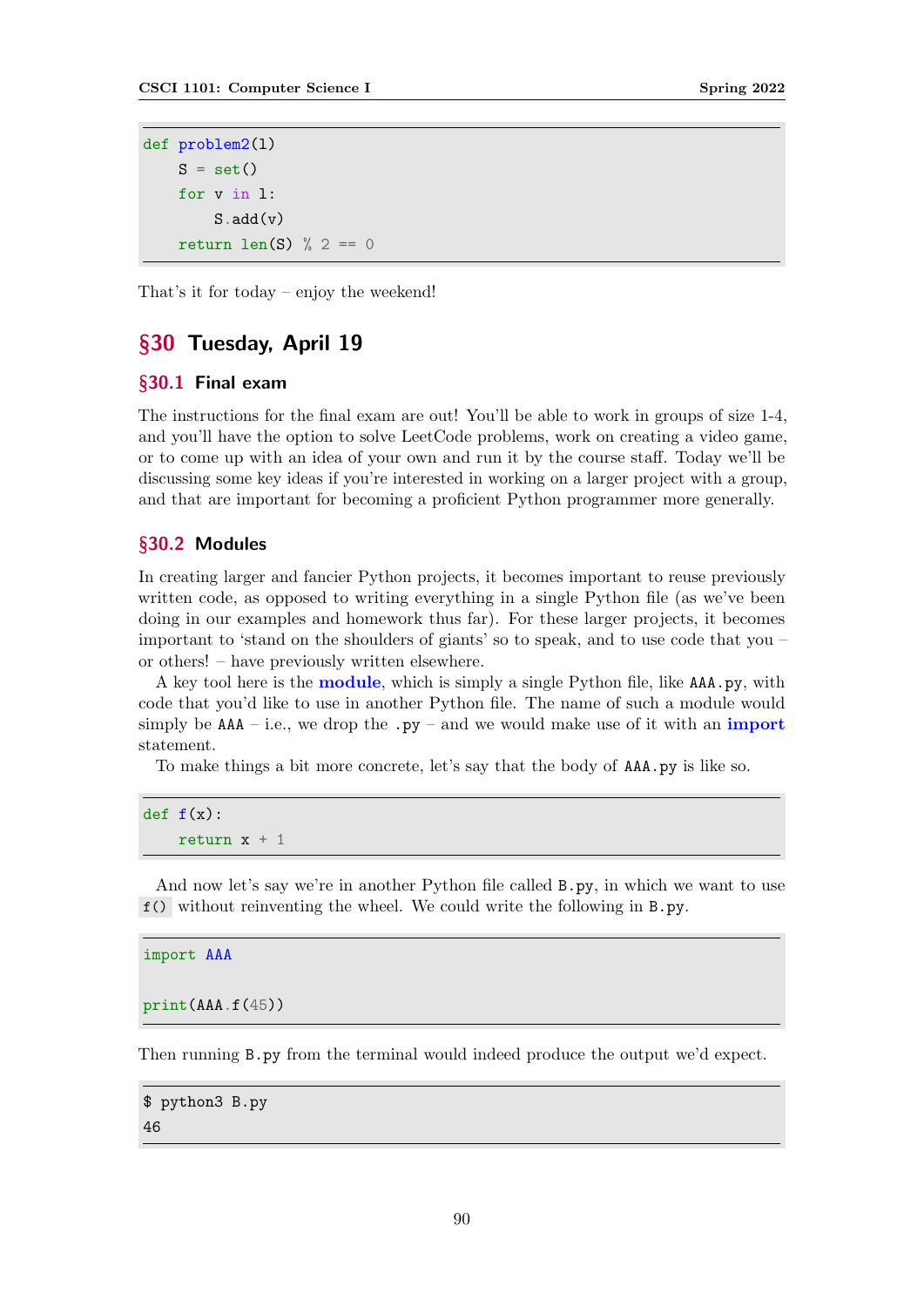<span id="page-90-0"></span>Now we know how to use code in other files without copying and pasting! That's a pretty big upgrade to our Python skills, but let's also be careful about what exactly these import statements are doing. Suppose we modify AAA.py like so.

```
print('Hello')
def f(x):return x + 1
```
Then running B.py from the terminal will now do the following.

```
$ python3 B.py
Hello
46
```
The punchline is that Python runs AAA.py in its entirety when it executes import AAA! This can be the source of some hard-to-catch errors if you're not careful, so be sure to keep it in mind. For this reason, there are many modules that really only exist in order to support other Python files, i.e., to serve as a source of knowledge (via definitions of functions, classes, etc.). These modules are known as **libraries**, and Python itself comes with a host of standard libraries that we are already acquainted with, including math.

So, we've seen that we can import AAA via import AAA , after which we can call f() via AAA.f() (so that Python knows which f() you are referring to). We also could have imported f() itself from AAA via from AAA import f, after which we can refer to  $f()$  as  $f()$  itself, rather than  $AAA.f()$ . Furthermore, we can give libraries nicknames, or aliases, when we important them, as in import AAA as A .

As we saw earlier, there's a bit of tension between having a Python file serve as a library (i.e., a source of knowledge for other files to import from) and a script (i.e., as a file to be run from the terminal itself). There is a way to get the best of both worlds, though, using the conditional expression  $\Box$ name $\Box$  == " $\Box$ main $\Box$ ". For instance, rather than writing

print('Hello')  $def f(x):$ return  $x + 1$ 

we would instead write:

```
def f(x):
    return x + 1if __name__ == "__main__":
   print('Hello')
```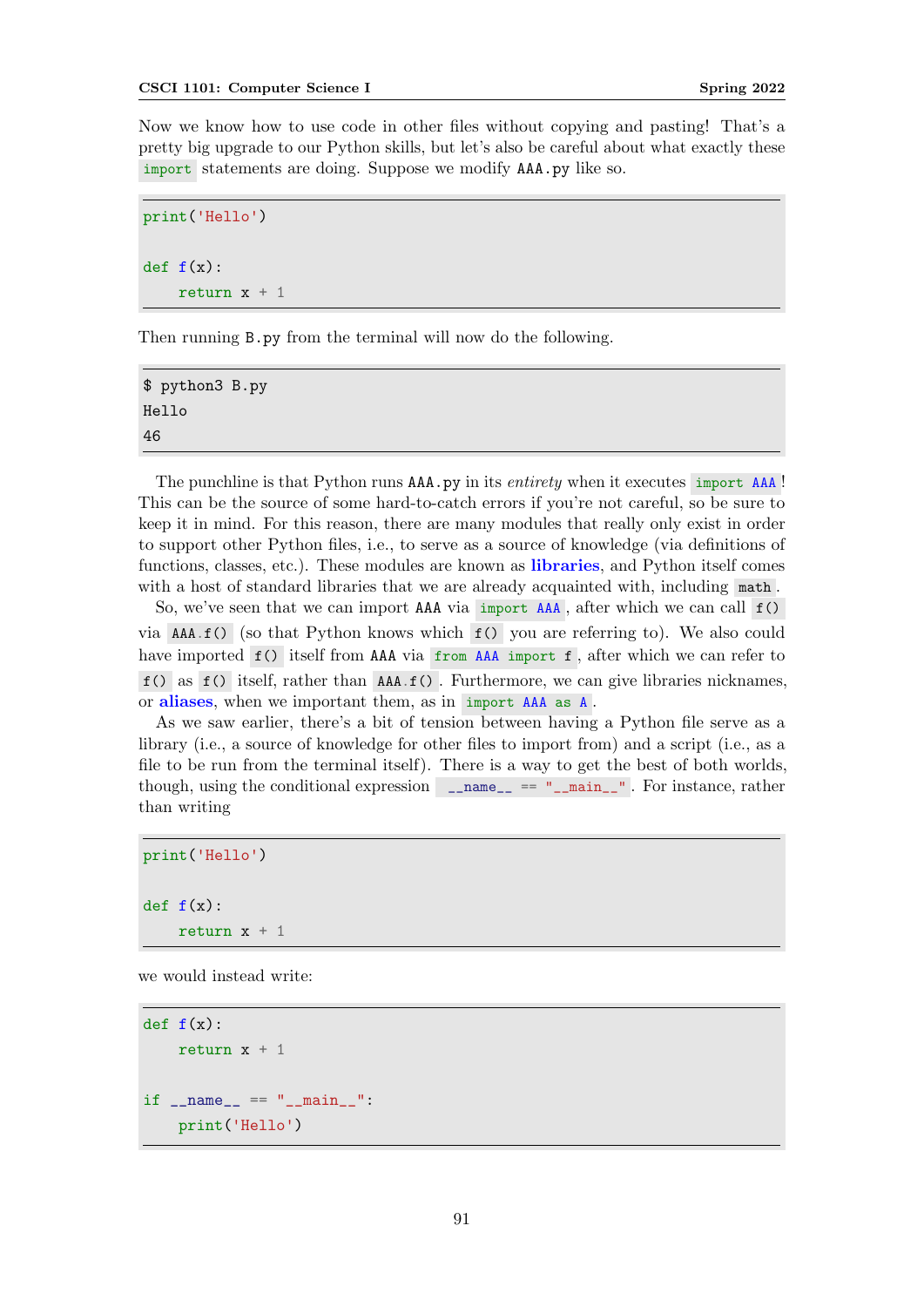<span id="page-91-0"></span>What the point? Importing AAA.py, as defined immediately above, would not result in anything being printed, but running AAA.py from the terminal would result in 'Hello' being printed. Simply put,  $_{\text{name}} =$   $_{\text{mean}} =$   $_{\text{mean}}$  evaluates to True when the file is being run directly from the terminal (i.e., used as a script) but *not* when the file is being imported (i.e., used as a library).

## §30.3 Packages

A directory full of libraries (i.e., a folder full of Python files that serve as a source of functions, classes, etc.) is known as a **package**. One of the great features of Python is that it has tons of extremely useful packages! A great package for plotting data is matplotlib , a package for statistics is scipy , for data analysis is pandas , etc.

Furthermore, Python has some nice package managers for organizing the packages that you use: perhaps the two most famous are pip and conda.

Remark 30.1. You should only use one of pip or conda! Using both will mean you have packages installed twice, can't keep track of which version Python is using, etc. As a rule of thumb, if you're on MacOS or Linux you should probably use pip, while Windows users can use conda.

Once you have pip, you can install a package like matplotlib from the terminal via:

\$ pip install matplotlib

#### §30.4 Version control

For those of you who will be working on a video game with others for the final project, getting familiar with **version control** will be crucial. Namely, version control allows you to keep track of how you and your collaborators work on a shared set of files. Without this, it becomes nearly impossible to keep updated copies of Python files as you and all your collaborators work on different pieces of it.

Probably the most important and well-known version control system is that of  $g$ it, which you can interact with using the website **github.** (You've already seen a bit of github, as we ourselves use it to make the homework assignments!) The only key terminal commands you'll need to know are \$ git clone , \$ git pull , \$ git commit , and \$ git push . We don't have enough time to go over all the details today, but the TA's will be going over github during this week's discussion sections.

To conclude, there are two key takeaways for those working on joint projects for the final: be sure to use modules, and be sure to use version control!

# §31 Monday, April 25

## §31.1 Pygame

As we've mentioned, we'll spend the tail end of the course talking about developing larger projects in Python, with a special focus on video games. Making a video game from scratch would be extremely hard (and unnecessary!), so let's look for some helpeful libraries in the hopes of 'standing on the shoulders of giants', so to speak.

With some googling, you can discover that one of the key packages for developing video games in Python is pygame . With a bit more googling and reference to the package's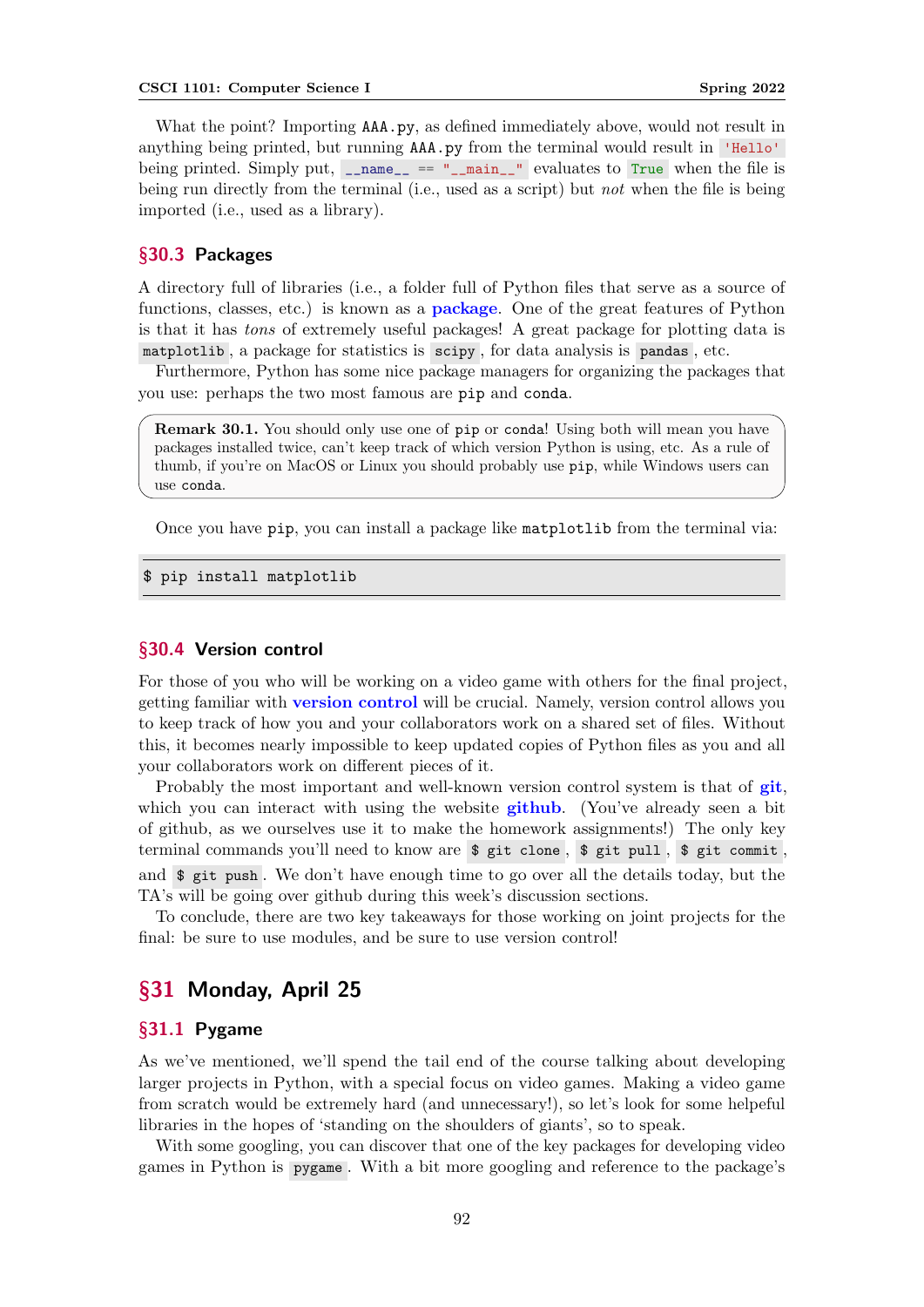<span id="page-92-1"></span>documentation, we can start getting our feet wet writing up some small games. To recap: you'll need to actually install the package using something like conda or pip. With pip, you can write something like

## \$ pip install pygame

and you're ready to go! As we mentioned last time, another important part of developing larger applications is code versioning. When working with others, code versioning is absolutely crucial, and even when working alone it can be useful for keeping track of previous code versions, sharing code across several of your own devices, etc. git is probably the most popular such system, and you can make a new repository like CS1Afternoon on the github.com website.

You can then clone the repository onto your computer via:

#### \$ git clone git@github.com:your\_username/CS1Afternoon.git

Now, let's make a file test.py on our computer in the CS1Afternoon directory. We can kick things off in test.py with a basic import statement.

#### import pygame

A quick aside on the difference between software and hardware in computers. A computer's hardware consists of the physical objects that are part of the computer, which you can smash when you get angry. On the other hand, software corresponds to non-physical aspects of computing: essentially, code itself. Furthermore, there's some language to describe the correspondence between software and hardware.<sup>[16](#page-92-0)</sup>

| Hardware | Software |
|----------|----------|
| screen   | display  |
| speaker  | mixer    |
| mouse    | cursor   |

Okay, now let's keep writing in test.py. It's important to know that we're doing lots of googling in order to know what the appropriate function names in pygame are for our goals. That's an essential part of being a programmer, as no one can remember the exact names of all these functions unless they really work with them every day.

```
import pygame
# Initialize a game
pygame.init()
# Create a scene of 1400 by 800 pixels
screen = pygame.display.set_model((1400, 800))
```
<span id="page-92-0"></span> $16$ This will come up later when we use a mixer library to have our video game play music.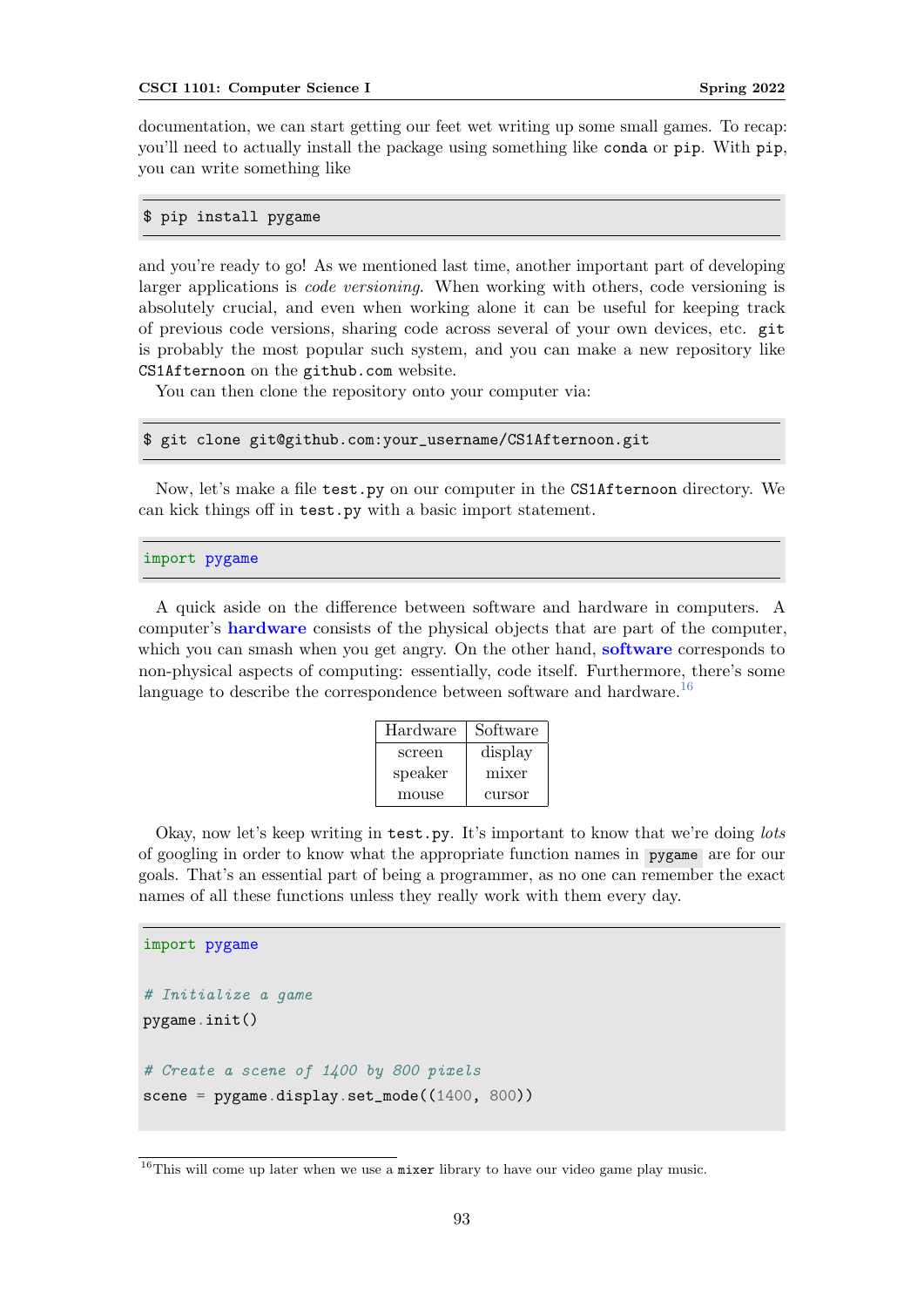```
# Fill the scene with green pixels
scene.fill([0, 153, 0])
# Update the display to account for our new, green scene
pygame.display.update()
```
Now let's run test.py from the terminal.

#### \$ python test.py

Uh oh, it doesn't look like anything happened - we're not seeing a green scene! The reason why is that our computer is so fast, it actually displays the green scene for an instant, finishes running the script, and closes everything.

In order to get around this, we need to learn about **events** in pygame. Simply put, an event is when something takes place in a program, such as a user pressing a key, clicking somewhere on the display, etc.

```
import pygame
# Initialize a game
pygame.init()
# Create a scene of 1400 by 800 pixels
scene = pygame.display.set_mode((1400, 800))
while True:
    # Iterate through events
    for event in pygame.event.get():
        pass
    # Fill the scene with green pixels
    scene.fill([0, 153, 0])
    # Update the display to account for our new, green scene
    pygame.display.update()
```
Okay, now test.py will display the green scene when we run it from the terminal, but it won't actually stop doing so. We can kill it with prejudice by running Ctrl + c on the terminal, but that's not really the best way to do things. Let's update our program so that we have the option to quit it by using a special event.

import pygame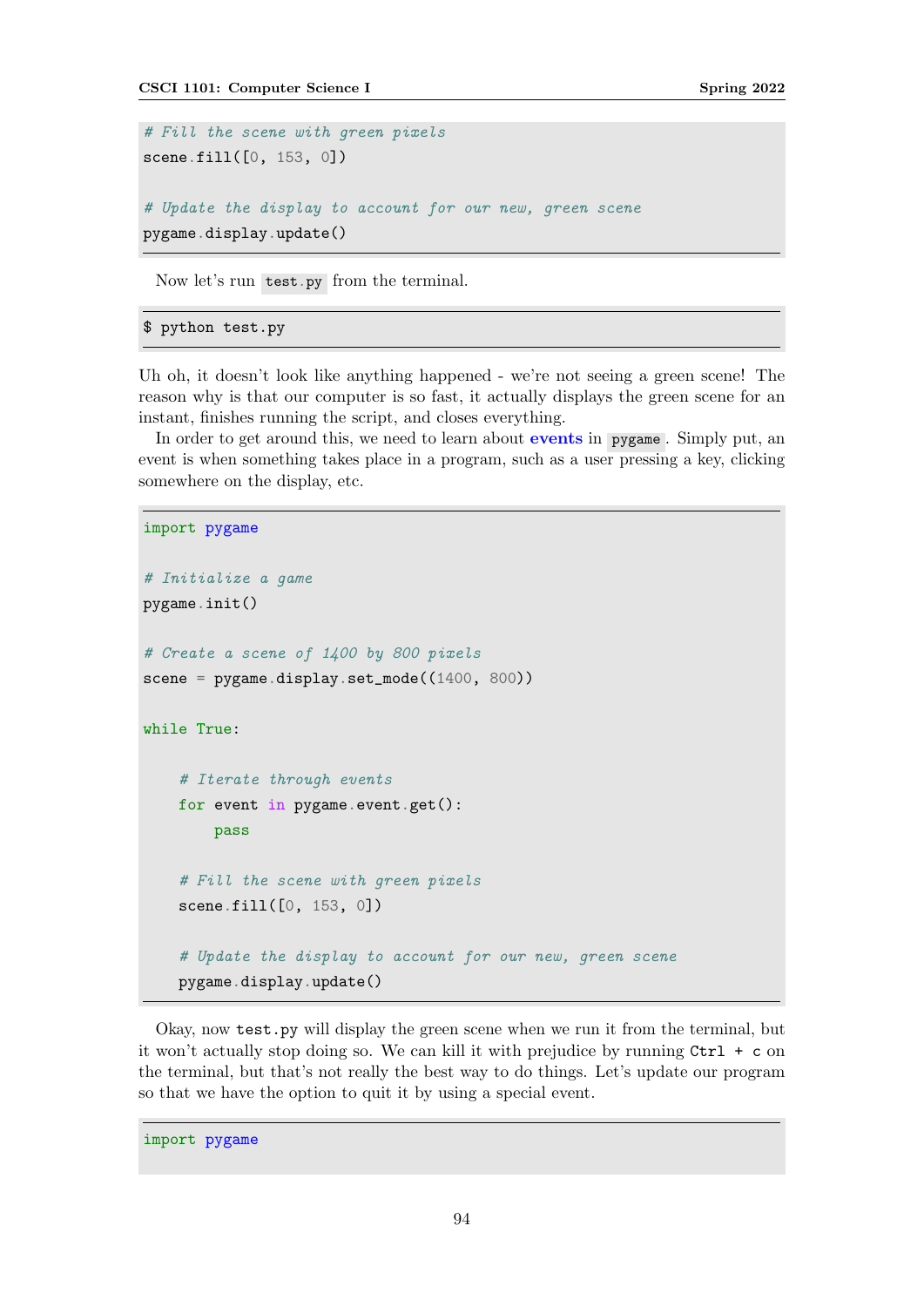```
# Initialize a game
pygame.init()
# Create a scene of 1400 by 800 pixels
screen = pygame.display.set_model((1400, 800))running = True
while running:
    # Iterate through events
   for event in pygame.event.get():
        # Notice quit events!
        if event.type == pygame.QUIT:
            running = False# Fill the scene with green pixels
    scene.fill([0, 153, 0])
    # Update the display to account for our new, green scene
   pygame.display.update()
```
Nice, now our program displays the scene and will terminate when we want it to. We can make things even nicer by changing the caption of the display our program produces, with pygame.display.set\_caption() , and by adding music with pygame.mixer.music.load() . Our new, fancier program looks like this.

```
import pygame
pygame.init()
# Create scene, with nice caption
scence = pygame.display.set_model((1400, 800))pygame.display.set_caption('My new caption!')
# Play music we downloaded earlier
pygame.mixer.music.load('music.mp3')
pygame.mixer.music.play()
running = True
while running:
   for event in pygame.event.get():
```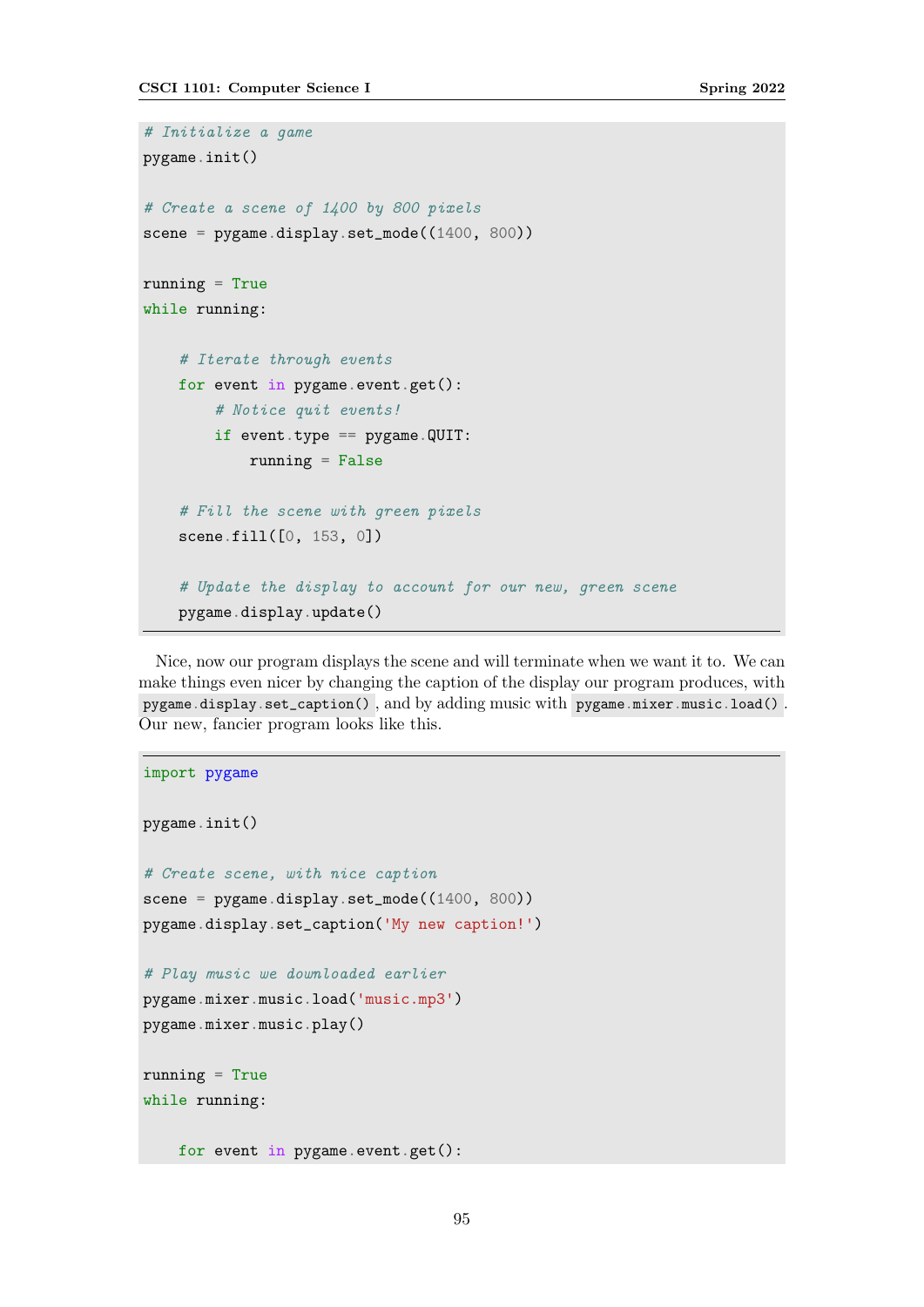```
if event.type == pygame.QUIT:
        running = Falsescene.fill([0, 153, 0])
pygame.display.update()
```
Now that we've added music, let's add some images. As you may have expected, this is possible with functions from pygame.image , along with some .png files we downloaded previously.

```
1 import pygame
\Omega3 pygame.init()
4
5 scene = pygame.display.set_mode((1400, 800))
6 pygame.display.set_caption('My new caption!')
7
8 pygame.mixer.music.load('music.mp3')
9 pygame.mixer.music.play()
10
11 # Load our logo and get it's frame (or rectangle)
12 logo = pygame.image.load('logo.png')
13 logo_frame = logo.get_rect()
14
15 running = True
16 while running:
17
18 for event in pygame.event.get():
19 if event.type == pygame.QUIT:
20 running = False
21
22 # Put log in the scene
23 scene.blit(logo, logo_frame)
24 scene.fill([0, 153, 0])
25
26 pygame.display.update()
```
But when we run this, we don't see the logo! What's going wrong here? Well, first we place our logo in the scene, and then we fill the entirety of our screen with green. So we're simply painting over the logo! If we swap lines 23 and 24 in the above script, then we get the desired behavior.

So, we've achieved a lot in the last 45 minutes! Now it's time to push our work to the repository, so that it's actually saved in the code versioning system. This can be done from the terminal like so.

\$ git add test.py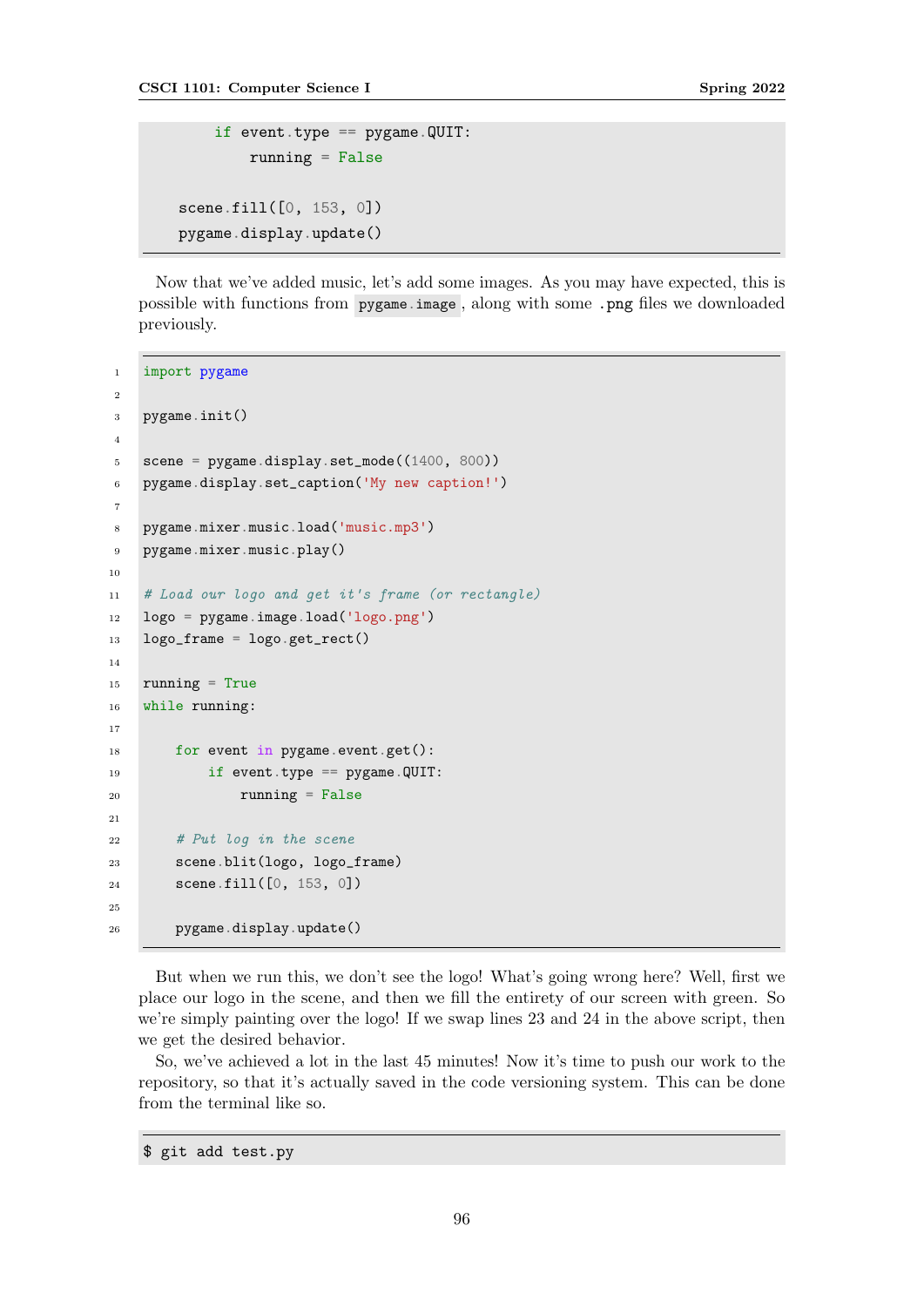```
$ git commit -m "Work from the afternoon"
$ git push
```
And, at the risk of being repetitive, please keep in mind that larger projects also require some structure (rather than writing a bunch of functions in a row in a Python file). This is where classes and the principles of object-oriented programming can be extremely useful! You know lots of powerful tools – be sure to use them!

# §32 Wednesday, April 27

### §32.1 Solitaire

We've talked a bit about object-oriented programming (OOP), but it might be worth speaking more about the philosophy of the paradigm. The key idea is that we live in a world of objects, where each object has attributes and methods. Roughly speaking, the attributes describe the data embedded in our object, and the methods describe the kind of actions that we can take with – or on – our object. So, at a high level, a class is like a user-defined type, with data and functionality on that data wrapped into one.

Now, how does this help us organize or develop applications? Let's think about the game Solitaire, sometimes called Klondike, to begin with. It may not be so clear, at a first glance, where OOP comes into the picture when developing such a game. But let's take things one step at a time: what are the objects that live in our application and interact with each other? Well, one object might be the table: all the cards live on it. Another one, perhaps the most important one, is the card itself! Each card in this game can be considered as an object, and so – before sketching all the details of our application – we can start thinking about the class for storing cards. What data should it hold, and what functionality should be supported on such data?

#### §32.1.1 The card object

Let's really get our hands dirty: in developing our class for cards, what attributes should we endow the class with? Well, a card is fundamentally determined by two pieces of information: suit and rank. We might also want to have an attribute for storing whether a card is currently face-down or face-up in the game. For displaying the card in the game, we would also want to know its shape and size, along with the print that the card has on the front and back, and so on.

Now, what about methods? Well, we should start by thinking about the actions that we can perform on a card in real life. We can move a card in space, flip it face-up or face-down, etc. Okay, let's start writing the code to support this kind of functionality, in a library that other files can import from.

```
class Card:
```

```
def __init__(self, suit, rank):
    self.suit = suitself. rank = rankself.faceup = True
    self.held = False
```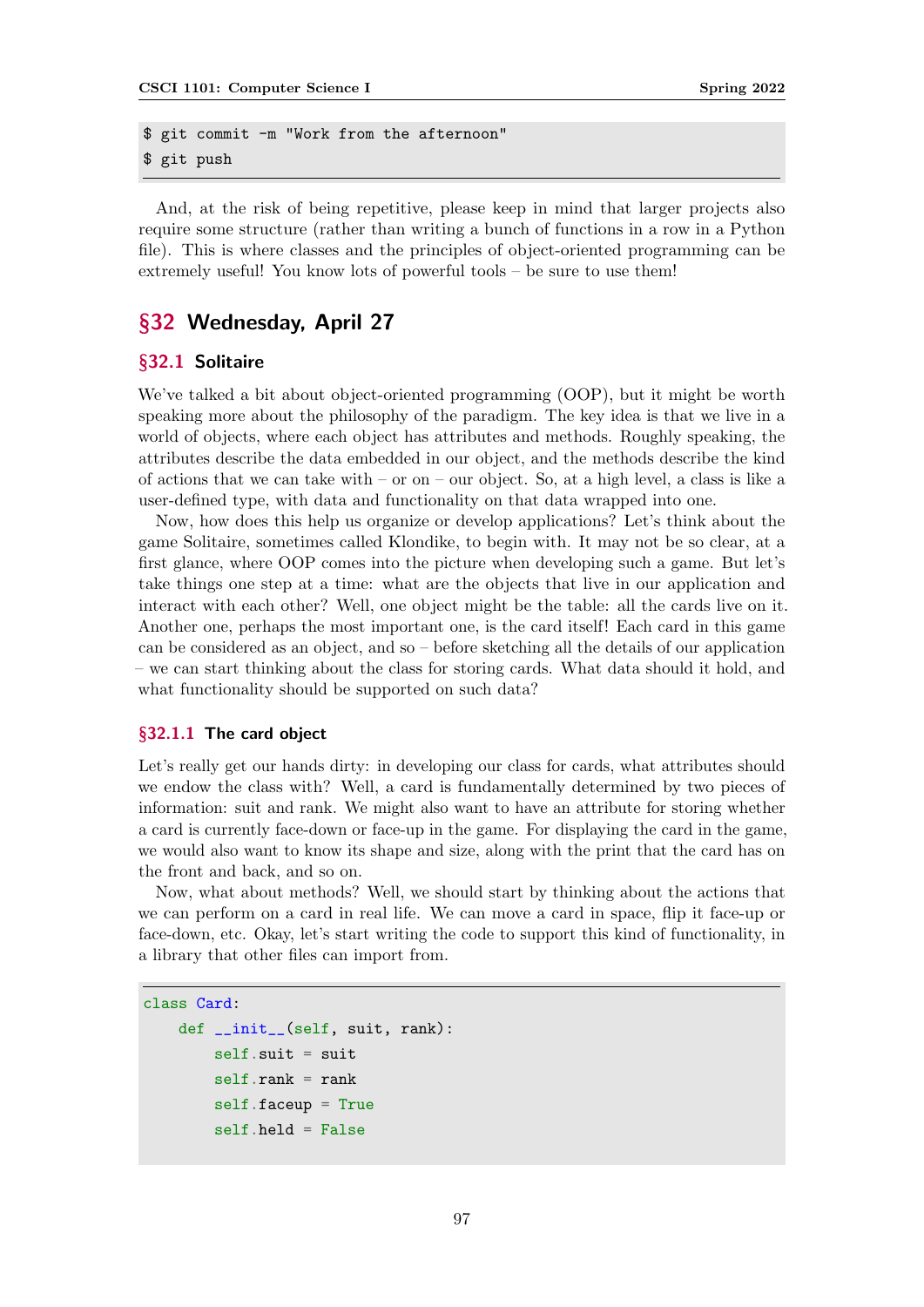```
# Use previously downloaded images for front & back of card
front = pygame.image.load('./img/cards/' + rank + '_of_' \setminus+ suit + '.png')
self.front = front
back = pygame.image.load('./img/back-side.png')
self.\nback = back# Place the card at the cursor
self.location = self.front.get_rect()
```
Now let's think of a couple problems to solve. We might want code that can implement some of the following functionalities.

- 1. Place a card on the table.
- 2. Move the card when it is clicked.
- 3. Flip the card when double-clicked.

To place a card on the table, or to stage it, so to speak, we need to write some more code.

```
# New method for the Card class
def stage(self, scene):
    if self.faceup:
        scene.blit(self.front, self.location)
    else:
        scene.blit(self.back, self.location)
```
Our code is working great, but the images that we're using for the cards are a bit big. With some googling, we find that Pygame has its own functions for rescaling images. We can update \_\_init\_\_ like so.

```
def __init__(self, suit, rank):
   self.suit = suitself. rank = rankself.faceup = True
    self.held = False
    # Use previously downloaded images for front & back of card
   front = pygame.image.load('./img/cards/' + rank + '_of_' \setminus+ suit + '.png')
   back = pygame.image.load('./img/back-side.png')
    # Rescale the images
    front = pygame.transform.smoothscale(front, (140, 200))
```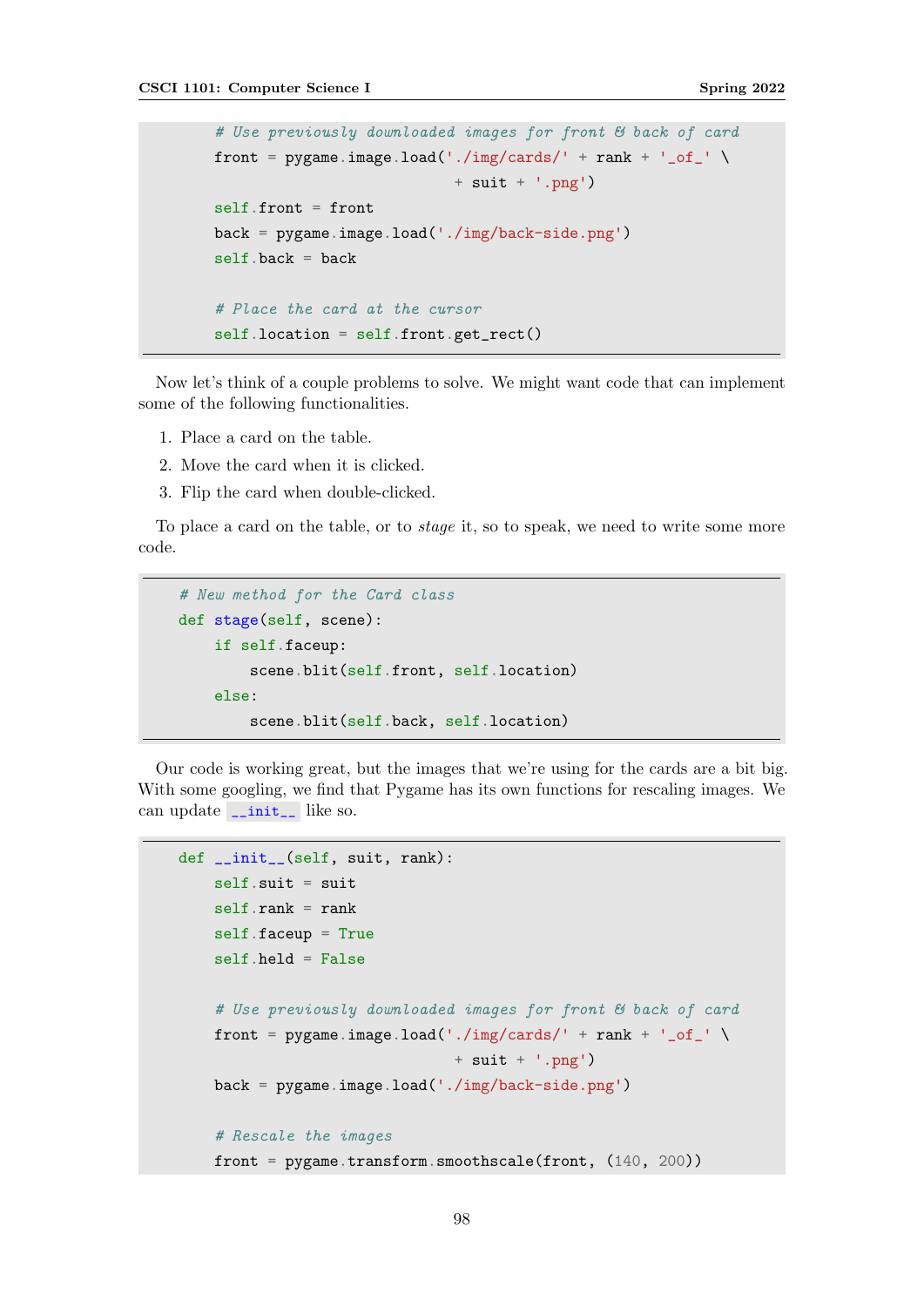```
back = pygame.transform.smoothscale(front, (140, 200))
self.front = front
self.\nback = back# Place the card at the cursor
self.location = self.front.get_rect()
```
We also want to do certain things when a card is being clicked or even touched by a cursor, so we'll need a method for detecting how a card is touched by a cursor.

```
# New method for the Card class
def touched(self, pos):
   return self.location.collidepoint(pos)
```
We've run out of time today, but we'll keep running with these ideas on Friday and work on some fun functionality for clicking and dragging our cards. Like last time, we'll commit and push our work so it's stored in our repo!

# §33 Friday, April 29

## §33.1 Solitaire, continued

Last time we were writing up a solitaire game, and we mentioned that it'd be nice to be able to click and drag the cards on the table. In order to do so, we need to have a handle on when the cursor clicks on a card, when it drags, and when it stops clicking. We'll write a react() method for our Card class to handle each of these three events.

```
# New method for our Card class
def react(self, event):
    if event.type == pygame.MOUSEBUTTONDOWN:
        pass
    elif event.type == pygame.MOUSEBUTTONUP:
        pass
    elif event.type == pygame.MOUSEMOTION:
        pass
```
Okay, there's the skeleton of our new method for implementing how a card 'reacts' to the cursor's actions, so to speak. Let's start filling things in.

```
# New method for our Card class
def react(self, event):
    if event-type == pygame.MOUS E BUTTONDOWN:if self.touched(event.pos):
            self.held = True
```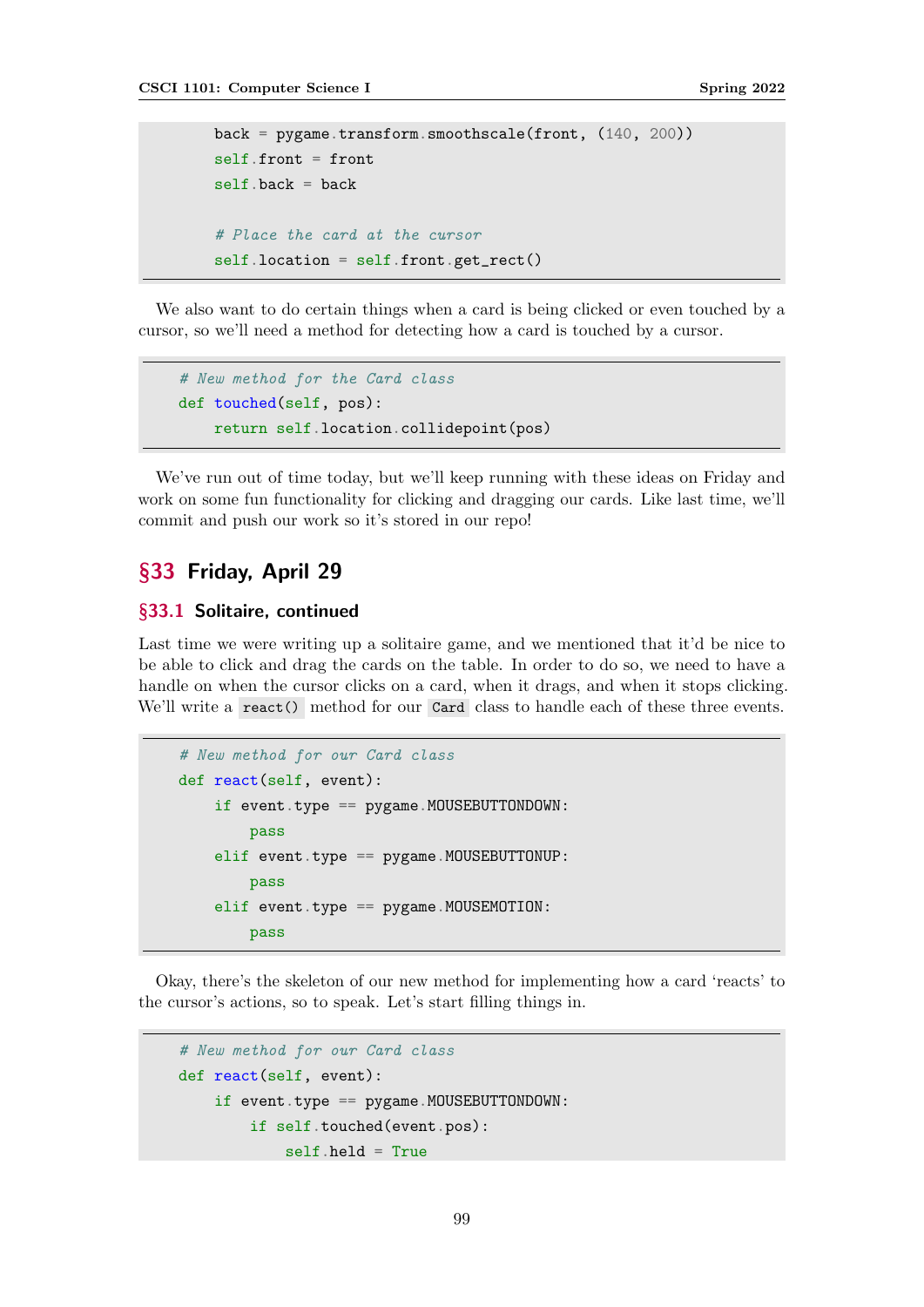```
elif event.type == pygame. MOUSEBUTTONUP:
    if self.touched(event.pos):
        self.held = False
elif event.type == pygame.MOUSEMOTION:
    if self.held:
        self.location.move_ip(event.rel)
```
We can test this out, and it indeed works! Great, we've added another feature to our class (and indeed to our game). Next challenge: we want to add the functionality that a card flips over on the table when double-clicked. We need to add this to our react() method, and it will be slightly more challenging than our previous work, because pygame does not have an event for a cursor's double-click. (You may want the timing cutoff of a double-click to be different in different games.) We will instead need to make use of an internal clock that keeps track of when ticks take place.

Let's add a clock paramter to react() and get things going.

```
# New method for our Card class
def react(self, event, clock):
    if event.type == pygame.MOUSEBUTTONDOWN:
        if self.touched(event.pos):
            if clock.title() < 500:
                self.faceup = not self.faceup
            else:
                self.held = True
    elif event.type == pygame. MOUSEBUTTONUP:
        if self.touched(event.pos):
            self.held = False
    elif event.type == pygame.MOUSEMOTION:
        if self.held:
            self.location.move_ip(event.rel)
```
Okay, we now have a pretty good handle on the Card class. What other classes will we need in the course of completing our Solitaire game? Well, one natural object that arises in card games is that of a pile of cards. This could be a useful class to write up! If we were to do so, what attributes and methods would we need?

For attributes, you would want to keep track of the list of cards that constitute the pile, whether or not the top card in the pile is face-up, and the location of the pile of cards on the table. As for methods, you might want to place (or push) a card on the pile, to pop the topmost card from the pile, to shuffle the pile, to flip the topmost card on the pile, etc. There's really no limit to the attributes or methods we could conceivably add here, but this list seems to have most of what we need.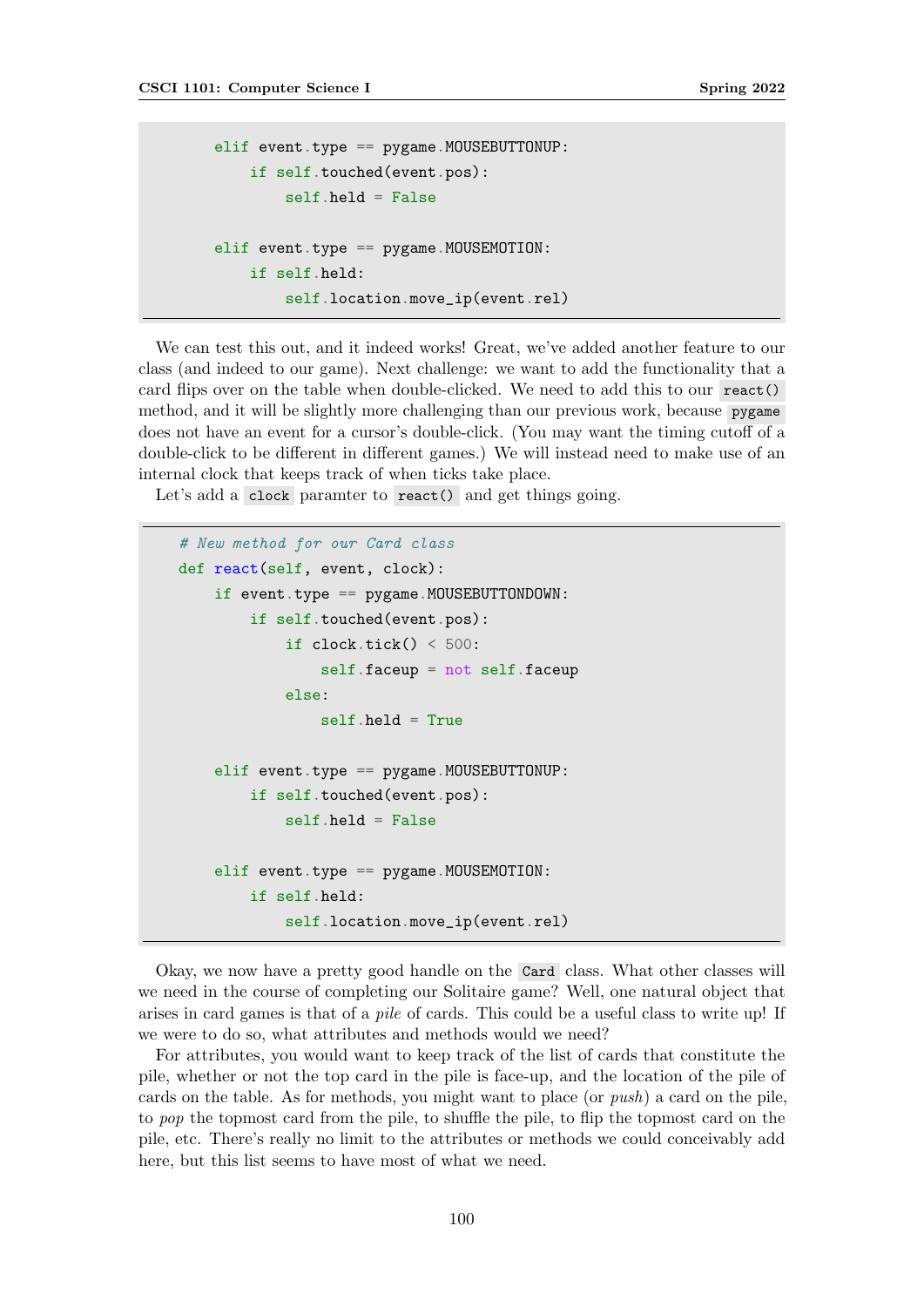Let's get started with the skeleton of our main function for working with piles.

```
import pygame
if __name__ == "__main__":
   pygame.init()
   scene = pygame.display.set_mode([1400, 800])
   pygame.display.set_caption("Testing code for piles")
   running = True
   while running:
       for event in pygame.event.get():
            if event.type == pygame. QUIT:
                running = False
        scene.fill([0, 153, 0])
       pygame.display.update()
```
Okay, now let's starting writing up the class itself.

```
import pygame
from card import Card
class Pile:
    def \_init\_(self, x, y):
        self. stack = []self.top_visible = False
        # We're hard coding numbers here, which is bad!
        # (But forgive us for now)
        self.location = pygame.Rect(x, y, 140, 200)
```
Great, we've starting setting up the basics by writing a constructor for our class, with attributes for the stack of the cards, the location, and whether the top card is visible or not. Now we want to see our pile in the game's display, and so we'll need a stage() method again.

```
def stage(self, scene):
    if len(self.stack > 0):
        self.stack[-1].stage(scene)
   else:
        pygame.draw.rect(scene, [0, 53, 0], self.location)
```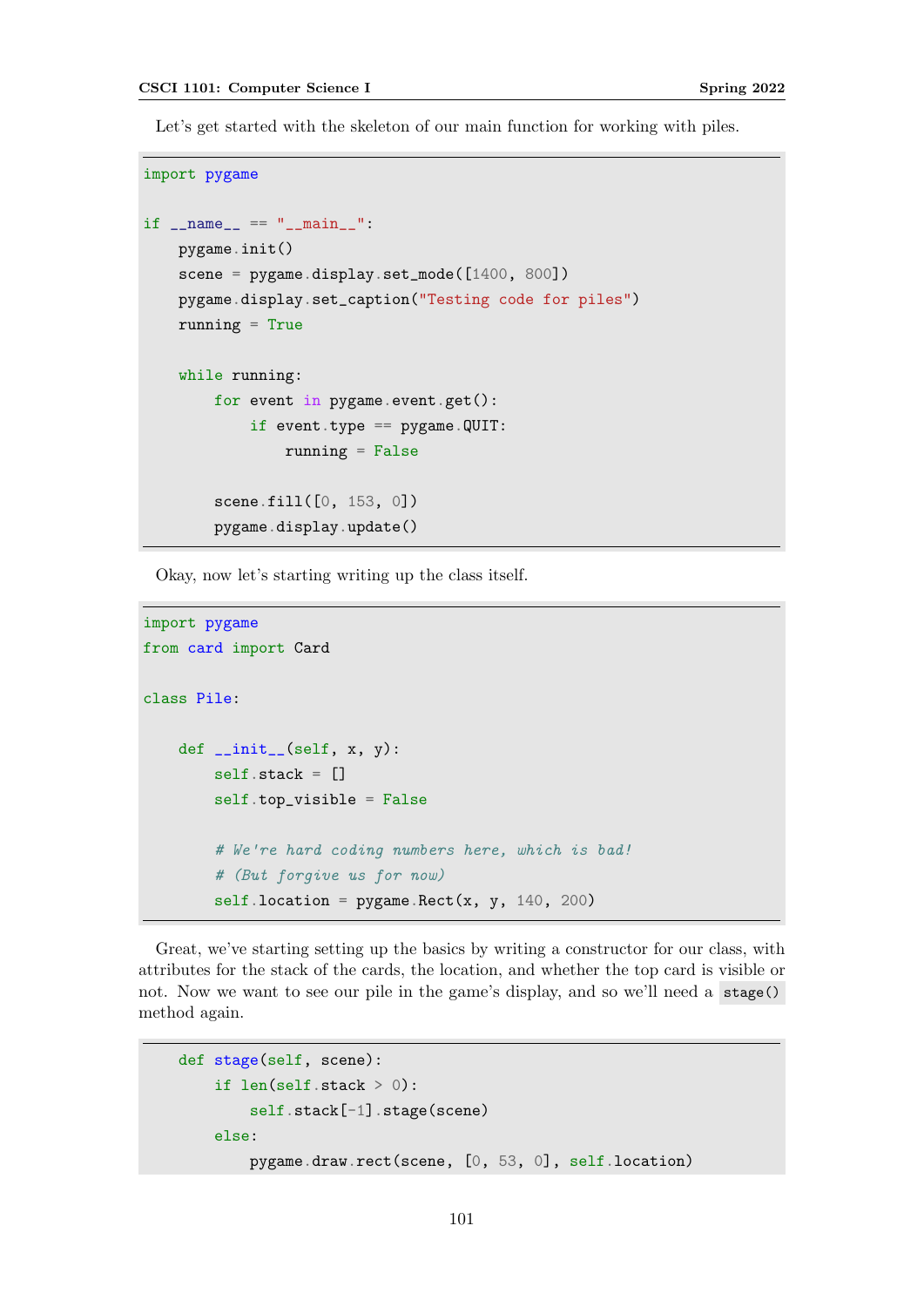Great – a pile will appear as its topmost card if it has a card, or as a black sqaure if it does not have any cards.<sup>[17](#page-101-0)</sup> We'll finish up the game in the first half of lecture next time, and we'll stick around for any questions about the final project, studying CS at BC, or anything else you'd like to talk about!

This will be the last lecture for which notes are taken, though, so we want to take the opportunity to thank you for all your hard work this semester. You've learned a whole lot over the last few months, and you should be really proud of yourself! Good luck with your final projects, and have a wonderful summer!

<span id="page-101-0"></span><sup>&</sup>lt;sup>17</sup>In python,  $arr[-1]$  returns the last entry of a non-empty list, while  $arr[-2]$  returns the penultimate entry of a list with at least 2 entries, and so on. This is known as negative indexing, and it's a nice convenience!